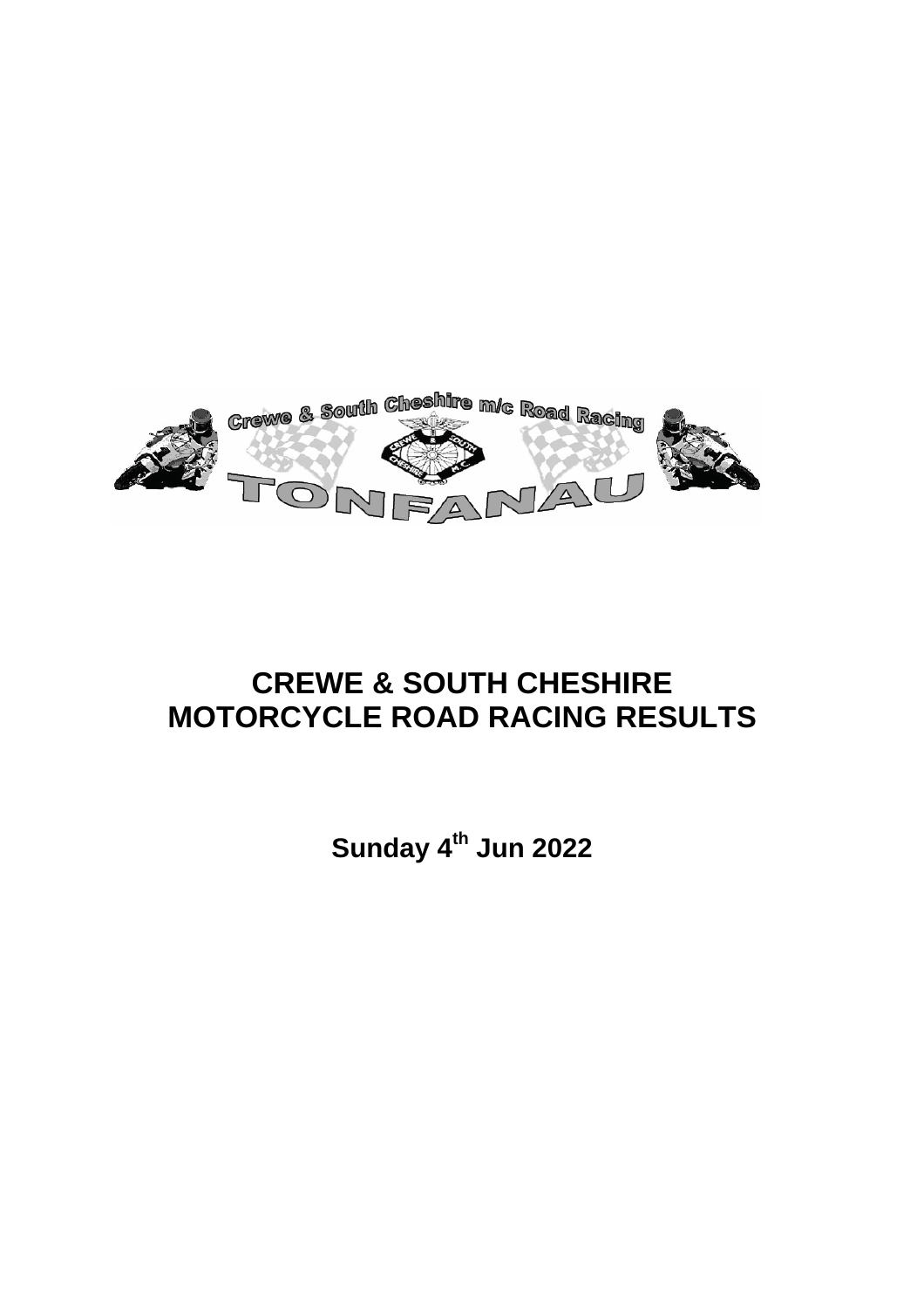

*Sponsored by Dr D Church*

### **400cc Super Sports,125cc GP & 250cc GP**

| . .<br>_________ |                    |     |                       |           |                    |      |         |               |       |                       |             |
|------------------|--------------------|-----|-----------------------|-----------|--------------------|------|---------|---------------|-------|-----------------------|-------------|
| <b>PI</b>        | No CI              |     | <b>Name</b>           | <b>CC</b> | <b>Machine</b>     | Laps | Time    | <b>Behind</b> | MPH   | Best Lap on MPH       |             |
| 1                | 10                 | SS  | <b>Tony GRIFFITHS</b> |           | Kawasaki ZXR 400cc | 8    | 6:12.61 |               | 74.88 | 47.19                 | 2 76.29     |
| $\mathbf{2}$     | 64                 | SS  | <b>Mike CARTER</b>    |           | Honda RVF 400cc    | 8    | 6:25.71 | 13.10         | 72.33 | 48.89                 | 73.63<br>5. |
| 3                | 16                 | SS  | David WILLIAMS        |           | Kawasaki 400cc     | 8    | 6:30.59 | 17.98         | 71.43 | 48.50<br>7            | 74.23       |
| 4                | 30                 | SS  | <b>Nick WARD</b>      |           | Honda CBR 400cc    | 8    | 6:30.70 | 18.09         | 71.41 | 48.56                 | 8 74.14     |
| 5                | 8                  | SS  | <b>Anthony NORRIS</b> |           | Kawasaki 400cc     | 8    | 7:02.51 | 49.90         | 66.03 | 52.59<br>8            | 68.45       |
| 6                | 26                 | SS  | <b>Eddie LEWIS</b>    |           | 2 wheels 400cc     | 7    | 6:18.56 | 1 Lap         | 64.19 | 53.52<br>5            | 67.26       |
| 7                | 38                 | SS  | <b>Steve COLE</b>     |           | Kawasaki ZXR 400cc | 7    | 6:23.25 | 1 Lap         | 63.41 | 51.91<br>$\mathbf{2}$ | 69.35       |
|                  |                    |     | <b>Not-Classified</b> |           |                    |      |         |               |       |                       |             |
|                  | 55                 | 125 | <b>Jack WORTH</b>     |           | Honda RS 125cc     | 1    | 51.34   | <b>DNF</b>    | 52.59 | 0                     | 0.00        |
|                  |                    |     |                       |           |                    |      |         |               |       |                       |             |
|                  | <b>Fastest Lap</b> |     |                       |           |                    |      |         |               |       |                       |             |
|                  | 10                 | SS  | <b>Tony GRIFFITHS</b> |           | Kawasaki ZXR 400cc |      |         |               |       | 47.19                 | 2 76.29     |

**Qualification Speed : Class SS = 67.39 MPH** 

| <b>Start Time: 12:14</b>          | Tonfanau       | 04 Jun 22 17:58                   |
|-----------------------------------|----------------|-----------------------------------|
| <b>Clerk of Course: Ray Jones</b> | lTime Issued : | Chief Timekeeper: Graham Marshall |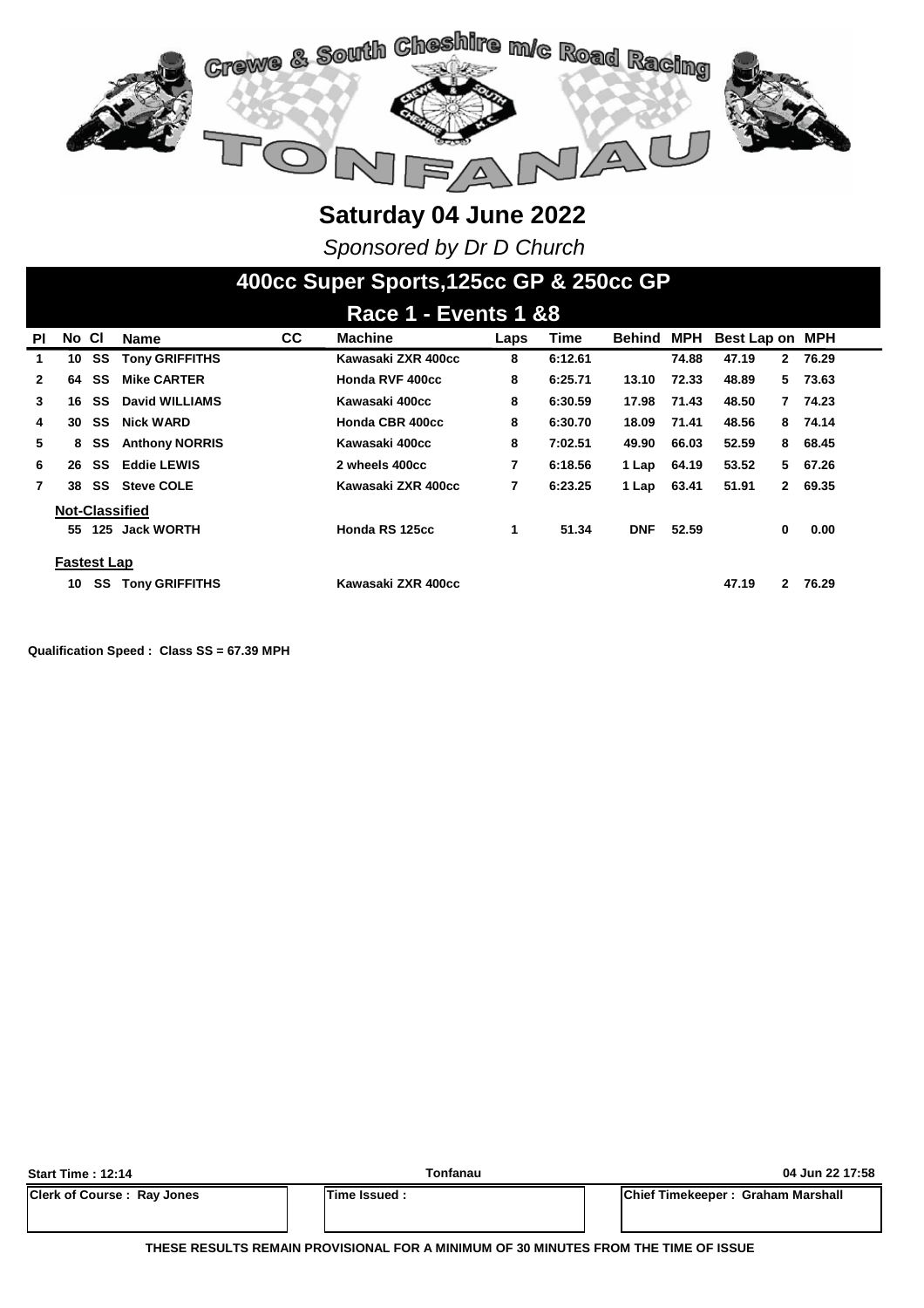# **400cc Super Sports,125cc GP & 250cc GP**

#### **LAP TIMES - Race 1 - Events 1 &8**

| 8  | <b>Anthony NORRIS</b> |                               |                |                            |                         |                            |                            |                |                         |                |                 |  |  |  |
|----|-----------------------|-------------------------------|----------------|----------------------------|-------------------------|----------------------------|----------------------------|----------------|-------------------------|----------------|-----------------|--|--|--|
|    | Lap                   | $\sim$ 1                      | 2 <sup>1</sup> | $\overline{\phantom{a}}$ 3 | $\overline{\mathbf{4}}$ | $\overline{\phantom{0}}$ 5 | $6^{\circ}$                | $\overline{7}$ | $\overline{\mathbf{8}}$ | $\mathbf{9}$   | 10 <sub>1</sub> |  |  |  |
|    |                       | 1 45.96                       | 57.41          | 54.35                      | 52.85                   | 53.48                      | 53.26                      | 52.61          | 52.59                   |                |                 |  |  |  |
| 10 |                       | <b>Tony GRIFFITHS</b>         |                |                            |                         |                            |                            |                |                         |                |                 |  |  |  |
|    | Lap                   | $\overline{1}$ $\overline{2}$ |                | $\overline{\mathbf{3}}$    | $\overline{4}$          | $\overline{\phantom{a}}$ 5 | $\overline{\phantom{0}}$ 6 | $\overline{7}$ | $\overline{\mathbf{8}}$ | $\overline{9}$ | 10 <sub>1</sub> |  |  |  |
|    | $1 \quad \Box$        | 37.07                         | 47.19          | 48.58                      | 47.90                   | 47.84                      | 48.08                      | 47.96          | 47.99                   |                |                 |  |  |  |
| 16 |                       | <b>David WILLIAMS</b>         |                |                            |                         |                            |                            |                |                         |                |                 |  |  |  |
|    | Lap                   | $\sim$ 1                      | $2^{\circ}$    | $\overline{\mathbf{3}}$    | $\overline{4}$          | 5 <sub>1</sub>             | $\overline{\phantom{0}}$ 6 | $\overline{7}$ | 8                       | 9              | 10 <sub>1</sub> |  |  |  |
|    |                       | 1 41.37                       | 50.96          | 50.64                      | 50.65                   | 49.71                      | 49.93                      | 48.50          | 48.83                   |                |                 |  |  |  |
| 26 |                       | <b>Eddie LEWIS</b>            |                |                            |                         |                            |                            |                |                         |                |                 |  |  |  |
|    | Lap                   | $\sim$ 1                      | $2^{\circ}$    | $\overline{\phantom{a}}$ 3 | $\overline{\mathbf{4}}$ | 5 <sub>5</sub>             | $\overline{\phantom{0}}$ 6 | $\overline{7}$ | 8                       | 9              | 10 <sub>1</sub> |  |  |  |
|    | $1 \quad \Box$        | 47.72                         | 58.29          | 56.15                      | 55.17                   | 53.52                      | 54.09                      | 53.62          |                         |                |                 |  |  |  |
| 30 |                       | <b>Nick WARD</b>              |                |                            |                         |                            |                            |                |                         |                |                 |  |  |  |
|    | Lap                   | $\sim$ $-1$                   | $2^{\circ}$    | $\overline{\mathbf{3}}$    | $\overline{\mathbf{4}}$ | 5 <sub>1</sub>             | $6^{\circ}$                | $\overline{7}$ | $\overline{\mathbf{8}}$ | 9              | 10 <sub>1</sub> |  |  |  |
|    | $1 \quad \Box$        | 41.72                         | 51.64          | 50.59                      | 49.86                   | 49.86                      | 49.60                      | 48.87          | 48.56                   |                |                 |  |  |  |
| 38 |                       | <b>Steve COLE</b>             |                |                            |                         |                            |                            |                |                         |                |                 |  |  |  |
|    | Lap                   | $\sim$ $\sim$ 1               | $\overline{2}$ | $\mathbf{3}$               | $\overline{4}$          | 5 <sub>1</sub>             | $\overline{\phantom{0}}$ 6 | $\overline{7}$ | 8                       | 9              | 10              |  |  |  |
|    |                       | 1 42.45                       | 51.91          | 55.10                      | 59.33                   | 57.66                      | 58.07                      | 58.73          |                         |                |                 |  |  |  |
| 55 |                       | <b>Jack WORTH</b>             |                |                            |                         |                            |                            |                |                         |                |                 |  |  |  |
|    | Lap                   | $\sim$ $\sim$ 1               | $\overline{2}$ | $\overline{\mathbf{3}}$    | 4 <sup>1</sup>          | $5^{\circ}$                | $6^{\circ}$                | 7 <sup>7</sup> | 8                       | $\overline{9}$ | 10              |  |  |  |
|    | $1 \quad \Box$        | 51.34                         |                |                            |                         |                            |                            |                |                         |                |                 |  |  |  |
| 64 |                       | <b>Mike CARTER</b>            |                |                            |                         |                            |                            |                |                         |                |                 |  |  |  |
|    | Lap                   | $\sim$ 1                      | 2 <sup>1</sup> | 3 <sup>1</sup>             | $\overline{\mathbf{4}}$ | 5 <sub>1</sub>             | 6                          | $\mathbf{7}$   | 8                       | 9              | 10              |  |  |  |
|    | $1 \quad \Box$        | 39.21                         | 49.70          | 50.31                      | 49.56                   | 48.89                      | 48.92                      | 49.11          | 50.01                   |                |                 |  |  |  |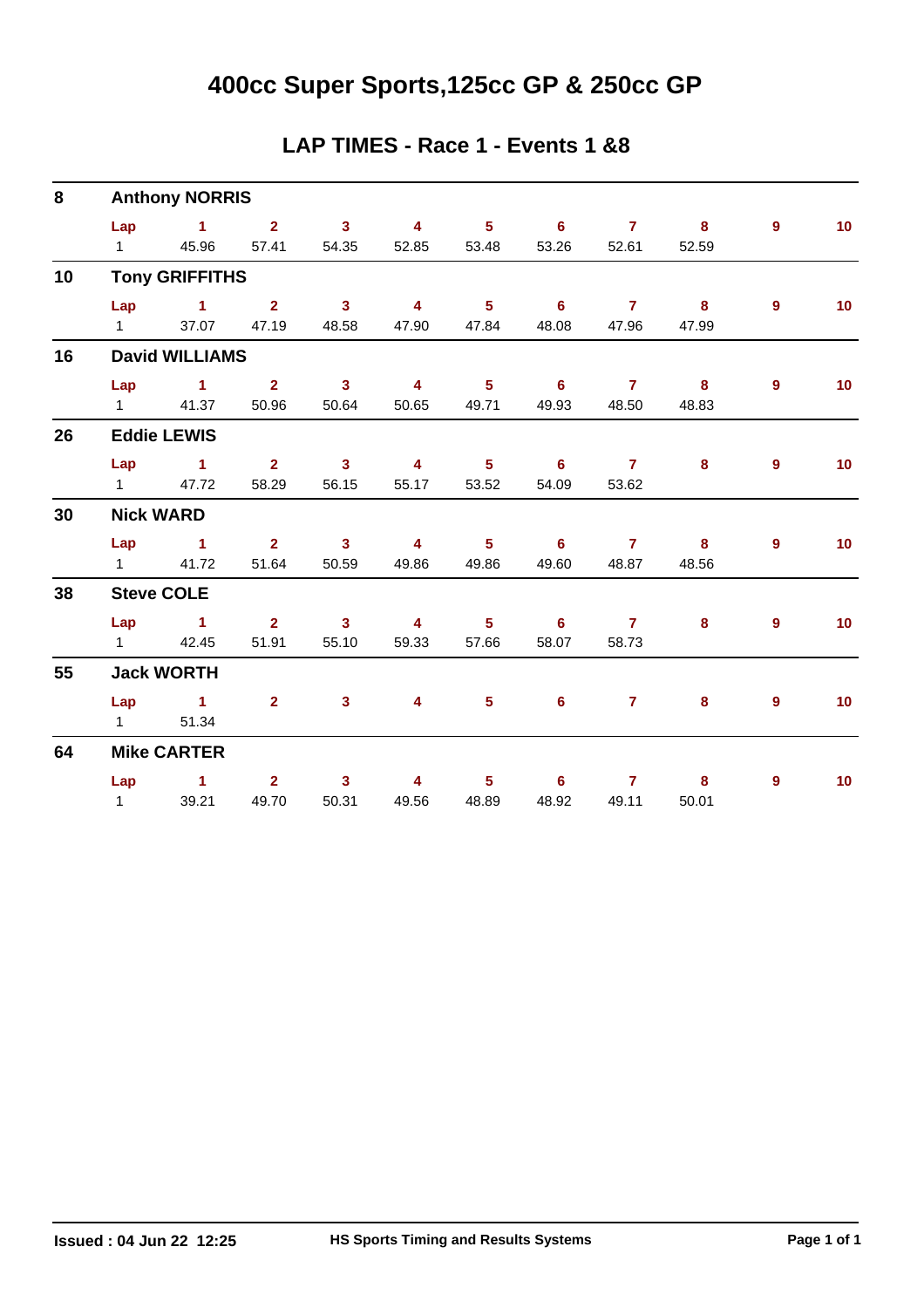# Lap Chart 400cc Super Sports,125cc GP & 250cc GP - Race 1 - Events 1 &8

|      | Lap 1            |     | Lap2               |     | Lap3               |     | Lap 4              |      | Lap 5              |     | Lap 6        |    | Lap 7           |     | Lap 8           |    | Lap 9 |     | Lap10 |
|------|------------------|-----|--------------------|-----|--------------------|-----|--------------------|------|--------------------|-----|--------------|----|-----------------|-----|-----------------|----|-------|-----|-------|
| No - | Time             | No. | Time               | No. | Time               | No. | Time               | No - | Time               | No. | Time         | No | Time            | No. | <b>Time</b>     | No | Time  | No. | Time  |
|      | $10 \quad 37.07$ |     | $10 \quad 1:24.26$ |     | 10 $2:12.84$       |     | 10 $3:00.74$       |      | $10 \quad 3:48.58$ |     | 10 $4:36.66$ |    | 10 $5:24.62$    |     | 10 $6:12.61$    |    |       |     |       |
|      | 64 39.21         |     | 64 1:28.91         |     | 64 $2:19.22$       |     | 64 3:08.78         |      | 64 3:57.67         |     | 64 4:46.59   |    | 26 $5:24.94$ *1 |     | 26 $6:18.56$ *1 |    |       |     |       |
|      | $16 \quad 41.37$ |     | 16 $1:32.33$       |     | 16 $2:22.97$       |     | 16 $3:13.62$       |      | 16 $4:03.33$       |     | 16 $4:53.26$ |    | 64 5:35.70      |     | 38 $6:23.25$ *1 |    |       |     |       |
|      | 30 $41.72$       |     | 30 $1:33.36$       |     | 30 $2:23.95$       |     | 30 $3:13.81$       |      | 30 $4:03.67$       |     | 30 $4:53.27$ |    | 16 $5:41.76$    |     | 64 6:25.71      |    |       |     |       |
|      | 38 42.45         |     | 38 1:34.36         |     | <b>38</b> 2:29.46  |     | 38 3:28.79         |      | 8 $4:24.05$        |     | 8 $5:17.31$  |    | 30 $5:42.14$    |     | 16 6:30.59      |    |       |     |       |
|      | 8 45.96          |     | 8 $1:43.37$        |     | 8 $2:37.72$        |     | 8 $3:30.57$        |      | <b>38</b> 4:26.45  |     | 38 5:24.52   |    | 8 $6:09.92$     |     | 30 $6:30.70$    |    |       |     |       |
|      | 26 47.72         |     | $26 \quad 1:46.01$ |     | $26 \quad 2:42.16$ |     | $26 \quad 3:37.33$ |      | 26 4:30.85         |     |              |    |                 |     | 8 $7:02.51$     |    |       |     |       |
|      | 55 51.34         |     |                    |     |                    |     |                    |      |                    |     |              |    |                 |     |                 |    |       |     |       |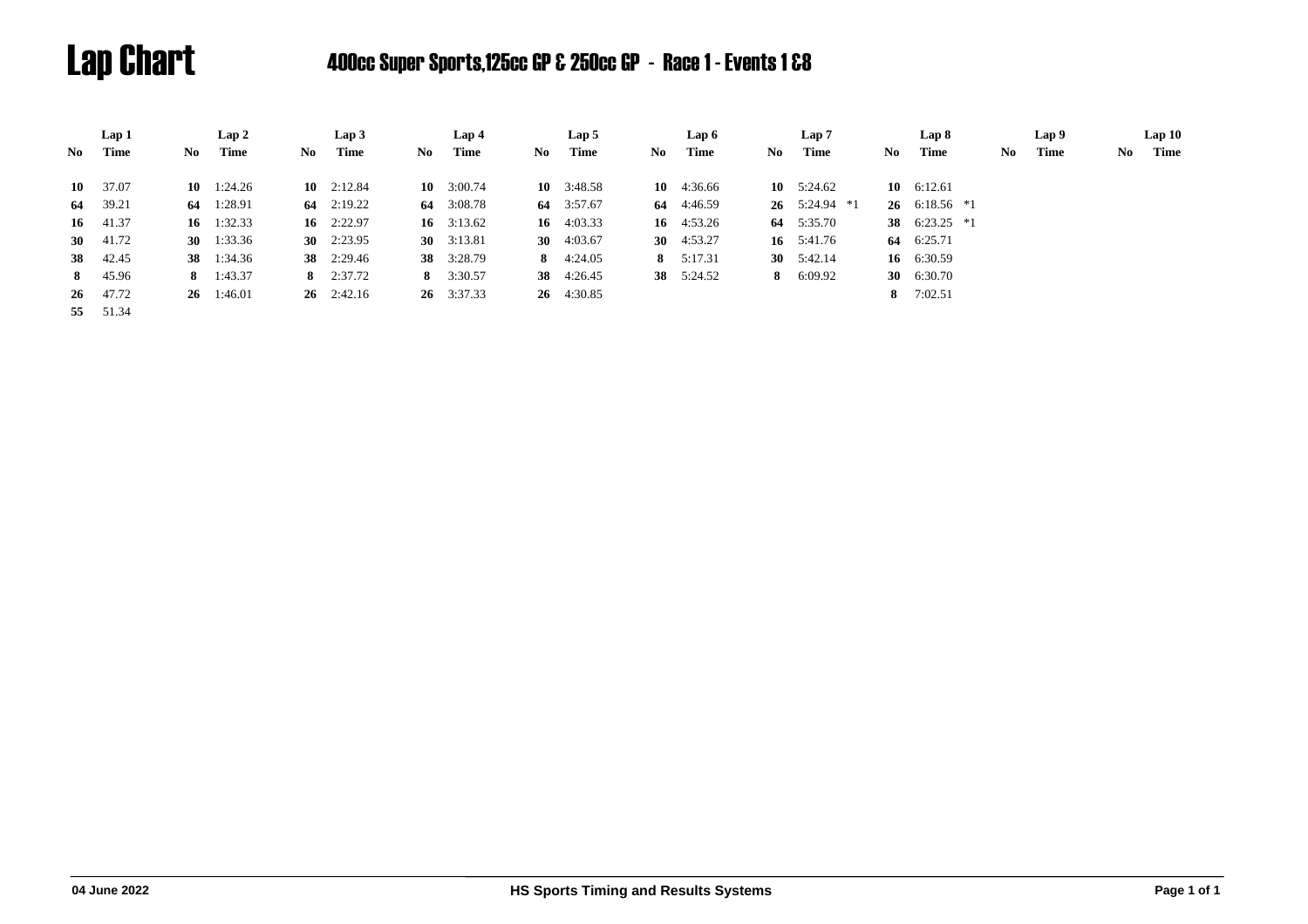

*Sponsored by Bob and Peter Lane Paddock Corner flag Marshalls*

# **Classic Machines 125cc -250cc Single cylinder**

| Race 2 - Events 2 & 10 Amended |       |                    |                         |     |                                 |      |         |            |       |                 |              |         |  |
|--------------------------------|-------|--------------------|-------------------------|-----|---------------------------------|------|---------|------------|-------|-----------------|--------------|---------|--|
| <b>PI</b>                      | No CI |                    | <b>Name</b>             | CC. | <b>Machine</b>                  | Laps | Time    | Behind     | MPH   | Best Lap on MPH |              |         |  |
| 1                              | 4     | -80                | <b>Owen MONAGHAN</b>    |     | <b>YZ85</b>                     | 8    | 6:41.66 |            | 69.46 | 50.63           | 4            | 71.10   |  |
| 2                              |       | 57 CM1             | <b>Sarah MEASURES</b>   |     | <b>Greeves Sports 197cc</b>     | 8    | 7:06.42 | 24.76      | 65.43 | 53.59           | 8            | 67.18   |  |
| 3                              |       |                    | 15 CM1 Steve PORTER     |     | Ducati 250cc                    | 8    | 7:07.55 | 25.89      | 65.26 | 52.98           | $\mathbf{7}$ | 67.95   |  |
| 4                              |       | 12 CM1             | <b>Ben HEATON</b>       |     | <b>Honda RC 195 125cc</b>       | 8    | 7:09.95 | 28.29      | 64.89 | 53.63           | $\mathbf{7}$ | 67.13   |  |
| 5                              |       |                    | 17 CM1 Roger SMITH      |     | Ducati 248cc                    | 8    | 7:13.23 | 31.57      | 64.40 | 54.70           | $\mathbf{7}$ | 65.81   |  |
| 6                              |       |                    | 41 CM1 Zac GRIEF        |     | Honda 125cc                     | 8    | 7:23.17 | 41.51      | 62.96 | 54.94           |              | 5 65.53 |  |
| 7                              |       | 29 CM1             | <b>Ben MEASURES</b>     |     | Honda CGR 197cc                 | 8    | 7:31.46 | 49.80      | 61.80 | 56.98           | 4            | 63.18   |  |
| 8                              |       | 27 CM1             | <b>Stuart MEASURES</b>  |     | <b>Royal Enfield Crusader 2</b> | 8    | 7:39.76 | 58.10      | 60.68 | 57.54           | 5            | 62.57   |  |
| 9                              |       | 51 CM1             | <b>Graham DICKINSON</b> |     | Ducati 247cc                    | 7    | 7:02.50 | 1 Lap      | 57.51 | 1:00.69         | 4            | 59.32   |  |
| 10                             |       |                    | 68 CM1 Dave TROOP       |     | Honda CGR 125cc                 | 7    | 7:41.79 | 1 Lap      |       | 52.62 1:05.87   | 6            | 54.65   |  |
|                                |       |                    | <b>Not-Classified</b>   |     |                                 |      |         |            |       |                 |              |         |  |
|                                | 6     | RM                 | <b>Steve NUGENT</b>     |     | <b>SGN50 50cc</b>               | 4    | 4:07.46 | <b>DNF</b> |       | 54.55 1:02.42   | $\mathbf{2}$ | 57.67   |  |
|                                |       |                    |                         |     |                                 |      |         |            |       |                 |              |         |  |
|                                |       | <b>Fastest Lap</b> |                         |     |                                 |      |         |            |       |                 |              |         |  |
|                                | 4     | 80                 | <b>Owen MONAGHAN</b>    |     | <b>YZ85</b>                     |      |         |            |       | 50.63           | 4            | 71.10   |  |

**Amended to Correct Entrants Classes/Machines of 4 and 12**

**Qualification Speeds : Class CM1 = 58.89 MPH Class 80 = 62.52 MPH** 

| <b>Start Time: 12:24</b>          | Tonfanau     | 04 Jun 22 17:59                   |
|-----------------------------------|--------------|-----------------------------------|
| <b>Clerk of Course: Ray Jones</b> | Time Issued: | Chief Timekeeper: Graham Marshall |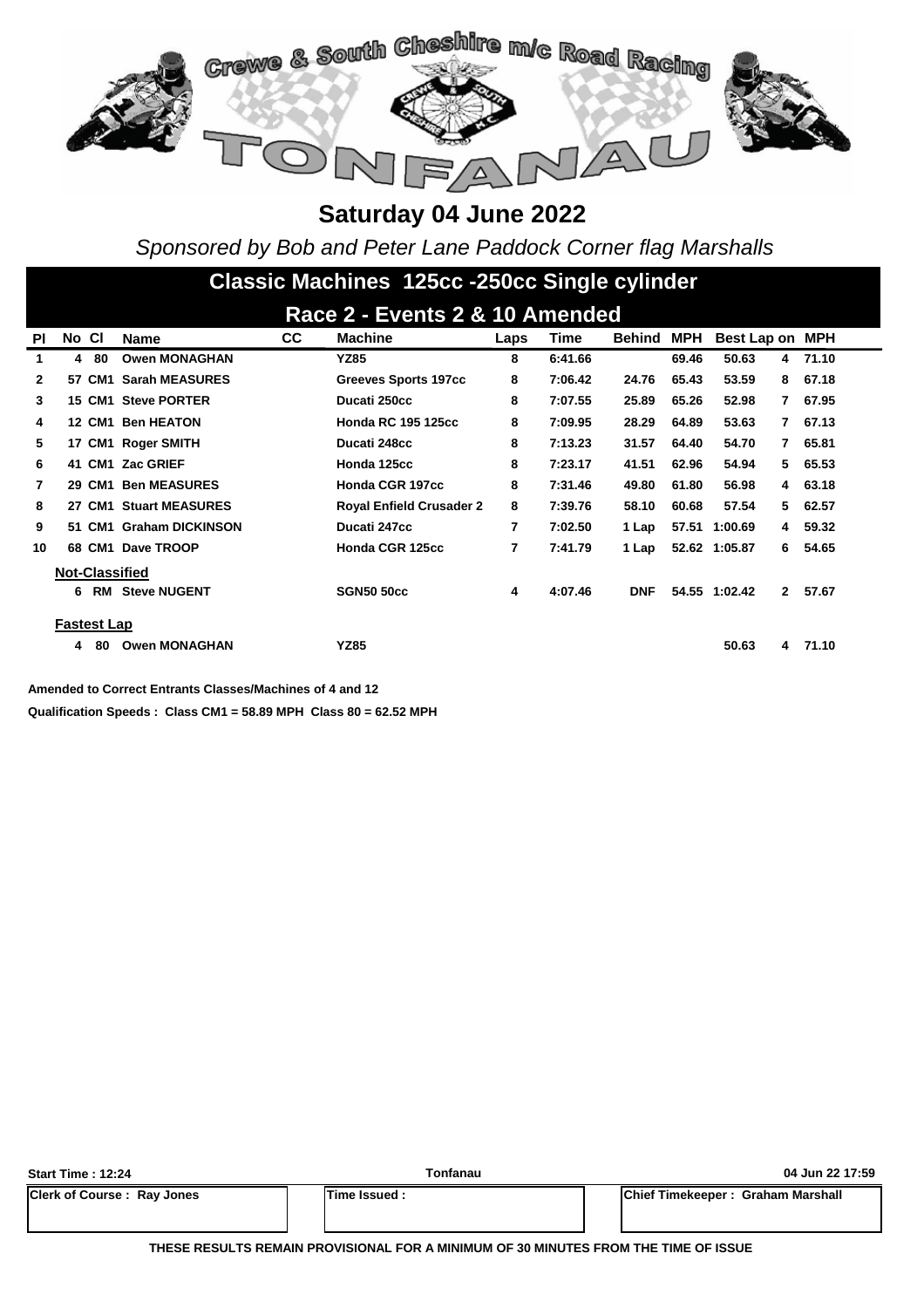

Sponsored by Bob and Peter Lane Paddock Corner flag Marshalls

#### **Race 2 - Classic Machines 125cc -250cc Single cylinder**

|              | <b>80cc Machines</b>                           |      |                         |           |                                 |      |             |       |                         |         |  |  |  |  |
|--------------|------------------------------------------------|------|-------------------------|-----------|---------------------------------|------|-------------|-------|-------------------------|---------|--|--|--|--|
| ΡI           | No Cl                                          |      | <b>Name</b>             | <b>CC</b> | <b>Machine</b>                  | Laps | Time        | MPH   | Best Lap on MPH         |         |  |  |  |  |
| $\mathbf 1$  |                                                | 4 80 | <b>Owen MONAGHAN</b>    |           | <b>YZ85</b>                     | 8    | 6:41.66     | 69.46 | 50.63                   | 4 71.10 |  |  |  |  |
|              |                                                |      |                         |           |                                 |      |             |       |                         |         |  |  |  |  |
|              | <b>Fastest Lap</b>                             |      |                         |           |                                 |      |             |       |                         |         |  |  |  |  |
|              | 4                                              | 80   | <b>Owen MONAGHAN</b>    |           | <b>YZ85</b>                     |      |             |       | 50.63<br>$\overline{4}$ | 71.10   |  |  |  |  |
|              | Classic Machines 125cc /250cc single cylinders |      |                         |           |                                 |      |             |       |                         |         |  |  |  |  |
| PI           | No CI                                          |      | <b>Name</b>             | <b>CC</b> | <b>Machine</b>                  | Laps | <b>Time</b> | MPH   | Best Lap on MPH         |         |  |  |  |  |
| 1            |                                                |      | 57 CM1 Sarah MEASURES   |           | <b>Greeves Sports 197cc</b>     | 8    | 7:06.42     | 65.43 | 53.59<br>8              | 67.18   |  |  |  |  |
| $\mathbf{2}$ |                                                |      | 15 CM1 Steve PORTER     |           | Ducati 250cc                    | 8    | 7:07.55     | 65.26 | 52.98<br>7              | 67.95   |  |  |  |  |
| 3            |                                                |      | 12 CM1 Ben HEATON       |           | <b>Honda RC 195 125cc</b>       | 8    | 7:09.95     | 64.89 | 53.63<br>7              | 67.13   |  |  |  |  |
| 4            |                                                |      | 17 CM1 Roger SMITH      |           | Ducati 248cc                    | 8    | 7:13.23     | 64.40 | 54.70<br>7              | 65.81   |  |  |  |  |
| 5            |                                                |      | 41 CM1 Zac GRIEF        |           | Honda 125cc                     | 8    | 7:23.17     | 62.96 | 54.94<br>5.             | 65.53   |  |  |  |  |
| 6            |                                                |      | 29 CM1 Ben MEASURES     |           | Honda CGR 197cc                 | 8    | 7:31.46     | 61.80 | 56.98<br>4              | 63.18   |  |  |  |  |
| 7            |                                                |      | 27 CM1 Stuart MEASURES  |           | <b>Royal Enfield Crusader 2</b> | 8    | 7:39.76     | 60.68 | 57.54<br>5              | 62.57   |  |  |  |  |
| 8            |                                                |      | 51 CM1 Graham DICKINSON |           | Ducati 247cc                    | 7    | 7:02.50     | 57.51 | 1:00.69<br>4            | 59.32   |  |  |  |  |
| 9            |                                                |      | 68 CM1 Dave TROOP       |           | Honda CGR 125cc                 | 7    | 7:41.79     |       | 52.62 1:05.87<br>6      | 54.65   |  |  |  |  |
|              |                                                |      |                         |           |                                 |      |             |       |                         |         |  |  |  |  |
|              | <b>Fastest Lap</b>                             |      |                         |           |                                 |      |             |       |                         |         |  |  |  |  |
|              |                                                |      | 15 CM1 Steve PORTER     |           | Ducati 250cc                    |      |             |       | 52.98<br>7              | 67.95   |  |  |  |  |
|              |                                                |      |                         |           |                                 |      |             |       |                         |         |  |  |  |  |

**Qualification Speeds : Class CM1 = 58.89 MPH Class 80 = 62.52 MPH Amended to Correct Entrants Classes/Machines of 4 and 12**

| <b>Start Time: 12:24</b>          | Tonfanau             | 04 Jun 22 18:00                           |
|-----------------------------------|----------------------|-------------------------------------------|
| <b>Clerk of Course: Ray Jones</b> | <b>ITime Issued:</b> | <b>IChief Timekeeper: Graham Marshall</b> |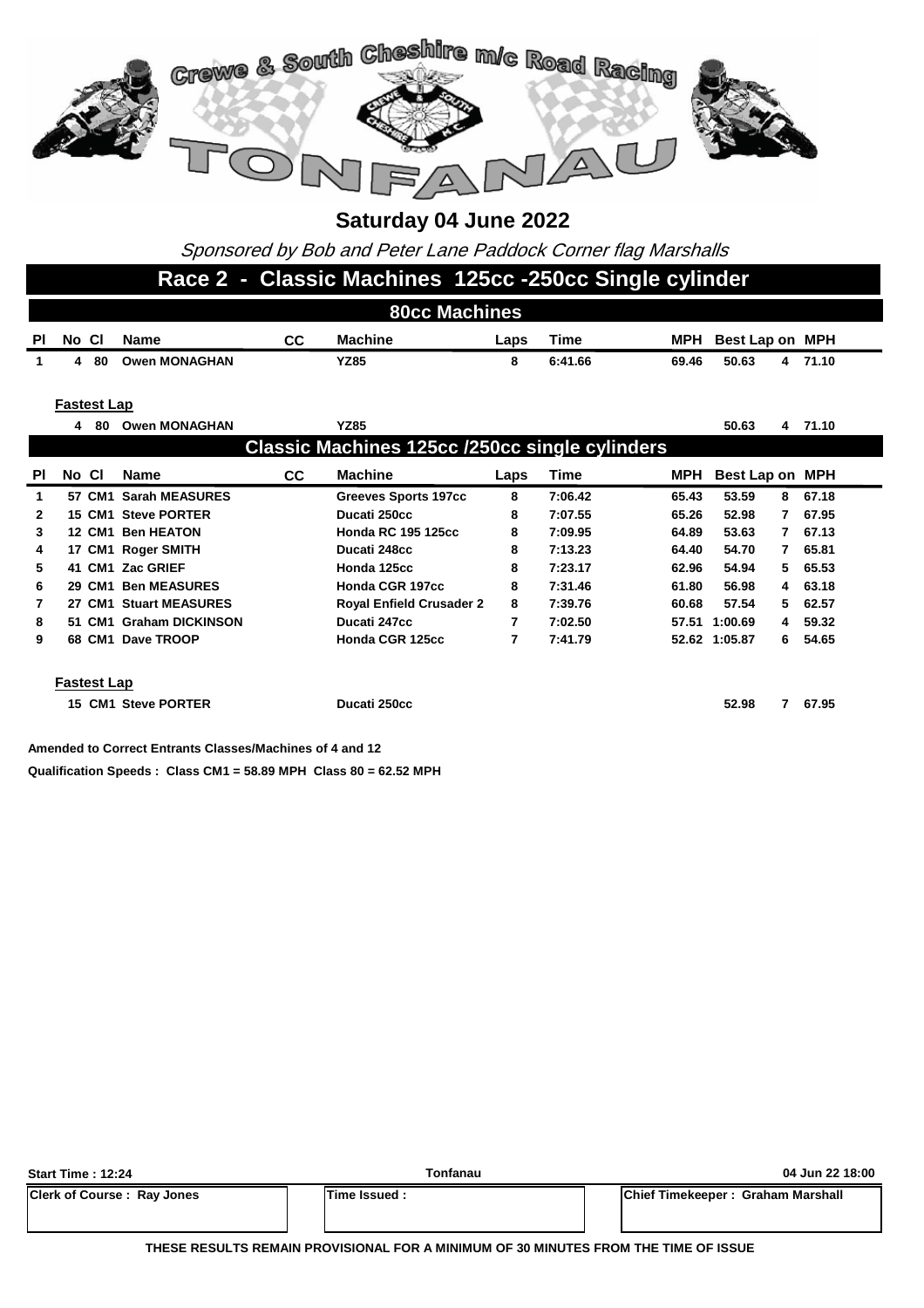#### **LAP TIMES - Race 2 - Events 2 & 10**

| 4  | <b>Owen MONAGHAN</b>   |                               |                               |                         |                                                         |                            |                            |                |                            |   |                 |  |  |  |
|----|------------------------|-------------------------------|-------------------------------|-------------------------|---------------------------------------------------------|----------------------------|----------------------------|----------------|----------------------------|---|-----------------|--|--|--|
|    |                        | $Lap$ 1 2                     |                               | $\overline{\mathbf{3}}$ | $\overline{4}$                                          | $\overline{\phantom{a}}$ 5 | $\overline{\phantom{a}}$ 6 | $\overline{7}$ | $\overline{\mathbf{8}}$    | 9 | 10 <sub>1</sub> |  |  |  |
|    | $1 \quad \Box$         | 43.38                         |                               | 51.43 51.20             | 50.63                                                   |                            | 50.71 51.44                | 51.49          | 51.38                      |   |                 |  |  |  |
| 6  |                        | <b>Steve NUGENT</b>           |                               |                         |                                                         |                            |                            |                |                            |   |                 |  |  |  |
|    |                        | $Lap$ 1                       | $\overline{\mathbf{2}}$       | $\sim$ 3                | $\overline{\mathbf{4}}$                                 | $\overline{\phantom{0}}$ 5 | $\overline{\phantom{0}}$ 6 | $\overline{7}$ | 8                          | 9 | 10 <sub>1</sub> |  |  |  |
|    | $1 \qquad \qquad$      |                               | 55.24  1:02.42  1:03.63       |                         | 1:06.17                                                 |                            |                            |                |                            |   |                 |  |  |  |
| 12 |                        | <b>Ben HEATON</b>             |                               |                         |                                                         |                            |                            |                |                            |   |                 |  |  |  |
|    | Lap                    | $\sim$ $\sim$ 1               |                               | $2 \t 3$                | $\overline{4}$                                          | $\overline{\phantom{0}}$ 5 |                            | 6 7 8          |                            | 9 | 10 <sub>1</sub> |  |  |  |
|    |                        | 1 47.04                       |                               | 55.77 54.61             | 55.51                                                   | 54.57                      | 54.97                      | 53.63          | 53.85                      |   |                 |  |  |  |
| 15 |                        | <b>Steve PORTER</b>           |                               |                         |                                                         |                            |                            |                |                            |   |                 |  |  |  |
|    | Lap                    |                               |                               | $1 \t 2 \t 3$           | $\overline{4}$                                          | $\overline{\phantom{0}}$ 5 | $\overline{\phantom{a}}$ 6 | $\overline{7}$ | $\overline{\phantom{a}}$ 8 | 9 | 10              |  |  |  |
|    | $1 \qquad \qquad$      | 46.27                         |                               | 56.90 54.38             | 54.54                                                   | 54.69                      | 54.36                      | 52.98          | 53.43                      |   |                 |  |  |  |
| 17 |                        | <b>Roger SMITH</b>            |                               |                         |                                                         |                            |                            |                |                            |   |                 |  |  |  |
|    |                        |                               | $Lap$ 1 2                     | $\overline{\mathbf{3}}$ | $\overline{4}$                                          | $\overline{\phantom{a}}$ 5 | $\overline{\phantom{a}}$ 6 |                | $7 \t 8$                   | 9 | 10 <sub>1</sub> |  |  |  |
|    | $1 \qquad \qquad$      | 45.26                         | 55.70                         | 55.51                   | 54.88                                                   | 54.74                      | 56.51                      | 54.70          | 55.93                      |   |                 |  |  |  |
| 27 |                        | <b>Stuart MEASURES</b>        |                               |                         |                                                         |                            |                            |                |                            |   |                 |  |  |  |
|    |                        |                               |                               |                         | Lap 1 2 3 4 5 6 7 8                                     |                            |                            |                |                            | 9 | 10 <sub>1</sub> |  |  |  |
|    |                        | 1 48.62                       |                               | 58.11 58.25             | 57.84                                                   | 57.54                      | 57.89                      | 58.81          | 1:02.70                    |   |                 |  |  |  |
| 29 |                        | <b>Ben MEASURES</b>           |                               |                         |                                                         |                            |                            |                |                            |   |                 |  |  |  |
|    | Lap                    |                               |                               | $1 \t 2 \t 3$           | $\overline{\mathbf{4}}$                                 | $\overline{\phantom{0}}$ 5 |                            | $6$ $7$ $8$    |                            | 9 | 10 <sub>1</sub> |  |  |  |
|    | $1 \quad \cdots$       | 47.28                         | 57.76                         | 57.82                   | 56.98                                                   | 57.78                      | 57.87                      | 57.97          | 58.00                      |   |                 |  |  |  |
| 41 | Zac GRIEF              |                               |                               |                         |                                                         |                            |                            |                |                            |   |                 |  |  |  |
|    |                        | $Lap$ 1                       | $\overline{2}$ $\overline{3}$ |                         | $\overline{4}$                                          |                            | 5 6 7                      |                | 8                          | 9 | 10              |  |  |  |
|    | $1 \quad \blacksquare$ | 50.19                         |                               | 57.67 56.07             | 55.56                                                   | 54.94                      | 55.60                      | 56.65          | 56.49                      |   |                 |  |  |  |
| 51 |                        | <b>Graham DICKINSON</b>       |                               |                         |                                                         |                            |                            |                |                            |   |                 |  |  |  |
|    | Lap                    | $\overline{1}$ $\overline{2}$ |                               | 3 <sup>7</sup>          | $\overline{\mathbf{4}}$                                 | 5 <sub>1</sub>             | $\overline{\phantom{a}}$ 6 | $\overline{7}$ | 8                          | 9 | 10 <sub>1</sub> |  |  |  |
|    |                        |                               |                               |                         | 1 52.59 1:01.77 1:01.25 1:00.69 1:00.96 1:01.69 1:03.55 |                            |                            |                |                            |   |                 |  |  |  |
| 57 |                        | <b>Sarah MEASURES</b>         |                               |                         |                                                         |                            |                            |                |                            |   |                 |  |  |  |
|    |                        |                               |                               |                         | Lap 1 2 3 4 5 6 7 8                                     |                            |                            |                |                            | 9 | 10              |  |  |  |
|    |                        |                               |                               | 1 45.52 55.83 54.46     | 54.22                                                   | 54.61                      | 54.32                      | 53.87          | 53.59                      |   |                 |  |  |  |
| 68 |                        | Dave TROOP                    |                               |                         |                                                         |                            |                            |                |                            |   |                 |  |  |  |
|    |                        | Lap 1                         | $\overline{\mathbf{2}}$       |                         | $3 \qquad \qquad 4$                                     | $\overline{\phantom{1}}$ 5 | $6 \qquad \qquad 7$        |                | 8                          | 9 | 10              |  |  |  |
|    | $1 \quad$              | 56.98                         |                               |                         | 1:08.79  1:07.39  1:07.78  1:08.53  1:05.87  1:06.45    |                            |                            |                |                            |   |                 |  |  |  |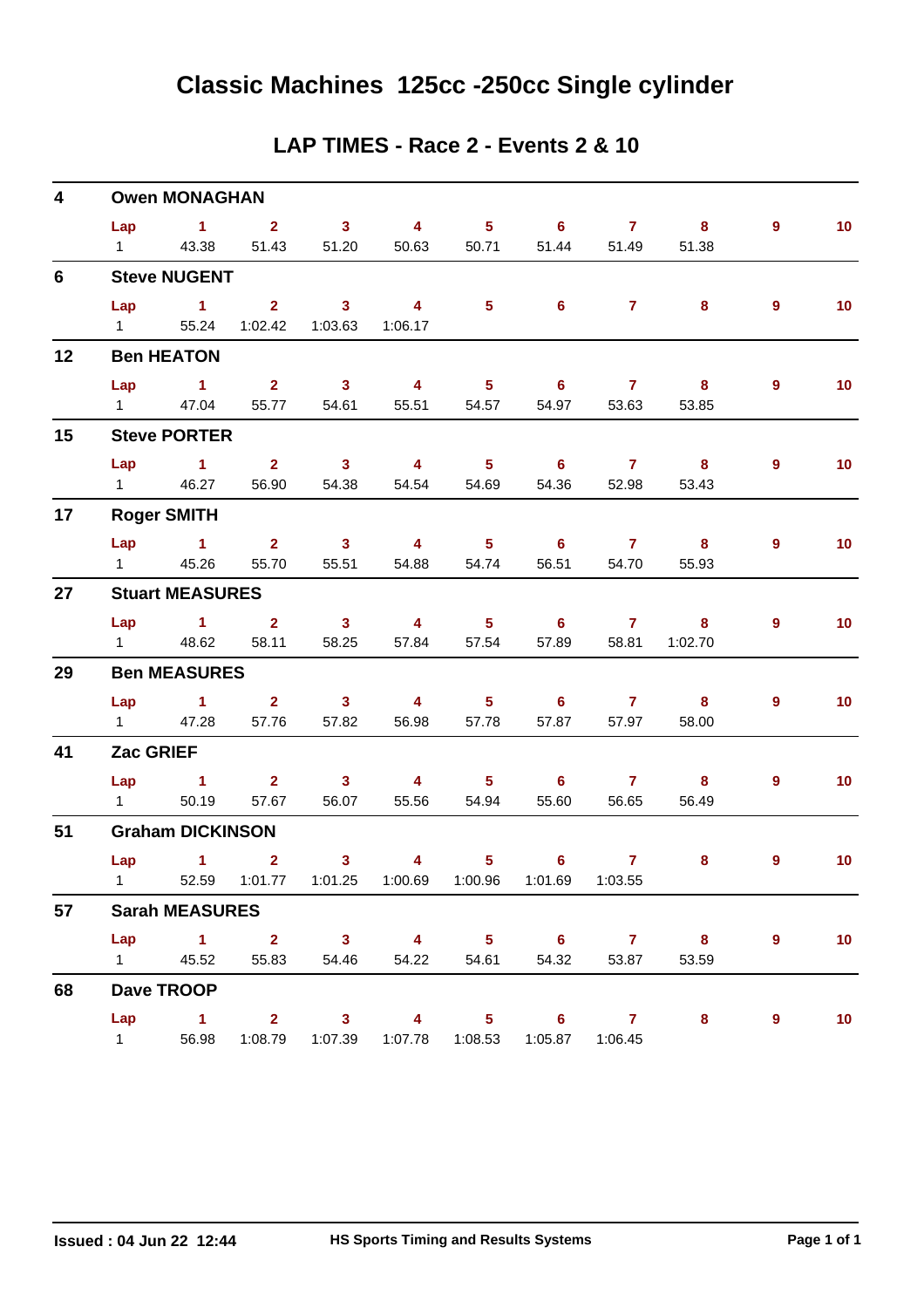# Lap Chart Classic Machines 125cc -250cc Single cylinder - Race 2 - Events 2 & 10

|    | Lap 1    |      | Lap2               |      | Lap3               |      | Lap 4              |      | Lap 5              |     | Lap 6              |     | Lap 7           |     | Lap 8           |    | Lap 9 |     | Lap10 |
|----|----------|------|--------------------|------|--------------------|------|--------------------|------|--------------------|-----|--------------------|-----|-----------------|-----|-----------------|----|-------|-----|-------|
| No | Time     | No - | Time               | No - | Time               | No - | Time               | No - | Time               | No. | Time               | No. | Time            | No. | Time            | No | Time  | No. | Time  |
| 4  | 43.38    |      | 4 $1:34.81$        |      | 4 $2:26.01$        |      | 4 $3:16.64$        |      | 4 $4:07.35$        |     | 4 4:58.79          |     | 4 $5:50.28$     |     | 4 6:41.66       |    |       |     |       |
|    |          |      |                    |      |                    |      |                    |      |                    |     |                    |     |                 |     |                 |    |       |     |       |
|    | 17 45.26 |      | $17 \quad 1:40.96$ |      | 57 2:35.81         |      | 57 3:30.03         |      | 6 $4:07.46*1$      |     | 57 5:18.96         |     | 51 $5:58.95$ *1 |     | 51 $7:02.50$ *1 |    |       |     |       |
|    | 57 45.52 |      | 57 1:41.35         |      | 17 2:36.47         |      | $17 \quad 3:31.35$ |      | 68 $4:20.94$ *1    |     | 15 $5:21.14$       |     | 57 6:12.83      |     | 57 7:06.42      |    |       |     |       |
| 15 | 46.27    |      | 12 $1:42.81$       |      | 12 $2:37.42$       |      | 15 3:32.09         |      | 57 4:24.64         |     | 12 $5:22.47$       |     | 15 $6:14.12$    | 15  | 7:07.55         |    |       |     |       |
| 12 | 47.04    |      | 15 $1:43.17$       |      | $15 \quad 2:37.55$ |      | 12 $3:32.93$       |      | $17 \quad 4:26.09$ |     | $17 \quad 5:22.60$ |     | 12 $6:16.10$    |     | 12 7:09.95      |    |       |     |       |
| 29 | 47.28    |      | 29 1:45.04         |      | $29$ 2:42.86       |      | 41 3:39.49         |      | 15 4:26.78         |     | 68 $5:29.47$ *1    |     | 17 $6:17.30$    |     | $17$ 7:13.23    |    |       |     |       |
| 27 | 48.62    |      | $27 \quad 1:46.73$ |      | 41 2:43.93         |      | 29 3:39.84         |      | 12 $4:27.50$       |     | 41 5:30.03         | 41  | 6:26.68         |     | 41 7:23.17      |    |       |     |       |
| 41 | 50.19    |      | 41 1:47.86         |      | $27 \quad 2:44.98$ |      | $27 \quad 3:42.82$ |      | 41 4:34.43         |     | 29 5:35.49         |     | 29 6:33.46      | 29  | 7:31.46         |    |       |     |       |
|    | 51 52.59 |      | 51 1:54.36         |      | $51 \quad 2:55.61$ |      | 51 3:56.30         |      | 29 4:37.62         |     | 27 5:38.25         |     | 68 6:35.34 $*1$ |     | 27 7:39.76      |    |       |     |       |
| 6  | 55.24    |      | 6 1:57.66          |      | 6 $3:01.29$        |      |                    |      | 27 4:40.36         |     |                    |     | 27 6:37.06      |     | 68 7:41.79 *1   |    |       |     |       |
| 68 | 56.98    |      | 68 2:05.77         |      | 68 3:13.16         |      |                    |      | 51 4:57.26         |     |                    |     |                 |     |                 |    |       |     |       |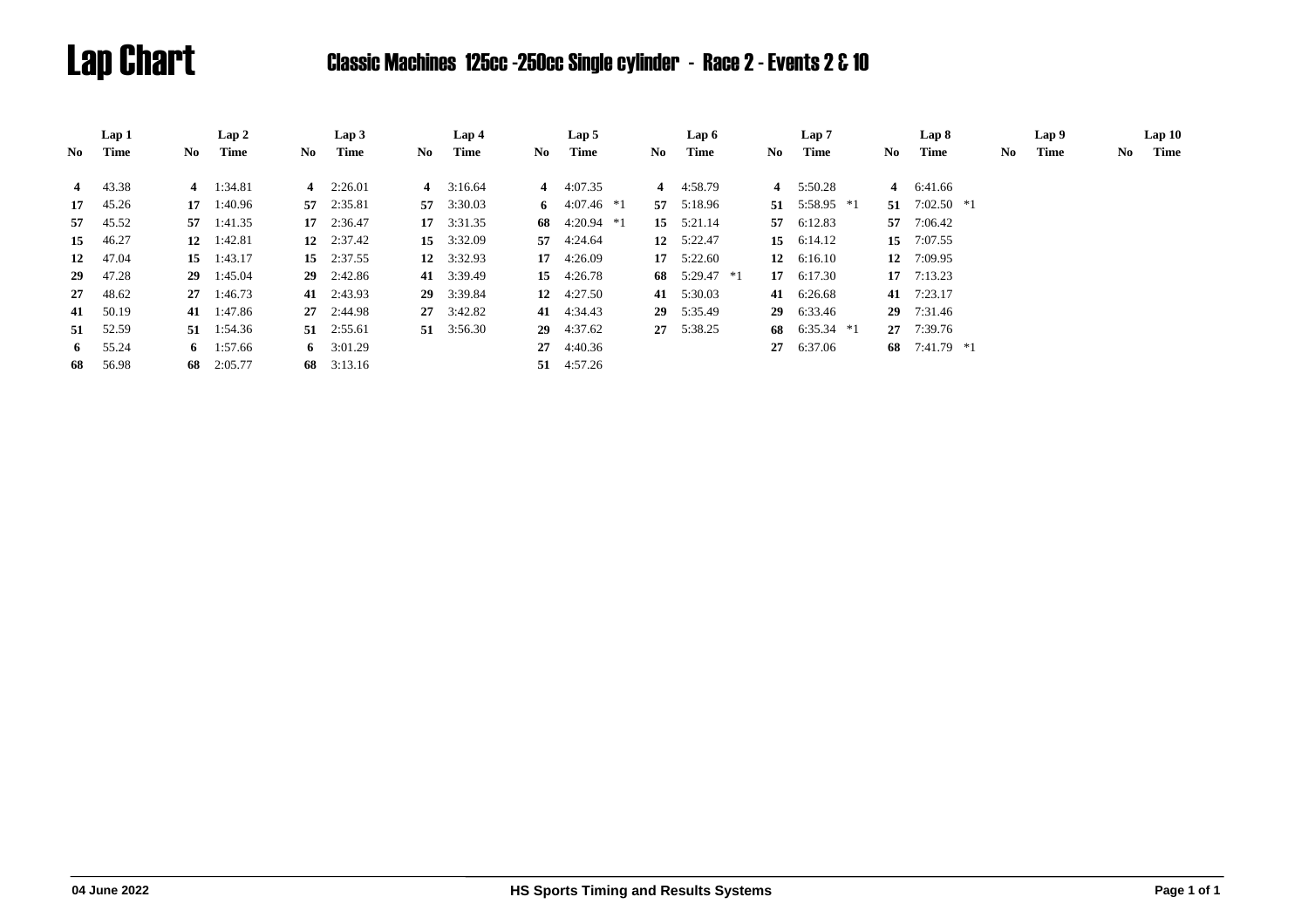

*Sponsored by North East Controls Tel 0191 2171800*

# **450cc-1100cc Open**

| Race 3 - Events 3                                                                                                    |                    |           |                       |           |                     |      |         |               |            |                         |         |  |  |
|----------------------------------------------------------------------------------------------------------------------|--------------------|-----------|-----------------------|-----------|---------------------|------|---------|---------------|------------|-------------------------|---------|--|--|
| ΡI                                                                                                                   | No CI              |           | Name                  | <b>CC</b> | <b>Machine</b>      | Laps | Time    | <b>Behind</b> | <b>MPH</b> | Best Lap on MPH         |         |  |  |
| 1                                                                                                                    | 34                 | <b>OP</b> | <b>Chris MORT</b>     |           | Honda CBR 600cc     | 8    | 5:10.09 |               | 89.97      | 39.47<br>$\mathbf{2}$   | 91.21   |  |  |
| 2                                                                                                                    | 17                 | <b>OP</b> | <b>Martin ROBBINS</b> |           | Honda CBR 600cc     | 8    | 5:38.31 | 28.22         | 82.47      | 42.72                   | 4 84.27 |  |  |
| 3                                                                                                                    | 19                 | <b>OP</b> | <b>Gerallt ELLIS</b>  |           | Honda 1000cc        | 8    | 5:42.93 | 32.84         | 81.36      | 42.77                   | 3 84.17 |  |  |
| 8<br>35.00<br>84.11<br>31<br>OP.<br><b>Liam TAYLOR</b><br>Kawasaki ZX6R 600cc<br>5:45.09<br>80.85<br>42.80<br>8<br>4 |                    |           |                       |           |                     |      |         |               |            |                         |         |  |  |
| 5                                                                                                                    | 90                 | OP.       | <b>Liam PRICE</b>     |           | Honda CBR 600cc     | 8    | 5:48.08 | 37.99         | 80.15      | 43.79<br>$\overline{7}$ | 82.21   |  |  |
| 6                                                                                                                    | 63                 | <b>OP</b> | <b>Michael MACE</b>   |           | Yamaha R6 599cc     | 7    | 5:35.61 | 1 Lap         | 72.41      | 5.<br>48.76             | 73.83   |  |  |
| 7                                                                                                                    | 13                 | OP.       | <b>Keith BATE</b>     |           | Honda 600cc         | 7    | 5:38.57 | 1 Lap         | 71.77      | 48.77<br>7              | 73.82   |  |  |
|                                                                                                                      |                    |           | <b>Not-Classified</b> |           |                     |      |         |               |            |                         |         |  |  |
|                                                                                                                      | 66                 | OP.       | <b>Paul GORMLIE</b>   |           | Kawasaki ZX6R 600cc | 6    | 4:53.08 | <b>DNF</b>    | 70.63      | 5.<br>49.56             | 72.64   |  |  |
|                                                                                                                      | <b>Fastest Lap</b> |           |                       |           |                     |      |         |               |            |                         |         |  |  |
|                                                                                                                      | 34                 | <b>OP</b> | <b>Chris MORT</b>     |           | Honda CBR 600cc     |      |         |               |            | 39.47<br>$\mathbf{2}$   | 91.21   |  |  |

**Qualification Speed : Class OP = 80.98 MPH** 

| <b>Start Time: 12:39</b>          | Tonfanau             | 04 Jun 22 18:00                   |
|-----------------------------------|----------------------|-----------------------------------|
| <b>Clerk of Course: Ray Jones</b> | <b>ITime Issued:</b> | Chief Timekeeper: Graham Marshall |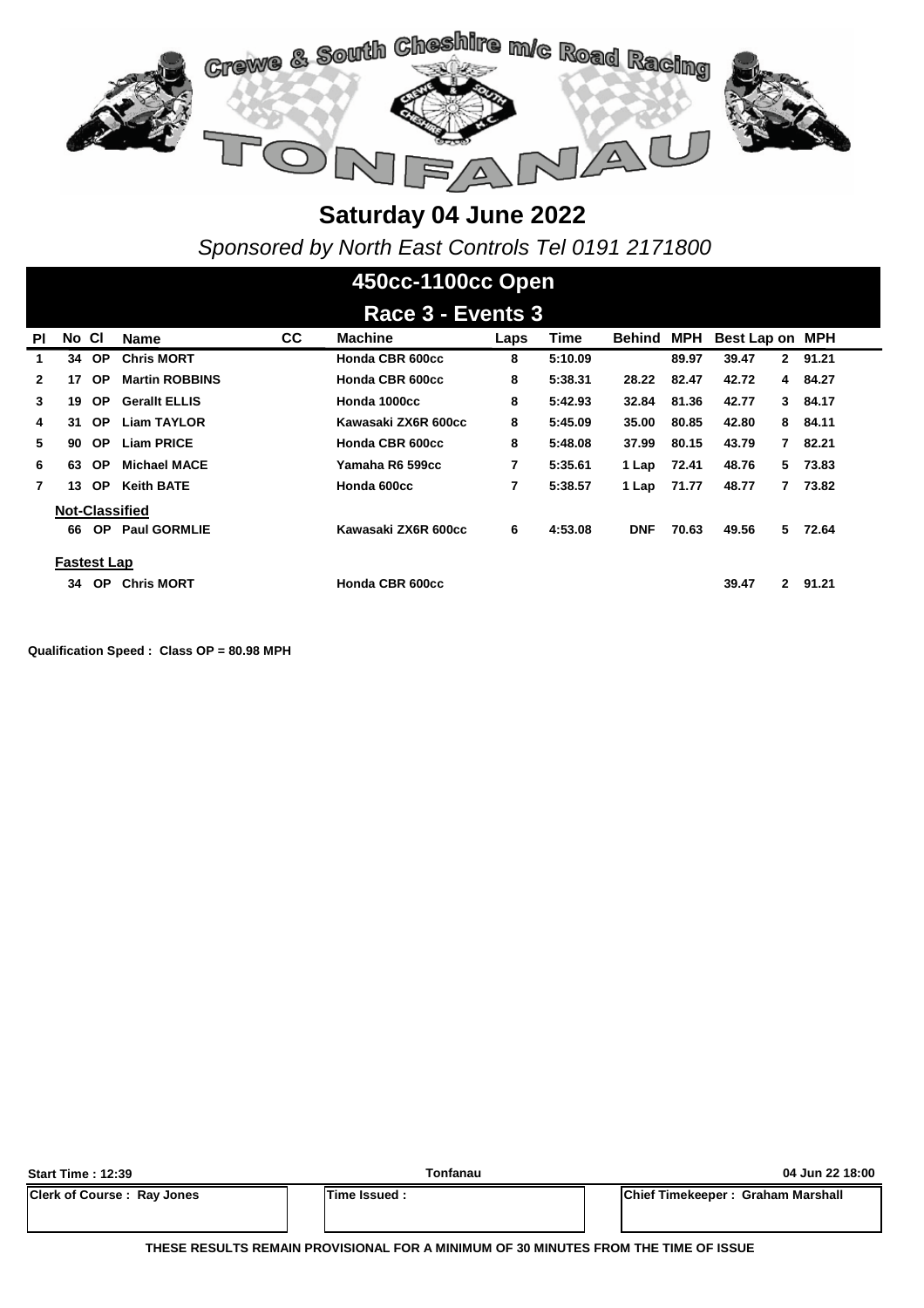# **450cc-1100cc Open**

#### **LAP TIMES - Race 3 - Events 3**

| 13 | <b>Keith BATE</b>                                 |                                   |       |       |                   |           |             |                |                   |
|----|---------------------------------------------------|-----------------------------------|-------|-------|-------------------|-----------|-------------|----------------|-------------------|
|    | $Lap$ 1                                           | 2 3 4 5 6 7                       |       |       |                   |           | 8           | 9              | 10 <sub>1</sub>   |
|    | 1 40.71 51.01 49.54 49.69 49.81 49.04 48.77       |                                   |       |       |                   |           |             |                |                   |
| 17 | <b>Martin ROBBINS</b>                             |                                   |       |       |                   |           |             |                |                   |
|    | Lap 1 2 3                                         |                                   |       |       |                   | 4 5 6 7 8 |             | $\overline{9}$ | 10                |
|    | 1 34.99 43.90 43.19                               |                                   |       |       | 42.72 43.17 43.50 |           | 43.17 43.67 |                |                   |
| 19 | <b>Gerallt ELLIS</b>                              |                                   |       |       |                   |           |             |                |                   |
|    | Lap 1 2 3 4                                       |                                   |       |       |                   | 5 6 7 8   |             | 9              | 10                |
|    | 1 35.91                                           | 44.91 42.77                       | 43.08 | 43.60 | 43.88             | 43.90     | 44.88       |                |                   |
| 31 | <b>Liam TAYLOR</b>                                |                                   |       |       |                   |           |             |                |                   |
|    | Lap 1 2 3 4 5 6 7 8                               |                                   |       |       |                   |           |             | 9              | $\overline{10}$   |
|    | 1 35.74 44.92 44.27 44.37 44.50 44.42 44.07 42.80 |                                   |       |       |                   |           |             |                |                   |
| 34 | <b>Chris MORT</b>                                 |                                   |       |       |                   |           |             |                |                   |
|    | Lap 1 2 3 4 5 6 7 8                               |                                   |       |       |                   |           |             | 9              | 10                |
|    | 1 31.53 39.47 39.57                               |                                   |       |       | 39.80 40.32 40.13 | 39.54     | 39.73       |                |                   |
| 63 | <b>Michael MACE</b>                               |                                   |       |       |                   |           |             |                |                   |
|    | Lap 1 2 3 4 5 6 7                                 |                                   |       |       |                   |           | 8           | 9              | 10 <sup>°</sup>   |
|    | 1 39.64                                           | 50.21 49.34                       | 49.30 |       | 48.76 48.83       | 49.53     |             |                |                   |
| 66 | <b>Paul GORMLIE</b>                               |                                   |       |       |                   |           |             |                |                   |
|    | Lap 1 2 3 4 5 6 7 8                               |                                   |       |       |                   |           |             | $\overline{9}$ | 10                |
|    | 1 40.00                                           | 51.35 49.84                       | 49.71 | 49.56 | 52.62             |           |             |                |                   |
| 90 | <b>Liam PRICE</b>                                 |                                   |       |       |                   |           |             |                |                   |
|    | Lap 1 2 3                                         |                                   |       |       |                   | 4 5 6 7 8 |             | 9              | $\blacksquare$ 10 |
|    | 1 35.53                                           | 46.98  44.89  44.25  44.31  43.92 |       |       |                   | 43.79     | 44.41       |                |                   |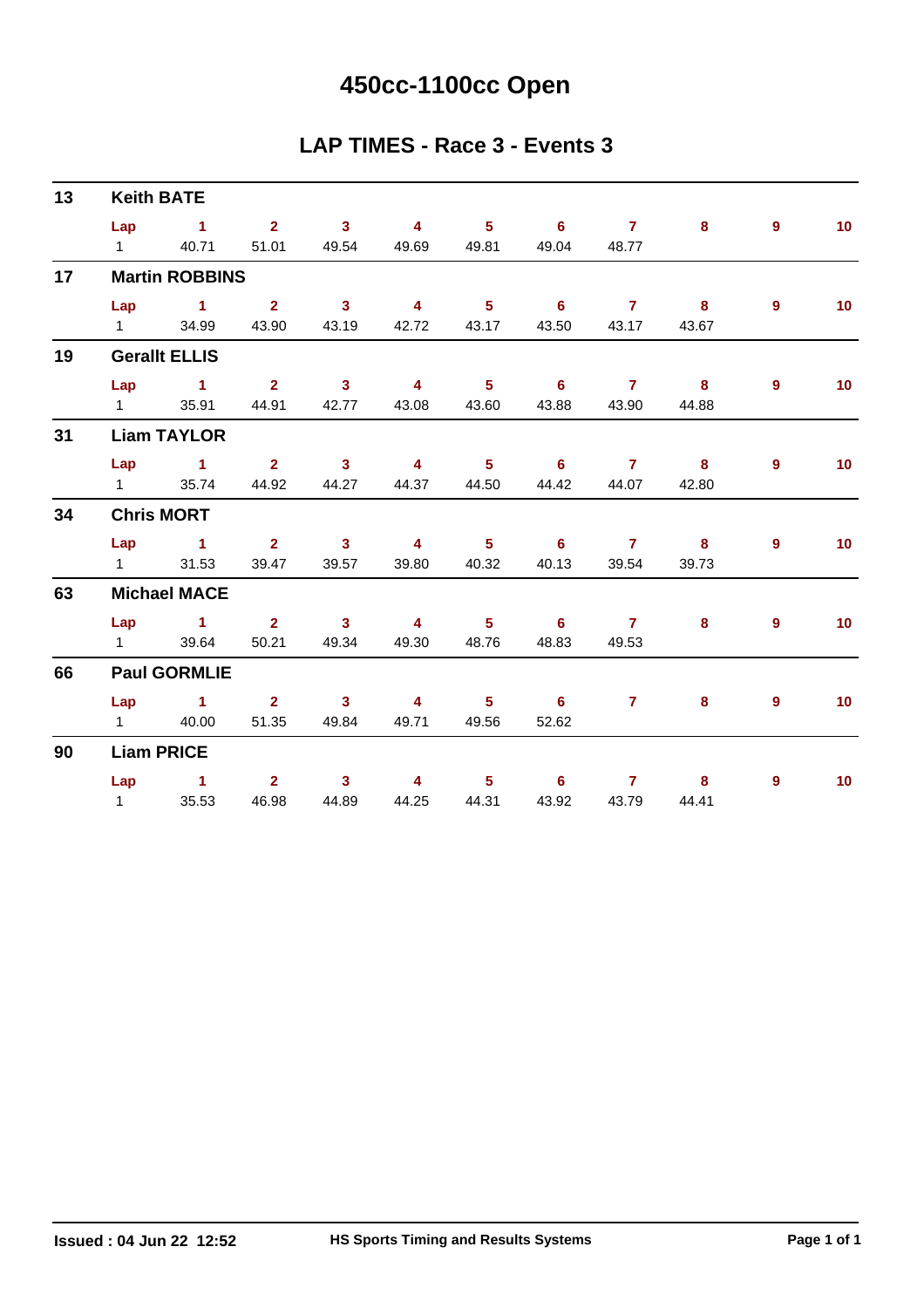# Lap Chart 450cc-1100cc Open - Race 3 - Events 3

|      | Lap 1    |     | Lap 2              |     | Lap3               |     | Lap 4              |     | Lap 5              |    | Lap 6              |    | Lap 7              |     | Lap 8              |     | Lap 9 |    | Lap10 |
|------|----------|-----|--------------------|-----|--------------------|-----|--------------------|-----|--------------------|----|--------------------|----|--------------------|-----|--------------------|-----|-------|----|-------|
| No 1 | Time     | No. | Time               | No. | Time               | No. | Time               | No. | Time               | No | Time               | No | Time               | No. | Time               | No. | Time  | No | Time  |
|      | 34 31.53 |     | 34 1:11.00         |     | 34 $1:50.57$       |     | 34 $2:30.37$       |     | 34 $3:10.69$       |    | 34 3:50.82         | 34 | 4:30.36            |     | 34 5:10.09         |     |       |    |       |
|      | 17 34.99 |     | 17 1:18.89         |     | $17 \quad 2:02.08$ |     | $17 \quad 2:44.80$ |     | 66 3:10.90 $*1$    |    | 63 3:57.25 $*1$    | 63 | $4:46.08*1$        |     | 63 $5:35.61$ *1    |     |       |    |       |
|      | 90 35.53 |     | 31 $1:20.66$       |     | $19 \quad 2:03.59$ |     | $19 \quad 2:46.67$ |     | 13 $3:10.95$ *1    |    | 66 $4:00.46*1$     | 13 | 4:49.80 *1         |     | 17 5:38.31         |     |       |    |       |
|      | 31 35.74 |     | 19 $1:20.82$       |     | 31 $2:04.93$       |     | 31 $2:49.30$       |     | $17 \quad 3:27.97$ |    | 13 $4:00.76$ *1    |    | 66 $4:53.08*1$     |     | 13 $5:38.57$ *1    |     |       |    |       |
|      | 19 35.91 |     | $90 \quad 1:22.51$ |     | 90 $2:07.40$       |     | $90 \quad 2:51.65$ |     | $19 \quad 3:30.27$ |    | $17 \quad 4:11.47$ |    | $17 \quad 4:54.64$ |     | $19 \quad 5:42.93$ |     |       |    |       |
|      | 63 39.64 |     | 63 $1:29.85$       |     | 63 $2:19.19$       |     | 63 3:08.49         |     | 31 3:33.80         |    | $19 \quad 4:14.15$ |    | $19 \quad 4:58.05$ |     | 31 5:45.09         |     |       |    |       |
|      | 66 40.00 |     | 66 1:31.35         |     | 66 2:21.19         |     |                    |     | 90 3:35.96         |    | 31 $4:18.22$       |    | 31 $5:02.29$       |     | 90 5:48.08         |     |       |    |       |
|      | 13 40.71 |     | $13 \quad 1:31.72$ |     | 13 $2:21.26$       |     |                    |     |                    |    | $90 \quad 4:19.88$ |    | 90 5:03.67         |     |                    |     |       |    |       |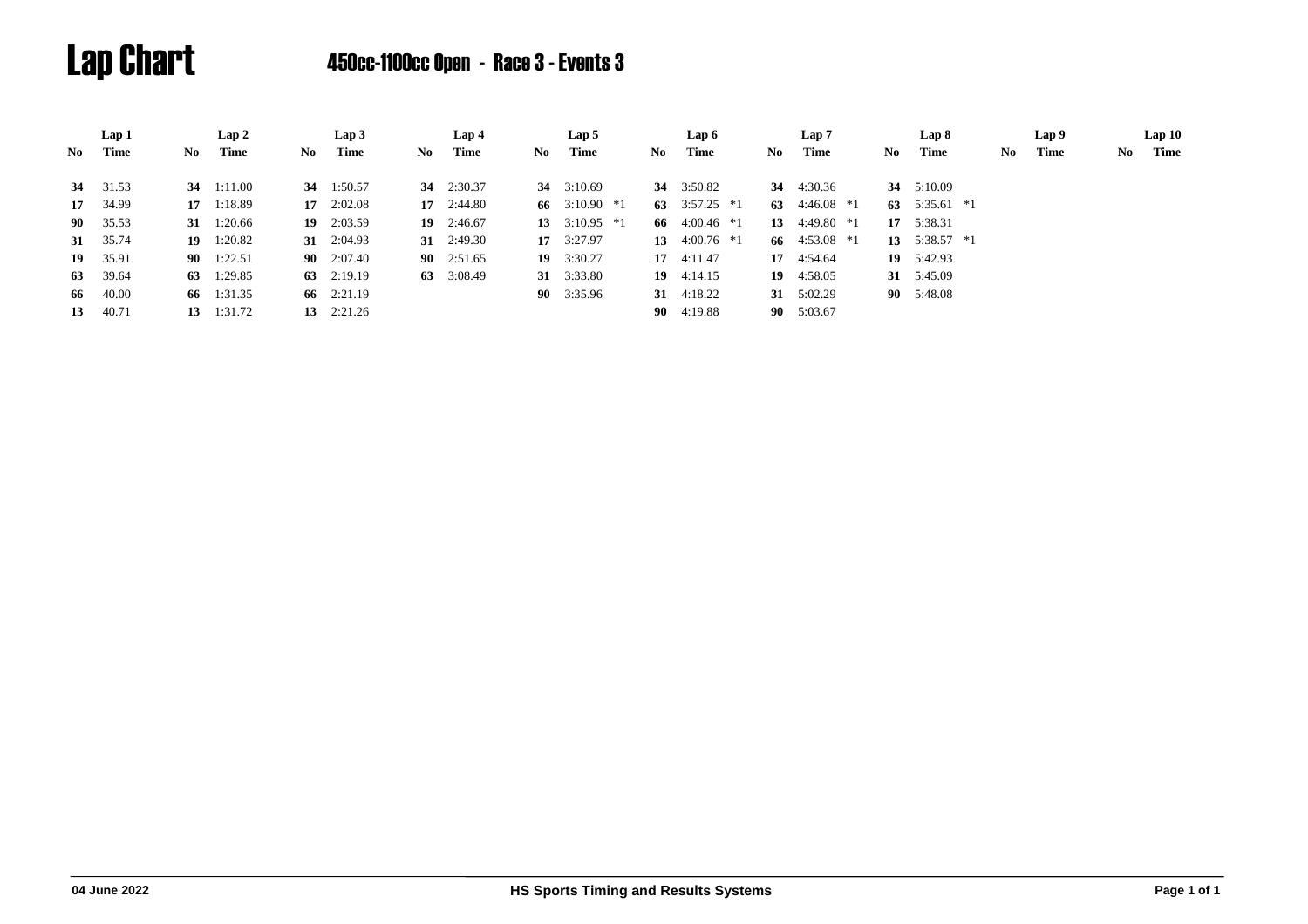

*Sponsored by Q B Homes Tel. 01606 46645*

#### **Classic machines 250cc, 251cc - 500cc, over 501cc & CB 500cc**

|                |       |             |                            |           | <b>Race 4 - Events 4 &amp; 12</b> |      |         |        |       |                         |                         |  |
|----------------|-------|-------------|----------------------------|-----------|-----------------------------------|------|---------|--------|-------|-------------------------|-------------------------|--|
| ΡI             | No CI |             | <b>Name</b>                | <b>CC</b> | <b>Machine</b>                    | Laps | Time    | Behind | MPH   | Best Lap on             | <b>MPH</b>              |  |
| 1              |       |             | <b>32 CM4 Mick COMPTON</b> |           | <b>BSA 750cc</b>                  | 8    | 6:11.76 |        | 75.05 | 46.97<br>5.             | 76.64                   |  |
| $\mathbf{2}$   |       |             | 57 CM3 Sarah MEASURES      |           | Yamaha SR 498cc                   | 8    | 6:25.94 | 14.18  | 72.29 | 48.70<br>6.             | 73.92                   |  |
| 3              |       |             | 4 CM3 Adrian DAY           |           | Honda K4 350cc                    | 8    | 6:31.04 | 19.28  | 71.35 | 49.06                   | 73.38<br>7              |  |
| 4              |       |             | 27 CM4 Paul JOHNSON        |           | <b>Triumph Rob North 750c</b>     | 8    | 6:32.74 | 20.98  | 71.04 | 48.93                   | 73.57<br>$\mathbf{2}^-$ |  |
| 5              |       |             | <b>19 CM2 Geoff HADWIN</b> |           | Suzuki T 20 247cc                 | 8    | 6:33.13 | 21.37  | 70.97 | 49.58                   | 72.61<br>3.             |  |
| 6              |       |             | 28 CM2 Steve BEDFORD       |           | Suzuki T20 250cc                  | 8    | 6:53.23 | 41.47  | 67.52 | 51.59<br>6              | 69.78                   |  |
| $\overline{7}$ |       |             | 51 CM3 Graham DICKINSON    |           | <b>Suzuki T 500 492cc</b>         | 8    | 6:54.27 | 42.51  | 67.35 | 51.74<br>8              | 69.58                   |  |
| 8              | 12    |             | <b>Ben HEATON</b>          |           | <b>Honda RC 195 125cc</b>         | 8    | 6:55.97 | 44.21  | 67.07 | 52.25<br>8              | 68.90                   |  |
| 9              |       |             | 17 CM3 Roger SMITH         |           | Ducati 340cc                      | 8    | 6:57.93 | 46.17  | 66.76 | 52.22<br>$\overline{7}$ | 68.94                   |  |
| 10             |       |             | <b>42 CM2 Rob KNIGHT</b>   |           | John Steele Yamaha 250            | 8    | 6:59.18 | 47.42  | 66.56 | 51.17<br>8              | 70.35                   |  |
| 11             | 68    |             | <b>John FISHER</b>         |           | Honda CGR 125cc                   | 7    | 6:33.80 | 1 Lap  | 61.71 | 56.31                   | 63.93<br>6.             |  |
| 12             |       |             | 29 CM3 Ben MEASURES        |           | Honda CGR 125cc                   | 7    | 6:37.52 | 1 Lap  | 61.13 | 57.43<br>5              | 62.69                   |  |
|                |       | Fastest Lap |                            |           |                                   |      |         |        |       |                         |                         |  |
|                |       |             | 32 CM4 Mick COMPTON        |           | <b>BSA 750cc</b>                  |      |         |        |       | 46.97<br>5.             | 76.64                   |  |

**Qualification Speeds : Class CM2 = 63.87 MPH Class CM3 = 65.06 MPH Class CM4 = 67.54 MPH** 

| <b>Start Time: 12:50</b>          | Tonfanau           | 04 Jun 22 18:00                   |
|-----------------------------------|--------------------|-----------------------------------|
| <b>Clerk of Course: Ray Jones</b> | <b>Time Issued</b> | Chief Timekeeper: Graham Marshall |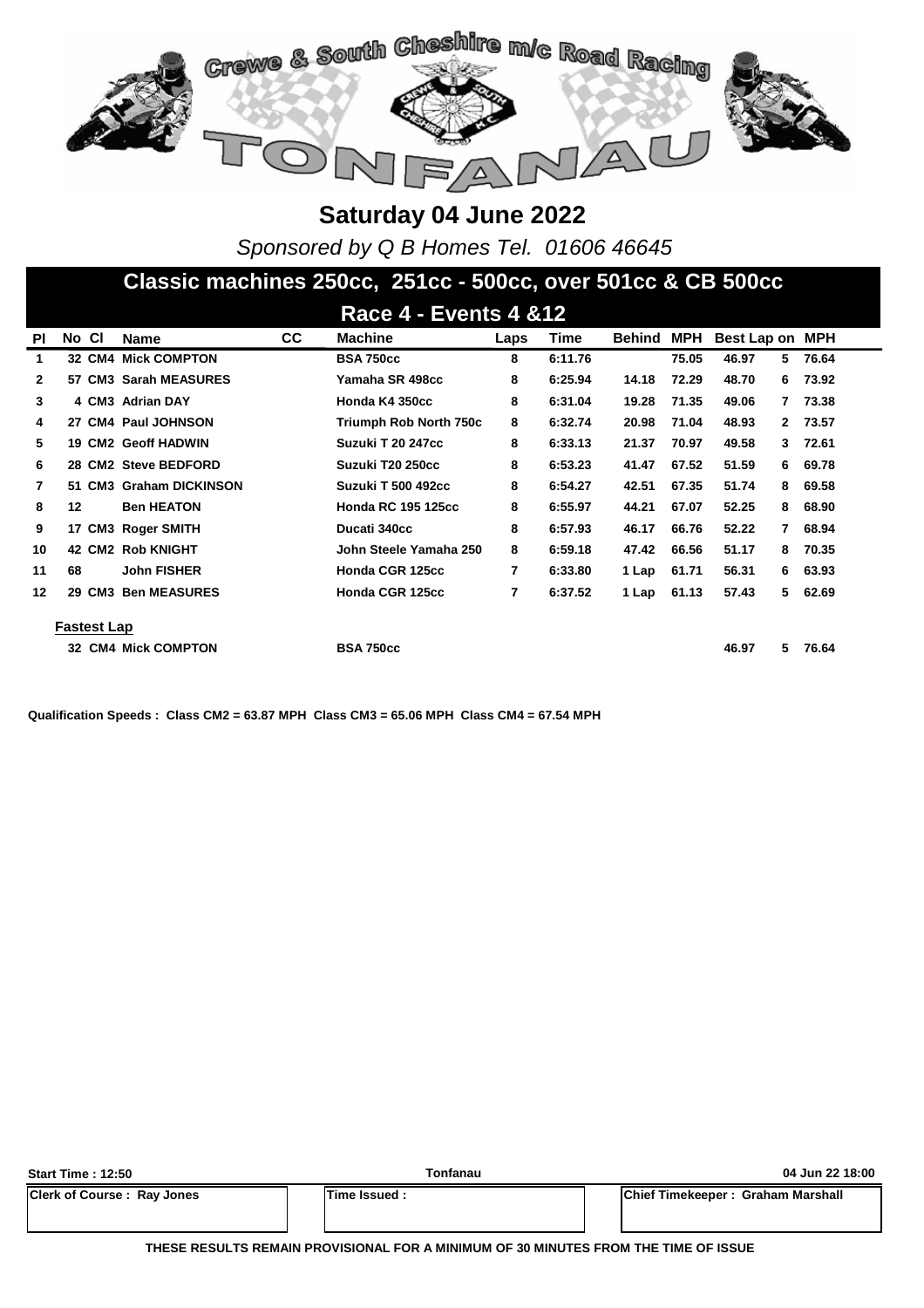

Sponsored by Q B Homes Tel. 01606 46645

#### **Race 4 - Classic machines 250cc, 251cc - 500cc, over 501cc & CB 500cc**

|     | <b>Classic machines 250cc</b> |                      |    |                        |      |         |       |                     |       |  |  |  |  |
|-----|-------------------------------|----------------------|----|------------------------|------|---------|-------|---------------------|-------|--|--|--|--|
| PI. | No Cl                         | Name                 | СC | Machine                | Laps | Time    |       | MPH Best Lap on MPH |       |  |  |  |  |
|     |                               | 19 CM2 Geoff HADWIN  |    | Suzuki T 20 247cc      | 8    | 6:33.13 | 70.97 | 49.58<br>3          | 72.61 |  |  |  |  |
|     |                               | 28 CM2 Steve BEDFORD |    | Suzuki T20 250cc       | 8    | 6:53.23 | 67.52 | 51.59<br>6.         | 69.78 |  |  |  |  |
|     |                               | 42 CM2 Rob KNIGHT    |    | John Steele Yamaha 250 | 8    | 6:59.18 | 66.56 | 51.17               | 70.35 |  |  |  |  |
|     |                               |                      |    |                        |      |         |       |                     |       |  |  |  |  |

**Fastest Lap**

|              |       | <b>19 CM2 Geoff HADWIN</b> |    | Suzuki T 20 247cc              |      |         |            | 49.58           | 72.61<br>3  |
|--------------|-------|----------------------------|----|--------------------------------|------|---------|------------|-----------------|-------------|
|              |       |                            |    | Classic machines 251cc - 500cc |      |         |            |                 |             |
| PI           | No Cl | Name                       | СC | <b>Machine</b>                 | Laps | Time    | <b>MPH</b> | Best Lap on MPH |             |
| 1            |       | 57 CM3 Sarah MEASURES      |    | Yamaha SR 498cc                | 8    | 6:25.94 | 72.29      | 48.70           | 73.92<br>6. |
| $\mathbf{2}$ |       | 4 CM3 Adrian DAY           |    | Honda K4 350cc                 | 8    | 6:31.04 | 71.35      | 49.06           | 73.38       |
| 3            |       | 51 CM3 Graham DICKINSON    |    | <b>Suzuki T 500 492cc</b>      | 8    | 6:54.27 | 67.35      | 51.74           | 69.58<br>8. |
| 4            |       | 17 CM3 Roger SMITH         |    | Ducati 340cc                   | 8    | 6:57.93 | 66.76      | 52.22           | 68.94       |
| 5.           |       | 29 CM3 Ben MEASURES        |    | Honda CGR 125cc                |      | 6:37.52 | 61.13      | 57.43           | 62.69<br>5. |

**Fastest Lap**

|              |       |                    | 57 CM3 Sarah MEASURES      |           | Yamaha SR 498cc            |      |         |       | 48.70<br>6.     | 73.92   |
|--------------|-------|--------------------|----------------------------|-----------|----------------------------|------|---------|-------|-----------------|---------|
|              |       |                    |                            |           | <b>Classics Over 501cc</b> |      |         |       |                 |         |
| ΡI           | No CI |                    | Name                       | <b>CC</b> | <b>Machine</b>             | Laps | Time    | MPH   | Best Lap on MPH |         |
| 1            |       |                    | <b>32 CM4 Mick COMPTON</b> |           | <b>BSA 750cc</b>           | 8    | 6:11.76 | 75.05 | 46.97<br>5.     | 76.64   |
| $\mathbf{2}$ |       |                    | 27 CM4 Paul JOHNSON        |           | Triumph Rob North 750c     | 8    | 6:32.74 | 71.04 | 48.93           | 2 73.57 |
|              |       | <b>Fastest Lap</b> |                            |           |                            |      |         |       |                 |         |
|              |       |                    | <b>32 CM4 Mick COMPTON</b> |           | <b>BSA 750cc</b>           |      |         |       | 46.97<br>5.     | 76.64   |

**Qualification Speeds : Class CM2 = 63.87 MPH Class CM3 = 65.06 MPH Class CM4 = 67.54 MPH** 

| <b>Start Time: 12:50</b>          | Tonfanau      | 04 Jun 22 18:01                   |
|-----------------------------------|---------------|-----------------------------------|
| <b>Clerk of Course: Ray Jones</b> | Time Issued : | Chief Timekeeper: Graham Marshall |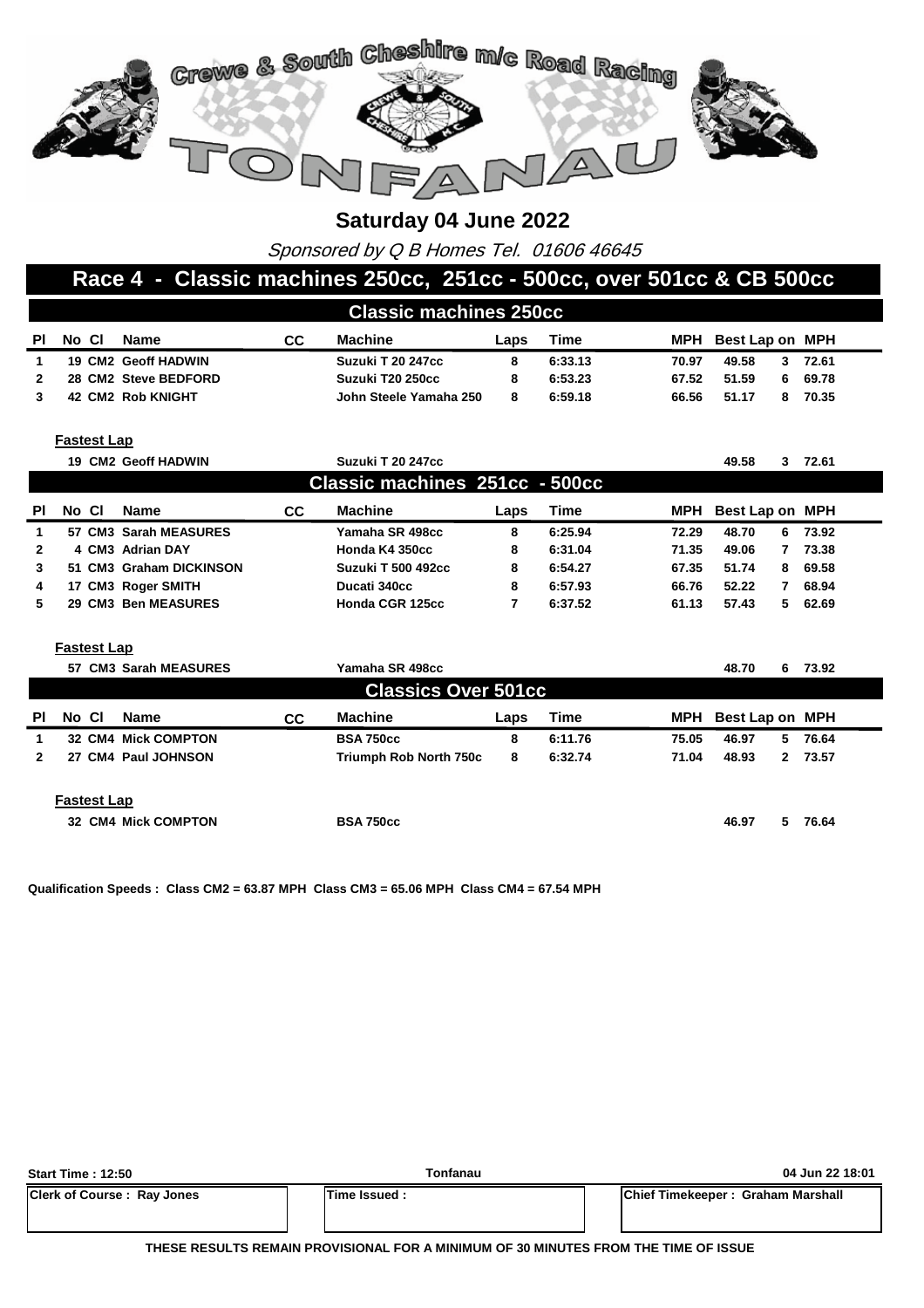| 4  | <b>Adrian DAY</b>             |                                           |                                  |                                  |                            |                            |                            |                       |                            |                |                 |
|----|-------------------------------|-------------------------------------------|----------------------------------|----------------------------------|----------------------------|----------------------------|----------------------------|-----------------------|----------------------------|----------------|-----------------|
|    | Lap                           | $\sim$ 1                                  | $2 \t 3$                         |                                  | $\overline{4}$             |                            | $5 \t\t 6$                 | $\mathbf{7}$          | 8                          | $\overline{9}$ | 10 <sub>1</sub> |
|    | $1 \quad \Box$                | 41.97                                     | 51.40                            | 50.01                            | 49.58                      | 49.40                      | 49.46                      | 49.06                 | 50.16                      |                |                 |
| 12 |                               | <b>Ben HEATON</b>                         |                                  |                                  |                            |                            |                            |                       |                            |                |                 |
|    | Lap                           | $\sim$ $\sim$ $\sim$ $\sim$ $\sim$ $\sim$ | $\overline{\mathbf{2}}$          | $\overline{\mathbf{3}}$          | $\overline{4}$             | 5 <sub>1</sub>             | $\overline{\phantom{0}}$ 6 | $\overline{7}$        | $\overline{\mathbf{8}}$    | $9^{\circ}$    | 10 <sub>1</sub> |
|    | $1 \quad \Box$                | 44.15                                     | 54.16                            | 53.33                            | 52.73                      | 53.86                      | 53.16                      | 52.33                 | 52.25                      |                |                 |
| 17 |                               | <b>Roger SMITH</b>                        |                                  |                                  |                            |                            |                            |                       |                            |                |                 |
|    | Lap                           | $\sim$ 1                                  | $\overline{\mathbf{2}}$          | $\overline{\mathbf{3}}$          | $\overline{\mathbf{4}}$    | $5 -$                      | $\overline{\phantom{0}}$ 6 | $\overline{7}$        | $\overline{\mathbf{8}}$    | 9              | 10 <sub>1</sub> |
|    | $1 \quad \Box$                | 45.41                                     | 54.49                            | 53.67                            | 53.26                      | 53.18                      | 52.45                      | 52.22                 | 53.25                      |                |                 |
| 19 |                               | <b>Geoff HADWIN</b>                       |                                  |                                  |                            |                            |                            |                       |                            |                |                 |
|    | Lap                           | $\sim$ 1 $\sim$ 2                         |                                  | $\sim$ 3                         | $\overline{4}$             | $\overline{\phantom{a}}$ 5 | $\overline{\phantom{0}}$ 6 | $\overline{7}$        | $\overline{\mathbf{8}}$    | 9              | 10 <sub>1</sub> |
|    | $1 \quad \Box$                | 41.97                                     | 50.73                            | 49.58                            | 49.95                      | 49.92                      | 50.33                      | 50.04                 | 50.61                      |                |                 |
| 27 |                               | <b>Paul JOHNSON</b>                       |                                  |                                  |                            |                            |                            |                       |                            |                |                 |
|    | Lap                           | $\sim$ $\sim$ 1                           | $2 \t 3$                         |                                  | $\overline{4}$             | $5 -$                      | $\overline{\phantom{0}}$ 6 | $\overline{7}$        | $\overline{\phantom{a}}$ 8 | 9              | 10 <sub>1</sub> |
|    | $1 \quad \blacksquare$        | 40.86                                     | 48.93                            | 49.22                            | 49.46                      | 49.72                      | 50.90                      | 50.32                 | 53.33                      |                |                 |
| 28 |                               | <b>Steve BEDFORD</b>                      |                                  |                                  |                            |                            |                            |                       |                            |                |                 |
|    |                               | Lap 1 2                                   |                                  | $\overline{\mathbf{3}}$          | $\overline{\mathbf{4}}$    | 5 <sub>5</sub>             | $6^{\circ}$                | $\overline{7}$        | $\overline{\mathbf{8}}$    | $\overline{9}$ | 10 <sub>1</sub> |
|    | $1 \quad \Box$                | 45.13                                     | 53.99                            | 53.22                            | 52.99                      | 52.28                      | 51.59                      | 51.62                 | 52.41                      |                |                 |
| 29 |                               | <b>Ben MEASURES</b>                       |                                  |                                  |                            |                            |                            |                       |                            |                |                 |
|    | Lap<br>$1 \quad \Box$         | $\sim$ 1<br>47.87                         | $\overline{\mathbf{2}}$<br>57.62 | $\overline{\mathbf{3}}$<br>58.55 | $4 \qquad \qquad$<br>58.10 | $5 -$<br>57.43             | 6<br>58.85                 | $\mathbf{7}$<br>59.10 | 8                          | 9              | 10 <sub>1</sub> |
|    |                               |                                           |                                  |                                  |                            |                            |                            |                       |                            |                |                 |
| 32 |                               | <b>Mick COMPTON</b>                       |                                  |                                  |                            |                            |                            |                       |                            |                |                 |
|    | Lap<br>$1 \quad \blacksquare$ | $\overline{1}$ $\overline{2}$<br>38.81    | 47.81                            | $\sim$ 3<br>47.77                | 4 <sup>1</sup><br>47.80    | $5 -$<br>46.97             | 48.04                      | $6\qquad 7$<br>47.41  | 8<br>47.15                 | $9^{\circ}$    | 10 <sub>1</sub> |
|    |                               | <b>Rob KNIGHT</b>                         |                                  |                                  |                            |                            |                            |                       |                            |                |                 |
| 42 |                               |                                           |                                  |                                  |                            |                            |                            |                       |                            |                |                 |
|    | Lap                           | $\sim$ $\sim$ 1<br>1 54.73 53.90 52.04    | $\overline{2}$                   | 3 <sup>1</sup>                   | 4<br>52.54                 | 5 <sub>5</sub><br>51.73    | $6^{\circ}$<br>51.65       | $\mathbf{7}$<br>51.42 | 8<br>51.17                 | 9              | 10 <sub>1</sub> |
| 51 |                               | <b>Graham DICKINSON</b>                   |                                  |                                  |                            |                            |                            |                       |                            |                |                 |
|    |                               | Lap 1 2 3 4 5 6 7 8                       |                                  |                                  |                            |                            |                            |                       |                            | 9              | 10 <sub>1</sub> |
|    | $1 \quad \Box$                |                                           | 43.71 53.13                      | 53.18                            | 53.68                      | 53.79                      | 53.05                      | 51.99                 | 51.74                      |                |                 |
| 57 |                               | <b>Sarah MEASURES</b>                     |                                  |                                  |                            |                            |                            |                       |                            |                |                 |
|    |                               | Lap 1 2 3 4 5 6 7 8                       |                                  |                                  |                            |                            |                            |                       |                            | 9              | 10 <sub>1</sub> |
|    |                               | 1 41.33 49.10 49.02                       |                                  |                                  | 49.32                      |                            | 49.79 48.70                | 48.94                 | 49.74                      |                |                 |
| 68 |                               | <b>John FISHER</b>                        |                                  |                                  |                            |                            |                            |                       |                            |                |                 |
|    |                               | $Lap$ 1 2                                 |                                  | $\overline{\mathbf{3}}$          | $\overline{4}$             | $\overline{\phantom{0}}$ 5 | $\overline{\phantom{0}}$ 6 | $\overline{7}$        | 8                          | 9              | 10              |
|    | $1 \quad \Box$                | 47.48                                     | 59.78                            | 57.80                            | 58.12                      | 57.73                      | 56.31                      | 56.58                 |                            |                |                 |

#### **LAP TIMES - Race 4 - Events 4 &12**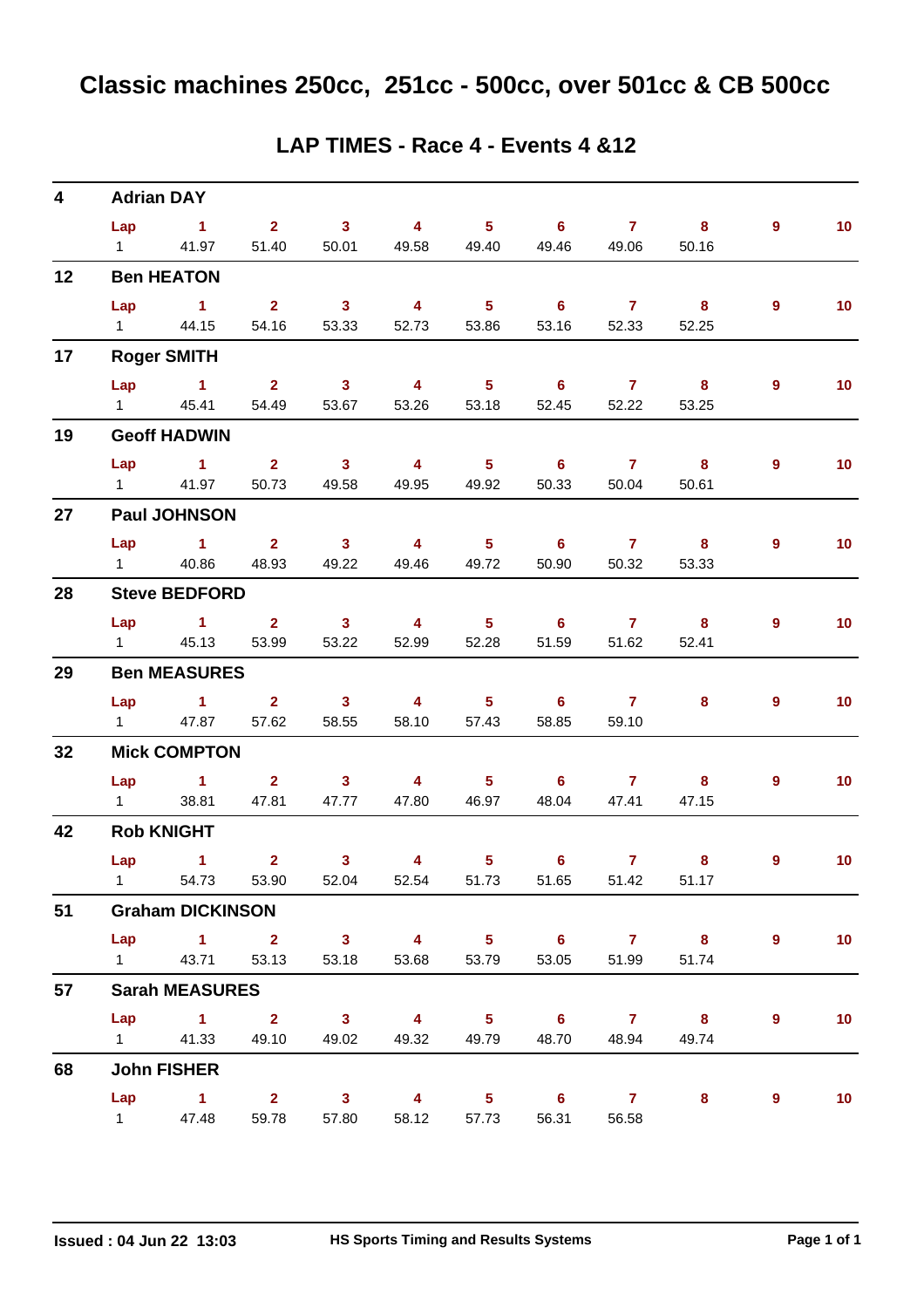# Lap Chart Classic machines 250cc, 251cc - 500cc, over 501cc & CB 500cc - Race 4 - Events 4 &12

|    | Lap 1    |      | Lap2               |     | Lap <sub>3</sub>   |     | Lap <sub>4</sub>   |     | Lap <sub>5</sub>   |     | Lap 6              |    | Lap 7           |      | Lap 8              |    | Lap 9 |    | Lap10 |
|----|----------|------|--------------------|-----|--------------------|-----|--------------------|-----|--------------------|-----|--------------------|----|-----------------|------|--------------------|----|-------|----|-------|
| No | Time     | No - | Time               | No. | Time               | No. | Time               | No. | Time               | No. | Time               | No | Time            | No - | Time               | No | Time  | No | Time  |
|    |          |      |                    |     |                    |     |                    |     |                    |     | 32 4:37.20         |    |                 |      |                    |    |       |    |       |
| 32 | 38.81    |      | 32 $1:26.62$       |     | 32 $2:14.39$       |     | 32 $3:02.19$       |     | $32 \quad 3:49.16$ |     |                    |    | 32 $5:24.61$    |      | 32 6:11.76         |    |       |    |       |
| 27 | 40.86    |      | $27 \quad 1:29.79$ |     | $27 \quad 2:19.01$ |     | 27 3:08.47         |     | 27 3:58.19         |     | 29 $4:39.57$ *1    |    | 57 5:36.20      | 57   | 6:25.94            |    |       |    |       |
| 57 | 41.33    |      | 57 1:30.43         |     | $57 \quad 2:19.45$ |     | 57 3:08.77         |     | 57 3:58.56         |     | 68 $4:40.91$ *1    |    | 68 $5:37.22 *1$ |      | 4 6:31.04          |    |       |    |       |
| 19 | 41.97    |      | $19 \quad 1:32.70$ |     | $19 \quad 2:22.28$ |     | $19 \quad 3:12.23$ |     | 19 $4:02.15$       |     | 57 4:47.26         |    | 29 $5:38.42$ *1 |      | 27 6:32.74         |    |       |    |       |
|    | 4 41.97  |      | 4 $1:33.37$        |     | 4 $2:23.38$        |     | 4 $3:12.96$        |     | 4 $4:02.36$        |     | $27 \quad 4:49.09$ |    | 27 5:39.41      |      | $19 \quad 6:33.13$ |    |       |    |       |
|    | 51 43.71 |      | 51 1:36.84         |     | 51 $2:30.02$       |     | $51 \quad 3:23.70$ |     | $51 \quad 4:17.49$ |     | 4 $4:51.82$        |    | 4 $5:40.88$     |      | 68 6:33.80 $*1$    |    |       |    |       |
| 12 | 44.15    | 12   | 1:38.31            |     | 12 $2:31.64$       |     | 12 $3:24.37$       |     | $28$ 4:17.61       |     | $19 \quad 4:52.48$ |    | 19 $5:42.52$    | 29   | $6:37.52$ *1       |    |       |    |       |
| 28 | 45.13    |      | 28 1:39.12         |     | 28 2:32.34         |     | $28 \quad 3:25.33$ |     | 12 $4:18.23$       |     | $28 \quad 5:09.20$ |    | 28 6:00.82      |      | 28 6:53.23         |    |       |    |       |
| 17 | 45.41    |      | $17 \quad 1:39.90$ |     | $17 \quad 2:33.57$ |     | $17 \quad 3:26.83$ |     | 17 $4:20.01$       |     | 51 $5:10.54$       |    | 51 6:02.53      |      | 51 6:54.27         |    |       |    |       |
| 68 | 47.48    |      | $29 \quad 1:45.49$ |     | 42 $2:40.67$       |     | 42 3:33.21         |     | 42 4:24.94         |     | $12 \quad 5:11.39$ |    | 12 $6:03.72$    |      | 12 6:55.97         |    |       |    |       |
| 29 | 47.87    |      | 68 1:47.26         |     | $29 \quad 2:44.04$ |     | $29 \quad 3:42.14$ |     |                    |     | $17 \quad 5:12.46$ |    | 17 6:04.68      | 17   | 6:57.93            |    |       |    |       |
|    | 42 54.73 | 42   | 1:48.63            |     | 68 2:45.06         |     | 68 3:43.18         |     |                    | 42  | 5:16.59            | 42 | 6:08.01         |      | 42 6:59.18         |    |       |    |       |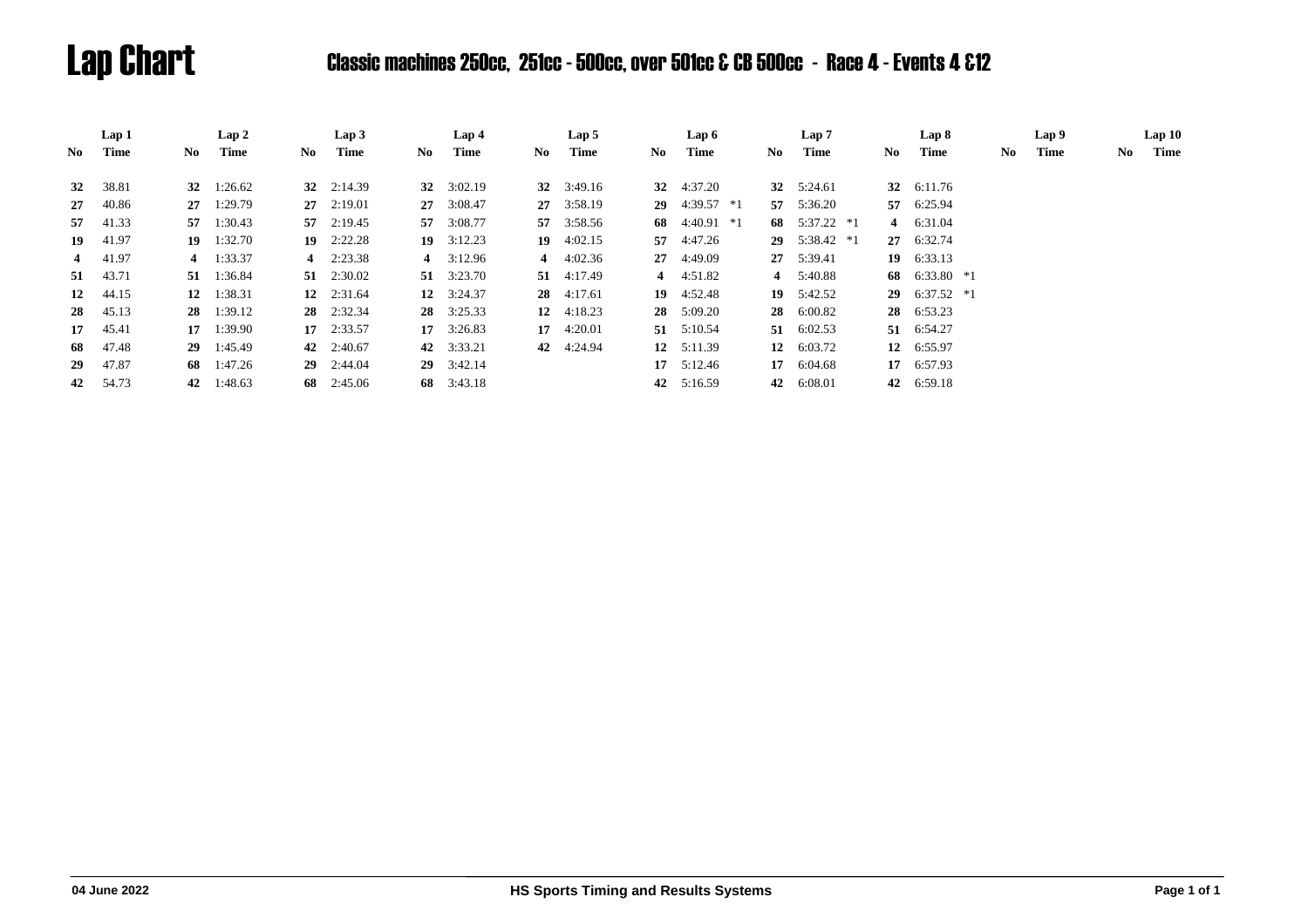

*Sponsored by Sponsor Needed Coastline Tyres 01341 281215*

|              | Forgotten Era Machines 251cc - 500cc, over & 501cc |               |                       |    |                                 |                |         |               |            |                       |       |  |  |
|--------------|----------------------------------------------------|---------------|-----------------------|----|---------------------------------|----------------|---------|---------------|------------|-----------------------|-------|--|--|
|              |                                                    |               |                       |    | <b>Race 5 - Events 5&amp; 6</b> |                |         |               |            |                       |       |  |  |
| PI           | No Cl                                              |               | <b>Name</b>           | CC | <b>Machine</b>                  | Laps           | Time    | <b>Behind</b> | <b>MPH</b> | Best Lap on MPH       |       |  |  |
| $\mathbf{1}$ |                                                    | 10 FE2        | <b>Tony GRIFFITHS</b> |    | Kawasaki ZXR 400cc              | 8              | 5:46.53 |               | 80.51      | 43.83<br>6            | 82.14 |  |  |
| $\mathbf{2}$ |                                                    | 80 FE3        | <b>Steve BIRTLES</b>  |    | Yamaha FZR 1000cc               | 8              | 5:56.48 | 9.95          | 78.27      | 44.46<br>5            | 80.97 |  |  |
| 3            | 55                                                 |               | <b>Jack WORTH</b>     |    | Honda RS 125cc                  | 8              | 5:57.38 | 10.85         | 78.07      | 44.51<br>7            | 80.88 |  |  |
| 4            |                                                    | 40 FE3        | <b>Paul MYLER</b>     |    | Suzuki RF 900cc                 | 8              | 6:01.02 | 14.49         | 77.28      | 45.23<br>5            | 79.59 |  |  |
| 5            |                                                    | 8 FE3         | <b>Mike CARTER</b>    |    | Honda RVF 750cc                 | 8              | 6:04.40 | 17.87         | 76.56      | 44.82<br>7            | 80.32 |  |  |
| 6            |                                                    | 30 FE2        | <b>Nick WARD</b>      |    | <b>CBR 400cc</b>                | 8              | 6:11.20 | 24.67         | 75.16      | 46.02<br>7            | 78.23 |  |  |
| 7            |                                                    | 16 FE2        | <b>David WILLIAMS</b> |    | Kawasaki 400cc                  | 8              | 6:18.78 | 32.25         | 73.66      | 46.45<br>4            | 77.50 |  |  |
| 8            | 94                                                 |               | <b>Cameron PARRY</b>  |    | R6 600cc                        | 8              | 6:33.17 | 46.64         | 70.96      | 48.26<br>7            | 74.60 |  |  |
| 9            |                                                    | 14 FE2        | <b>Aaron BARNARD</b>  |    | Kawasaki ZXR 400cc              | 8              | 6:43.83 | 57.30         | 69.09      | 48.61<br>3            | 74.06 |  |  |
| 10           |                                                    | 70 FE1        | Dave EDWARDS          |    | <b>CBR Honda 250cc</b>          | 7              | 5:47.49 | 1 Lap         | 69.93      | 49.66<br>6            | 72.49 |  |  |
| 11           | 88                                                 |               | <b>Andrew SHARP</b>   |    | <b>GSXR 600cc</b>               | 7              | 5:50.37 | 1 Lap         | 69.36      | 50.25<br>5            | 71.64 |  |  |
| 12           |                                                    | 26 FE2        | <b>Eddie LEWIS</b>    |    | 2 wheels 400cc                  | 7              | 5:52.25 | 1 Lap         | 68.99      | 50.42<br>5            | 71.40 |  |  |
| 13           |                                                    | 34 FE1        | <b>Huw EDWARDS</b>    |    | <b>DRS Rotax 250cc</b>          | 7              | 5:52.54 | 1 Lap         | 68.93      | 48.95<br>4            | 73.54 |  |  |
| 14           |                                                    | 41 FE2        | lan OLDCORN           |    | Honda 500cc                     | 7              | 5:56.07 | 1 Lap         | 68.25      | 50.41<br>6            | 71.41 |  |  |
| 15           |                                                    | 9 FE2         | <b>Mike HARDING</b>   |    | Honda VRF 400cc                 | $\overline{7}$ | 5:58.97 | 1 Lap         | 67.69      | 51.43<br>6            | 70.00 |  |  |
| 16           |                                                    | <b>19 FE1</b> | <b>Andrew MEARS</b>   |    | Aprilia 250cc                   | 7              | 6:43.93 | 1 Lap         | 60.16      | $\mathbf{2}$<br>56.80 | 63.38 |  |  |
|              | <b>Not-Classified</b>                              |               |                       |    |                                 |                |         |               |            |                       |       |  |  |
|              |                                                    |               | 64 FE3 Paul STONES    |    | Yamaha 1000cc                   | 7              | 5:02.20 | <b>DNF</b>    | 80.41      | 43.80<br>6            | 82.19 |  |  |
|              |                                                    |               | 4 FE2 Owen MONAGHAN   |    | Honda 500CC                     | 5              | 3:43.60 | <b>DNF</b>    | 76.48      | 5<br>44.62            | 80.68 |  |  |
|              | <b>Fastest Lap</b>                                 |               |                       |    |                                 |                |         |               |            |                       |       |  |  |
|              |                                                    |               | 10 FE2 Tony GRIFFITHS |    | Kawasaki ZXR 400cc              |                |         |               |            | 43.83<br>6            | 82.14 |  |  |

**Qualification Speeds : Class FE1 = 70.26 MPH Class FE2 = 72.46 MPH Class FE3 = 70.44 MPH** 

| <b>Start Time: 13:04</b>          | Tonfanau     | 04 Jun 22 18:01                   |
|-----------------------------------|--------------|-----------------------------------|
| <b>Clerk of Course: Ray Jones</b> | Time Issued: | Chief Timekeeper: Graham Marshall |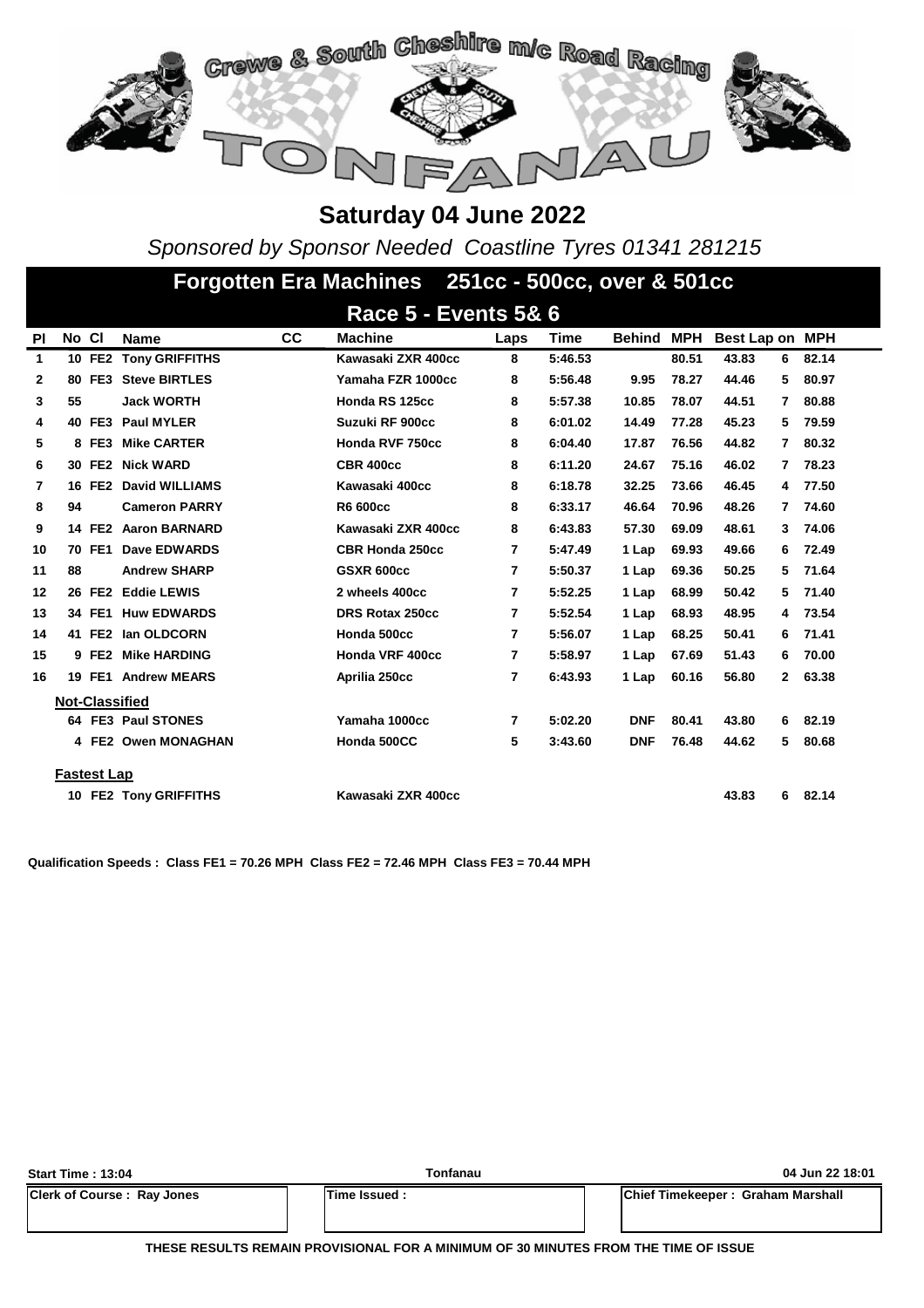

Sponsored by Sponsor Needed Coastline Tyres 01341 281215

### **Race 5 - Forgotten Era Machines 251cc - 500cc, over & 501cc**

| F/E up to 250cc |                    |                     |           |                        |      |         |       |                      |       |  |  |
|-----------------|--------------------|---------------------|-----------|------------------------|------|---------|-------|----------------------|-------|--|--|
| <b>PI</b>       | No Cl              | Name                | <b>CC</b> | <b>Machine</b>         | Laps | Time    | MPH   | Best Lap on MPH      |       |  |  |
|                 | 70 FE1             | <b>Dave EDWARDS</b> |           | <b>CBR Honda 250cc</b> |      | 5:47.49 | 69.93 | 49.66<br>6.          | 72.49 |  |  |
| $\mathbf{2}$    |                    | 34 FE1 Huw EDWARDS  |           | DRS Rotax 250cc        |      | 5:52.54 | 68.93 | 48.95<br>4           | 73.54 |  |  |
|                 | 19 FE1             | <b>Andrew MEARS</b> |           | Aprilia 250cc          |      | 6:43.93 | 60.16 | 56.80<br>$2^{\circ}$ | 63.38 |  |  |
|                 | <b>Fastest Lap</b> |                     |           |                        |      |         |       |                      |       |  |  |
|                 |                    | 34 FE1 Huw EDWARDS  |           | DRS Rotax 250cc        |      |         |       | 48.95<br>4           | 73.54 |  |  |

| F/E Machines 251cc-500cc |       |       |                       |    |                    |      |         |            |       |                 |    |         |
|--------------------------|-------|-------|-----------------------|----|--------------------|------|---------|------------|-------|-----------------|----|---------|
| <b>PI</b>                | No CI |       | <b>Name</b>           | СC | <b>Machine</b>     | Laps | Time    |            | MPH   | Best Lap on MPH |    |         |
| 1                        |       |       | 10 FE2 Tony GRIFFITHS |    | Kawasaki ZXR 400cc | 8    | 5:46.53 |            | 80.51 | 43.83           | 6  | 82.14   |
| $\mathbf{2}$             |       |       | 30 FE2 Nick WARD      |    | <b>CBR 400cc</b>   | 8    | 6:11.20 |            | 75.16 | 46.02           | 7  | 78.23   |
| 3                        |       |       | 16 FE2 David WILLIAMS |    | Kawasaki 400cc     | 8    | 6:18.78 |            | 73.66 | 46.45           |    | 4 77.50 |
| 4                        |       |       | 14 FE2 Aaron BARNARD  |    | Kawasaki ZXR 400cc | 8    | 6:43.83 |            | 69.09 | 48.61           | 3  | 74.06   |
| 5.                       |       |       | 26 FE2 Eddie LEWIS    |    | 2 wheels 400cc     | 7    | 5:52.25 |            | 68.99 | 50.42           |    | 5 71.40 |
| 6                        |       |       | 41 FE2 Ian OLDCORN    |    | Honda 500cc        | 7    | 5:56.07 |            | 68.25 | 50.41           | 6. | 71.41   |
| $\overline{7}$           |       | 9 FE2 | Mike HARDING          |    | Honda VRF 400cc    |      | 5:58.97 |            | 67.69 | 51.43           | 6. | 70.00   |
|                          |       |       | <b>Not-Classified</b> |    |                    |      |         |            |       |                 |    |         |
|                          |       |       | 4 FE2 Owen MONAGHAN   |    | Honda 500CC        | 5    | 3:43.60 | <b>DNF</b> | 76.48 | 44.62           | 5. | 80.68   |

#### **Fastest Lap**

|                |                                 |                    | 10 FE2 Tony GRIFFITHS |     | Kawasaki ZXR 400cc |      |             |            |       | 43.83           | 6  | 82.14 |
|----------------|---------------------------------|--------------------|-----------------------|-----|--------------------|------|-------------|------------|-------|-----------------|----|-------|
|                | <b>Forgotten Era over 501cc</b> |                    |                       |     |                    |      |             |            |       |                 |    |       |
| <b>PI</b>      | No Cl                           |                    | <b>Name</b>           | CC. | <b>Machine</b>     | Laps | <b>Time</b> |            | MPH   | Best Lap on MPH |    |       |
| 1              |                                 |                    | 80 FE3 Steve BIRTLES  |     | Yamaha FZR 1000cc  | 8    | 5:56.48     |            | 78.27 | 44.46           | 5. | 80.97 |
| $\overline{2}$ |                                 |                    | 40 FE3 Paul MYLER     |     | Suzuki RF 900cc    | 8    | 6:01.02     |            | 77.28 | 45.23           | 5. | 79.59 |
| 3              |                                 | 8 FE3              | <b>Mike CARTER</b>    |     | Honda RVF 750cc    | 8    | 6:04.40     |            | 76.56 | 44.82           | 7  | 80.32 |
|                |                                 |                    | <b>Not-Classified</b> |     |                    |      |             |            |       |                 |    |       |
|                |                                 |                    | 64 FE3 Paul STONES    |     | Yamaha 1000cc      | 7    | 5:02.20     | <b>DNF</b> | 80.41 | 43.80           | 6. | 82.19 |
|                |                                 | <b>Fastest Lap</b> |                       |     |                    |      |             |            |       |                 |    |       |
|                |                                 |                    | 64 FE3 Paul STONES    |     | Yamaha 1000cc      |      |             |            |       | 43.80           | 6. | 82.19 |

**Qualification Speeds : Class FE1 = 70.26 MPH Class FE2 = 72.46 MPH Class FE3 = 70.44 MPH** 

| <b>Start Time: 13:04</b>          | Tonfanau     | 04 Jun 22 18:01                   |
|-----------------------------------|--------------|-----------------------------------|
| <b>Clerk of Course: Ray Jones</b> | Time Issued: | Chief Timekeeper: Graham Marshall |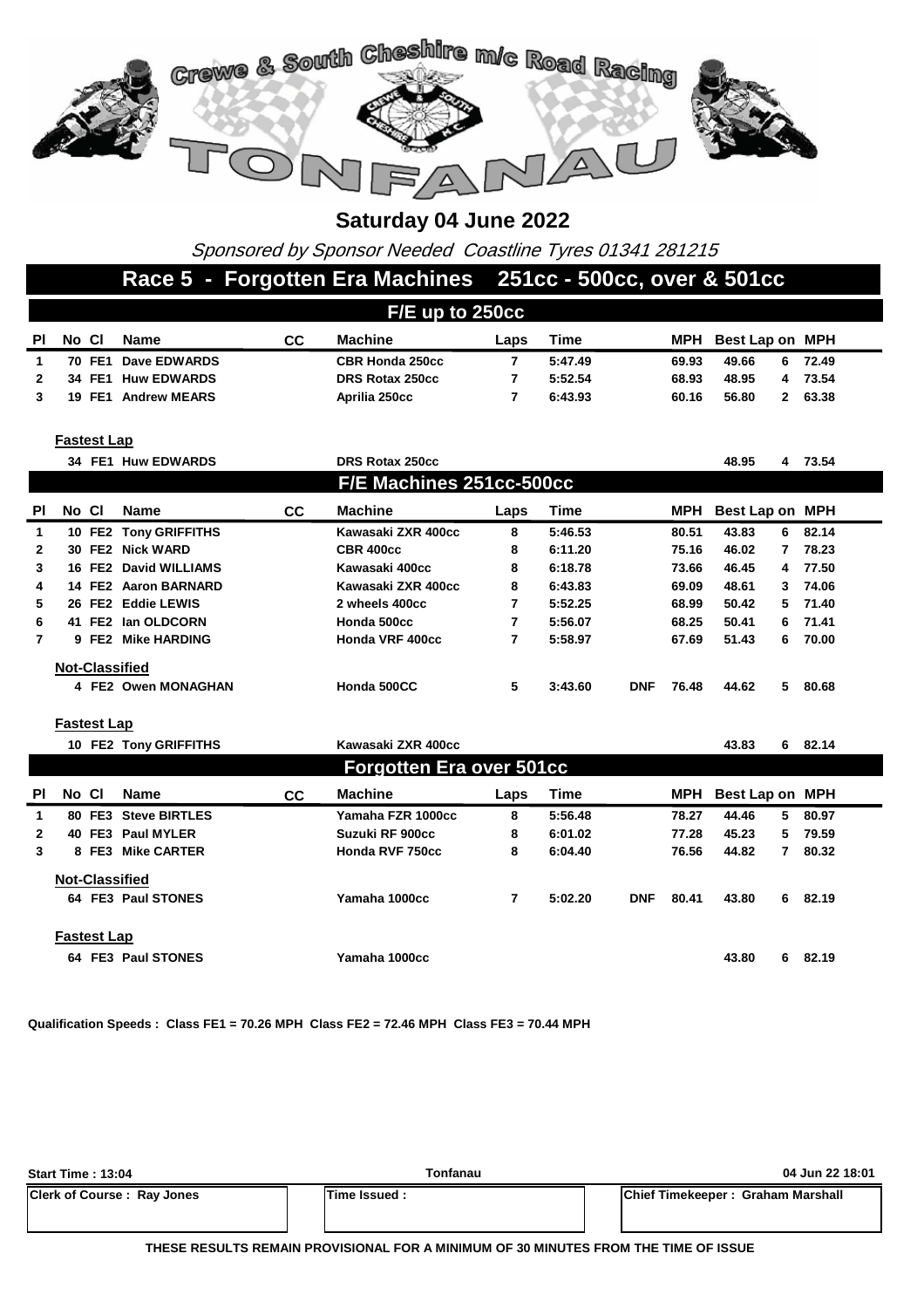| 4            |                        | <b>Owen MONAGHAN</b>          |                         |                            |                         |                                             |                            |                |                         |                |                 |
|--------------|------------------------|-------------------------------|-------------------------|----------------------------|-------------------------|---------------------------------------------|----------------------------|----------------|-------------------------|----------------|-----------------|
|              | Lap                    | $\sim$ 1                      | $\overline{\mathbf{2}}$ | $\overline{\mathbf{3}}$    | $\overline{4}$          | $-5$                                        | $6^{\circ}$                | $\mathbf{7}$   | 8                       | $\overline{9}$ | 10 <sub>1</sub> |
|              | $1 \quad \Box$         | 39.64                         | 47.58                   | 45.79                      | 45.97                   | 44.62                                       |                            |                |                         |                |                 |
| 8            |                        | <b>Mike CARTER</b>            |                         |                            |                         |                                             |                            |                |                         |                |                 |
|              | Lap                    | $\overline{1}$ $\overline{2}$ |                         | $\overline{\mathbf{3}}$    | $\overline{4}$          | $\overline{\phantom{0}}$ 5                  | $6^{\circ}$                | $\overline{7}$ | $\overline{\mathbf{8}}$ | $\overline{9}$ | 10 <sub>1</sub> |
|              | $1 \quad$              | 40.74                         | 47.60                   | 46.58                      | 46.24                   | 45.86                                       | 46.42                      | 44.82          | 46.14                   |                |                 |
| $\mathbf{9}$ |                        | <b>Mike HARDING</b>           |                         |                            |                         |                                             |                            |                |                         |                |                 |
|              | Lap                    | $\sim$ 1                      | $\mathbf{2}$            | $\overline{\mathbf{3}}$    | $\overline{\mathbf{4}}$ | 5 <sub>1</sub>                              | 6                          | $\overline{7}$ | 8                       | 9              | 10 <sub>1</sub> |
|              | $1 \quad \blacksquare$ | 44.38                         | 53.27                   | 52.41                      | 53.07                   | 52.36                                       | 51.43                      | 52.05          |                         |                |                 |
| 10           |                        | <b>Tony GRIFFITHS</b>         |                         |                            |                         |                                             |                            |                |                         |                |                 |
|              | Lap                    | $\sim$ $\sim$ 1               | $\overline{\mathbf{2}}$ | $\overline{\mathbf{3}}$    | $\overline{4}$          | 5 <sub>5</sub>                              | $\overline{\phantom{0}}$ 6 | $\overline{7}$ | $\overline{\mathbf{8}}$ | $\overline{9}$ | 10 <sub>1</sub> |
|              | $1 \quad$              | 36.05                         | 44.25                   | 44.02                      | 44.37                   | 44.21                                       | 43.83                      | 45.19          | 44.61                   |                |                 |
| 14           |                        | <b>Aaron BARNARD</b>          |                         |                            |                         |                                             |                            |                |                         |                |                 |
|              | Lap                    | $\sim$ 1                      | 2 <sup>1</sup>          | $\overline{\phantom{a}}$ 3 | $\overline{\mathbf{4}}$ | $5 -$                                       | $\overline{\phantom{0}}$ 6 | $\overline{7}$ | 8                       | 9              | 10 <sub>1</sub> |
|              | $1 \quad \Box$         | 42.98                         | 50.65                   | 48.61                      | 50.51                   | 50.73                                       | 50.55                      | 51.95          | 57.85                   |                |                 |
| 16           |                        | <b>David WILLIAMS</b>         |                         |                            |                         |                                             |                            |                |                         |                |                 |
|              | Lap                    | $\sim$ $\sim$ 1               | $2^{\circ}$             | $\overline{\mathbf{3}}$    | $\overline{4}$          | $-5$                                        | $\overline{\phantom{0}}$ 6 | $\overline{7}$ | $\bf{8}$                | $\overline{9}$ | 10 <sub>1</sub> |
|              | $1 \quad$              | 45.98                         | 47.96                   | 46.63                      | 46.45                   | 46.47                                       | 47.84                      | 46.71          | 50.74                   |                |                 |
| 19           |                        | <b>Andrew MEARS</b>           |                         |                            |                         |                                             |                            |                |                         |                |                 |
|              | Lap                    | $\sim$ 1                      | 2 <sup>7</sup>          | 3 <sup>7</sup>             | $\overline{4}$          | $5 -$                                       | 6                          | $\mathbf{7}$   | 8                       | 9              | 10 <sub>1</sub> |
|              | $1 \quad \Box$         | 47.86                         | 56.80                   | 57.82                      | 59.13                   | 1:03.59                                     | 58.72                      | 1:00.01        |                         |                |                 |
| 26           |                        | <b>Eddie LEWIS</b>            |                         |                            |                         |                                             |                            |                |                         |                |                 |
|              |                        | Lap 1                         | $\overline{\mathbf{2}}$ | $\overline{\mathbf{3}}$    | $\overline{4}$          | $\overline{\phantom{0}}$ 5                  | $\overline{\phantom{a}}$ 6 | $\overline{7}$ | 8                       | $\overline{9}$ | 10 <sub>1</sub> |
|              | $1 \quad \Box$         | 44.90                         | 51.51                   | 50.66                      | 50.46                   | 50.42                                       | 51.34                      | 52.96          |                         |                |                 |
| 30           |                        | <b>Nick WARD</b>              |                         |                            |                         |                                             |                            |                |                         |                |                 |
|              | Lap                    | $\sim$ $\sim$ 1               | 2 <sup>1</sup>          | 3 <sup>7</sup>             | 4                       | 5 <sub>1</sub>                              | $6\phantom{1}$             | $\overline{7}$ | 8                       | 9              | 10 <sub>1</sub> |
|              |                        |                               |                         |                            |                         | 1 42.62 47.51 46.63 46.64 46.05 47.92 46.02 |                            |                | 47.81                   |                |                 |
| 34           |                        | <b>Huw EDWARDS</b>            |                         |                            |                         |                                             |                            |                |                         |                |                 |
|              |                        |                               |                         |                            |                         |                                             |                            |                | Lap 1 2 3 4 5 6 7 8     | $9^{\circ}$    | 10              |
|              |                        | 1 46.93                       |                         | 51.12   51.93   48.95      |                         |                                             | 49.76 51.04                | 52.81          |                         |                |                 |
| 40           |                        | <b>Paul MYLER</b>             |                         |                            |                         |                                             |                            |                |                         |                |                 |
|              |                        |                               |                         |                            |                         | Lap 1 2 3 4 5 6 7 8                         |                            |                |                         | $\overline{9}$ | 10 <sub>1</sub> |
|              | $1 \quad \blacksquare$ | 38.00                         |                         | 47.09  46.01  46.06        |                         |                                             | 45.23 45.92                | 45.73          | 46.98                   |                |                 |
| 41           |                        | lan OLDCORN                   |                         |                            |                         |                                             |                            |                |                         |                |                 |
|              |                        |                               |                         |                            |                         | Lap 1 2 3 4 5 6 7                           |                            |                | 8                       | 9              | 10 <sub>1</sub> |
|              |                        | 1 46.15                       | 53.53                   | 51.98                      | 51.20                   | 50.90                                       | 50.41                      | 51.90          |                         |                |                 |
| 55           |                        | <b>Jack WORTH</b>             |                         |                            |                         |                                             |                            |                |                         |                |                 |
|              |                        | Lap 1 2 3                     |                         |                            |                         | 4 5 6 7 8                                   |                            |                |                         | 9              | 10              |
|              | $1 \qquad \qquad$      | 38.00                         |                         | 46.97 45.66                | 45.12                   |                                             | 45.35 44.95                | 44.51          | 46.82                   |                |                 |

#### **LAP TIMES - Race 5 - Events 5& 6**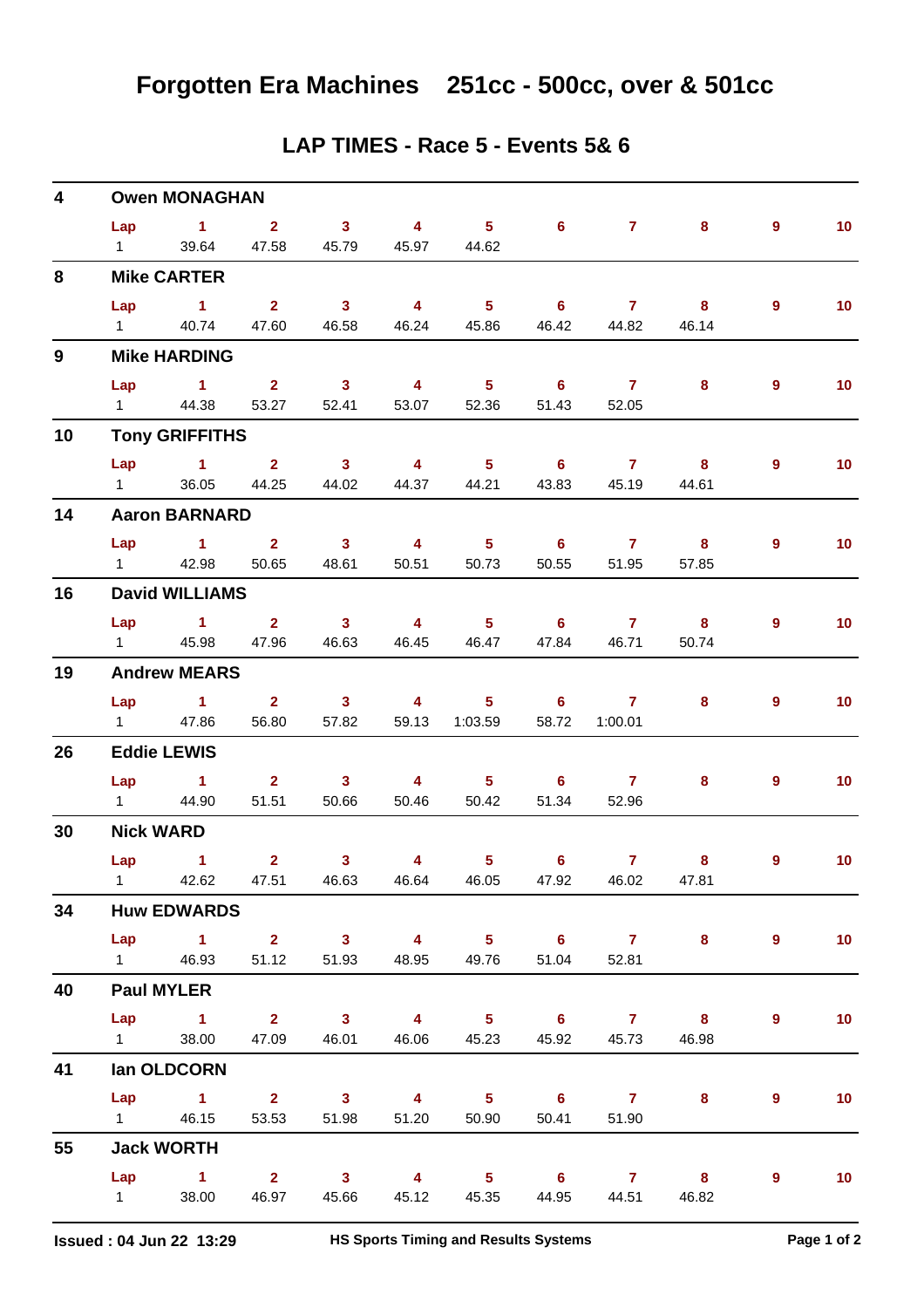| 64 | <b>Paul STONES</b> |                      |                         |       |       |       |       |                |       |   |                 |  |  |  |
|----|--------------------|----------------------|-------------------------|-------|-------|-------|-------|----------------|-------|---|-----------------|--|--|--|
|    | Lap                | 1                    | $\overline{2}$          | 3     | 4     | 5     | 6     | $\overline{7}$ | 8     | 9 | 10 <sup>°</sup> |  |  |  |
|    | $\mathbf{1}$       | 36.64                | 44.84                   | 44.38 | 44.30 | 44.21 | 43.80 | 44.03          |       |   |                 |  |  |  |
| 70 |                    | <b>Dave EDWARDS</b>  |                         |       |       |       |       |                |       |   |                 |  |  |  |
|    | Lap                | 1                    | $\overline{\mathbf{2}}$ | 3     | 4     | 5     | 6     | 7              | 8     | 9 | 10 <sup>°</sup> |  |  |  |
|    | 1                  | 46.54                | 51.17                   | 50.22 | 49.89 | 49.97 | 49.66 | 50.04          |       |   |                 |  |  |  |
| 80 |                    | <b>Steve BIRTLES</b> |                         |       |       |       |       |                |       |   |                 |  |  |  |
|    | Lap                | 1                    | $\mathbf{2}$            | 3     | 4     | 5     | 6     | 7              | 8     | 9 | 10 <sup>°</sup> |  |  |  |
|    | 1                  | 39.05                | 46.67                   | 45.83 | 44.64 | 44.46 | 44.82 | 45.08          | 45.93 |   |                 |  |  |  |
| 88 |                    | <b>Andrew SHARP</b>  |                         |       |       |       |       |                |       |   |                 |  |  |  |
|    | Lap                | 1                    | $\overline{2}$          | 3     | 4     | 5     | 6     | 7              | 8     | 9 | 10 <sup>°</sup> |  |  |  |
|    | $\mathbf{1}$       | 45.33                | 51.84                   | 50.43 | 50.72 | 50.25 | 50.96 | 50.84          |       |   |                 |  |  |  |
| 94 |                    | <b>Cameron PARRY</b> |                         |       |       |       |       |                |       |   |                 |  |  |  |
|    | Lap                | 1                    | $\mathbf{2}$            | 3     | 4     | 5     | 6     | 7              | 8     | 9 | 10 <sup>°</sup> |  |  |  |
|    | 1                  | 42.40                | 50.88                   | 51.18 | 49.42 | 49.70 | 49.06 | 48.26          | 52.27 |   |                 |  |  |  |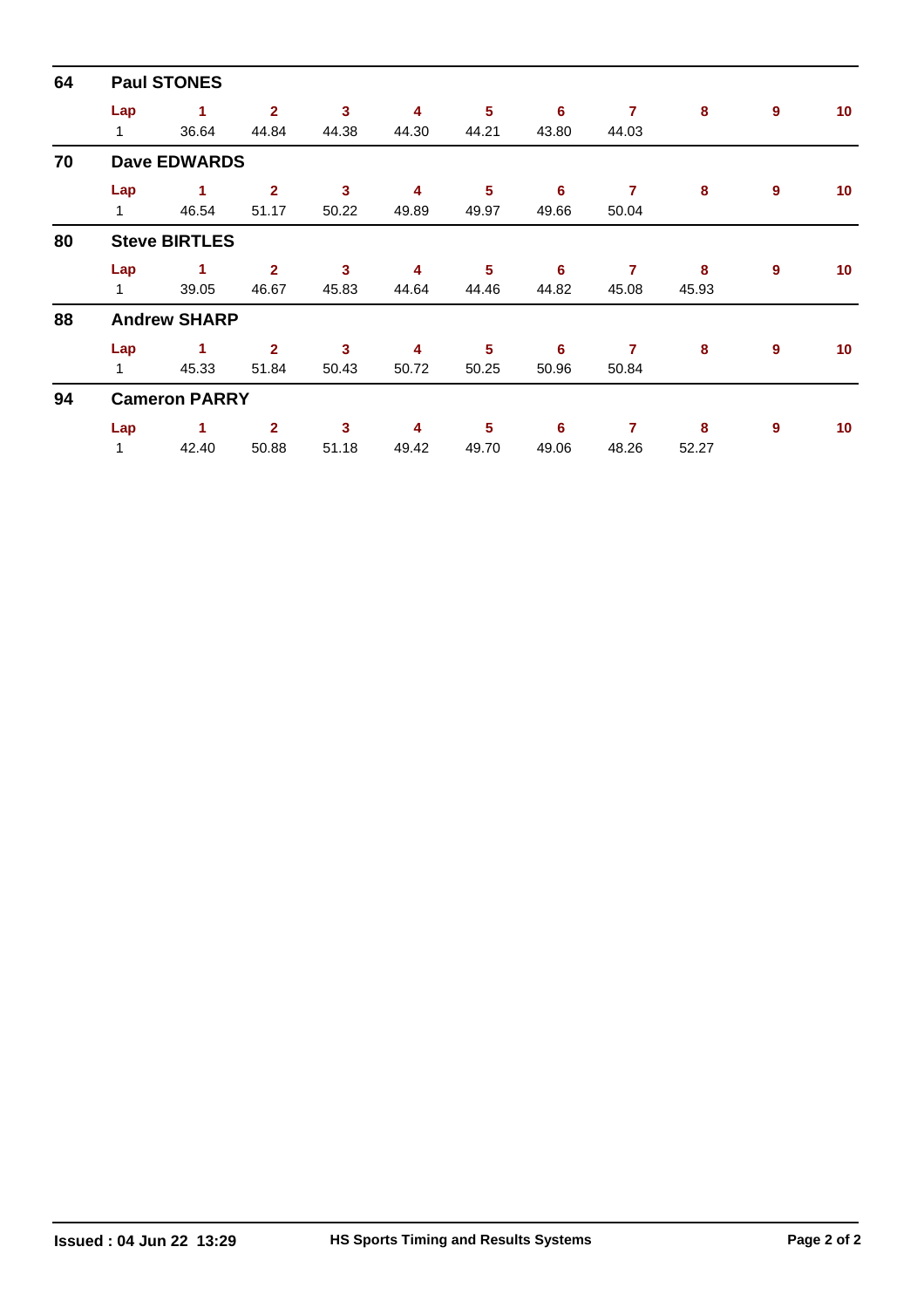# Lap Chart Forgotten Era Machines 251cc - 500cc, over & 501cc - Race 5 - Events 5& 6

|                | Lap 1 |    | Lap 2              |    | Lap3              |     | Lap 4              |     | Lap 5        |     |    | Lap 6        |     | Lap 7        |     | Lap 8           |     | Lap 9 |     | Lap10 |
|----------------|-------|----|--------------------|----|-------------------|-----|--------------------|-----|--------------|-----|----|--------------|-----|--------------|-----|-----------------|-----|-------|-----|-------|
| No.            | Time  | No | Time               | No | Time              | No. | Time               | No. | Time         | No. |    | Time         | No. | Time         | No. | Time            | No. | Time  | No. | Time  |
| 10             | 36.05 | 10 | 1:20.30            | 10 | 2:04.32           |     | $10 \quad 2:48.69$ |     | 10 $3:32.90$ |     | 10 | 4:16.73      | 10  | 5:01.92      | 10  | 5:46.53         |     |       |     |       |
| 64             | 36.64 | 64 | 1:21.48            | 64 | 2:05.86           |     | 64 $2:50.16$       |     | 64 3:34.37   |     | 64 | 4:18.17      | 64  | 5:02.20      | 70  | 5:47.49 *1      |     |       |     |       |
| 55             | 38.00 | 55 | 1:24.97            | 55 | 2:10.63           |     | 55 2:55.75         |     | 80 3:40.65   |     | 80 | 4:25.47      | 41  | $5:04.17$ *1 | 88  | $5:50.37$ *1    |     |       |     |       |
| 40             | 38.00 | 40 | 1:25.09            | 40 | 2:11.10           |     | 80 2:56.19         | 55  | 3:41.10      |     | 55 | 4:26.05      | 9   | $5:06.92$ *1 | 26  | 5:52.25 *1      |     |       |     |       |
| 80             | 39.05 | 80 | 1:25.72            | 80 | 2:11.55           |     | 40 $2:57.16$       | 19  | $3:41.61$ *1 |     | 40 | 4:28.31      | 80  | 5:10.55      | 34  | 5:52.54 *1      |     |       |     |       |
| $\overline{4}$ | 39.64 | 4  | 1:27.22            |    | 4 $2:13.01$       |     | 4 2:58.98          |     | 40 3:42.39   |     | 8. | 4:33.44      | 55  | 5:10.56      | 41  | 5:56.07 *1      |     |       |     |       |
| 8              | 40.74 | 8  | 1:28.34            |    | 8 $2:14.92$       |     | 8 $3:01.16$        |     | 4 $3:43.60$  |     | 30 | 4:37.37      | 40  | 5:14.04      | 80  | 5:56.48         |     |       |     |       |
| 94             | 42.40 | 30 | 1:30.13            |    | 30 $2:16.76$      |     | 30 $3:03.40$       |     | 8 $3:47.02$  |     |    | 16 $4:41.33$ | 8   | 5:18.26      | 55  | 5:57.38         |     |       |     |       |
| 30             | 42.62 | 94 | 1:33.28            | 16 | 2:20.57           |     | 16 $3:07.02$       |     | 30 $3:49.45$ |     | 19 | $4:45.20*1$  | 30  | 5:23.39      | 9   | $5:58.97$ *1    |     |       |     |       |
| 14             | 42.98 | 14 | 1:33.63            | 14 | 2:22.24           |     | 14 $3:12.75$       |     | 16 3:53.49   |     | 94 | 4:52.64      | 16  | 5:28.04      | 40  | 6:01.02         |     |       |     |       |
| 9              | 44.38 | 16 | 1:33.94            |    | 94 2:24.46        |     | 94 3:13.88         |     | 14 4:03.48   |     | 14 | 4:54.03      | 94  | 5:40.90      | 8   | 6:04.40         |     |       |     |       |
| 26             | 44.90 | 26 | 1:36.41            | 26 | 2:27.07           |     | $26 \quad 3:17.53$ | 94  | 4:03.58      |     | 70 | 4:57.45      | 19  | 5:43.92 *1   | 30  | 6:11.20         |     |       |     |       |
| 88             | 45.33 | 88 | 1:37.17            | 88 | 2:27.60           |     | $70 \quad 3:17.82$ | 70  | 4:07.79      |     |    | 26 4:59.29   |     | 14 5:45.98   | 16  | 6:18.78         |     |       |     |       |
| 16             | 45.98 | 9. | 1:37.65            | 70 | 2:27.93           |     | 88 3:18.32         | 26  | 4:07.95      | 88  |    | 4:59.53      |     |              | 94  | 6:33.17         |     |       |     |       |
| 41             | 46.15 | 70 | 1:37.71            |    | 34 2:29.98        |     | 34 3:18.93         | 88  | 4:08.57      |     | 34 | 4:59.73      |     |              | 14  | 6:43.83         |     |       |     |       |
| 70             | 46.54 | 34 | 1:38.05            |    | $9 \quad 2:30.06$ |     | 41 3:22.86         | 34  | 4:08.69      |     |    |              |     |              |     | 19 $6:43.93$ *1 |     |       |     |       |
| 34             | 46.93 |    | 41 1:39.68         |    | 41 2:31.66        |     | 9 $3:23.13$        |     | 41 4:13.76   |     |    |              |     |              |     |                 |     |       |     |       |
| 19             | 47.86 |    | $19 \quad 1:44.66$ |    | $19$ 2:42.48      |     |                    |     | 9 $4:15.49$  |     |    |              |     |              |     |                 |     |       |     |       |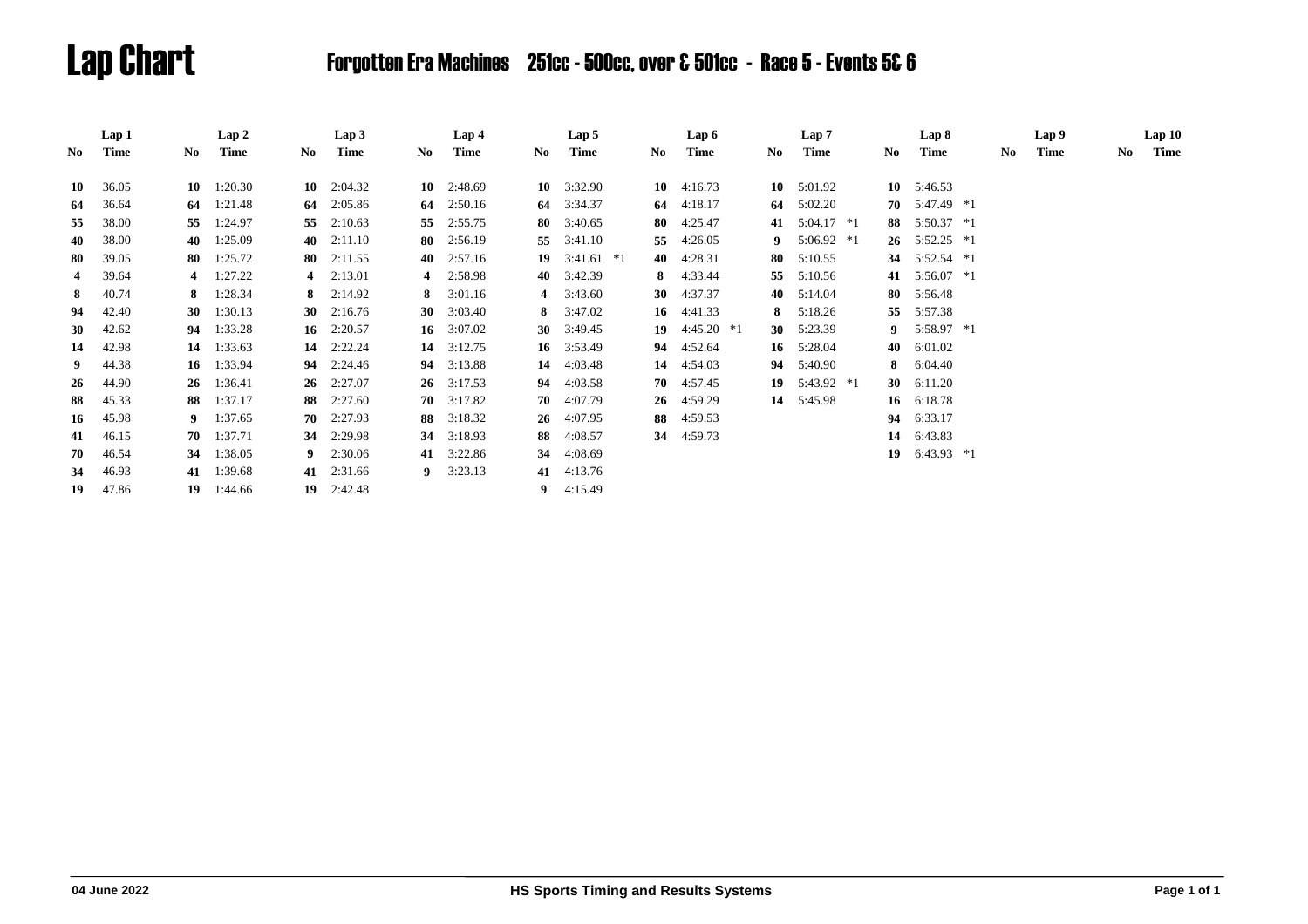

*Sponsored by Amanda Mason*

# **700cc Twins & Steel Frame 600cc**

|              | Race 6 - Events 11& 12 Amended |           |                             |           |                                |      |         |               |            |                 |    |         |  |
|--------------|--------------------------------|-----------|-----------------------------|-----------|--------------------------------|------|---------|---------------|------------|-----------------|----|---------|--|
| <b>PI</b>    | No CI                          |           | <b>Name</b>                 | <b>CC</b> | <b>Machine</b>                 | Laps | Time    | <b>Behind</b> | <b>MPH</b> | Best Lap on MPH |    |         |  |
| 1            | 5                              | SF        | <b>Martin CLARE</b>         |           | Honda CBR 600cc                | 8    | 5:16.75 |               | 88.08      | 39.85           | 7  | 90.34   |  |
| $\mathbf{2}$ | 29                             | SF        | <b>Dean EPHGAVE</b>         |           | Honda CBR 600cc                | 8    | 5:16.76 | 0.01          | 88.08      | 39.69           | 7  | 90.70   |  |
| 3            | 17                             |           | <b>Martin ROBBINS</b>       |           | Honda CBR 600cc                | 8    | 5:18.74 | 1.99          | 87.53      | 40.15           | 4  | 89.66   |  |
| 4            | 11                             | SF        | <b>Jon BECK</b>             |           | <b>Pocket Money racing Hon</b> | 8    | 5:38.42 | 21.67         | 82.44      | 42.22           | 7  | 85.27   |  |
| 5.           | 24                             | SF        | <b>Rich CHIVERS- JARVIS</b> |           | Honda CBR 600cc                | 8    | 5:40.40 | 23.65         | 81.96      | 42.13           |    | 4 85.45 |  |
| 6            | 63                             | <b>TW</b> | <b>Michael MACE</b>         |           | Honda CBR 600cc                | 8    | 5:49.33 | 32.58         | 79.87      | 44.25           | 3  | 81.36   |  |
| $\mathbf{7}$ | 13                             | SF        | <b>Keith BATE</b>           |           | Honda 600cc                    | 8    | 5:59.83 | 43.08         | 77.54      | 45.12           | 6. | 79.79   |  |
| 8            | 15                             | <b>TW</b> | <b>Terry WALES</b>          |           | Aprillia 660cc                 | 7    | 5:19.95 | 1 Lap         | 75.95      | 45.89           | 7  | 78.45   |  |
| 9            | 26                             | SF        | <b>Graham PORTER</b>        |           | Honda CBR 600cc                | 7    | 5:42.66 | 1 Lap         | 70.92      | 49.22           | 3  | 73.14   |  |
|              |                                |           |                             |           |                                |      |         |               |            |                 |    |         |  |
|              | <b>Fastest Lap</b>             |           |                             |           |                                |      |         |               |            |                 |    |         |  |
|              | 29                             | SF        | <b>Dean EPHGAVE</b>         |           | Honda CBR 600cc                |      |         |               |            | 39.69           |    | 90.70   |  |

**Amended to include Twins**

**Qualification Speeds : Class TW = 71.88 MPH Class SF = 79.27 MPH** 

| <b>Start Time: 14:01</b>          | Tonfanau             | 04 Jun 22 18:02                           |
|-----------------------------------|----------------------|-------------------------------------------|
| <b>Clerk of Course: Ray Jones</b> | <b>ITime Issued:</b> | <b>IChief Timekeeper: Graham Marshall</b> |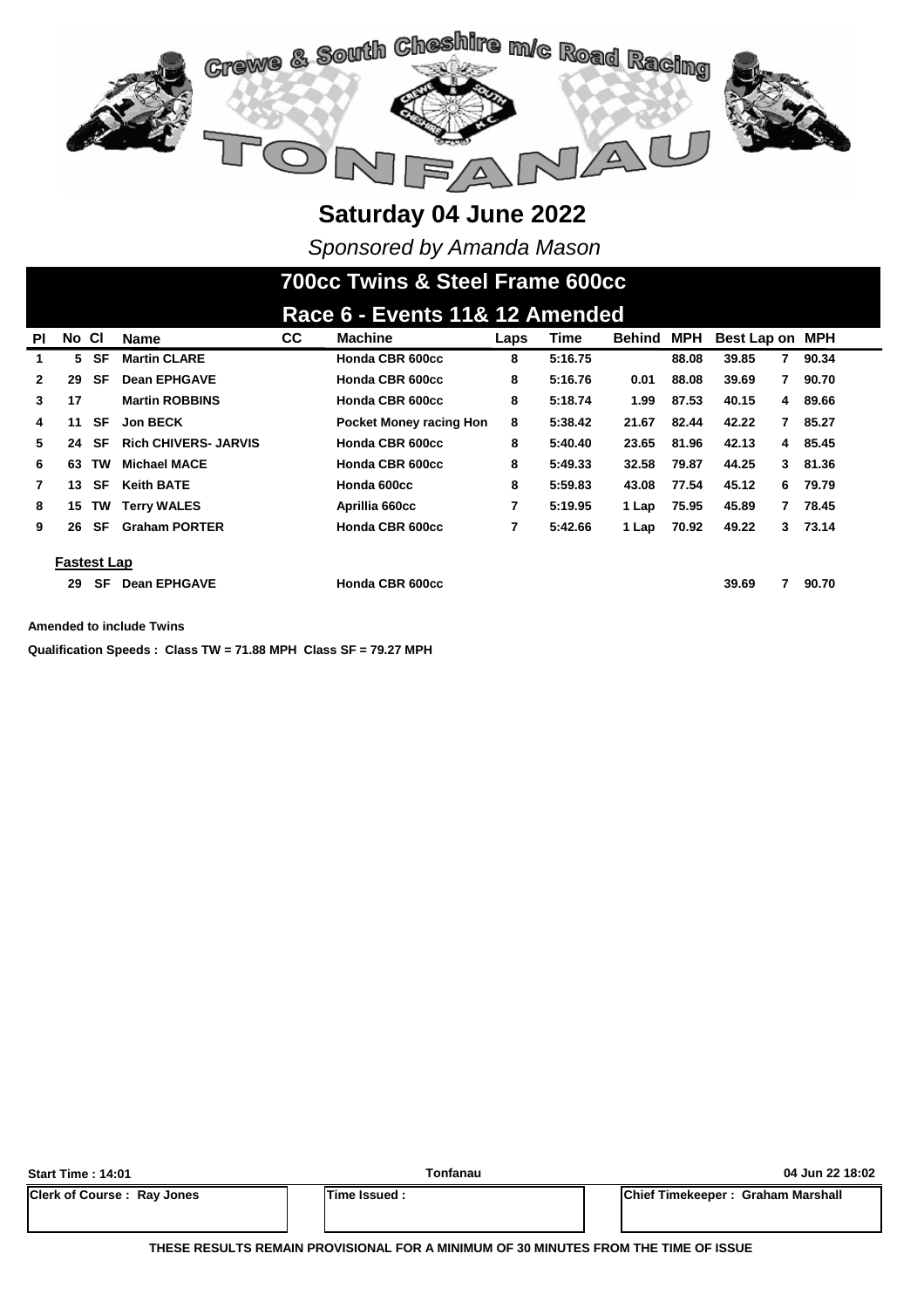

Sponsored by Amanda Mason

**Race 6 - 700cc Twins & Steel Frame 600cc**

#### **AMENDED**

|  | <b>600cc Steel Frame</b> |  |
|--|--------------------------|--|
|  |                          |  |

| <b>PI</b> | No Cl |           | Name                        | CC. | <b>Machine</b>         | Laps | Time    | MPH   | Best Lap on MPH |    |       |
|-----------|-------|-----------|-----------------------------|-----|------------------------|------|---------|-------|-----------------|----|-------|
|           | 5.    | SF        | <b>Martin CLARE</b>         |     | Honda CBR 600cc        | 8    | 5:16.75 | 88.08 | 39.85           |    | 90.34 |
|           | 29    | SF        | <b>Dean EPHGAVE</b>         |     | Honda CBR 600cc        | 8    | 5:16.76 | 88.08 | 39.69           |    | 90.70 |
|           | 11    | SF        | <b>Jon BECK</b>             |     | Pocket Money racing Ho | 8    | 5:38.42 | 82.44 | 42.22           |    | 85.27 |
|           | 24    | SF        | <b>Rich CHIVERS- JARVIS</b> |     | Honda CBR 600cc        | 8    | 5:40.40 | 81.96 | 42.13           | 4  | 85.45 |
|           | 13    | SF        | <b>Keith BATE</b>           |     | Honda 600cc            | 8    | 5:59.83 | 77.54 | 45.12           | 6. | 79.79 |
|           | 26    | <b>SF</b> | <b>Graham PORTER</b>        |     | Honda CBR 600cc        |      | 5:42.66 | 70.92 | 49.22           | 3  | 73.14 |
|           |       |           |                             |     |                        |      |         |       |                 |    |       |

**Fastest Lap**

| SF | <b>Dean EPHGAVE</b>               |                                    | Honda CBR 600cc |      |         |            | 39.69 |   | 90.70           |
|----|-----------------------------------|------------------------------------|-----------------|------|---------|------------|-------|---|-----------------|
|    |                                   |                                    |                 |      |         |            |       |   |                 |
|    | <b>Name</b>                       | СC                                 | <b>Machine</b>  | Laps | Time    | <b>MPH</b> |       |   |                 |
| TW |                                   |                                    | Honda CBR 600cc | 8    | 5:49.33 | 79.87      | 44.25 | 3 | 81.36           |
|    |                                   |                                    | Aprillia 660cc  |      | 5:19.95 | 75.95      | 45.89 |   | 78.45           |
|    |                                   |                                    |                 |      |         |            |       |   |                 |
|    | 29<br>No CI<br>63<br><b>15 TW</b> | Michael MACE<br><b>Terry WALES</b> |                 |      |         |            |       |   | Best Lap on MPH |

#### **Fastest Lap**

**63 Honda CBR 600cc 81.36 TW Michael MACE 44.25 3**

**Amended to include Twins**

**Qualification Speeds : Class TW = 71.88 MPH Class SF = 79.27 MPH** 

| <b>Start Time: 14:01</b>          | <b>Tonfanau</b> | 04 Jun 22 18:02                   |
|-----------------------------------|-----------------|-----------------------------------|
| <b>Clerk of Course: Ray Jones</b> | Time Issued:    | Chief Timekeeper: Graham Marshall |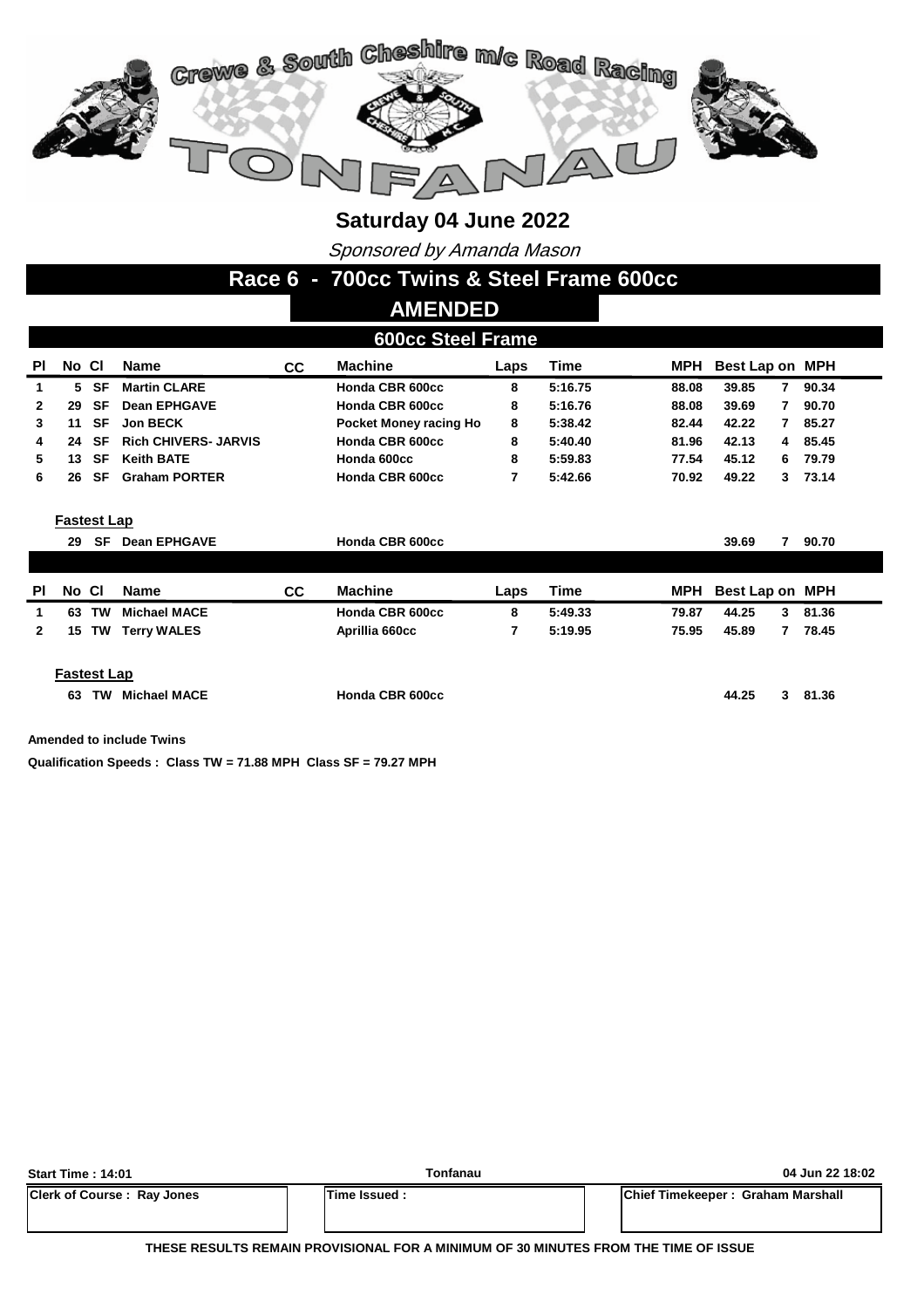### **700cc Twins & Steel Frame 600cc**

#### **LAP TIMES - Race 6 - Events 11& 12**

| $5\phantom{.0}$ |                        | <b>Martin CLARE</b>         |                                                 |                         |                         |                                                     |                            |                |                         |                |                 |
|-----------------|------------------------|-----------------------------|-------------------------------------------------|-------------------------|-------------------------|-----------------------------------------------------|----------------------------|----------------|-------------------------|----------------|-----------------|
|                 |                        | $Lap$ 1 2                   |                                                 | $\overline{\mathbf{3}}$ | $\overline{4}$          | $\overline{\phantom{a}}$ 5                          | $\overline{\phantom{a}}$ 6 | $\overline{7}$ | $\overline{\mathbf{8}}$ | $\overline{9}$ | 10 <sub>1</sub> |
|                 | $1 \quad \blacksquare$ | 33.40                       |                                                 | 40.86 40.82             | 40.20                   |                                                     | 40.37 40.52                | 39.85          | 40.73                   |                |                 |
| 11              | <b>Jon BECK</b>        |                             |                                                 |                         |                         |                                                     |                            |                |                         |                |                 |
|                 | Lap                    | $\sim$ 1                    | $\overline{\mathbf{2}}$                         | $\overline{\mathbf{3}}$ | $\overline{4}$          | $\overline{\phantom{0}}$ 5                          | $\overline{\phantom{0}}$ 6 | $\overline{7}$ | $\overline{\mathbf{8}}$ | $9^{\circ}$    | 10 <sub>1</sub> |
|                 | $1 \quad \Box$         | 37.30                       | 44.06                                           | 43.06                   | 42.64                   | 42.67                                               | 42.82                      | 42.22          | 43.65                   |                |                 |
| 13              |                        | <b>Keith BATE</b>           |                                                 |                         |                         |                                                     |                            |                |                         |                |                 |
|                 | Lap                    | $\sim$ 1                    | $\overline{\mathbf{2}}$ $\overline{\mathbf{3}}$ |                         | $\overline{\mathbf{4}}$ | $\overline{\phantom{0}}$ 5                          | $6$ $7$ $8$                |                |                         | $\overline{9}$ | 10              |
|                 | $1 \quad \blacksquare$ | 38.49                       | 46.65                                           | 46.32                   | 45.59                   | 46.09                                               | 45.12                      | 45.57          | 46.00                   |                |                 |
| 15              |                        | <b>Terry WALES</b>          |                                                 |                         |                         |                                                     |                            |                |                         |                |                 |
|                 |                        | $Lap$ 1 2                   |                                                 | $\overline{\mathbf{3}}$ | $\overline{4}$          | $\overline{\phantom{0}}$ 5                          | $\overline{\phantom{a}}$ 6 | $\overline{7}$ | 8                       | $\overline{9}$ | 10 <sub>1</sub> |
|                 | $1 \quad$              | 39.83                       | 49.34                                           | 46.47                   | 46.05                   | 46.32                                               | 46.05                      | 45.89          |                         |                |                 |
| 17              |                        | <b>Martin ROBBINS</b>       |                                                 |                         |                         |                                                     |                            |                |                         |                |                 |
|                 |                        | Lap 1 2 3                   |                                                 |                         | $\overline{4}$          | $\overline{\phantom{a}}$ 5 $\overline{\phantom{a}}$ | $\overline{\phantom{0}}$ 6 | $\overline{7}$ | 8                       | $\overline{9}$ | 10 <sub>1</sub> |
|                 | $1 \quad \blacksquare$ | 32.53                       | 41.18                                           | 43.06                   | 40.15                   | 40.15                                               | 40.50                      | 40.28          | 40.89                   |                |                 |
| 24              |                        | <b>Rich CHIVERS- JARVIS</b> |                                                 |                         |                         |                                                     |                            |                |                         |                |                 |
|                 |                        | Lap 1 2 3                   |                                                 |                         |                         |                                                     | 4 5 6 7 8                  |                |                         | $\overline{9}$ | 10 <sub>1</sub> |
|                 | $1 \quad \Box$         | 36.31                       | 43.91                                           | 42.53                   | 42.13                   |                                                     | 42.45 42.50                | 44.69          | 45.88                   |                |                 |
| 26              |                        | <b>Graham PORTER</b>        |                                                 |                         |                         |                                                     |                            |                |                         |                |                 |
|                 |                        | Lap 1                       | $2^{\circ}$                                     | $\overline{\mathbf{3}}$ | $\overline{\mathbf{4}}$ | $\overline{\phantom{0}}$ 5                          | $\overline{\phantom{0}}$ 6 | $\overline{7}$ | 8                       | $\overline{9}$ | 10 <sub>1</sub> |
|                 |                        | 1 42.94                     | 50.58                                           | 49.22                   | 49.74                   | 49.95                                               | 50.11                      | 50.12          |                         |                |                 |
| 29              |                        | <b>Dean EPHGAVE</b>         |                                                 |                         |                         |                                                     |                            |                |                         |                |                 |
|                 |                        | Lap 1                       |                                                 | $2 \qquad \qquad 3$     | $\sim$ 4 and $\sim$ 4   |                                                     | $5 - 5$<br>6               | $7$ 8          |                         | 9              | 10 <sub>1</sub> |
|                 | $1 \quad \blacksquare$ |                             | 33.87 41.19                                     | 40.49                   | 39.93                   | 40.35                                               | 40.65                      | 39.69          | 40.59                   |                |                 |
| 63              |                        | <b>Michael MACE</b>         |                                                 |                         |                         |                                                     |                            |                |                         |                |                 |
|                 |                        | Lap $1$ 2                   |                                                 | 3 <sup>7</sup>          | $\overline{\mathbf{4}}$ | $\overline{\phantom{0}}$ 5                          | $\overline{\phantom{a}}$ 6 | 7 8            |                         | $\overline{9}$ | 10 <sub>1</sub> |
|                 | $1 \quad$              | 36.33                       | 44.86                                           | 44.25                   | 44.75                   | 44.59                                               | 44.83                      | 44.56          | 45.16                   |                |                 |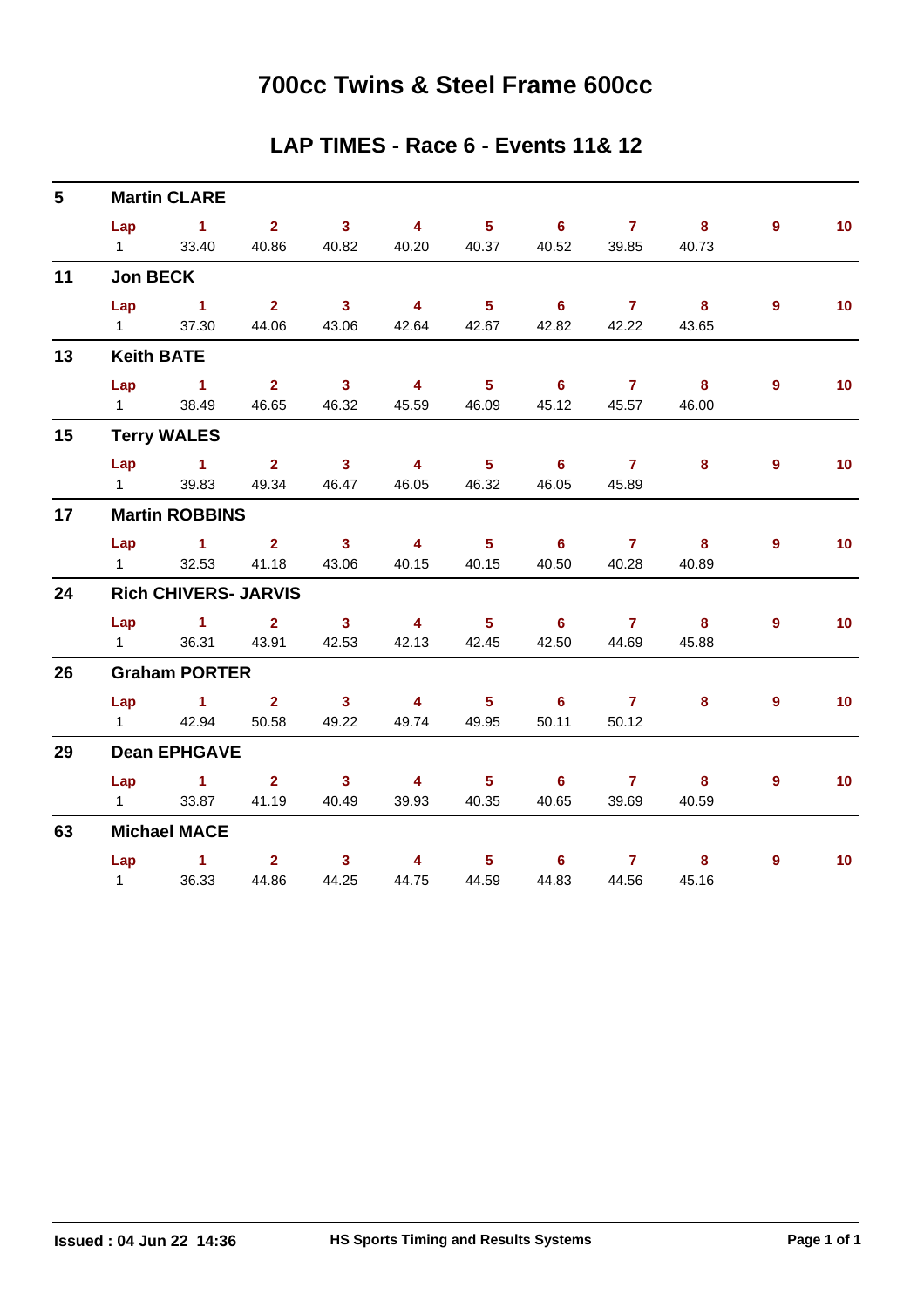# Lap Chart 700cc Twins & Steel Frame 600cc - Race 6 - Events 11& 12

|    | Lap 1            |      | Lap 2              |    | Lap3               |     | Lap 4              |     | Lap 5              |     | Lap 6              |    | Lap 7              |     | Lap 8                       | Lap 9      |    | Lap10 |
|----|------------------|------|--------------------|----|--------------------|-----|--------------------|-----|--------------------|-----|--------------------|----|--------------------|-----|-----------------------------|------------|----|-------|
| No | Time             | No - | Time               | No | Time               | No. | Time               | No. | Time               | No. | Time               | No | Time               | No. | Time                        | Time<br>No | No | Time  |
|    | $17 \quad 32.53$ |      | $17 \quad 1:13.71$ |    | $5 \t1:55.08$      |     | $5 \quad 2:35.28$  |     | $5 \quad 3:15.65$  |     | $5 \quad 3:56.17$  |    | 5 $4:36.02$        |     | $5 \quad 5:16.75$           |            |    |       |
| 5  | 33.40            |      | $5 \t1:14.26$      |    | $29$ 1:55.55       |     | $29 \quad 2:35.48$ |     | 29 3:15.83         |     | 29 3:56.48         |    | $29 \quad 4:36.17$ |     | 29 5:16.76                  |            |    |       |
|    | 29 33.87         |      | 291:15.06          |    | $17 \quad 1:56.77$ |     | $17 \quad 2:36.92$ |     | $17 \quad 3:17.07$ |     | $17 \quad 3:57.57$ |    | 17 4:37.85         |     | $17 \quad 5:18.74$          |            |    |       |
|    | 24 36.31         |      | $24 \quad 1:20.22$ |    | $24 \quad 2:02.75$ |     | $24 \quad 2:44.88$ |     | $24 \quad 3:27.33$ |     | 26 $4:02.43$ *1    |    | 26 $4:52.54$ *1    |     | $15 \quad 5:19.95 \quad *1$ |            |    |       |
|    | 63 36.33         |      | 63 $1:21.19$       |    | 11 2:04.42         |     | $11 \quad 2:47.06$ |     | 11 $3:29.73$       |     | 24 4:09.83         |    | 24 4:54.52         | 11  | 5:38.42                     |            |    |       |
|    | 11 37.30         |      | $11 \quad 1:21.36$ |    | 63 $2:05.44$       |     | 63 $2:50.19$       |     | 63 3:34.78         |     | 11 $4:12.55$       |    | $11 \quad 4:54.77$ |     | 24 5:40.40                  |            |    |       |
| 13 | 38.49            |      | 13 $1:25.14$       |    | 13 $2:11.46$       |     | 13 $2:57.05$       |     | 13 3:43.14         |     | 63 $4:19.61$       |    | 63 $5:04.17$       |     | $26 \quad 5:42.66 \quad *1$ |            |    |       |
| 15 | 39.83            |      | 15 $1:29.17$       |    | 15 $2:15.64$       |     | 15 $3:01.69$       |     | 15 3:48.01         |     | 13 $4:28.26$       |    | 13 5:13.83         |     | 63 5:49.33                  |            |    |       |
|    | 26 42.94         |      | $26 \quad 1:33.52$ |    | $26 \quad 2:22.74$ |     | $26 \quad 3:12.48$ |     |                    |     | 15 4:34.06         |    |                    |     | 13 5:59.83                  |            |    |       |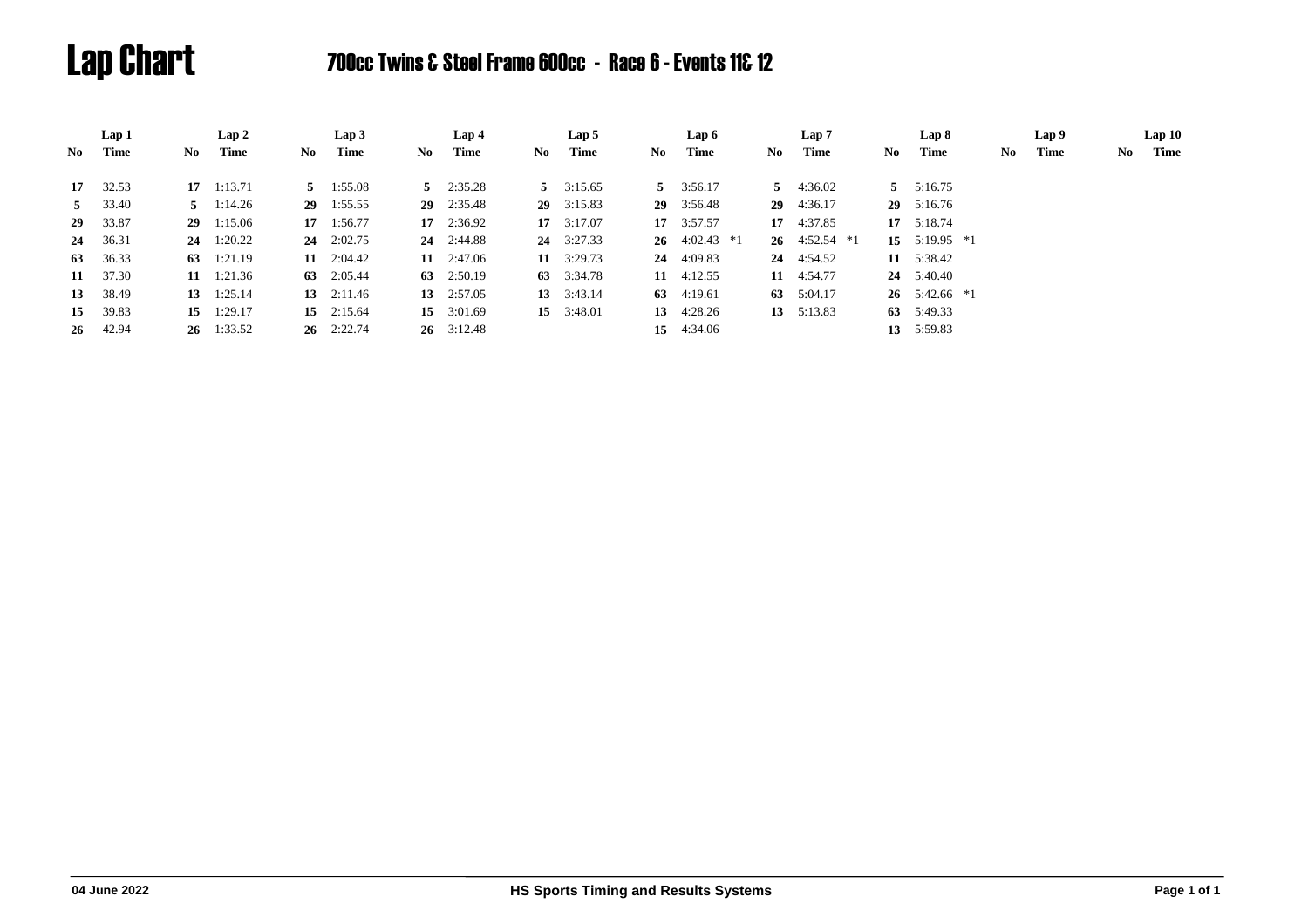

*Sponsored by Dr D Church*

### **400cc Super Sports,125cc GP & 250cc GP**

|                | Race 7 - Events 1 &8 Amended |     |                       |           |                    |      |         |               |       |             |              |            |
|----------------|------------------------------|-----|-----------------------|-----------|--------------------|------|---------|---------------|-------|-------------|--------------|------------|
| ΡI             | No CI                        |     | <b>Name</b>           | <b>CC</b> | <b>Machine</b>     | Laps | Time    | <b>Behind</b> | MPH   | Best Lap on |              | <b>MPH</b> |
| 1              | 10                           | SS  | <b>Tony GRIFFITHS</b> |           | Kawasaki ZXR 400cc | 8    | 5:34.43 |               | 83.43 | 42.25       | 4            | 85.21      |
| $\mathbf{2}$   | 64                           | SS  | <b>Mike CARTER</b>    |           | Honda RVF 400cc    | 8    | 5:40.93 | 6.50          | 81.83 | 43.17       | 8            | 83.39      |
| 3              | 55                           | 125 | <b>Jack WORTH</b>     |           | Honda RS 125cc     | 8    | 5:41.10 | 6.67          | 81.79 | 42.68       | 5.           | 84.35      |
| 4              | 16                           | SS  | David WILLIAMS        |           | Kawasaki 400cc     | 8    | 5:45.38 | 10.95         | 80.78 | 43.28       | 8            | 83.18      |
| 5              | 30                           | SS  | <b>Nick WARD</b>      |           | Honda CBR 400cc    | 8    | 5:45.43 | 11.00         | 80.77 | 43.10       | 8            | 83.53      |
| 6              | 4                            | SS  | <b>Adrian DAY</b>     |           | Honda RVF 399cc    | 8    | 5:57.69 | 23.26         | 78.00 | 45.18       | 5.           | 79.68      |
| $\overline{7}$ | 26                           | SS  | <b>Eddie LEWIS</b>    |           | 2 wheels 400cc     | 8    | 6:07.60 | 33.17         | 75.90 | 46.11       | 4            | 78.07      |
| 8              | 38                           | SS  | <b>Steve COLE</b>     |           | Kawasaki ZXR 400cc | 7    | 5:34.57 | 1 Lap         | 72.63 | 47.35       | 5.           | 76.03      |
| 9              | 8                            | SS  | <b>Anthony NORRIS</b> |           | Kawasaki 400cc     |      | 5:39.64 | 1 Lap         | 71.55 | 49.09       | 6.           | 73.33      |
| 10             | 19                           | SS  | <b>Andrew MEARS</b>   |           | Aprilia 250cc      | 7    | 6:14.71 | 1 Lap         | 64.85 | 54.32       | $\mathbf{2}$ | 66.27      |
|                | <b>Fastest Lap</b>           |     |                       |           |                    |      |         |               |       |             |              |            |
|                | 10                           | SS  | <b>Tony GRIFFITHS</b> |           | Kawasaki ZXR 400cc |      |         |               |       | 42.25       | 4            | 85.21      |

**Amended to Classify 38 Steve Cole, Flagged Off in Error**

**Qualification Speeds : Class SS = 75.08 MPH Class 125 = 73.61 MPH** 

| <b>Start Time: 13:48</b>          | Tonfanau     | 04 Jun 22 18:02                           |
|-----------------------------------|--------------|-------------------------------------------|
| <b>Clerk of Course: Ray Jones</b> | Time Issued: | <b>IChief Timekeeper: Graham Marshall</b> |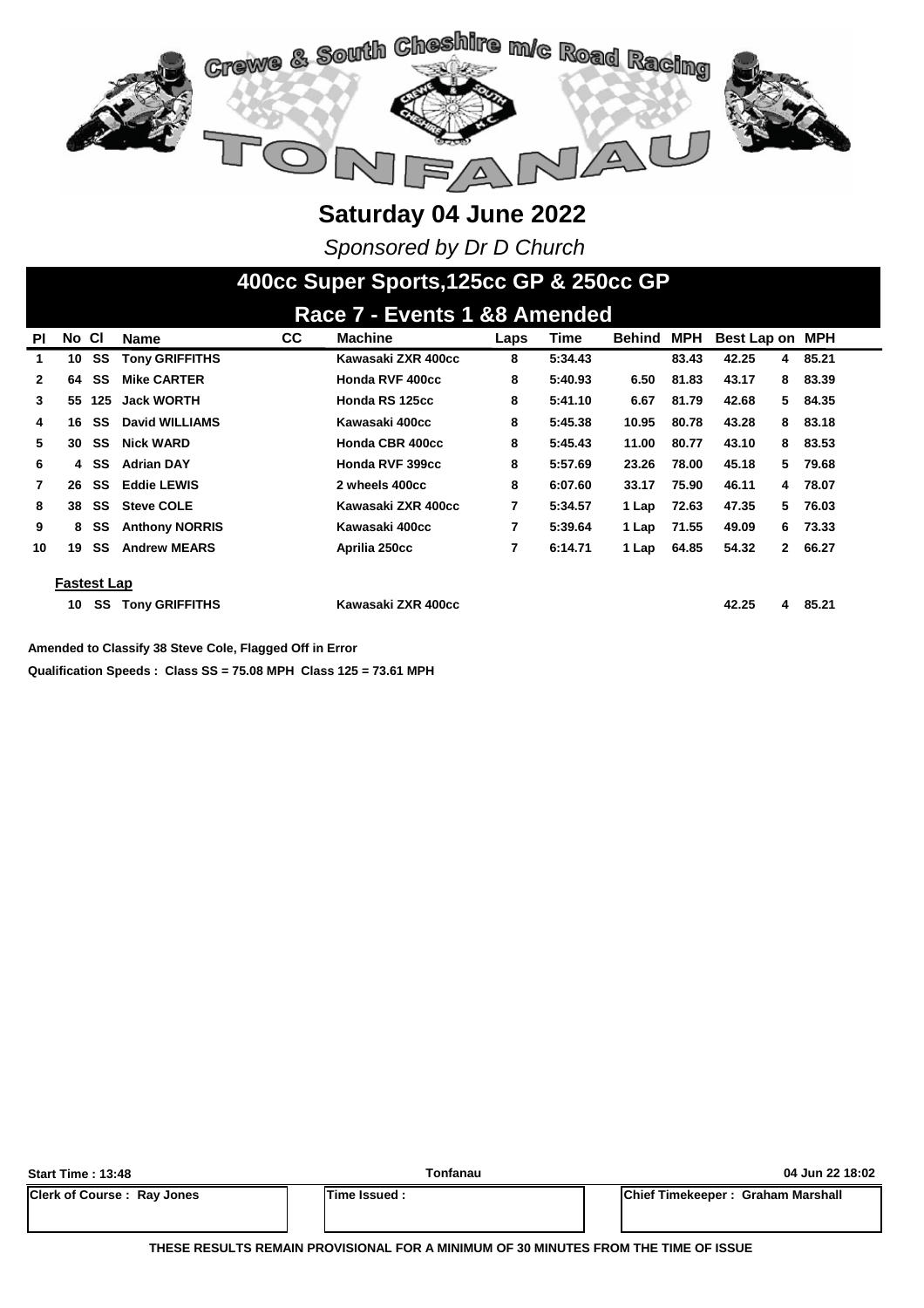

Sponsored by Dr D Church

|           | Race 7 - 400cc Super Sports, 125cc GP & 250cc GP                                              |                    |                       |    |                          |      |             |            |                 |              |         |
|-----------|-----------------------------------------------------------------------------------------------|--------------------|-----------------------|----|--------------------------|------|-------------|------------|-----------------|--------------|---------|
|           |                                                                                               |                    |                       |    | <b>AMENDED</b>           |      |             |            |                 |              |         |
|           | <b>125cc GP</b>                                                                               |                    |                       |    |                          |      |             |            |                 |              |         |
| <b>PI</b> | No Cl                                                                                         |                    | <b>Name</b>           | CC | <b>Machine</b>           | Laps | <b>Time</b> | <b>MPH</b> | Best Lap on MPH |              |         |
| 1         |                                                                                               | 55 125             | <b>Jack WORTH</b>     |    | Honda RS 125cc           | 8    | 5:41.10     | 81.79      | 42.68           |              | 5 84.35 |
|           |                                                                                               |                    |                       |    |                          |      |             |            |                 |              |         |
|           | <b>Fastest Lap</b>                                                                            |                    |                       |    |                          |      |             |            |                 |              |         |
|           |                                                                                               |                    | 55 125 Jack WORTH     |    | Honda RS 125cc           |      |             |            | 42.68           |              | 5 84.35 |
|           |                                                                                               |                    |                       |    | <b>400cc Supersports</b> |      |             |            |                 |              |         |
| PI        | No Cl<br><b>Machine</b><br><b>Time</b><br>MPH<br>Best Lap on MPH<br><b>Name</b><br>CC<br>Laps |                    |                       |    |                          |      |             |            |                 |              |         |
| 1         | 10                                                                                            | SS                 | <b>Tony GRIFFITHS</b> |    | Kawasaki ZXR 400cc       | 8    | 5:34.43     | 83.43      | 42.25           | 4            | 85.21   |
| 2         | 64                                                                                            | SS                 | <b>Mike CARTER</b>    |    | Honda RVF 400cc          | 8    | 5:40.93     | 81.83      | 43.17           | 8            | 83.39   |
| 3         | 16                                                                                            | SS                 | <b>David WILLIAMS</b> |    | Kawasaki 400cc           | 8    | 5:45.38     | 80.78      | 43.28           | 8            | 83.18   |
| 4         | 30                                                                                            | SS                 | <b>Nick WARD</b>      |    | Honda CBR 400cc          | 8    | 5:45.43     | 80.77      | 43.10           | 8            | 83.53   |
| 5         | 4                                                                                             | SS                 | <b>Adrian DAY</b>     |    | Honda RVF 399cc          | 8    | 5:57.69     | 78.00      | 45.18           | 5            | 79.68   |
| 6         | 26                                                                                            | SS                 | <b>Eddie LEWIS</b>    |    | 2 wheels 400cc           | 8    | 6:07.60     | 75.90      | 46.11           | 4            | 78.07   |
| 7         | 38                                                                                            | SS                 | <b>Steve COLE</b>     |    | Kawasaki ZXR 400cc       | 7    | 5:34.57     | 72.63      | 47.35           | 5            | 76.03   |
| 8         | 8                                                                                             | SS                 | <b>Anthony NORRIS</b> |    | Kawasaki 400cc           | 7    | 5:39.64     | 71.55      | 49.09           | 6            | 73.33   |
| 9         | 19                                                                                            | SS                 | <b>Andrew MEARS</b>   |    | Aprilia 250cc            | 7    | 6:14.71     | 64.85      | 54.32           | $\mathbf{2}$ | 66.27   |
|           |                                                                                               |                    |                       |    |                          |      |             |            |                 |              |         |
|           |                                                                                               | <b>Fastest Lap</b> |                       |    |                          |      |             |            |                 |              |         |
|           | 10                                                                                            | SS                 | <b>Tony GRIFFITHS</b> |    | Kawasaki ZXR 400cc       |      |             |            | 42.25           |              | 4 85.21 |
|           |                                                                                               |                    |                       |    |                          |      |             |            |                 |              |         |
|           |                                                                                               |                    |                       |    |                          |      |             |            |                 |              |         |

**Qualification Speeds : Class SS = 75.08 MPH Class 125 = 73.61 MPH Amended to Classify 38 Steve Cole, Flagged Off in Error**

| <b>Start Time: 13:48</b>          | Tonfanau       | 04 Jun 22 18:02                           |
|-----------------------------------|----------------|-------------------------------------------|
| <b>Clerk of Course: Ray Jones</b> | lTime Issued : | <b>IChief Timekeeper: Graham Marshall</b> |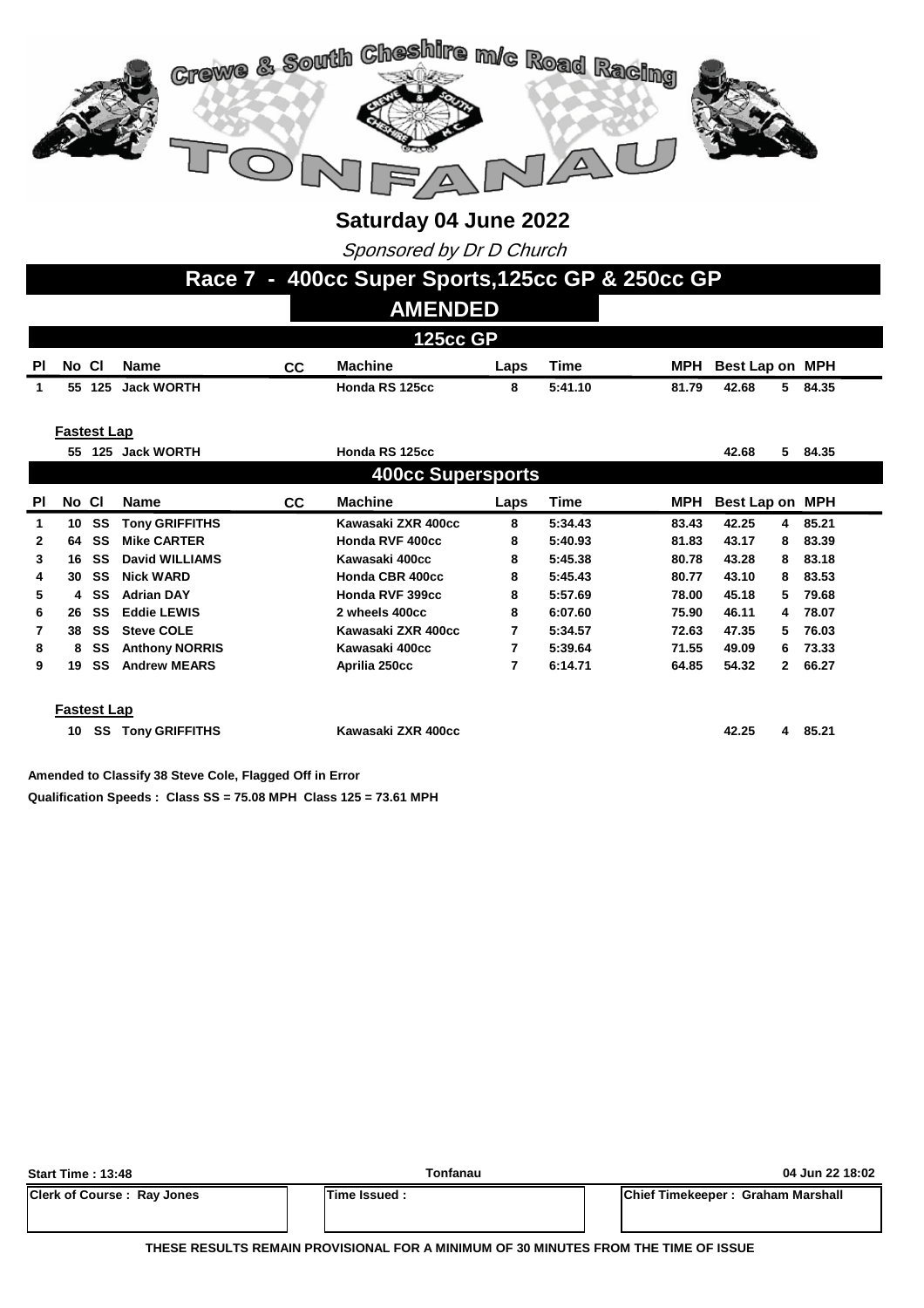# **400cc Super Sports,125cc GP & 250cc GP**

#### **LAP TIMES - Race 7 - Events 1 &8**

| $\overline{\mathbf{4}}$ |                        | <b>Adrian DAY</b>     |                                                 |                         |                         |                            |                            |                |                         |                |                 |
|-------------------------|------------------------|-----------------------|-------------------------------------------------|-------------------------|-------------------------|----------------------------|----------------------------|----------------|-------------------------|----------------|-----------------|
|                         |                        | $Lap$ 1               | $\overline{\mathbf{2}}$                         | 3 <sup>1</sup>          | $\overline{\mathbf{4}}$ | 5 <sub>1</sub>             | $6 -$                      | $\overline{7}$ | 8                       | $9^{\circ}$    | 10 <sub>1</sub> |
|                         | $1 \quad \blacksquare$ | 39.14                 | 46.03                                           | 45.59                   | 45.38                   | 45.18                      | 45.35                      | 45.67          | 45.35                   |                |                 |
| 8                       |                        | <b>Anthony NORRIS</b> |                                                 |                         |                         |                            |                            |                |                         |                |                 |
|                         | Lap                    | $\sim$ 1 $\sim$ 2     |                                                 | $\overline{\mathbf{3}}$ | $\overline{\mathbf{4}}$ | $\overline{\phantom{0}}$ 5 | $6\overline{6}$            | $\overline{7}$ | 8                       | $9^{\circ}$    | 10 <sup>°</sup> |
|                         |                        | 1 40.31               | 50.45                                           | 50.33                   | 50.35                   | 49.77                      | 49.09                      | 49.34          |                         |                |                 |
| 10                      |                        | <b>Tony GRIFFITHS</b> |                                                 |                         |                         |                            |                            |                |                         |                |                 |
|                         | Lap                    | $\sim$ 1              | 2 <sup>7</sup>                                  | $\overline{\mathbf{3}}$ | $\overline{\mathbf{4}}$ | $\overline{\phantom{1}}$ 5 | $\overline{\phantom{0}}$ 6 | $\overline{7}$ | $\bf{8}$                | $\overline{9}$ | 10 <sub>1</sub> |
|                         | $1 \quad \Box$         |                       | 33.41 42.69                                     | 42.60                   | 42.25                   | 42.99                      | 42.71                      | 43.61          | 44.17                   |                |                 |
| 16                      |                        | <b>David WILLIAMS</b> |                                                 |                         |                         |                            |                            |                |                         |                |                 |
|                         | Lap                    | $\sim$ 1 $\sim$ 2     |                                                 | $\overline{\mathbf{3}}$ | $\overline{4}$          | $\overline{\phantom{a}}$ 5 | $\overline{\phantom{a}}$ 6 | $\overline{7}$ | $\overline{\mathbf{8}}$ | $9^{\circ}$    | 10 <sub>1</sub> |
|                         | $1 \quad \Box$         | 36.72                 | 44.65                                           |                         | 43.98 44.49             |                            | 44.42 44.15                | 43.69          | 43.28                   |                |                 |
| 19                      |                        | <b>Andrew MEARS</b>   |                                                 |                         |                         |                            |                            |                |                         |                |                 |
|                         |                        | Lap 1                 | $\overline{\mathbf{2}}$ $\overline{\mathbf{3}}$ |                         | $\overline{\mathbf{4}}$ | $\overline{\phantom{0}}$ 5 | $\overline{\phantom{a}}$ 6 |                | 8                       | $\overline{9}$ | 10 <sub>1</sub> |
|                         | $1 \quad \Box$         | 44.74                 | 54.32                                           | 54.45                   | 55.67                   | 54.95                      | 55.48                      | 55.10          |                         |                |                 |
| 26                      |                        | <b>Eddie LEWIS</b>    |                                                 |                         |                         |                            |                            |                |                         |                |                 |
|                         |                        | $Lap$ 1               | $\overline{\mathbf{2}}$                         | $\overline{\mathbf{3}}$ | $\overline{4}$          | $\overline{\phantom{0}}$ 5 | $\overline{\phantom{0}}$ 6 | $\overline{7}$ | $\overline{\mathbf{8}}$ | 9              | 10 <sup>°</sup> |
|                         |                        | 1 41.00               | 47.76                                           | 46.93                   | 46.11                   | 46.35                      | 46.23                      | 46.71          | 46.51                   |                |                 |
| 30                      |                        | <b>Nick WARD</b>      |                                                 |                         |                         |                            |                            |                |                         |                |                 |
|                         | Lap                    | $\sim$ 1              | $\overline{\mathbf{2}}$                         | 3 <sup>7</sup>          | $\overline{4}$          | $\overline{5}$             | 6                          | $\overline{7}$ | 8 <sup>1</sup>          | 9              | 10 <sub>1</sub> |
|                         | $1 \quad \Box$         | 37.05                 | 44.57                                           | 44.26                   | 44.54                   | 44.13                      | 44.00                      | 43.78          | 43.10                   |                |                 |
| 38                      |                        | <b>Steve COLE</b>     |                                                 |                         |                         |                            |                            |                |                         |                |                 |
|                         | Lap                    | $\sim$ $\sim$ 1       | $2^{\circ}$                                     | $\overline{\mathbf{3}}$ | $\overline{\mathbf{4}}$ | 5 <sub>5</sub>             | $\overline{\phantom{a}}$ 6 | $\overline{7}$ | 8 <sup>°</sup>          | $9^{\circ}$    | 10 <sub>1</sub> |
|                         | $1 \quad$              | 41.93                 | 49.20                                           | 50.29                   | 48.80                   | 47.35                      | 48.15                      | 48.69          |                         |                |                 |
| 55                      |                        | <b>Jack WORTH</b>     |                                                 |                         |                         |                            |                            |                |                         |                |                 |
|                         |                        | Lap 1                 | $2^{\circ}$                                     | $\sim$ 3                | $\overline{4}$          | $5 -$                      | $6 \qquad \qquad 7$        |                | 8                       | 9              | 10              |
|                         | $1 \qquad \qquad$      | 37.21                 | 44.49                                           | 43.73                   | 43.08                   | 42.68                      | 43.35                      | 43.44          | 43.12                   |                |                 |
| 64                      |                        | <b>Mike CARTER</b>    |                                                 |                         |                         |                            |                            |                |                         |                |                 |
|                         |                        | Lap 1                 | $2^{\circ}$                                     | 3 <sub>1</sub>          | $\overline{4}$          | 5 <sub>1</sub>             | $\overline{\phantom{a}}$ 6 | $\overline{7}$ | 8                       | 9              | 10              |
|                         | $1 \quad$              | 35.74                 | 44.26                                           | 43.69                   | 43.29                   | 43.81                      | 43.49                      | 43.48          | 43.17                   |                |                 |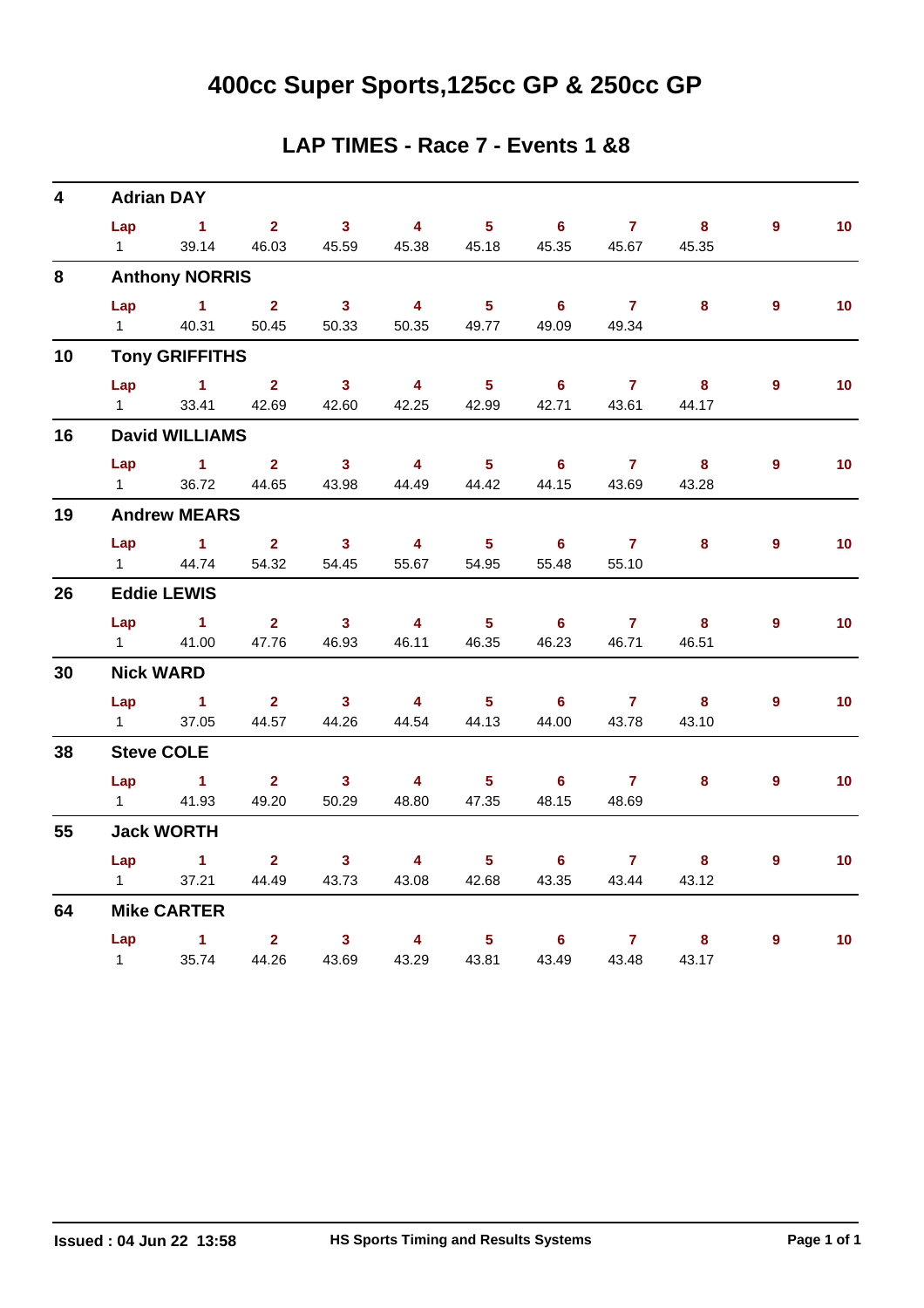# Lap Chart 400cc Super Sports,125cc GP & 250cc GP - Race 7 - Events 1 &8

|                | Lap 1            |     | Lap 2              |     | Lap3               |    | Lap 4              |    | Lap 5              |     | Lap 6           |    | Lap 7              |    | Lap 8              |    | Lap <sub>9</sub> |    | Lap10 |
|----------------|------------------|-----|--------------------|-----|--------------------|----|--------------------|----|--------------------|-----|-----------------|----|--------------------|----|--------------------|----|------------------|----|-------|
| No             | Time             | No. | Time               | No. | Time               | No | Time               | No | Time               | No. | Time            | No | Time               | No | Time               | No | Time             | No | Time  |
|                |                  |     |                    |     |                    |    |                    |    |                    |     |                 |    |                    |    |                    |    |                  |    |       |
|                | $10 \quad 33.41$ |     | $10 \quad 1:16.10$ |     | $10 \quad 1:58.70$ |    | $10 \quad 2:40.95$ |    | 10 $3:23.94$       |     | 10 $4:06.65$    |    | 10 $4:50.26$       |    | 10 $5:34.43$       |    |                  |    |       |
|                | 64 35.74         |     | 64 $1:20.00$       |     | 64 2:03.69         |    | 64 $2:46.98$       |    | 19 $3:29.18$ *1    |     | 64 $4:14.28$    |    | 8 $4:50.30 *1$     |    | 8 $5:39.64$ *1     |    |                  |    |       |
| 16             | 36.72            |     | 16 $1:21.37$       |     | 16 $2:05.35$       |    | 55 2:48.51         |    | 64 3:30.79         |     | 55 4:14.54      |    | 64 4:57.76         |    | 64 5:40.93         |    |                  |    |       |
| <b>30</b>      | 37.05            |     | 30 $1:21.62$       |     | 55 2:05.43         |    | 16 2:49.84         |    | 55 3:31.19         |     | 16 $4:18.41$    |    | 55 4:57.98         |    | 55 5:41.10         |    |                  |    |       |
|                | 55 37.21         |     | 55 1:21.70         |     | 30 $2:05.88$       |    | 30 $2:50.42$       |    | 16 $3:34.26$       |     | 30 $4:18.55$    |    | 16 $5:02.10$       |    | 16 5:45.38         |    |                  |    |       |
| $\overline{4}$ | 39.14            |     | 4 $1:25.17$        |     | 4 $2:10.76$        |    | 4 $2:56.14$        |    | 30 $3:34.55$       |     | 19 $4:24.13$ *1 |    | 30 $5:02.33$       |    | 30 $5:45.43$       |    |                  |    |       |
|                | 8 40.31          |     | $26 \quad 1:28.76$ |     | $26 \quad 2:15.69$ |    | $26 \quad 3:01.80$ |    | 4 $3:41.32$        |     | 4 $4:26.67$     |    | 4 $5:12.34$        |    | 4 5:57.69          |    |                  |    |       |
|                | $26 \quad 41.00$ |     | 8 $1:30.76$        |     | 8 $2:21.09$        |    | 38 $3:10.22$       |    | $26 \quad 3:48.15$ |     | 26 4:34.38      |    | 19 $5:19.61$ *1    |    | $26 \quad 6:07.60$ |    |                  |    |       |
|                | 38 41.93         |     | 38 1:31.13         |     | 38 2:21.42         |    | 8 $3:11.44$        |    | 38 3:57.57         |     | 38 4:45.72      |    | $26 \quad 5:21.09$ |    | 19 $6:14.71$ *1    |    |                  |    |       |
| 19             | 44.74            | 19  | 1:39.06            |     | 19 2:33.51         |    |                    |    | 8 $4:01.21$        |     |                 |    | 38 5:34.41         |    |                    |    |                  |    |       |
|                |                  |     |                    |     |                    |    |                    |    |                    |     |                 |    |                    |    |                    |    |                  |    |       |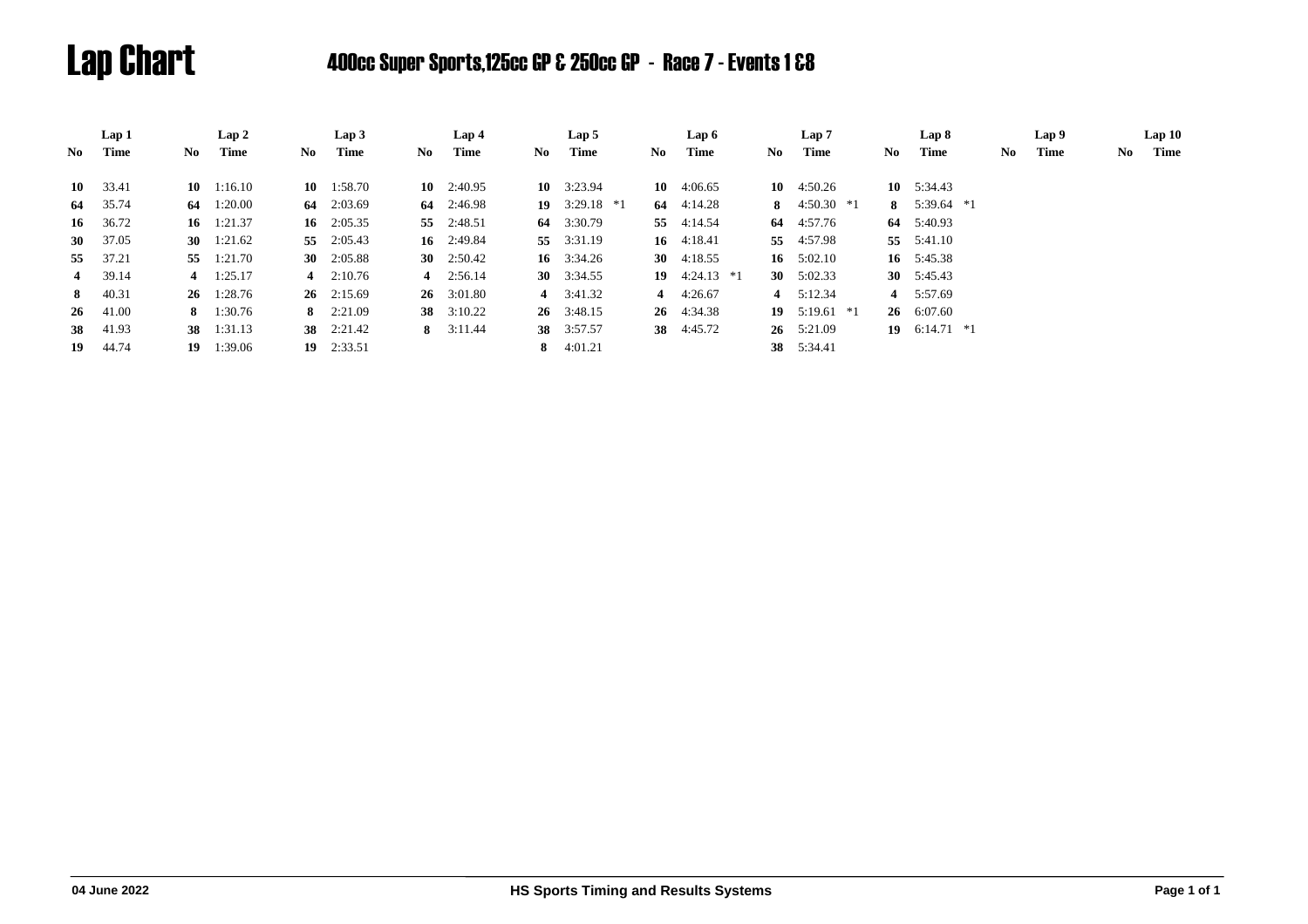

*Sponsored by Bob and Peter Lane Paddock Corner flag Marshalls*

# **Classic Machines 125cc -250cc Single cylinder**

|              |       |             |                         |           | Race 8 - Events 2 & 10          |      |         |         |       |                 |                |       |
|--------------|-------|-------------|-------------------------|-----------|---------------------------------|------|---------|---------|-------|-----------------|----------------|-------|
| <b>PI</b>    | No CI |             | <b>Name</b>             | <b>CC</b> | <b>Machine</b>                  | Laps | Time    | Behind  | MPH   | Best Lap on MPH |                |       |
| 1            |       | 12 CM1      | <b>Ben HEATON</b>       |           | <b>Honda RC 195 125cc</b>       | 8    | 6:52.44 |         | 67.65 | 51.99           | 5              | 69.24 |
| $\mathbf{2}$ | 4     | -80         | <b>Owen MONAGHAN</b>    |           | <b>YZ85</b>                     | 8    | 6:57.97 | 5.53    | 66.75 | 52.85           | 4              | 68.12 |
| 3            |       |             | 57 CM1 Sarah MEASURES   |           | Greeves Sports 197cc            | 8    | 7:02.03 | 9.59    | 66.11 | 53.26           | 5              | 67.59 |
| 4            |       |             | 17 CM1 Roger SMITH      |           | Ducati 248cc                    | 8    | 7:04.30 | 11.86   | 65.76 | 53.23           | 7              | 67.63 |
| 5.           |       |             | 15 CM1 Steve PORTER     |           | Ducati 250cc                    | 8    | 7:08.34 | 15.90   | 65.14 | 54.38           | 6              | 66.20 |
| 6            |       |             | 51 CM1 Graham DICKINSON |           | Ducati 247cc                    | 8    | 7:23.29 | 30.85   | 62.94 | 55.23           | 8              | 65.18 |
| 7            |       | 5 CM1       | <b>David BRASIER</b>    |           | Ducati 250cc                    | 8    | 7:27.15 | 34.71   | 62.40 | 55.88           | 3              | 64.42 |
| 8            |       | 29 CM1      | <b>Ben MEASURES</b>     |           | Honda CGR 197cc                 | 8    | 7:27.37 | 34.93   | 62.36 | 56.04           | $\overline{7}$ | 64.24 |
| 9            |       |             | 27 CM1 Stuart MEASURES  |           | <b>Royal Enfield Crusader 2</b> | 8    | 7:29.31 | 36.87   | 62.10 | 56.12           | $\overline{7}$ | 64.15 |
| 10           |       | 21 CM1      | <b>Allen RANDALL</b>    |           | Ducati 249cc                    | 8    | 7:50.42 | 57.98   | 59.31 | 58.85           | 8              | 61.17 |
| 11           |       | 6 RM        | <b>Steve NUGENT</b>     |           | <b>SGN50 50cc</b>               | 8    | 7:58.56 | 1:06.12 | 58.30 | 59.72<br>7      |                | 60.28 |
|              |       | Fastest Lap |                         |           |                                 |      |         |         |       |                 |                |       |
|              |       |             | 12 CM1 Ben HEATON       |           | <b>Honda RC 195 125cc</b>       |      |         |         |       | 51.99           | 5              | 69.24 |

**Qualification Speeds : Class RM = 52.47 MPH Class CM1 = 60.88 MPH Class 80 = 60.08 MPH** 

| <b>Start Time: 14:11</b>          | Tonfanau             | 04 Jun 22 18:03                           |
|-----------------------------------|----------------------|-------------------------------------------|
| <b>Clerk of Course: Ray Jones</b> | <b>ITime Issued:</b> | <b>IChief Timekeeper: Graham Marshall</b> |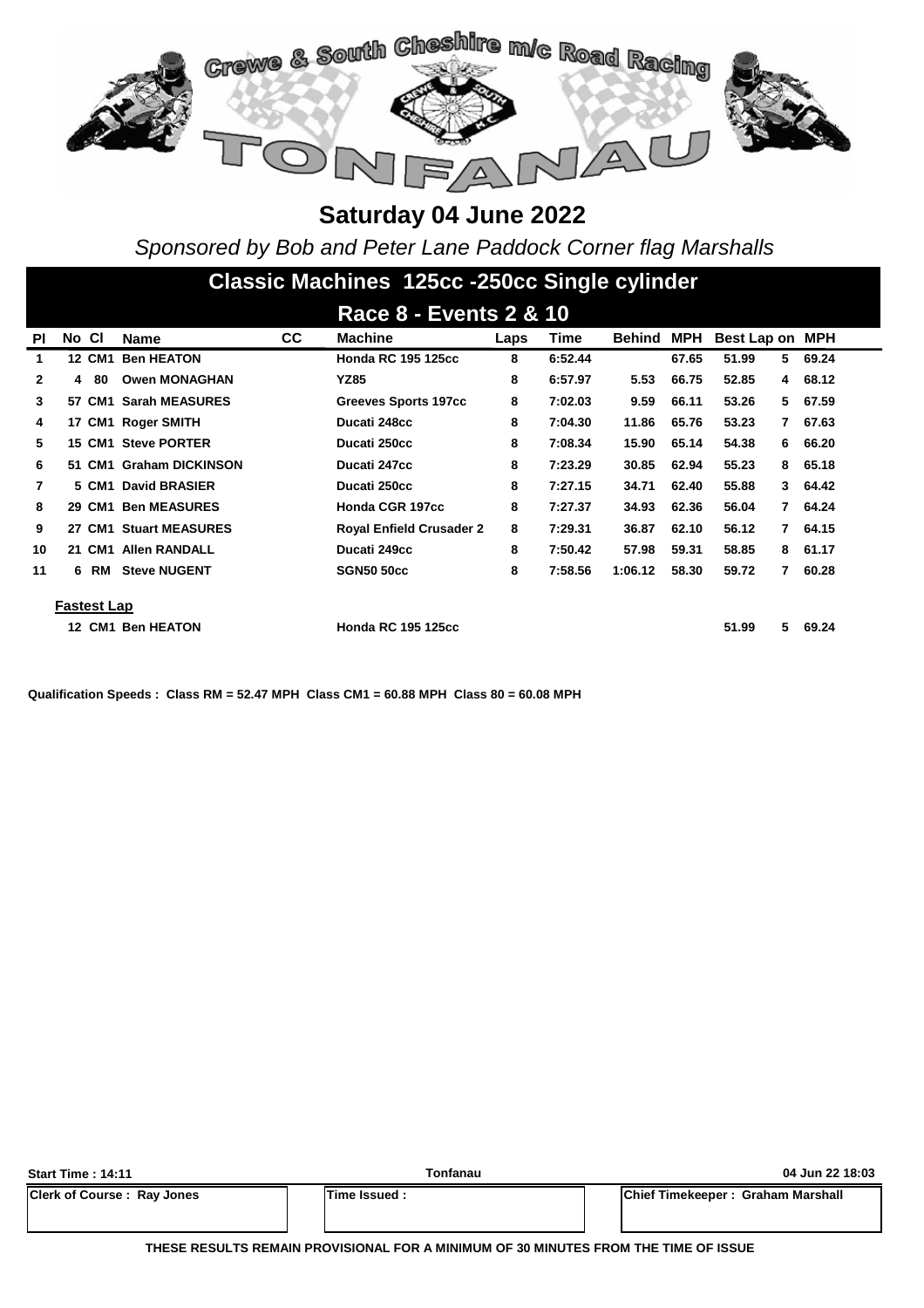

Sponsored by Bob and Peter Lane Paddock Corner flag Marshalls

#### **Race 8 - Classic Machines 125cc -250cc Single cylinder**

|                | <b>80cc Machines</b> |                    |                         |           |                                                       |      |             |            |                       |         |  |  |  |
|----------------|----------------------|--------------------|-------------------------|-----------|-------------------------------------------------------|------|-------------|------------|-----------------------|---------|--|--|--|
| PI             | No Cl                |                    | <b>Name</b>             | <b>CC</b> | <b>Machine</b>                                        | Laps | <b>Time</b> | <b>MPH</b> | Best Lap on MPH       |         |  |  |  |
| 1              | 4                    | 80                 | <b>Owen MONAGHAN</b>    |           | <b>YZ85</b>                                           | 8    | 6:57.97     | 66.75      | 52.85<br>4            | 68.12   |  |  |  |
|                |                      |                    |                         |           |                                                       |      |             |            |                       |         |  |  |  |
|                |                      | <b>Fastest Lap</b> |                         |           |                                                       |      |             |            |                       |         |  |  |  |
|                |                      |                    | 4 80 Owen MONAGHAN      |           | <b>YZ85</b>                                           |      |             |            | 52.85                 | 4 68.12 |  |  |  |
|                |                      |                    |                         |           | <b>Classic Machines 125cc /250cc single cylinders</b> |      |             |            |                       |         |  |  |  |
|                |                      |                    |                         |           |                                                       |      |             |            |                       |         |  |  |  |
| <b>PI</b>      | No CI                |                    | <b>Name</b>             | cc        | <b>Machine</b>                                        | Laps | <b>Time</b> | <b>MPH</b> | Best Lap on MPH       |         |  |  |  |
| 1              |                      |                    | 12 CM1 Ben HEATON       |           | <b>Honda RC 195 125cc</b>                             | 8    | 6:52.44     | 67.65      | 51.99<br>5            | 69.24   |  |  |  |
| $\overline{2}$ |                      |                    | 57 CM1 Sarah MEASURES   |           | <b>Greeves Sports 197cc</b>                           | 8    | 7:02.03     | 66.11      | 53.26<br>5            | 67.59   |  |  |  |
| 3              |                      |                    | 17 CM1 Roger SMITH      |           | Ducati 248cc                                          | 8    | 7:04.30     | 65.76      | 53.23<br>7            | 67.63   |  |  |  |
| 4              |                      |                    | 15 CM1 Steve PORTER     |           | Ducati 250cc                                          | 8    | 7:08.34     | 65.14      | 54.38<br>6            | 66.20   |  |  |  |
| 5              |                      |                    | 51 CM1 Graham DICKINSON |           | Ducati 247cc                                          | 8    | 7:23.29     | 62.94      | 55.23<br>8            | 65.18   |  |  |  |
| 6              |                      |                    | 5 CM1 David BRASIER     |           | Ducati 250cc                                          | 8    | 7:27.15     | 62.40      | 55.88<br>3            | 64.42   |  |  |  |
| 7              |                      |                    | 29 CM1 Ben MEASURES     |           | Honda CGR 197cc                                       | 8    | 7:27.37     | 62.36      | 56.04<br>7            | 64.24   |  |  |  |
| 8              |                      |                    | 27 CM1 Stuart MEASURES  |           | <b>Royal Enfield Crusader 2</b>                       | 8    | 7:29.31     | 62.10      | 56.12<br>7            | 64.15   |  |  |  |
| 9              |                      |                    | 21 CM1 Allen RANDALL    |           | Ducati 249cc                                          | 8    | 7:50.42     | 59.31      | 58.85<br>8            | 61.17   |  |  |  |
|                |                      |                    |                         |           |                                                       |      |             |            |                       |         |  |  |  |
|                | <b>Fastest Lap</b>   |                    |                         |           |                                                       |      |             |            |                       |         |  |  |  |
|                |                      |                    | 12 CM1 Ben HEATON       |           | <b>Honda RC 195 125cc</b>                             |      |             |            | 51.99<br>5            | 69.24   |  |  |  |
|                |                      |                    |                         |           | <b>50cc Racing Machines</b>                           |      |             |            |                       |         |  |  |  |
| PI             | No Cl                |                    | <b>Name</b>             | cc        | <b>Machine</b>                                        | Laps | <b>Time</b> | <b>MPH</b> | Best Lap on MPH       |         |  |  |  |
| $\mathbf{1}$   |                      | 6 RM               | <b>Steve NUGENT</b>     |           | <b>SGN50 50cc</b>                                     | 8    | 7:58.56     | 58.30      | 59.72                 | 7 60.28 |  |  |  |
|                |                      |                    |                         |           |                                                       |      |             |            |                       |         |  |  |  |
|                |                      |                    |                         |           |                                                       |      |             |            |                       |         |  |  |  |
|                | <b>Fastest Lap</b>   |                    |                         |           |                                                       |      |             |            |                       |         |  |  |  |
|                | 6                    |                    | <b>RM</b> Steve NUGENT  |           | <b>SGN50 50cc</b>                                     |      |             |            | 59.72<br>$\mathbf{7}$ | 60.28   |  |  |  |

**Qualification Speeds : Class RM = 52.47 MPH Class CM1 = 60.88 MPH Class 80 = 60.08 MPH** 

| <b>Start Time: 14:11</b>          | Tonfanau     | 04 Jun 22 18:03                   |
|-----------------------------------|--------------|-----------------------------------|
| <b>Clerk of Course: Ray Jones</b> | Time Issued: | Chief Timekeeper: Graham Marshall |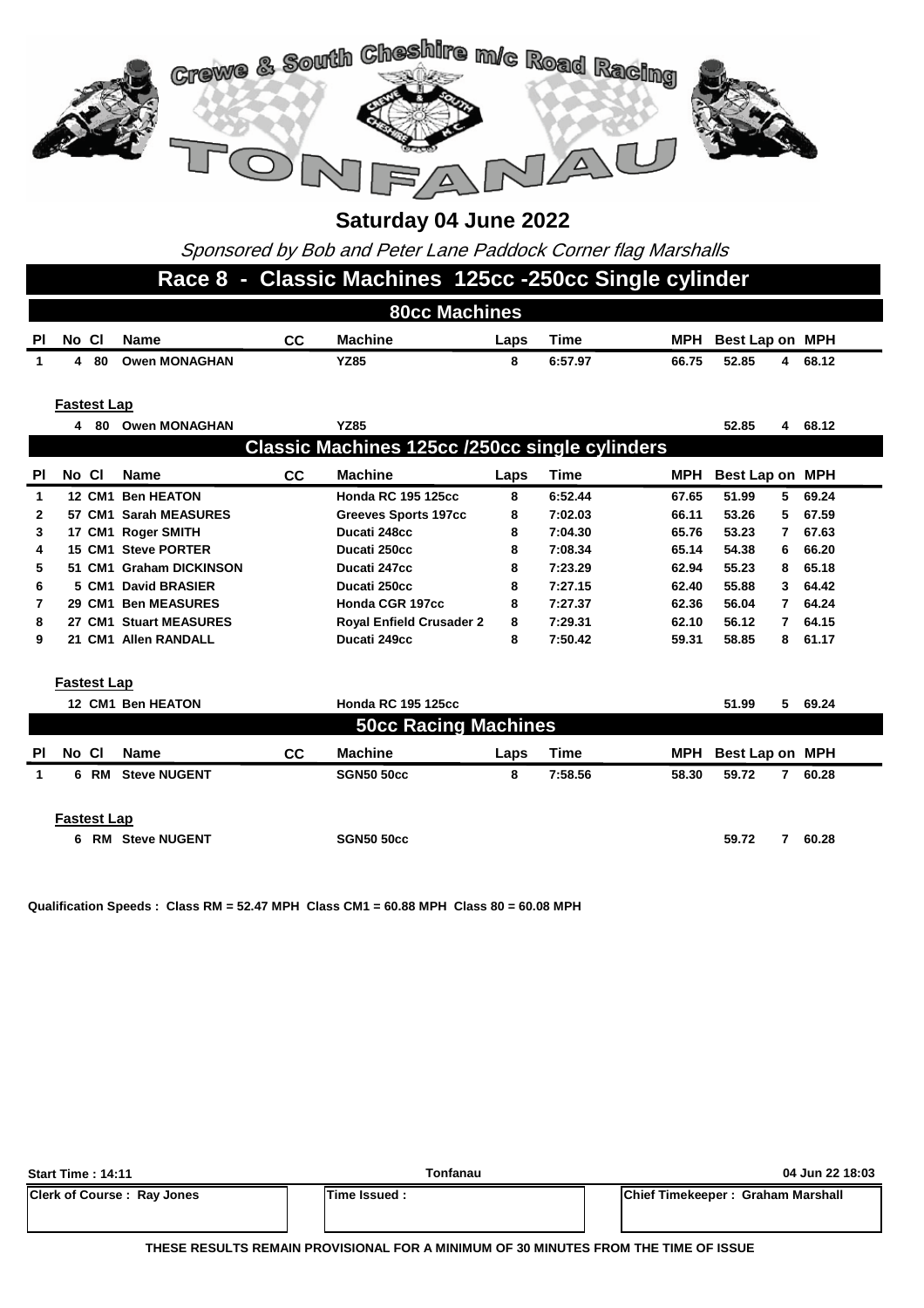#### **LAP TIMES - Race 8 - Events 2 & 10**

| 4               |                   | <b>Owen MONAGHAN</b>          |                         |                                                   |                                               |                            |                            |                                                                                                                                                                                                                                                                                                                                    |                         |                |                 |
|-----------------|-------------------|-------------------------------|-------------------------|---------------------------------------------------|-----------------------------------------------|----------------------------|----------------------------|------------------------------------------------------------------------------------------------------------------------------------------------------------------------------------------------------------------------------------------------------------------------------------------------------------------------------------|-------------------------|----------------|-----------------|
|                 |                   | Lap $1$ 2                     |                         | $\overline{\mathbf{3}}$                           | $\overline{4}$                                | $\overline{\phantom{a}}$ 5 | $\overline{\phantom{a}}$ 6 | $\sim$ 7 $\sim$                                                                                                                                                                                                                                                                                                                    | $\overline{\mathbf{8}}$ | $9^{\circ}$    | 10 <sub>1</sub> |
|                 | $1 \quad \Box$    | 42.79                         |                         | 54.94 54.41                                       | 52.85                                         | 53.18                      | 53.27                      | 53.13                                                                                                                                                                                                                                                                                                                              | 53.40                   |                |                 |
| $5\phantom{.0}$ |                   | <b>David BRASIER</b>          |                         |                                                   |                                               |                            |                            |                                                                                                                                                                                                                                                                                                                                    |                         |                |                 |
|                 | Lap               | $\sim$ 1                      | $\overline{\mathbf{2}}$ | $\sim$ 3                                          | $\overline{4}$                                |                            | $5^{\circ}$ 6              | $\overline{7}$                                                                                                                                                                                                                                                                                                                     | $\sim$ 8                | $\overline{9}$ | 10 <sub>1</sub> |
|                 | $1 \quad \Box$    | 46.63                         | 56.33                   | 55.88                                             | 56.90                                         | 58.22                      | 57.48                      | 58.11                                                                                                                                                                                                                                                                                                                              | 57.60                   |                |                 |
| $6\phantom{1}$  |                   | <b>Steve NUGENT</b>           |                         |                                                   |                                               |                            |                            |                                                                                                                                                                                                                                                                                                                                    |                         |                |                 |
|                 | Lap               | $\sim$ $\sim$ 1               | $\overline{\mathbf{2}}$ | $\overline{\textbf{3}}$ 4                         |                                               | $\overline{\phantom{1}}$ 5 | $\overline{\phantom{a}}$ 6 | $\overline{7}$ and $\overline{7}$ and $\overline{7}$ and $\overline{7}$ and $\overline{7}$ and $\overline{7}$ and $\overline{7}$ and $\overline{7}$ and $\overline{7}$ and $\overline{7}$ and $\overline{7}$ and $\overline{7}$ and $\overline{7}$ and $\overline{7}$ and $\overline{7}$ and $\overline{7}$ and $\overline{7}$ and | 8                       | 9              | 10 <sub>1</sub> |
|                 | $1 \quad \Box$    | 50.41                         | 1:01.62                 | 1:00.39                                           | 59.87                                         | 1:00.22                    | 1:00.18                    | 59.72                                                                                                                                                                                                                                                                                                                              | 1:06.15                 |                |                 |
| 12              |                   | <b>Ben HEATON</b>             |                         |                                                   |                                               |                            |                            |                                                                                                                                                                                                                                                                                                                                    |                         |                |                 |
|                 | Lap               | $\sim$ 1                      |                         | $2 \t 3$                                          | $\overline{4}$                                | $\overline{\phantom{0}}$ 5 | 6 7 8                      |                                                                                                                                                                                                                                                                                                                                    |                         | 9              | 10 <sub>1</sub> |
|                 | $1 \qquad \qquad$ | 43.16                         | 53.76                   | 52.49                                             | 52.25                                         | 51.99                      | 52.86                      | 53.10                                                                                                                                                                                                                                                                                                                              | 52.83                   |                |                 |
| 15              |                   | <b>Steve PORTER</b>           |                         |                                                   |                                               |                            |                            |                                                                                                                                                                                                                                                                                                                                    |                         |                |                 |
|                 |                   |                               | Lap 1 2                 | $\overline{\mathbf{3}}$                           | $\overline{4}$                                | $\overline{\phantom{a}}$ 5 | $\overline{\phantom{a}}$ 6 |                                                                                                                                                                                                                                                                                                                                    | 7 8                     | 9              | 10 <sub>1</sub> |
|                 | $1 \quad \Box$    | 43.48                         | 54.40                   | 55.90                                             | 56.51                                         | 54.64                      | 54.38                      | 54.46                                                                                                                                                                                                                                                                                                                              | 54.57                   |                |                 |
| 17              |                   | <b>Roger SMITH</b>            |                         |                                                   |                                               |                            |                            |                                                                                                                                                                                                                                                                                                                                    |                         |                |                 |
|                 | Lap               | $\sim$ $\sim$ 1               |                         | 2 3 4 5 6 7 8                                     |                                               |                            |                            |                                                                                                                                                                                                                                                                                                                                    |                         | 9              | 10 <sub>1</sub> |
|                 | $1 \qquad \qquad$ | 43.92                         | 56.55                   | 55.26                                             | 54.72                                         | 53.58                      | 53.55                      | 53.23                                                                                                                                                                                                                                                                                                                              | 53.49                   |                |                 |
| 21              |                   | <b>Allen RANDALL</b>          |                         |                                                   |                                               |                            |                            |                                                                                                                                                                                                                                                                                                                                    |                         |                |                 |
|                 |                   |                               |                         | Lap 1 2 3 4                                       |                                               | 5 <sub>5</sub>             | $6$ $7$ $8$                |                                                                                                                                                                                                                                                                                                                                    |                         | 9              | 10 <sub>1</sub> |
|                 | $1 \quad \Box$    | 49.57                         | 1:00.20                 | 59.67                                             | 59.68                                         | 1:00.51                    | 1:02.18                    | 59.76                                                                                                                                                                                                                                                                                                                              | 58.85                   |                |                 |
| 27              |                   | <b>Stuart MEASURES</b>        |                         |                                                   |                                               |                            |                            |                                                                                                                                                                                                                                                                                                                                    |                         |                |                 |
|                 |                   |                               | Lap 1 2 3               |                                                   | $\sim$ 4 and $\sim$ 4 and $\sim$ 4 and $\sim$ |                            | $5 \t\t 6 \t\t 7$          |                                                                                                                                                                                                                                                                                                                                    | 8                       | 9              | 10 <sub>1</sub> |
|                 | $1 \quad \Box$    | 45.80                         | 59.52                   | 59.14                                             | 57.90                                         | 57.77                      | 56.91                      | 56.12                                                                                                                                                                                                                                                                                                                              | 56.15                   |                |                 |
| 29              |                   | <b>Ben MEASURES</b>           |                         |                                                   |                                               |                            |                            |                                                                                                                                                                                                                                                                                                                                    |                         |                |                 |
|                 | Lap               | $\sim$ $\sim$ 1               | $\overline{\mathbf{2}}$ | 3 <sup>7</sup>                                    | $\overline{4}$                                | 5 <sub>1</sub>             | $\overline{\phantom{0}}$ 6 | $\overline{7}$                                                                                                                                                                                                                                                                                                                     | 8                       | 9              | 10 <sub>1</sub> |
|                 |                   |                               |                         | 1 46.33 59.11 58.08 57.50 56.54 56.49 56.04 57.28 |                                               |                            |                            |                                                                                                                                                                                                                                                                                                                                    |                         |                |                 |
| 51              |                   | <b>Graham DICKINSON</b>       |                         |                                                   |                                               |                            |                            |                                                                                                                                                                                                                                                                                                                                    |                         |                |                 |
|                 | Lap               | $\sim$ 1 2                    |                         | $\overline{\mathbf{3}}$                           | $\overline{\mathbf{4}}$                       | 5 <sub>5</sub>             | $\overline{\phantom{0}}$ 6 | $\overline{7}$                                                                                                                                                                                                                                                                                                                     | $\overline{\mathbf{8}}$ | 9              | 10              |
|                 | $1 \quad \Box$    | 46.32                         | 58.03                   | 57.35                                             | 56.97                                         | 56.65                      | 56.49                      | 56.25                                                                                                                                                                                                                                                                                                                              | 55.23                   |                |                 |
| 57              |                   | <b>Sarah MEASURES</b>         |                         |                                                   |                                               |                            |                            |                                                                                                                                                                                                                                                                                                                                    |                         |                |                 |
|                 | Lap               | $\overline{1}$ $\overline{2}$ |                         | $\overline{\mathbf{3}}$                           | $\overline{\mathbf{4}}$                       | $\overline{\mathbf{5}}$    | $\overline{\phantom{a}}$ 6 | $\overline{7}$                                                                                                                                                                                                                                                                                                                     | $\overline{\mathbf{8}}$ | 9              | 10 <sub>1</sub> |
|                 | 1                 | 43.23                         | 56.04                   | 54.80                                             | 54.15                                         | 53.26                      | 53.31                      | 53.51                                                                                                                                                                                                                                                                                                                              | 53.73                   |                |                 |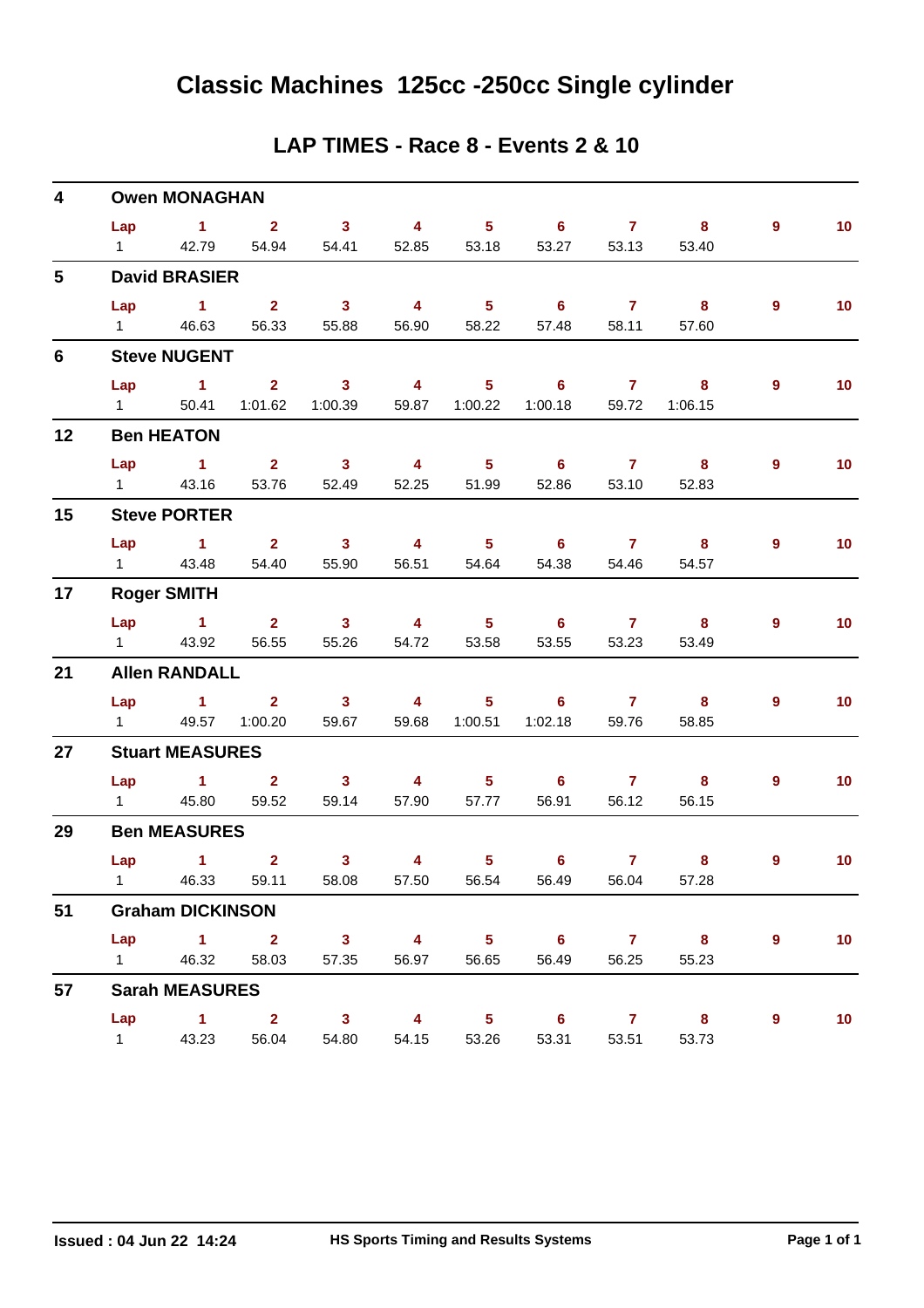# Lap Chart Classic Machines 125cc -250cc Single cylinder - Race 8 - Events 2 & 10

|             | Lap 1    |    | Lap2               |    | Lap3               |     | Lap 4              |     | Lap 5              |     | Lap 6              |     | Lap 7             |     | Lap 8             |    | Lap 9 |    | Lap10 |
|-------------|----------|----|--------------------|----|--------------------|-----|--------------------|-----|--------------------|-----|--------------------|-----|-------------------|-----|-------------------|----|-------|----|-------|
| No          | Time     | No | Time               | No | Time               | No. | Time               | No. | Time               | No. | Time               | No. | Time              | No. | Time              | No | Time  | No | Time  |
| 4           | 42.79    |    | 12 1:36.92         |    | 12 $2:29.41$       |     | 12 $3:21.66$       |     | 12 $4:13.65$       |     | 12 $5:06.51$       |     | 12 $5:59.61$      |     | 12 6:52.44        |    |       |    |       |
| 12          | 43.16    |    | 4 $1:37.73$        |    | 4 $2:32.14$        |     | 4 3:24.99          |     | 4 $4:18.17$        |     | 4 $5:11.44$        |     | 4 6:04.57         |     | 4 6:57.97         |    |       |    |       |
| 57          | 43.23    | 15 | 1:37.88            |    | 15 2:33.78         |     | 57 $3:28.22$       |     | 57 $4:21.48$       |     | $57 \quad 5:14.79$ |     | 57 6:08.30        | 57  | 7:02.03           |    |       |    |       |
| 15          | 43.48    |    | 57 1:39.27         |    | 57 2:34.07         |     | 15 $3:30.29$       |     | 17 $4:24.03$       |     | $17 \quad 5:17.58$ |     | 17 6:10.81        | 17  | 7:04.30           |    |       |    |       |
| 17          | 43.92    |    | $17 \quad 1:40.47$ |    | $17 \quad 2:35.73$ |     | 17 3:30.45         |     | 15 $4:24.93$       |     | 15 $5:19.31$       |     | 15 6:13.77        | 15  | 7:08.34           |    |       |    |       |
| 27          | 45.80    |    | $5 \t1:42.96$      |    | $5 \quad 2:38.84$  |     | $5 \quad 3:35.74$  |     | $5 \quad 4:33.96$  |     | $5 \quad 5:31.44$  |     | 51 6:28.06        | 51  | 7:23.29           |    |       |    |       |
|             | 51 46.32 |    | $51 \quad 1:44.35$ |    | $51 \quad 2:41.70$ |     | 51 3:38.67         |     | 51 $4:35.32$       |     | 51 5:31.81         |     | $5 \quad 6:29.55$ |     | $5 \quad 7:27.15$ |    |       |    |       |
| 29          | 46.33    |    | $27 \quad 1:45.32$ |    | $29$ 2:43.52       |     | $29 \quad 3:41.02$ |     | 29 4:37.56         |     | $29 \quad 5:34.05$ |     | 29 6:30.09        | 29  | 7:27.37           |    |       |    |       |
| $5^{\circ}$ | 46.63    |    | 29 1:45.44         |    | $27 \quad 2:44.46$ |     | $27 \quad 3:42.36$ |     | $27 \quad 4:40.13$ |     | 27 5:37.04         |     | 27 6:33.16        | 27  | 7:29.31           |    |       |    |       |
|             | 21 49.57 |    | $21 \quad 1:49.77$ |    | 21 2:49.44         |     | $21 \quad 3:49.12$ |     | $21 \quad 4:49.63$ |     | 21 5:51.81         |     | 21 6:51.57        |     | 21 7:50.42        |    |       |    |       |
| 6           | 50.41    |    | 6 1:52.03          |    | 6 $2:52.42$        |     | 6 $3:52.29$        |     | 6 $4:52.51$        |     | 6 $5:52.69$        |     | 6 6:52.41         |     | 6 $7:58.56$       |    |       |    |       |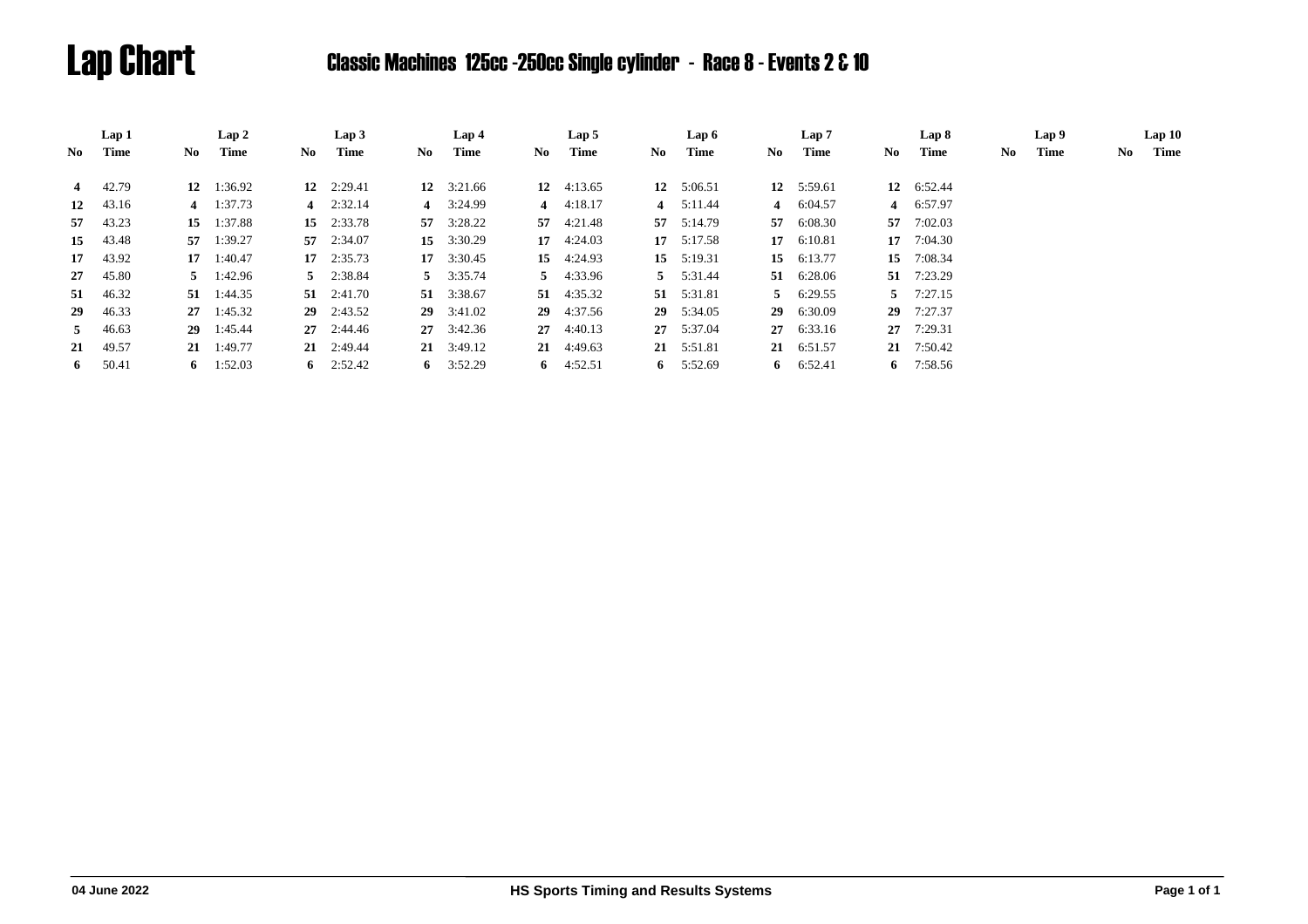

*Sponsored by North East Controls Tel 0191 2171800*

### **450cc-1100cc Open**

|              | Race 9 - Events 3  |           |                       |    |                     |      |             |            |       |                 |              |         |  |
|--------------|--------------------|-----------|-----------------------|----|---------------------|------|-------------|------------|-------|-----------------|--------------|---------|--|
| <b>PI</b>    | No Cl              |           | <b>Name</b>           | СC | <b>Machine</b>      | Laps | <b>Time</b> | Behind     | MPH   | Best Lap on MPH |              |         |  |
| 1            | 34                 | <b>OP</b> | <b>Chris MORT</b>     |    | Honda CBR 600cc     | 8    | 5:08.31     |            | 90.49 | 39.18           | $\mathbf{2}$ | 91.88   |  |
| $\mathbf{2}$ | 17                 | <b>OP</b> | <b>Martin ROBBINS</b> |    | Honda CBR 600cc     | 8    | 5:34.78     | 26.47      | 83.34 | 41.94           | $\mathbf{7}$ | 85.84   |  |
| 3            | 90                 | <b>OP</b> | <b>Liam PRICE</b>     |    | Honda CBR 600cc     | 8    | 5:34.87     | 26.56      | 83.32 | 41.88           | 8            | 85.96   |  |
| 4            | 19                 | OP.       | <b>Gerallt ELLIS</b>  |    | Honda 1000cc        | 8    | 5:36.72     | 28.41      | 82.86 | 41.47           | 8            | 86.81   |  |
| 5            | 13                 | <b>OP</b> | <b>Keith BATE</b>     |    | Honda 600cc         | 7    | 5:08.33     | 1 Lap      | 78.81 | 44.77           |              | 5 80.41 |  |
| 6            | 94                 | OP.       | <b>Cameron PARRY</b>  |    | Yamaha R688         | 7    | 5:25.58     | 1 Lap      | 74.64 | 47.09           | 3            | 76.45   |  |
| 7            | 88                 | <b>OP</b> | <b>Andrew SHARP</b>   |    | GSXR 600cc          | 7    | 5:29.28     | 1 Lap      | 73.80 | 47.00           | 7            | 76.60   |  |
|              |                    |           | <b>Not-Classified</b> |    |                     |      |             |            |       |                 |              |         |  |
|              | 66                 | OP.       | <b>Paul GORMLIE</b>   |    | Kawasaki ZX6R 600cc | 4    | 3:10.24     | <b>DNF</b> | 70.96 | 46.37           | 3            | 77.64   |  |
|              | <b>Fastest Lap</b> |           |                       |    |                     |      |             |            |       |                 |              |         |  |
|              | 34                 | <b>OP</b> | <b>Chris MORT</b>     |    | Honda CBR 600cc     |      |             |            |       | 39.18           | $\mathbf{2}$ | 91.88   |  |

**Qualification Speed : Class OP = 81.44 MPH** 

| <b>Start Time: 14:24</b>          | Tonfanau           | 04 Jun 22 18:03                           |
|-----------------------------------|--------------------|-------------------------------------------|
| <b>Clerk of Course: Ray Jones</b> | <b>Time Issued</b> | <b>IChief Timekeeper: Graham Marshall</b> |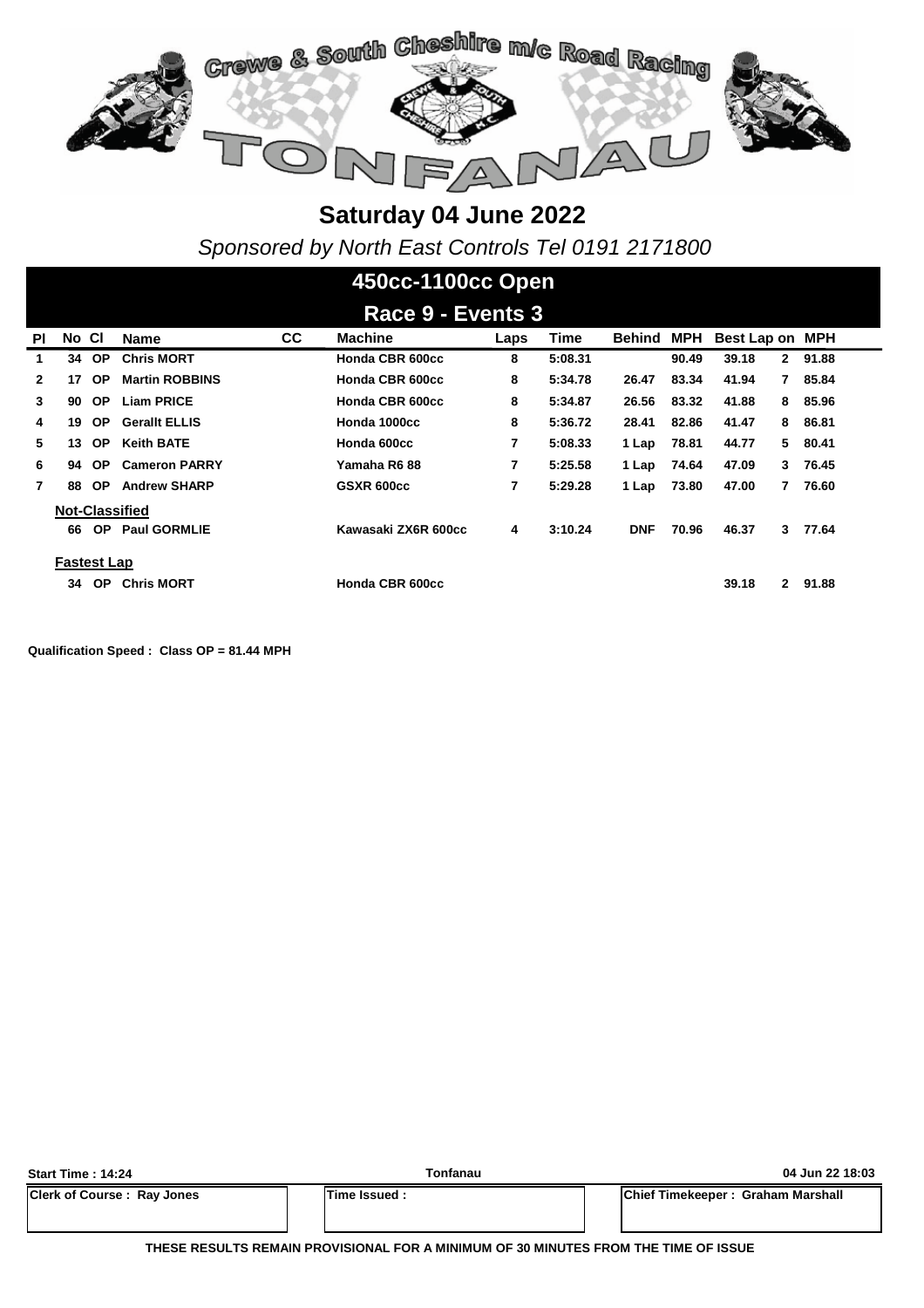# **450cc-1100cc Open**

#### **LAP TIMES - Race 9 - Events 3**

| 13 |                | <b>Keith BATE</b>     |                                           |             |       |                               |             |                |       |                |                 |
|----|----------------|-----------------------|-------------------------------------------|-------------|-------|-------------------------------|-------------|----------------|-------|----------------|-----------------|
|    |                | Lap 1 2 3 4 5 6 7     |                                           |             |       |                               |             |                | 8     | 9              | 10 <sup>°</sup> |
|    | $1 \quad \Box$ |                       | 36.73 46.12 45.18 44.96 44.77 45.59 44.98 |             |       |                               |             |                |       |                |                 |
| 17 |                | <b>Martin ROBBINS</b> |                                           |             |       |                               |             |                |       |                |                 |
|    |                | Lap 1 2 3 4 5 6 7 8   |                                           |             |       |                               |             |                |       | $\overline{9}$ | 10              |
|    |                | 1 35.00 43.61 43.54   |                                           |             |       | 43.46 42.80 42.13 41.94 42.30 |             |                |       |                |                 |
| 19 |                | <b>Gerallt ELLIS</b>  |                                           |             |       |                               |             |                |       |                |                 |
|    |                | Lap 1 2 3 4 5 6 7 8   |                                           |             |       |                               |             |                |       | 9              | 10              |
|    |                | 1 37.09               | 45.47 43.66                               |             |       | 43.14 42.13                   | 42.12       | 41.64          | 41.47 |                |                 |
| 34 |                | <b>Chris MORT</b>     |                                           |             |       |                               |             |                |       |                |                 |
|    |                | Lap 1 2 3 4 5 6 7 8   |                                           |             |       |                               |             |                |       | 9              | 10              |
|    |                | 1 31.30               |                                           | 39.18 39.59 | 39.26 |                               | 39.89 40.26 | 39.21          | 39.62 |                |                 |
| 66 |                | <b>Paul GORMLIE</b>   |                                           |             |       |                               |             |                |       |                |                 |
|    |                | Lap 1 2 3 4           |                                           |             |       | $\sim$ 5 and $\sim$           | $6 -$       | $\overline{7}$ | 8     | $\overline{9}$ | 10 <sub>1</sub> |
|    |                | 1 38.49 46.55 46.37   |                                           |             | 58.83 |                               |             |                |       |                |                 |
| 88 |                | <b>Andrew SHARP</b>   |                                           |             |       |                               |             |                |       |                |                 |
|    |                | Lap 1 2 3 4 5 6 7     |                                           |             |       |                               |             |                | 8     | 9              | 10 <sub>1</sub> |
|    |                | 1 40.14 48.78 48.89   |                                           |             | 48.48 |                               | 47.79 48.20 | 47.00          |       |                |                 |
| 90 |                | <b>Liam PRICE</b>     |                                           |             |       |                               |             |                |       |                |                 |
|    |                | Lap 1 2 3 4 5 6 7 8   |                                           |             |       |                               |             |                |       | $\mathbf{9}$   | 10              |
|    |                | 1 35.54 43.64 43.83   |                                           |             |       | 43.12 42.70                   | 42.27       | 41.89          | 41.88 |                |                 |
| 94 |                | <b>Cameron PARRY</b>  |                                           |             |       |                               |             |                |       |                |                 |
|    |                | Lap 1 2 3             |                                           |             |       | 4 5 6 7                       |             |                | 8     | 9              | 10 <sup>°</sup> |
|    |                | 1 39.52 48.44 47.09   |                                           |             | 47.52 |                               | 47.75 47.74 | 47.52          |       |                |                 |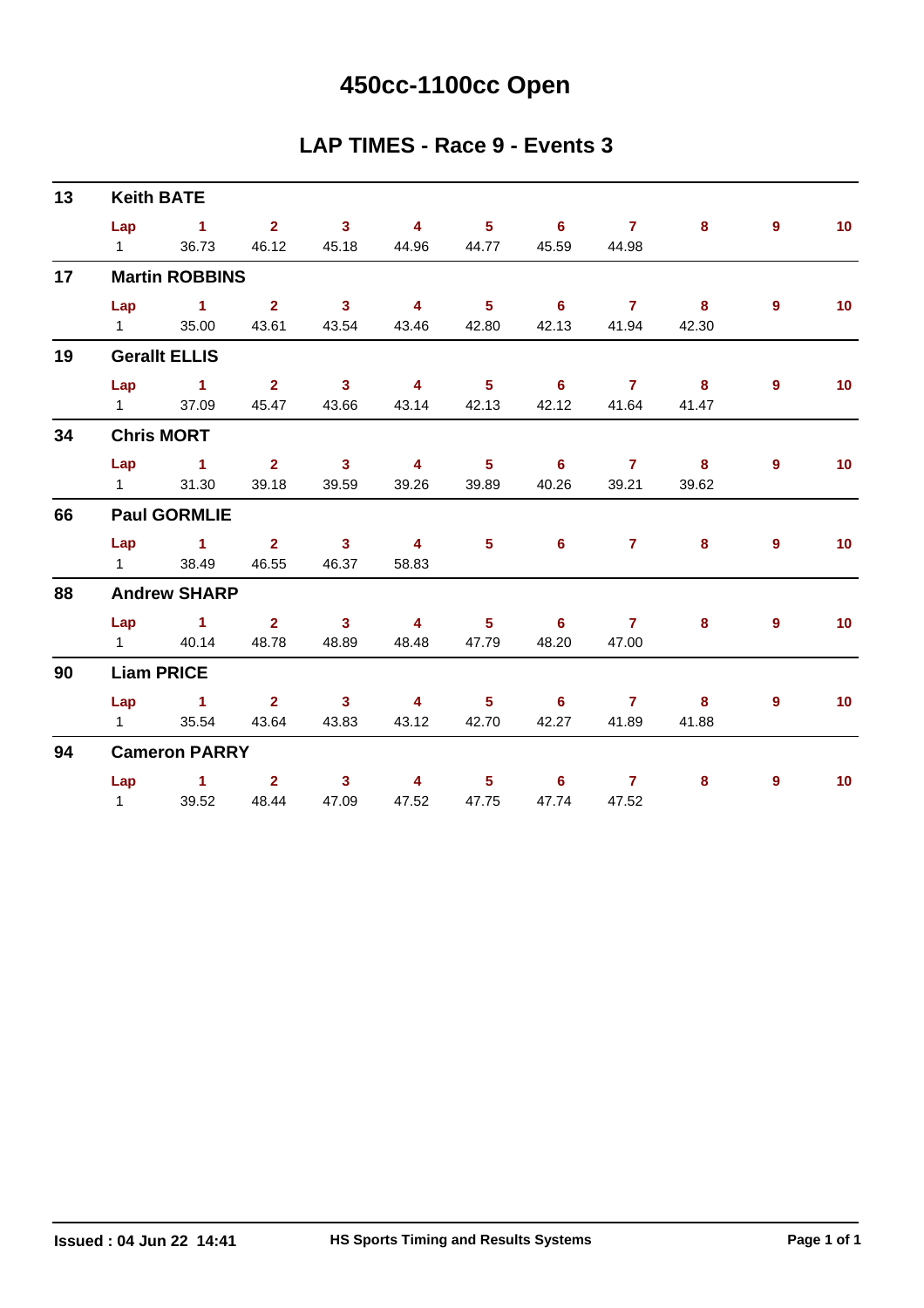# Lap Chart 450cc-1100cc Open - Race 9 - Events 3

|       | Lap 1           |     | Lap 2              |     | Lap3               |     | Lap 4              |     | Lap 5              |     | Lap 6              |    | Lap 7              |     | Lap 8           |     | Lap 9 |    | Lap10 |
|-------|-----------------|-----|--------------------|-----|--------------------|-----|--------------------|-----|--------------------|-----|--------------------|----|--------------------|-----|-----------------|-----|-------|----|-------|
| No 11 | Time            | No. | Time               | No. | Time               | No. | Time               | No. | Time               | No. | Time               | No | Time               | No. | Time            | No. | Time  | No | Time  |
|       | <b>34</b> 31.30 |     | 34 1:10.48         | 34  | 1:50.07            |     | 34 $2:29.33$       |     | 34 $3:09.22$       |     | 34 3:49.48         | 34 | 4:28.69            |     | 34 5:08.31      |     |       |    |       |
|       | 17 35.00        |     | $17 \quad 1:18.61$ |     | $17 \quad 2:02.15$ |     | $17 \quad 2:45.61$ |     | 66 3:10.24 $*1$    |     | 94 $3:50.32$ *1    | 94 | 4:38.06 *1         | 13  | $5:08.33$ *1    |     |       |    |       |
|       | <b>90</b> 35.54 |     | $90 \quad 1:19.18$ |     | $90 \quad 2:03.01$ |     | 90 $2:46.13$       |     | $17 \quad 3:28.41$ |     | 88 $3:54.08*1$     |    | 88 $4:42.28*1$     |     | 94 $5:25.58$ *1 |     |       |    |       |
|       | 13 36.73        |     | $19 \quad 1:22.56$ |     | 19 $2:06.22$       |     | $19 \quad 2:49.36$ |     | $90 \quad 3:28.83$ |     | 17 $4:10.54$       |    | 17 4:52.48         |     | 88 5:29.28 *1   |     |       |    |       |
|       | 19 37.09        |     | 13 $1:22.85$       | 13  | 2:08.03            |     | 13 $2:52.99$       |     | $19 \quad 3:31.49$ |     | $90 \quad 4:11.10$ |    | $90 \quad 4:52.99$ |     | 17 5:34.78      |     |       |    |       |
|       | 66 38.49        |     | 66 1:25.04         |     | 66 2:11.41         |     | 94 3:02.57         |     | 13 $3:37.76$       |     | 19 $4:13.61$       |    | 19 $4:55.25$       |     | 90 5:34.87      |     |       |    |       |
|       | 94 39.52        |     | 94 1:27.96         |     | 94 2:15.05         |     | 88 3:06.29         |     |                    |     | 13 $4:23.35$       |    |                    |     | 19 $5:36.72$    |     |       |    |       |
|       | 88 40.14        |     | 88 1:28.92         |     | 88 2:17.81         |     |                    |     |                    |     |                    |    |                    |     |                 |     |       |    |       |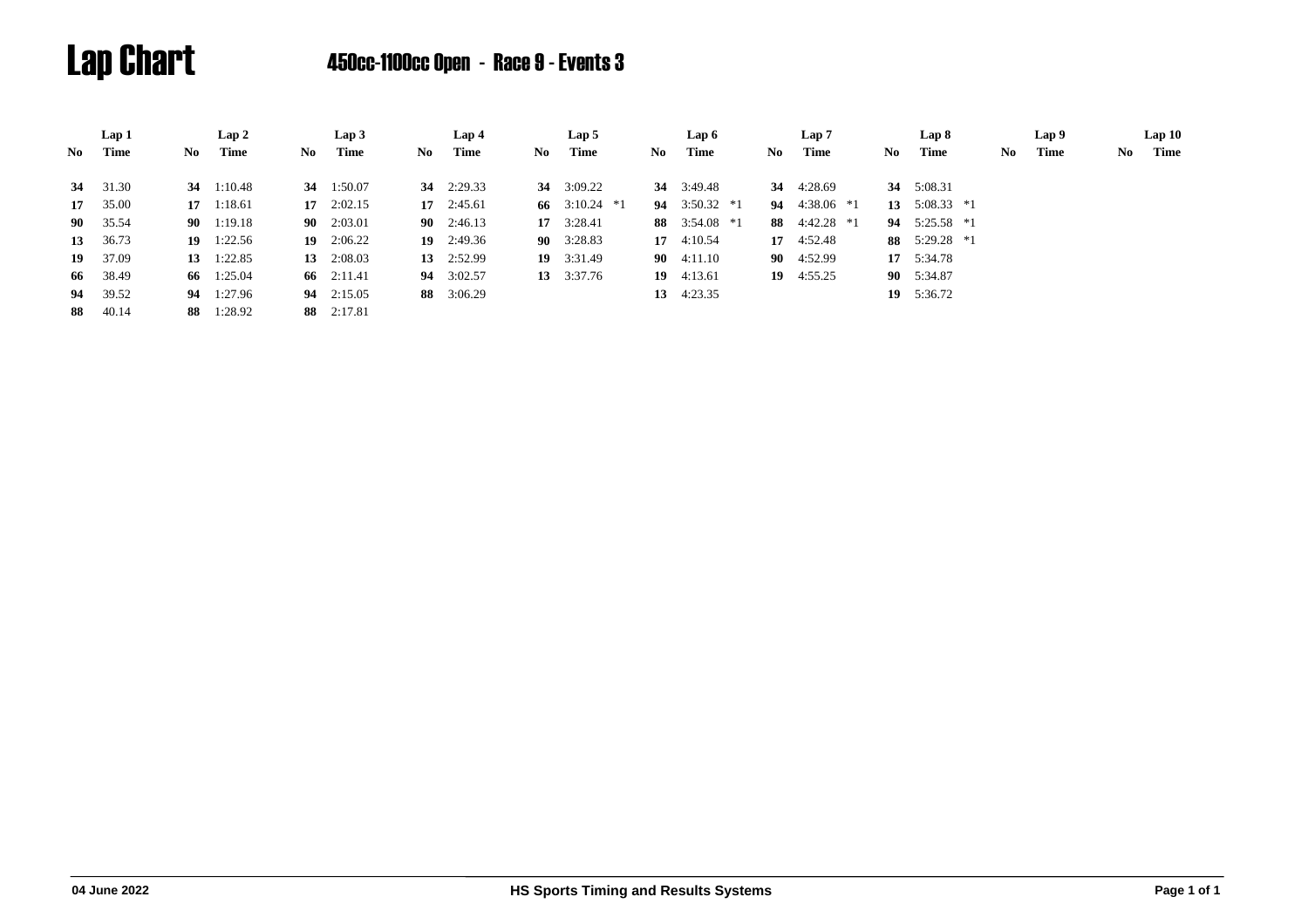

*Sponsored by Q B Homes Tel. 01606 46645*

### **Classic machines 250cc, 251cc - 500cc, over 501cc & CB 500cc**

|              | <b>Race 10 - Events 4 &amp; 12</b> |                    |                            |           |                           |      |         |               |            |             |              |       |  |
|--------------|------------------------------------|--------------------|----------------------------|-----------|---------------------------|------|---------|---------------|------------|-------------|--------------|-------|--|
| <b>PI</b>    | No CI                              |                    | Name                       | <b>CC</b> | <b>Machine</b>            | Laps | Time    | <b>Behind</b> | <b>MPH</b> | Best Lap on |              | MPH   |  |
| 1            |                                    |                    | <b>32 CM4 Mick COMPTON</b> |           | <b>BSA 750cc</b>          | 8    | 6:11.11 |               | 75.18      | 46.05       | 8            | 78.18 |  |
| $\mathbf{2}$ |                                    |                    | 4 CM3 Adrian DAY           |           | Honda K4 350cc            | 8    | 6:15.47 | 4.36          | 74.31      | 46.77       | 7.           | 76.97 |  |
| 3            |                                    |                    | 57 CM3 Sarah MEASURES      |           | Yamaha SR 498cc           | 8    | 6:19.68 | 8.57          | 73.48      | 47.40       | 7            | 75.95 |  |
| 4            |                                    |                    | <b>42 CM2 Rob KNIGHT</b>   |           | John Steele Yamaha 250    | 8    | 6:22.43 | 11.32         | 72.95      | 48.12       | 4            | 74.81 |  |
| 5            |                                    |                    | 19 CM2 Geoff HADWIN        |           | Suzuki T 20 247cc         | 8    | 6:22.62 | 11.51         | 72.92      | 48.67       | 7            | 73.97 |  |
| 6            |                                    |                    | 51 CM3 Graham DICKINSON    |           | <b>Suzuki T 500 492cc</b> | 8    | 6:36.20 | 25.09         | 70.42      | 50.09       | 5.           | 71.87 |  |
| 7            |                                    |                    | 28 CM2 Steve BEDFORD       |           | Suzuki T20 250cc          | 8    | 6:48.00 | 36.89         | 68.38      | 51.25       | $\mathbf{2}$ | 70.24 |  |
| 8            |                                    |                    | 38 CM3 Steve COLE          |           | Seeley G50 500cc          | 8    | 6:51.66 | 40.55         | 67.77      | 51.12       | 3            | 70.42 |  |
| 9            |                                    |                    | 17 CM3 Roger SMITH         |           | Ducati 340cc              | 8    | 6:52.15 | 41.04         | 67.69      | 50.90       | 8            | 70.73 |  |
| 10           | 12                                 |                    | <b>Ben HEATON</b>          |           | <b>Honda RC 195 125cc</b> | 8    | 6:53.40 | 42.29         | 67.49      | 51.37       | 4            | 70.08 |  |
| 11           | 68                                 |                    | <b>John FISHER</b>         |           | Honda CGR 125cc           | 7    | 6:19.04 | 1 Lap         | 64.11      | 54.95       | 5            | 65.51 |  |
| 12           |                                    | 29 CM3             | <b>Ben MEASURES</b>        |           | Honda CGR 125cc           | 7    | 6:19.14 | 1 Lap         | 64.09      | 54.57       | 5.           | 65.97 |  |
|              |                                    |                    |                            |           |                           |      |         |               |            |             |              |       |  |
|              |                                    | <b>Fastest Lap</b> |                            |           |                           |      |         |               |            |             |              |       |  |
|              |                                    |                    | <b>32 CM4 Mick COMPTON</b> |           | <b>BSA 750cc</b>          |      |         |               |            | 46.05       | 8            | 78.18 |  |

**Qualification Speeds : Class CM2 = 65.66 MPH Class CM3 = 66.88 MPH Class CM4 = 67.66 MPH** 

| <b>Start Time: 14:34</b>          | Tonfanau     | 04 Jun 22 18:03                   |
|-----------------------------------|--------------|-----------------------------------|
| <b>Clerk of Course: Ray Jones</b> | Time Issued: | Chief Timekeeper: Graham Marshall |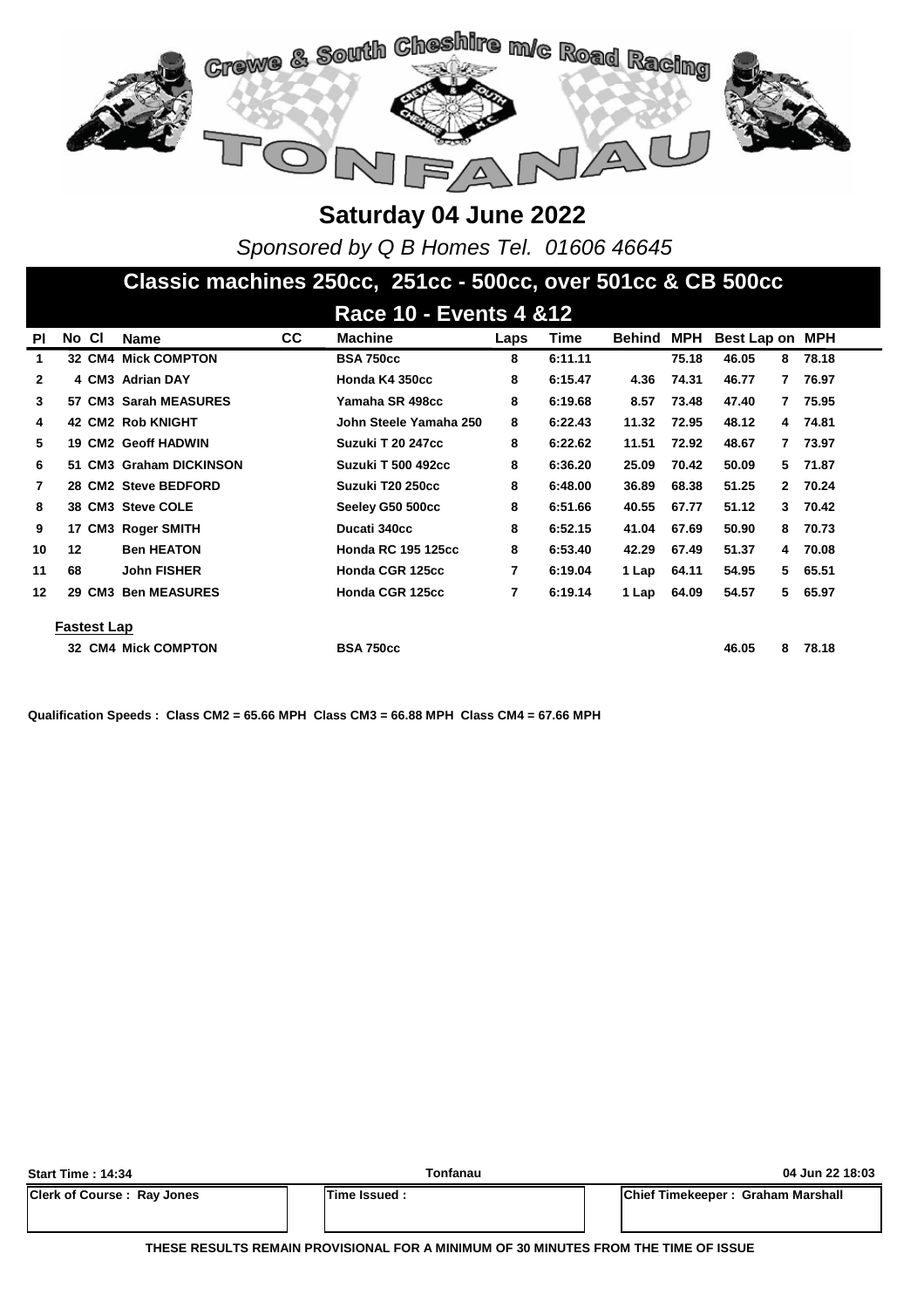

Sponsored by Q B Homes Tel. 01606 46645

#### **Race 10 - Classic machines 250cc, 251cc - 500cc, over 501cc & CB 500cc**

|    | <b>Classic machines 250cc</b> |                            |    |                        |      |         |       |                     |   |       |  |  |
|----|-------------------------------|----------------------------|----|------------------------|------|---------|-------|---------------------|---|-------|--|--|
| PI | No Cl                         | Name                       | CC | Machine                | Laps | Time    |       | MPH Best Lap on MPH |   |       |  |  |
|    |                               | 42 CM2 Rob KNIGHT          |    | John Steele Yamaha 250 | 8    | 6:22.43 | 72.95 | 48.12               | 4 | 74.81 |  |  |
|    |                               | <b>19 CM2 Geoff HADWIN</b> |    | Suzuki T 20 247cc      |      | 6:22.62 | 72.92 | 48.67               |   | 73.97 |  |  |
|    |                               | 28 CM2 Steve BEDFORD       |    | Suzuki T20 250cc       |      | 6:48.00 | 68.38 | 51.25               | 2 | 70.24 |  |  |

**Fastest Lap**

|              |       |                    | <b>42 CM2 Rob KNIGHT</b> |     | John Steele Yamaha 250         |      |         |       | 48.12           | 4  | 74.81   |
|--------------|-------|--------------------|--------------------------|-----|--------------------------------|------|---------|-------|-----------------|----|---------|
|              |       |                    |                          |     | Classic machines 251cc - 500cc |      |         |       |                 |    |         |
| <b>PI</b>    | No CI |                    | <b>Name</b>              | CC. | <b>Machine</b>                 | Laps | Time    | MPH   | Best Lap on MPH |    |         |
| 1.           |       |                    | 4 CM3 Adrian DAY         |     | Honda K4 350cc                 | 8    | 6:15.47 | 74.31 | 46.77           | 7  | 76.97   |
| $\mathbf{2}$ |       |                    | 57 CM3 Sarah MEASURES    |     | Yamaha SR 498cc                | 8    | 6:19.68 | 73.48 | 47.40           | 7  | 75.95   |
| 3            |       |                    | 51 CM3 Graham DICKINSON  |     | <b>Suzuki T 500 492cc</b>      | 8    | 6:36.20 | 70.42 | 50.09           | 5. | 71.87   |
| 4            |       |                    | 38 CM3 Steve COLE        |     | Seeley G50 500cc               | 8    | 6:51.66 | 67.77 | 51.12           | 3. | 70.42   |
| 5.           |       |                    | 17 CM3 Roger SMITH       |     | Ducati 340cc                   | 8    | 6:52.15 | 67.69 | 50.90           | 8  | 70.73   |
| 6            |       |                    | 29 CM3 Ben MEASURES      |     | Honda CGR 125cc                | 7    | 6:19.14 | 64.09 | 54.57           |    | 5 65.97 |
|              |       | <b>Fastest Lap</b> |                          |     |                                |      |         |       |                 |    |         |
|              |       |                    | 4 CM3 Adrian DAY         |     | Honda K4 350cc                 |      |         |       | 46.77           |    | 76.97   |
|              |       |                    |                          |     | <b>Classics Over 501cc</b>     |      |         |       |                 |    |         |
| <b>PI</b>    | No CI |                    | <b>Name</b>              | CC. | <b>Machine</b>                 | Laps | Time    | MPH   | Best Lap on MPH |    |         |
| 1            |       | 32 CM4             | <b>Mick COMPTON</b>      |     | <b>BSA 750cc</b>               | 8    | 6:11.11 | 75.18 | 46.05           | 8  | 78.18   |
|              |       | <b>Fastest Lap</b> |                          |     |                                |      |         |       |                 |    |         |

**32 BSA 750cc CM4 Mick COMPTON 46.05 8 78.18**

**Qualification Speeds : Class CM2 = 65.66 MPH Class CM3 = 66.88 MPH Class CM4 = 67.66 MPH** 

| <b>Start Time: 14:34</b>          | Tonfanau             | 04 Jun 22 18:04                   |
|-----------------------------------|----------------------|-----------------------------------|
| <b>Clerk of Course: Ray Jones</b> | <b>ITime Issued:</b> | Chief Timekeeper: Graham Marshall |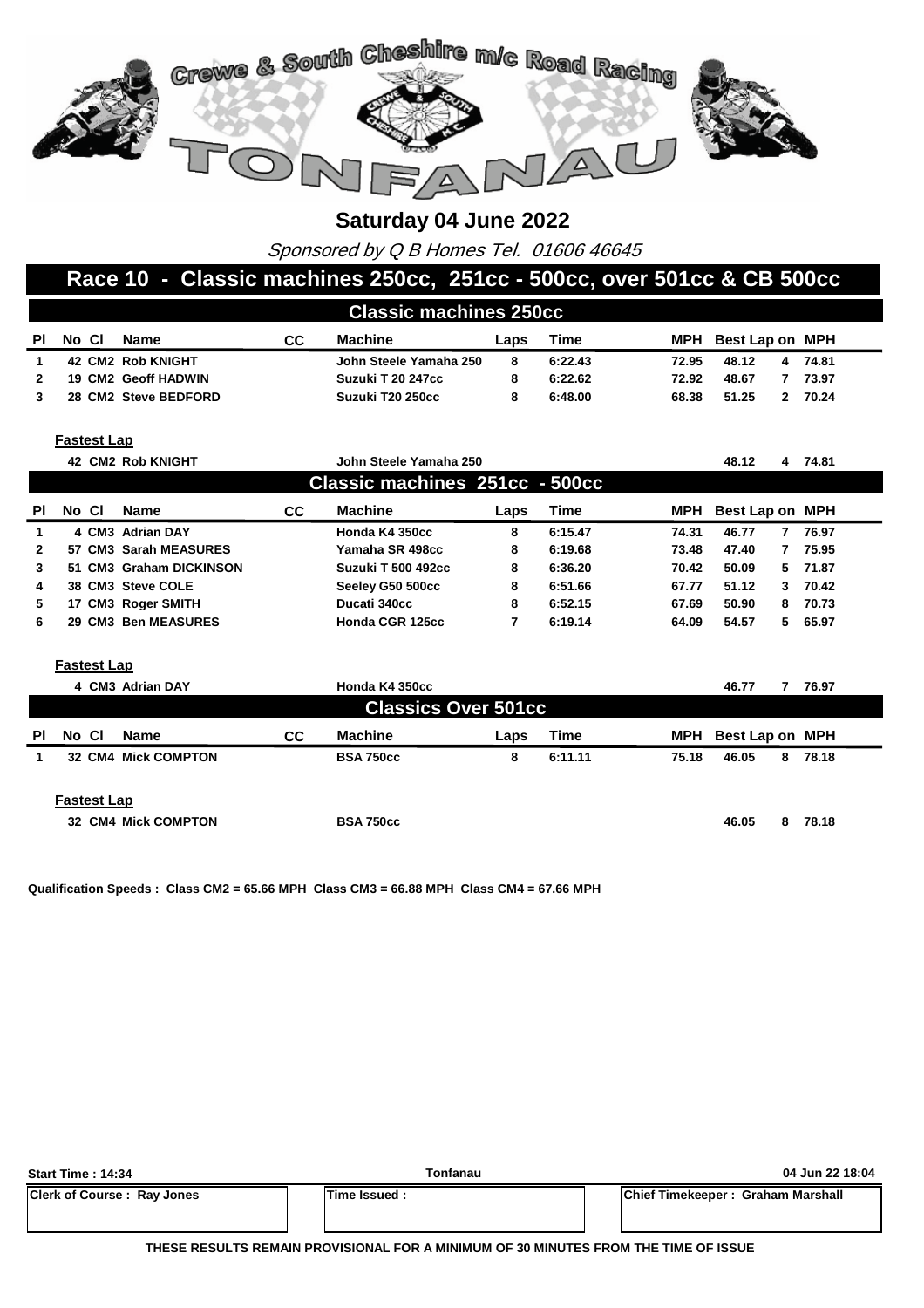| 4  | <b>Adrian DAY</b>        |                                                                      |                                  |                                  |                                  |                                     |                                     |                         |                                  |                |                 |
|----|--------------------------|----------------------------------------------------------------------|----------------------------------|----------------------------------|----------------------------------|-------------------------------------|-------------------------------------|-------------------------|----------------------------------|----------------|-----------------|
|    | Lap                      | $\sim$ 1<br>1 40.39                                                  | $\overline{\mathbf{2}}$<br>48.86 | $\overline{\mathbf{3}}$<br>48.83 | $\overline{4}$<br>48.83          | 5 <sub>5</sub><br>47.28             | 6<br>46.80                          | $\mathbf{7}$<br>46.77   | 8<br>47.71                       | $\overline{9}$ | 10 <sub>1</sub> |
| 12 |                          | <b>Ben HEATON</b>                                                    |                                  |                                  |                                  |                                     |                                     |                         |                                  |                |                 |
|    | Lap<br>$1 \quad \Box$    | $\sim$ 1.1<br>44.97                                                  | $\overline{\mathbf{2}}$<br>53.68 | $\overline{\mathbf{3}}$<br>52.85 | $\overline{4}$<br>51.37          | 5 <sub>1</sub><br>52.81             | $\overline{\phantom{0}}$ 6<br>52.81 | $\overline{7}$<br>52.14 | $\overline{\mathbf{8}}$<br>52.77 | $\overline{9}$ | 10 <sub>1</sub> |
| 17 |                          | <b>Roger SMITH</b>                                                   |                                  |                                  |                                  |                                     |                                     |                         |                                  |                |                 |
|    | Lap                      | $\sim$ 1<br>1 44.65                                                  | $2^{\circ}$<br>53.02             | $\overline{\mathbf{3}}$<br>52.27 | $\overline{\mathbf{4}}$<br>52.08 | 5 <sub>1</sub><br>54.14             | 6<br>52.49                          | $\mathbf{7}$<br>52.60   | $\overline{\mathbf{8}}$<br>50.90 | $\overline{9}$ | 10 <sub>1</sub> |
| 19 |                          | <b>Geoff HADWIN</b>                                                  |                                  |                                  |                                  |                                     |                                     |                         |                                  |                |                 |
|    | Lap<br>$1 \quad \Box$    | $\sim$ $\sim$ 1<br>39.20                                             | $\sim$ 2<br>49.22                | $\overline{\mathbf{3}}$<br>48.90 | $\overline{4}$<br>48.83          | $5 -$<br>49.58                      | $\overline{\phantom{0}}$ 6<br>48.73 | $\overline{7}$<br>48.67 | $\overline{\mathbf{8}}$<br>49.49 | 9              | 10 <sub>1</sub> |
| 28 |                          | <b>Steve BEDFORD</b>                                                 |                                  |                                  |                                  |                                     |                                     |                         |                                  |                |                 |
|    |                          | Lap 1<br>1 44.19                                                     | 2 <sup>7</sup><br>51.25          | $\sim$ 3<br>51.34                | $\overline{4}$<br>51.31          | $5 -$<br>52.46                      | $\overline{\phantom{0}}$ 6<br>52.29 | $\mathbf{7}$<br>53.58   | 8<br>51.58                       | 9              | 10 <sub>1</sub> |
| 29 |                          | <b>Ben MEASURES</b>                                                  |                                  |                                  |                                  |                                     |                                     |                         |                                  |                |                 |
|    | $1 \qquad \qquad$        | $Lap$ 1<br>45.85                                                     | $2^{\circ}$<br>56.18             | $\overline{\mathbf{3}}$<br>56.15 | $\overline{4}$<br>55.55          | 5 <sub>1</sub><br>54.57             | 6<br>55.30                          | $\overline{7}$<br>55.54 | 8                                | 9              | 10 <sub>1</sub> |
| 32 |                          | <b>Mick COMPTON</b>                                                  |                                  |                                  |                                  |                                     |                                     |                         |                                  |                |                 |
|    | Lap<br>$1 \qquad \qquad$ | $\sim$ 1<br>38.62                                                    | 2 <sup>1</sup><br>47.81          | $\overline{\mathbf{3}}$<br>46.89 | $\overline{\mathbf{4}}$<br>47.76 | $5 -$<br>48.49                      | 6<br>49.21                          | 7 <sup>7</sup><br>46.28 | 8<br>46.05                       | $\mathbf{9}$   | 10 <sub>1</sub> |
| 38 |                          | <b>Steve COLE</b>                                                    |                                  |                                  |                                  |                                     |                                     |                         |                                  |                |                 |
|    | $1 \qquad \qquad$        | Lap 1<br>43.69                                                       | $\sim$ 2<br>52.33                | $\sim$ 3<br>51.12                | 4 <sup>1</sup><br>51.12          | $5 -$<br>57.17                      | $\overline{\phantom{0}}$ 6<br>52.71 | $\overline{7}$<br>51.79 | 8<br>51.73                       | 9              | 10 <sub>1</sub> |
| 42 |                          | <b>Rob KNIGHT</b>                                                    |                                  |                                  |                                  |                                     |                                     |                         |                                  |                |                 |
|    | Lap                      | $\sim$ $\sim$ 1<br>1 42.44 48.61 48.64 48.12 48.49 48.74 48.34 49.05 | $\overline{2}$                   | 3 <sup>1</sup>                   | 4                                | 5 <sub>1</sub>                      | $6\phantom{1}$                      | $\mathbf{7}$            | 8                                | 9              | 10              |
| 51 |                          | <b>Graham DICKINSON</b>                                              |                                  |                                  |                                  |                                     |                                     |                         |                                  |                |                 |
|    |                          | Lap $1$ 2<br>1 42.37 51.20                                           |                                  | 50.62                            | 50.24                            | 50.09                               | 3 4 5 6 7 8<br>50.72                | 50.09                   | 50.87                            | 9              | 10 <sub>1</sub> |
| 57 |                          | <b>Sarah MEASURES</b>                                                |                                  |                                  |                                  |                                     |                                     |                         |                                  |                |                 |
|    |                          | Lap 1 2 3 4 5 6 7 8<br>1 39.79 49.16 48.78                           |                                  |                                  | 49.05                            |                                     | 49.51 48.38 47.40                   |                         | 47.61                            | 9              | 10              |
| 68 |                          | <b>John FISHER</b>                                                   |                                  |                                  |                                  |                                     |                                     |                         |                                  |                |                 |
|    | $1 \quad \blacksquare$   | $Lap$ 1 2<br>46.50                                                   | 55.51                            | $\overline{\mathbf{3}}$<br>56.00 | $\overline{4}$<br>55.01          | $\overline{\phantom{0}}$ 5<br>54.95 | $\overline{\phantom{a}}$ 6<br>55.31 | $\overline{7}$<br>55.76 | 8                                | 9              | 10 <sub>1</sub> |

#### **LAP TIMES - Race 10 - Events 4 &12**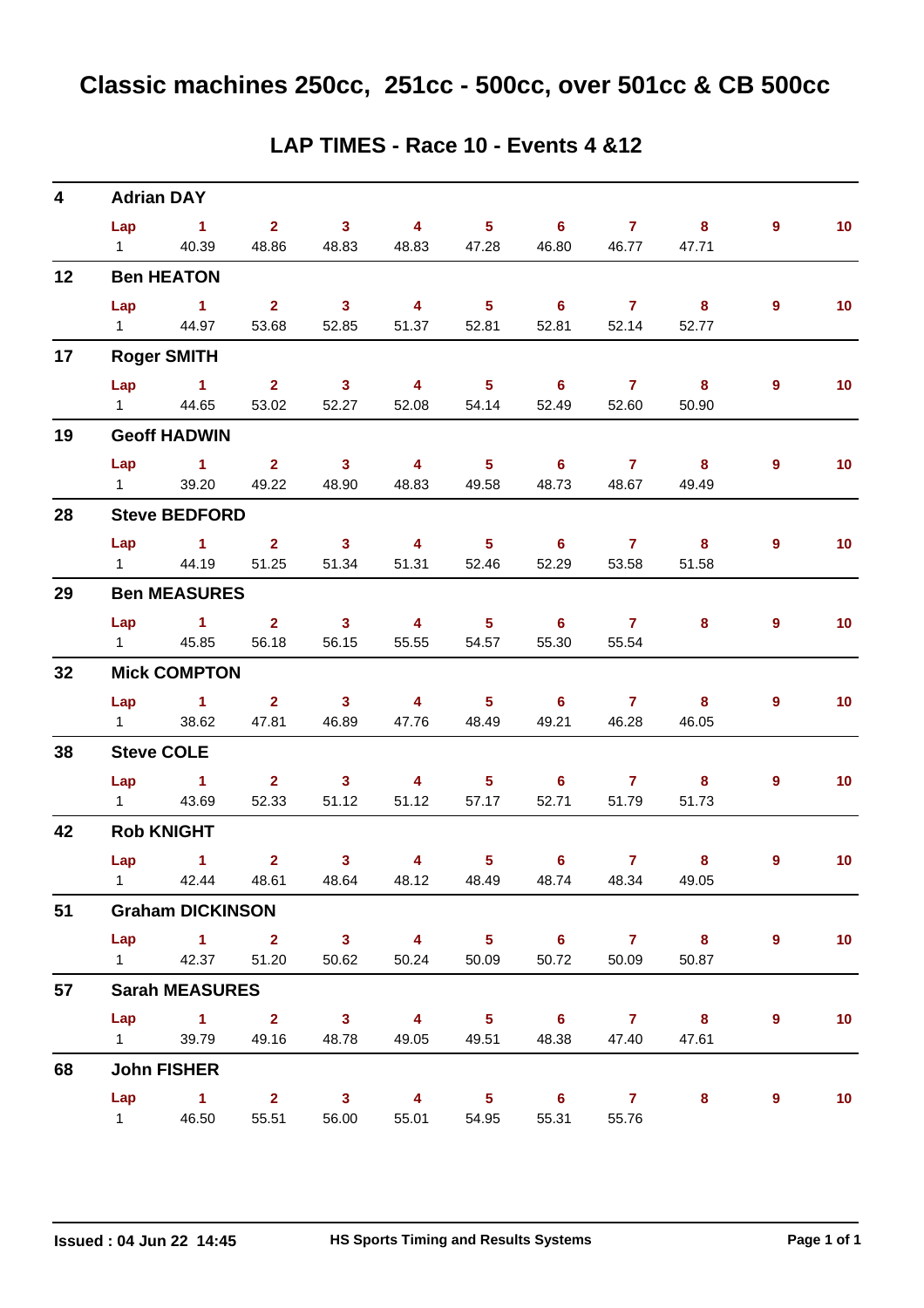# Lap Chart Classic machines 250cc, 251cc - 500cc, over 501cc & CB 500cc - Race 10 - Events 4 &12

|                | Lap 1    |     | Lap2               |     | Lap3               |     | Lap 4              |    | Lap 5              |     | Lap 6              |    | Lap 7              |      | Lap 8              |    | Lap 9 |     | Lap10 |
|----------------|----------|-----|--------------------|-----|--------------------|-----|--------------------|----|--------------------|-----|--------------------|----|--------------------|------|--------------------|----|-------|-----|-------|
| No             | Time     | No. | Time               | No. | Time               | No. | Time               | No | Time               | No. | Time               | No | Time               | No - | Time               | No | Time  | No. | Time  |
| 32             | 38.62    |     | 32 $1:26.43$       |     | 32 $2:13.32$       |     | 32 3:01.08         |    | 32 3:49.57         |     | 32 4:38.78         |    | 32 $5:25.06$       |      | 32 6:11.11         |    |       |     |       |
|                |          |     |                    |     |                    |     |                    |    |                    |     |                    |    |                    |      |                    |    |       |     |       |
| 19             | 39.20    | 19  | 1:28.42            |     | 19 $2:17.32$       |     | 19 $3:06.15$       |    | 4 3:54.19          |     | 4 $4:40.99$        |    | 4 5:27.76          |      | 4 6:15.47          |    |       |     |       |
| 57             | 39.79    |     | 57 1:28.95         |     | 57 $2:17.73$       |     | 57 3:06.78         |    | $19 \quad 3:55.73$ |     | $19 \quad 4:44.46$ |    | 57 5:32.07         | 68   | $6:19.04$ *1       |    |       |     |       |
| $\overline{4}$ | 40.39    |     | 4 $1:29.25$        |     | 4 $2:18.08$        |     | 4 3:06.91          |    | 57 3:56.29         |     | 57 4:44.67         |    | $19 \quad 5:33.13$ | 29   | $6:19.14$ *1       |    |       |     |       |
|                | 51 42.37 |     | 42 1:31.05         |     | 42 $2:19.69$       |     | 42 3:07.81         |    | 42 3:56.30         |     | 42 4:45.04         |    | 42 5:33.38         | 57   | 6:19.68            |    |       |     |       |
| 42             | 42.44    |     | 51 1:33.57         |     | $51 \quad 2:24.19$ |     | 51 $3:14.43$       |    | 51 4:04.52         |     | $51 \quad 4:55.24$ |    | 51 5:45.33         | 42   | 6:22.43            |    |       |     |       |
| <b>38</b>      | 43.69    |     | 28 1:35.44         |     | 28 2:26.78         |     | 28 3:18.09         |    | $28 \quad 4:10.55$ |     | 28 5:02.84         |    | 28 5:56.42         |      | 19 $6:22.62$       |    |       |     |       |
| 28             | 44.19    |     | 38 1:36.02         |     | 38 2:27.14         |     | 38 3:18.26         |    | 38 4:15.43         |     | 38 5:08.14         |    | 38 5:59.93         |      | 51 6:36.20         |    |       |     |       |
| 17             | 44.65    |     | $17 \quad 1:37.67$ |     | $17 \quad 2:29.94$ |     | $17 \quad 3:22.02$ |    | 12 $4:15.68$       | 12  | 5:08.49            | 12 | 6:00.63            | 28   | 6:48.00            |    |       |     |       |
| 12             | 44.97    |     | 12 $1:38.65$       |     | 12 $2:31.50$       |     | 12 $3:22.87$       |    | $17 \quad 4:16.16$ |     | 17 5:08.65         |    | 17 $6:01.25$       | 38   | 6:51.66            |    |       |     |       |
| 29             | 45.85    |     | 68 $1:42.01$       | 68  | 2:38.01            |     | 68 3:33.02         |    | 68 4:27.97         |     | 68 5:23.28         |    |                    |      | $17 \quad 6:52.15$ |    |       |     |       |
| 68             | 46.50    |     | $29 \quad 1:42.03$ | 29  | 2:38.18            |     | $29 \quad 3:33.73$ | 29 | 4:28.30            | 29  | 5:23.60            |    |                    |      | 12 6:53.40         |    |       |     |       |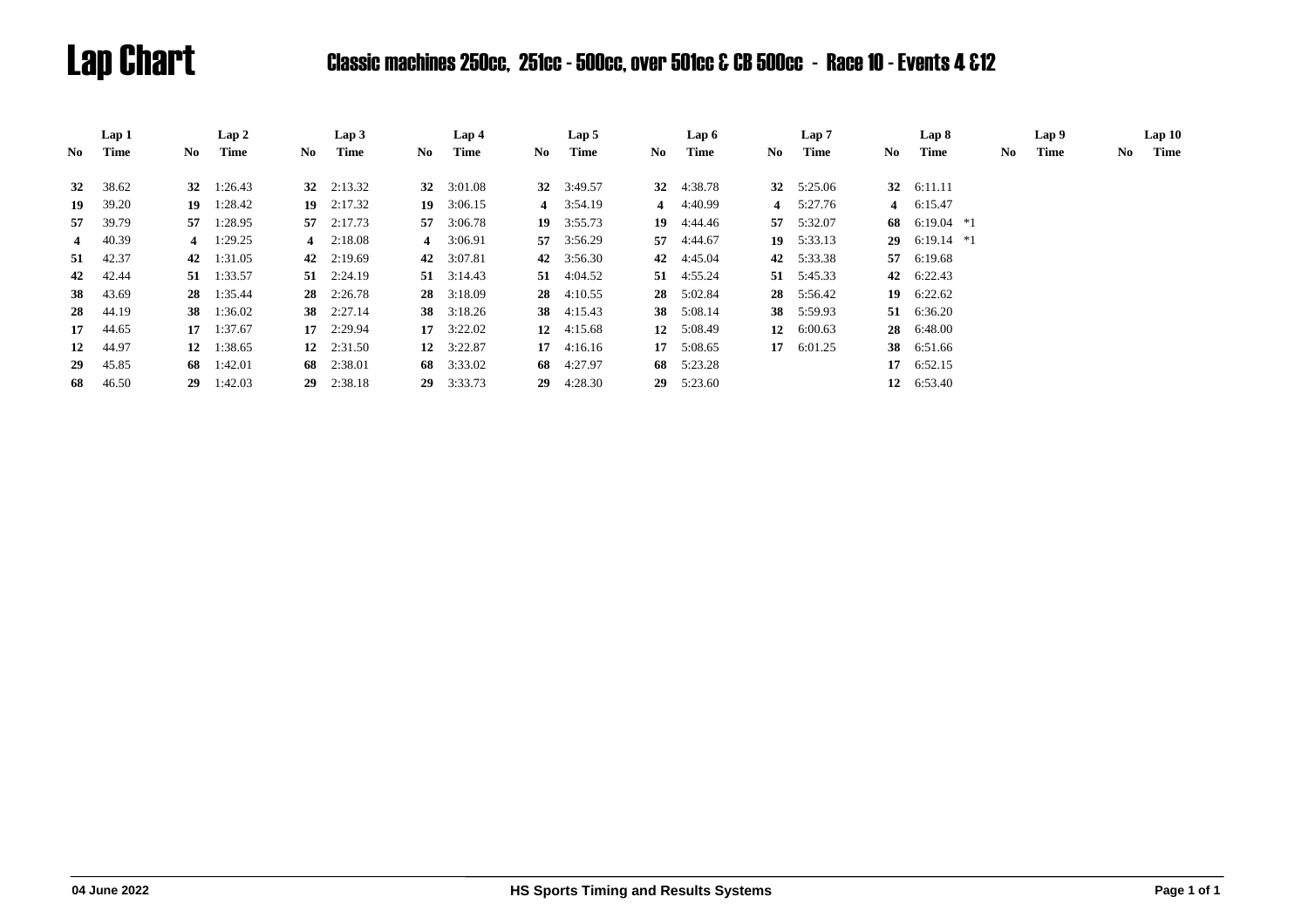

*Sponsored by Sponsor Needed Coastline Tyres 01341 281215*

|              | Forgotten Era Machines 251cc - 500cc, over & 501cc |                    |                          |    |                       |      |             |               |            |                 |   |       |  |  |
|--------------|----------------------------------------------------|--------------------|--------------------------|----|-----------------------|------|-------------|---------------|------------|-----------------|---|-------|--|--|
|              |                                                    |                    |                          |    | Race 11 - Events 5& 6 |      |             |               |            |                 |   |       |  |  |
| PI           | No Cl                                              |                    | <b>Name</b>              | СC | <b>Machine</b>        | Laps | <b>Time</b> | <b>Behind</b> | <b>MPH</b> | Best Lap on MPH |   |       |  |  |
| 1            |                                                    | 80 FE3             | <b>Steve BIRTLES</b>     |    | Yamaha FZR 1000cc     | 8    | 5:24.11     |               | 86.08      | 41.01           | 6 | 87.78 |  |  |
| $\mathbf{2}$ | 10                                                 | FE <sub>2</sub>    | <b>Tony GRIFFITHS</b>    |    | Kawasaki ZXR 400cc    | 8    | 5:29.06     | 4.95          | 84.79      | 41.83           | 4 | 86.06 |  |  |
| 3            | 55                                                 |                    | <b>Jack WORTH</b>        |    | Honda RS 125cc        | 8    | 5:35.97     | 11.86         | 83.04      | 42.28           | 3 | 85.15 |  |  |
| 4            |                                                    | 8 FE3              | <b>Mike CARTER</b>       |    | Honda RVF 750cc       | 8    | 5:36.98     | 12.87         | 82.79      | 41.53           | 6 | 86.68 |  |  |
| 5            |                                                    | 40 FE3             | <b>Paul MYLER</b>        |    | Suzuki RF 900cc       | 8    | 5:44.43     | 20.32         | 81.00      | 43.64           | 8 | 82.49 |  |  |
| 6            |                                                    | 16 FE2             | David WILLIAMS           |    | Kawasaki 400cc        | 8    | 5:45.22     | 21.11         | 80.82      | 43.32           | 5 | 83.10 |  |  |
| 7            |                                                    | 30 FE2             | <b>Nick WARD</b>         |    | <b>CBR 400cc</b>      | 8    | 5:45.50     | 21.39         | 80.75      | 43.22           | 4 | 83.29 |  |  |
| 8            |                                                    | 4 FE2              | <b>Owen MONAGHAN</b>     |    | Honda 500CC           | 8    | 5:58.02     | 33.91         | 77.93      | 44.46           | 4 | 80.97 |  |  |
| 9            |                                                    | 26 FE2             | <b>Eddie LEWIS</b>       |    | 2 wheels 400cc        | 8    | 6:03.73     | 39.62         | 76.71      | 45.62           | 7 | 78.91 |  |  |
| 10           | 94                                                 |                    | <b>Cameron PARRY</b>     |    | R6 600cc              | 8    | 6:05.10     | 40.99         | 76.42      | 45.03           | 8 | 79.95 |  |  |
| 11           |                                                    | 14 FE2             | <b>Aaron BARNARD</b>     |    | Kawasaki ZXR 400cc    | 7    | 5:31.69     | 1 Lap         | 73.26      | 48.01           | 4 | 74.98 |  |  |
| 12           |                                                    | 9 FE2              | <b>Mike HARDING</b>      |    | Honda VRF 400cc       | 7    | 5:32.77     | 1 Lap         | 73.02      | 47.84           | 6 | 75.25 |  |  |
| 13           |                                                    | 70 FE1             | Dave EDWARDS             |    | CBR Honda 250cc       | 7    | 5:33.46     | 1 Lap         | 72.87      | 48.31           | 6 | 74.52 |  |  |
| 14           |                                                    | 41 FE2             | lan OLDCORN              |    | Honda 500cc           | 7    | 5:42.73     | 1 Lap         | 70.90      | 49.45           | 4 | 72.80 |  |  |
| 15           | 19                                                 | FE1                | <b>Andrew MEARS</b>      |    | Aprilia 250cc         | 7    | 6:10.30     | 1 Lap         | 65.62      | 53.48           | 2 | 67.31 |  |  |
|              |                                                    |                    |                          |    |                       |      |             |               |            |                 |   |       |  |  |
|              |                                                    | <b>Fastest Lap</b> |                          |    |                       |      |             |               |            |                 |   |       |  |  |
|              | 80                                                 |                    | <b>FE3 Steve BIRTLES</b> |    | Yamaha FZR 1000cc     |      |             |               |            | 41.01           | 6 | 87.78 |  |  |

**Qualification Speeds : Class FE2 = 76.31 MPH Class FE3 = 77.47 MPH Class FE1 = 74.74 MPH** 

| <b>Start Time: 14:47</b>          | Tonfanau             | 04 Jun 22 18:04                   |
|-----------------------------------|----------------------|-----------------------------------|
| <b>Clerk of Course: Ray Jones</b> | <b>ITime Issued:</b> | Chief Timekeeper: Graham Marshall |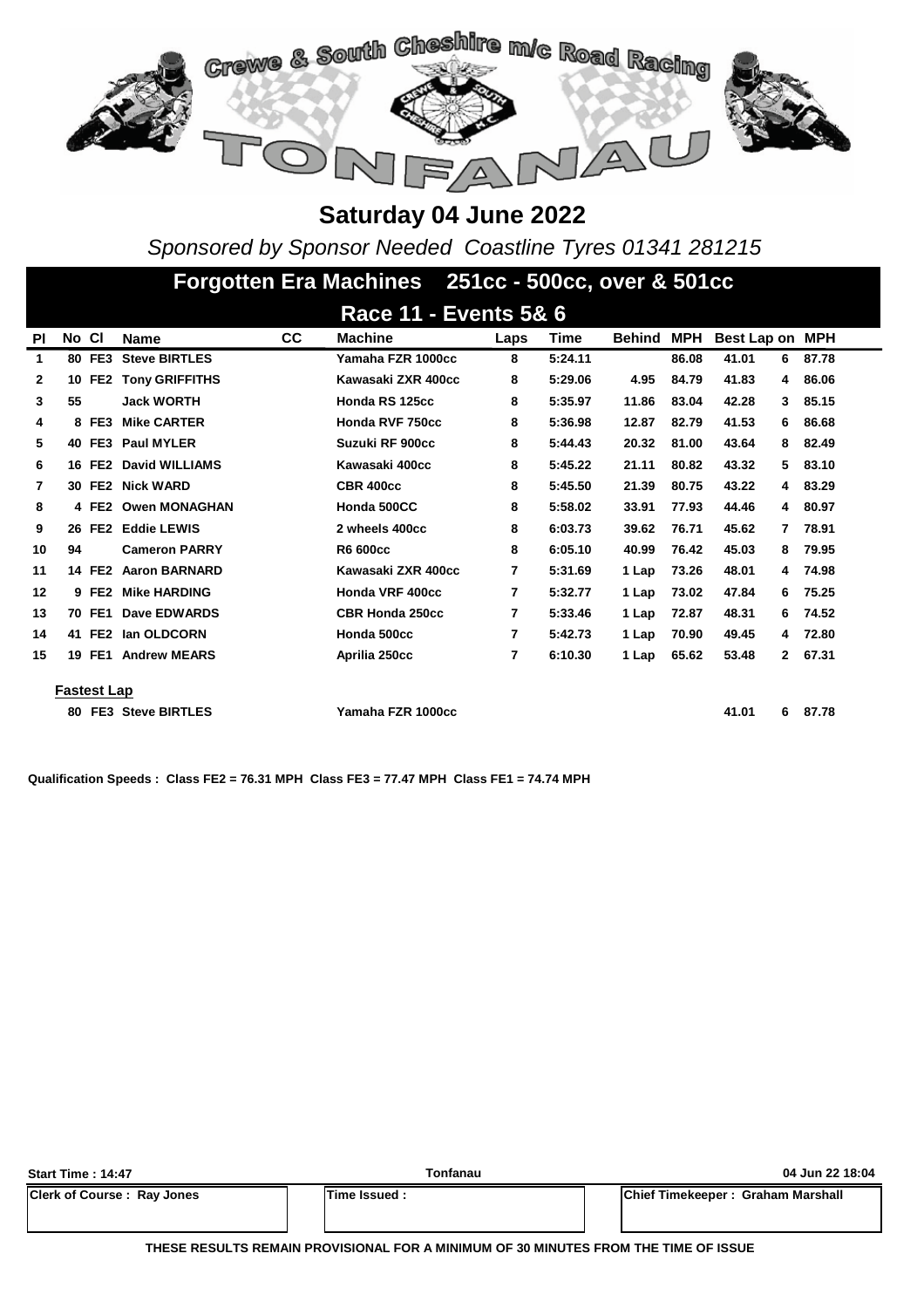

Sponsored by Sponsor Needed Coastline Tyres 01341 281215

#### **Race 11 - Forgotten Era Machines 251cc - 500cc, over & 501cc**

|                         | F/E up to 250cc          |                    |                       |           |                                 |                |             |       |                       |         |  |  |  |  |
|-------------------------|--------------------------|--------------------|-----------------------|-----------|---------------------------------|----------------|-------------|-------|-----------------------|---------|--|--|--|--|
| <b>PI</b>               | No Cl                    |                    | <b>Name</b>           | cc        | <b>Machine</b>                  | Laps           | <b>Time</b> | MPH   | Best Lap on MPH       |         |  |  |  |  |
| 1                       |                          | 70 FE1             | Dave EDWARDS          |           | <b>CBR Honda 250cc</b>          | $\overline{7}$ | 5:33.46     | 72.87 | 48.31<br>6            | 74.52   |  |  |  |  |
| 2                       |                          |                    | 19 FE1 Andrew MEARS   |           | Aprilia 250cc                   | $\overline{7}$ | 6:10.30     | 65.62 | 53.48<br>$\mathbf{2}$ | 67.31   |  |  |  |  |
|                         |                          |                    |                       |           |                                 |                |             |       |                       |         |  |  |  |  |
|                         |                          | <b>Fastest Lap</b> |                       |           |                                 |                |             |       |                       |         |  |  |  |  |
|                         |                          |                    | 70 FE1 Dave EDWARDS   |           | <b>CBR Honda 250cc</b>          |                |             |       | 48.31                 | 6 74.52 |  |  |  |  |
|                         | F/E Machines 251cc-500cc |                    |                       |           |                                 |                |             |       |                       |         |  |  |  |  |
| PI                      | No Cl                    |                    | <b>Name</b>           | CC        | <b>Machine</b>                  | Laps           | Time        | MPH   | Best Lap on MPH       |         |  |  |  |  |
| 1                       |                          |                    | 10 FE2 Tony GRIFFITHS |           | Kawasaki ZXR 400cc              | 8              | 5:29.06     | 84.79 | 41.83<br>4            | 86.06   |  |  |  |  |
| $\overline{\mathbf{2}}$ |                          |                    | 16 FE2 David WILLIAMS |           | Kawasaki 400cc                  | 8              | 5:45.22     | 80.82 | 43.32<br>5            | 83.10   |  |  |  |  |
| 3                       |                          |                    | 30 FE2 Nick WARD      |           | <b>CBR 400cc</b>                | 8              | 5:45.50     | 80.75 | 43.22<br>4            | 83.29   |  |  |  |  |
| 4                       |                          |                    | 4 FE2 Owen MONAGHAN   |           | Honda 500CC                     | 8              | 5:58.02     | 77.93 | 44.46<br>4            | 80.97   |  |  |  |  |
| 5                       |                          |                    | 26 FE2 Eddie LEWIS    |           | 2 wheels 400cc                  | 8              | 6:03.73     | 76.71 | 45.62<br>7            | 78.91   |  |  |  |  |
| 6                       |                          |                    | 14 FE2 Aaron BARNARD  |           | Kawasaki ZXR 400cc              | 7              | 5:31.69     | 73.26 | 48.01<br>4            | 74.98   |  |  |  |  |
| 7                       |                          |                    | 9 FE2 Mike HARDING    |           | Honda VRF 400cc                 | $\overline{7}$ | 5:32.77     | 73.02 | 47.84<br>6            | 75.25   |  |  |  |  |
| 8                       |                          |                    | 41 FE2 Ian OLDCORN    |           | Honda 500cc                     | 7              | 5:42.73     | 70.90 | 49.45<br>4            | 72.80   |  |  |  |  |
|                         |                          |                    |                       |           |                                 |                |             |       |                       |         |  |  |  |  |
|                         |                          | <b>Fastest Lap</b> |                       |           |                                 |                |             |       |                       |         |  |  |  |  |
|                         |                          |                    | 10 FE2 Tony GRIFFITHS |           | Kawasaki ZXR 400cc              |                |             |       | 41.83<br>4            | 86.06   |  |  |  |  |
|                         |                          |                    |                       |           | <b>Forgotten Era over 501cc</b> |                |             |       |                       |         |  |  |  |  |
| PI                      | No Cl                    |                    | <b>Name</b>           | <b>CC</b> | <b>Machine</b>                  | Laps           | <b>Time</b> | MPH   | Best Lap on MPH       |         |  |  |  |  |
| 1                       |                          | 80 FE3             | <b>Steve BIRTLES</b>  |           | Yamaha FZR 1000cc               | 8              | 5:24.11     | 86.08 | 41.01<br>6            | 87.78   |  |  |  |  |
| 2                       |                          | 8 FE3              | <b>Mike CARTER</b>    |           | Honda RVF 750cc                 | 8              | 5:36.98     | 82.79 | 41.53<br>6            | 86.68   |  |  |  |  |
| 3                       |                          |                    | 40 FE3 Paul MYLER     |           | Suzuki RF 900cc                 | 8              | 5:44.43     | 81.00 | 43.64<br>8            | 82.49   |  |  |  |  |
|                         |                          |                    |                       |           |                                 |                |             |       |                       |         |  |  |  |  |
|                         |                          | <b>Fastest Lap</b> |                       |           |                                 |                |             |       |                       |         |  |  |  |  |
|                         |                          |                    | 80 FE3 Steve BIRTLES  |           | Yamaha FZR 1000cc               |                |             |       | 41.01<br>6            | 87.78   |  |  |  |  |
|                         |                          |                    |                       |           |                                 |                |             |       |                       |         |  |  |  |  |

**Qualification Speeds : Class FE2 = 76.31 MPH Class FE3 = 77.47 MPH Class FE1 = 74.74 MPH** 

| <b>Start Time: 14:47</b>          | Tonfanau       | 04 Jun 22 18:04                   |
|-----------------------------------|----------------|-----------------------------------|
| <b>Clerk of Course: Ray Jones</b> | lTime Issued : | Chief Timekeeper: Graham Marshall |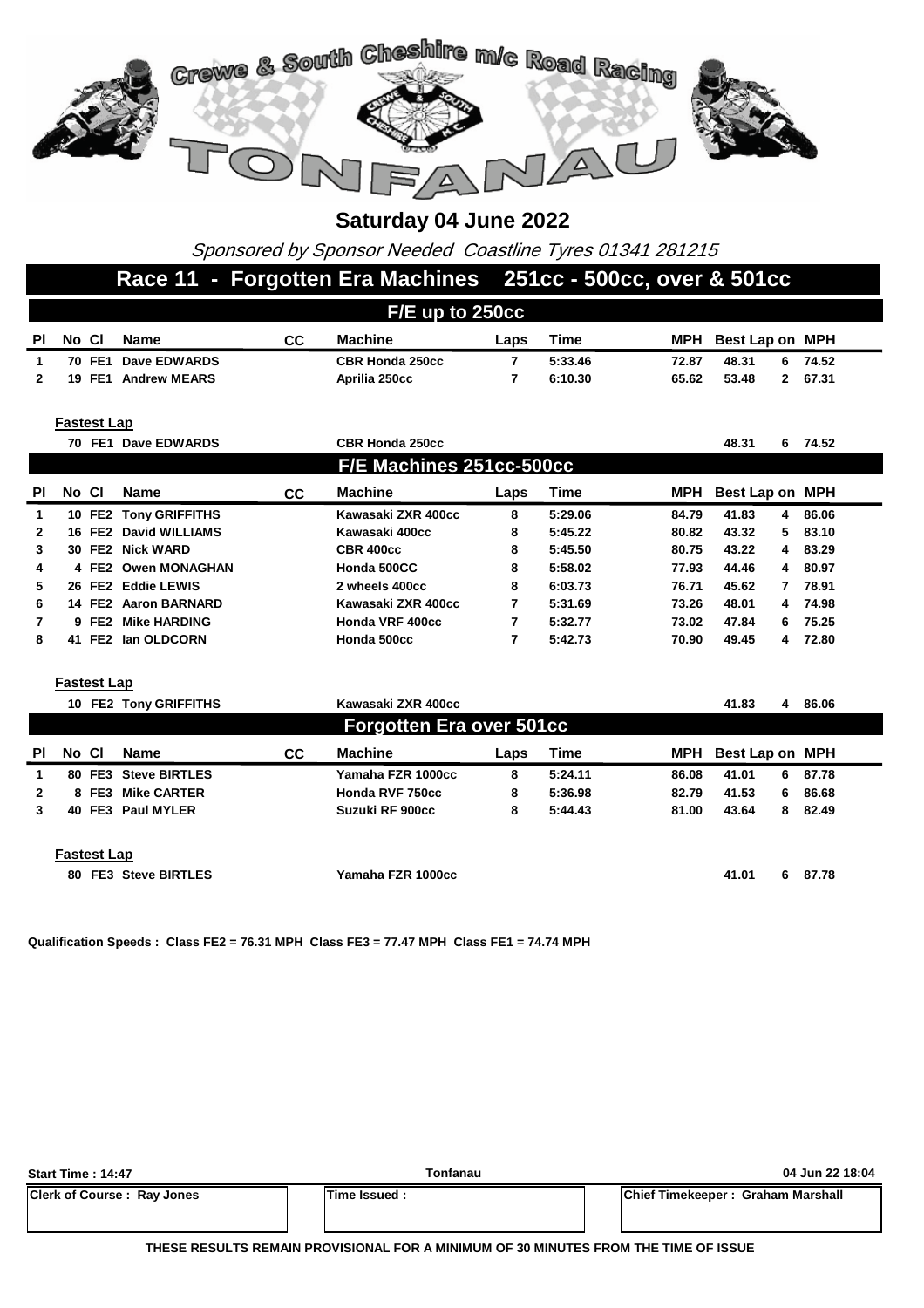|  |  |  |  |  | LAP TIMES - Race 11 - Events 5& 6 |  |  |
|--|--|--|--|--|-----------------------------------|--|--|
|--|--|--|--|--|-----------------------------------|--|--|

| 4           |                        | <b>Owen MONAGHAN</b>               |                   |                         |                         |                            |                            |                |                                                   |                |                 |
|-------------|------------------------|------------------------------------|-------------------|-------------------------|-------------------------|----------------------------|----------------------------|----------------|---------------------------------------------------|----------------|-----------------|
|             | Lap                    | $\sim$ $\sim$ $\sim$ $\sim$ $\sim$ | $\overline{2}$    | 3 <sup>7</sup>          | 4 <sup>1</sup>          | $\overline{\phantom{1}}$ 5 |                            | 6 7 8          |                                                   | 9              | 10              |
|             | $1 \quad$              | $\sim 100$                         | $\sim$            | $\omega$                | $\sim$                  | 45.55                      | 45.27                      | 44.46          | 45.34                                             |                |                 |
| 8           |                        | <b>Mike CARTER</b>                 |                   |                         |                         |                            |                            |                |                                                   |                |                 |
|             | Lap                    | $1 \t 2 \t 3$                      |                   |                         | $\overline{4}$          | $\overline{\phantom{0}}$ 5 | $\overline{\phantom{a}}$ 6 | $\overline{7}$ | $\overline{\phantom{a}}$ 8                        | $\overline{9}$ | 10 <sub>1</sub> |
|             | $1 \quad \Box$         | 38.87                              |                   | 42.93 43.34             | 43.96                   | 42.48                      | 41.53                      | 41.98          | 41.89                                             |                |                 |
| $9^{\circ}$ |                        | <b>Mike HARDING</b>                |                   |                         |                         |                            |                            |                |                                                   |                |                 |
|             | Lap                    | $\sim$ 1 $\sim$ 2                  |                   | $\overline{\mathbf{3}}$ | $\overline{\mathbf{4}}$ | $\overline{\phantom{0}}$ 5 | $\overline{\phantom{a}}$ 6 | $\overline{7}$ | 8                                                 | 9              | 10 <sub>1</sub> |
|             |                        | 1 41.54 49.79                      |                   | 48.66                   | 48.41                   |                            | 48.34 47.84 48.19          |                |                                                   |                |                 |
| 10          |                        | <b>Tony GRIFFITHS</b>              |                   |                         |                         |                            |                            |                |                                                   |                |                 |
|             |                        | $Lap$ 1 2                          |                   | $\overline{\mathbf{3}}$ | $\overline{\mathbf{4}}$ |                            | $5 \t\t 6 \t\t 7$          |                | $\overline{\mathbf{8}}$                           | 9              | 10              |
|             | $1 \qquad \qquad$      |                                    | 33.89 42.27       | 42.38                   | 41.83                   | 42.26                      | 42.25                      | 42.00          | 42.18                                             |                |                 |
| 14          |                        | <b>Aaron BARNARD</b>               |                   |                         |                         |                            |                            |                |                                                   |                |                 |
|             |                        | Lap 1 2                            |                   | $\overline{\mathbf{3}}$ | $\overline{\mathbf{4}}$ | $\overline{\phantom{0}}$ 5 |                            | $6\qquad 7$    | 8                                                 | $\overline{9}$ | 10 <sub>1</sub> |
|             | $1 \quad \Box$         | 38.38                              | 50.10             | 48.68                   | 48.01                   | 48.68                      | 49.19                      | 48.65          |                                                   |                |                 |
| 16          |                        | <b>David WILLIAMS</b>              |                   |                         |                         |                            |                            |                |                                                   |                |                 |
|             | Lap                    | 1 2 3 4 5 6 7 8                    |                   |                         |                         |                            |                            |                |                                                   | $\overline{9}$ | 10 <sub>1</sub> |
|             | $1 \quad \Box$         |                                    | 37.38 43.97 43.57 |                         | 43.73                   | 43.32                      | 45.92                      | 43.78          | 43.55                                             |                |                 |
| 19          |                        | <b>Andrew MEARS</b>                |                   |                         |                         |                            |                            |                |                                                   |                |                 |
|             |                        | $Lap$ 1 2                          |                   | $3 \t 4$                |                         |                            | 5 6 7                      |                | 8                                                 | 9              | 10              |
|             |                        | 1 44.63                            |                   | 53.48 53.93             | 54.42                   | 54.47                      | 54.61                      | 54.76          |                                                   |                |                 |
| 26          |                        | <b>Eddie LEWIS</b>                 |                   |                         |                         |                            |                            |                |                                                   |                |                 |
|             |                        | Lap 1 2 3                          |                   |                         | $\overline{4}$          |                            | 5 6 7 8                    |                |                                                   | 9              | 10 <sup>°</sup> |
|             | $1 \qquad \qquad$      | 39.90                              |                   | 46.84 46.52             | 46.97                   | 46.20                      | 45.84                      | 45.62          | 45.84                                             |                |                 |
| 30          | <b>Nick WARD</b>       |                                    |                   |                         |                         |                            |                            |                |                                                   |                |                 |
|             | Lap                    | $\sim$ $\sim$ 1                    | $\overline{2}$    | 3 <sup>7</sup>          | $\overline{\mathbf{4}}$ | 5 <sub>1</sub>             | $6^{\circ}$                | $\overline{7}$ | 8                                                 | 9              | 10 <sub>1</sub> |
|             |                        |                                    |                   |                         |                         |                            |                            |                | 1 38.55 45.03 43.55 43.22 43.88 44.09 43.64 43.54 |                |                 |
| 40          |                        | <b>Paul MYLER</b>                  |                   |                         |                         |                            |                            |                |                                                   |                |                 |
|             |                        | Lap 1 2 3 4 5 6 7 8                |                   |                         |                         |                            |                            |                |                                                   | 9              | 10              |
|             | $1 \quad \Box$         | 35.86                              |                   | 44.37 44.33             | 44.28                   |                            | 44.29 43.74                | 43.92          | 43.64                                             |                |                 |
| 41          |                        | lan OLDCORN                        |                   |                         |                         |                            |                            |                |                                                   |                |                 |
|             |                        | Lap 1 2 3                          |                   |                         | $\overline{\mathbf{4}}$ |                            | $5 \t\t 6 \t\t 7$          |                | 8                                                 | 9              | 10 <sub>1</sub> |
|             |                        | 1 42.65                            | 50.03             | 50.56                   | 49.45                   |                            | 50.52 49.53                | 49.99          |                                                   |                |                 |
| 55          |                        | <b>Jack WORTH</b>                  |                   |                         |                         |                            |                            |                |                                                   |                |                 |
|             |                        | Lap 1 2 3                          |                   |                         | $\sim$ 4                | $5^{\circ}$ 6              |                            | 7 8            |                                                   | 9              | 10 <sub>1</sub> |
|             | $1 \quad \blacksquare$ | 36.11                              | 42.75             | 42.28                   |                         | 42.58 42.94                | 42.67                      | 43.30          | 43.34                                             |                |                 |
| 70          |                        | <b>Dave EDWARDS</b>                |                   |                         |                         |                            |                            |                |                                                   |                |                 |
|             | Lap                    | $\overline{1}$ $\overline{2}$      |                   | $\overline{\mathbf{3}}$ | $\overline{\mathbf{4}}$ | $\overline{\phantom{0}}$ 5 | $\overline{\phantom{0}}$ 6 | $\overline{7}$ | $8 -$                                             | 9              | 10              |
|             | $1 \quad \Box$         | 40.88                              | 49.63             | 48.47                   | 48.33                   | 48.35                      | 48.31                      | 49.49          |                                                   |                |                 |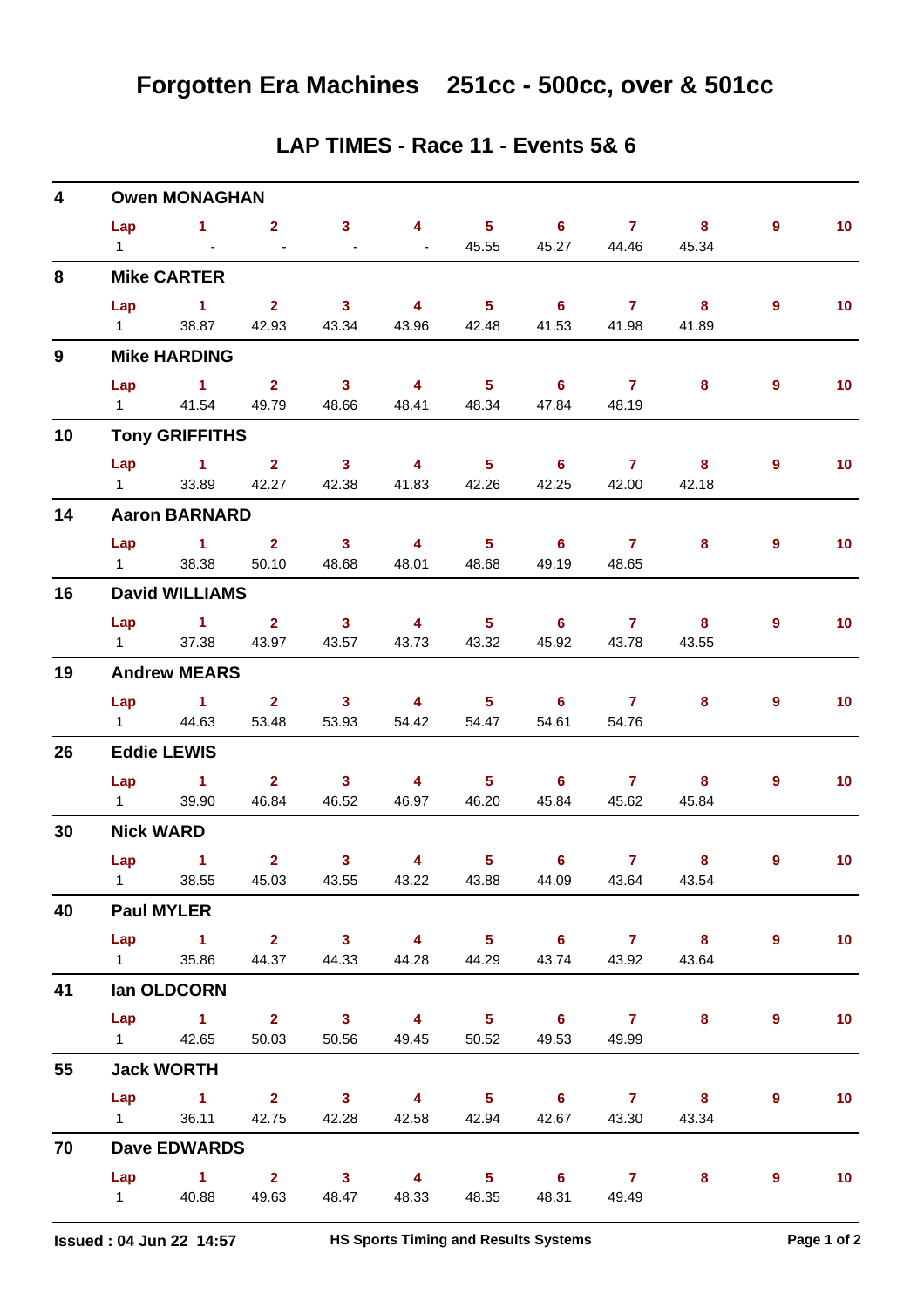| 80 | <b>Steve BIRTLES</b> |                      |                       |            |            |             |            |       |            |   |    |  |  |  |
|----|----------------------|----------------------|-----------------------|------------|------------|-------------|------------|-------|------------|---|----|--|--|--|
|    | Lap<br>1             | 33.94                | $\mathbf{2}$<br>41.72 | 3<br>41.68 | 4<br>41.18 | 5<br>41.48  | 6<br>41.01 | 41.99 | 8<br>41.11 | 9 | 10 |  |  |  |
| 94 |                      | <b>Cameron PARRY</b> |                       |            |            |             |            |       |            |   |    |  |  |  |
|    | Lap                  | 41.50                | $\mathbf{2}$<br>47.26 | 3<br>47.74 | 4<br>46.21 | 5.<br>45.77 | 6<br>46.38 | 45.21 | 8<br>45.03 | 9 | 10 |  |  |  |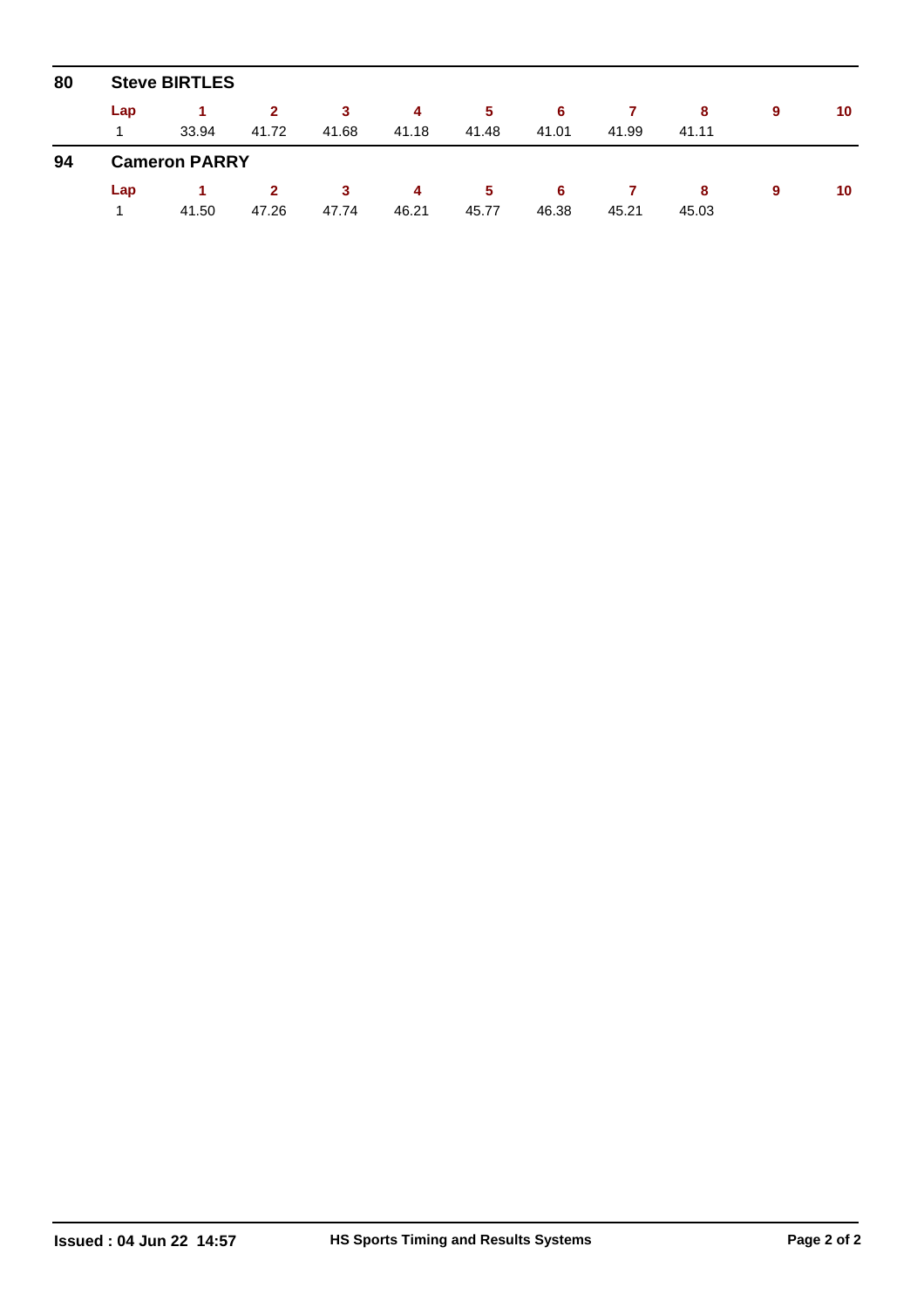# Lap Chart Forgotten Era Machines 251cc - 500cc, over & 501cc - Race 11 - Events 5& 6

|                | Lap 1 |      | Lap 2              |           | Lap3               |           | Lap 4              |      | Lap 5              |     | Lap 6              |     | Lap 7           |    | Lap 8           |     | Lap 9 |     | Lap10 |
|----------------|-------|------|--------------------|-----------|--------------------|-----------|--------------------|------|--------------------|-----|--------------------|-----|-----------------|----|-----------------|-----|-------|-----|-------|
| No.            | Time  | No.  | Time               | No        | Time               | No        | Time               | No.  | Time               | No. | Time               | No. | Time            | No | Time            | No. | Time  | No. | Time  |
|                |       |      |                    |           |                    |           |                    |      |                    |     |                    |     |                 |    |                 |     |       |     |       |
| 10             | 33.89 | 80 - | 1:15.66            |           | 80 $1:57.34$       |           | 80 $2:38.52$       | 80 — | 3:20.00            | 80  | 4:01.01            | 80  | 4:43.00         |    | 80 $5:24.11$    |     |       |     |       |
| -80            | 33.94 | 10   | 1:16.16            | 10        | 1:58.54            | 10        | 2:40.37            |      | 10 $3:22.63$       | 41  | $4:03.21$ *1       |     | 14 $4:43.04$ *1 | 10 | 5:29.06         |     |       |     |       |
| 40             | 35.86 | 55   | 1:18.86            | 55        | 2:01.14            |           | 55 2:43.72         | 19   | $3:26.46*1$        |     | 10 $4:04.88$       |     | 70 $4:43.97 *1$ | 14 | 5:31.69 *1      |     |       |     |       |
| 55             | 36.11 |      | 40 $1:20.23$       |           | 40 $2:04.56$       |           | 16 $2:48.65$       | 55   | 3:26.66            | 55  | 4:09.33            |     | 9 $4:44.58*1$   | 9  | 5:32.77 *1      |     |       |     |       |
| 16             | 37.38 |      | 16 $1:21.35$       |           | 16 $2:04.92$       |           | 40 $2:48.84$       | 8    | 3:31.58            |     | 8 $4:13.11$        | 10  | 4:46.88         |    | 70 $5:33.46$ *1 |     |       |     |       |
| 14             | 38.38 | 8.   | 1:21.80            | 8.        | 2:05.14            | 8         | 2:49.10            |      | 16 3:31.97         | 40  | 4:16.87            | 55  | 4:52.63         | 55 | 5:35.97         |     |       |     |       |
| 30             | 38.55 |      | 30 1:23.58         | <b>30</b> | 2:07.13            | <b>30</b> | 2:50.35            |      | 40 $3:33.13$       |     | 16 4:17.89         |     | 41 $4:52.74$ *1 |    | 8 5:36.98       |     |       |     |       |
| 8              | 38.87 | 26   | 1:26.74            |           | 4 $2:13.05$        |           | 4 $2:57.40$        |      | 30 $3:34.23$       |     | 30 $4:18.32$       |     | 8 $4:55.09$     |    | 41 5:42.73 *1   |     |       |     |       |
| 26             | 39.90 |      | 14 1:28.48         |           | $26 \quad 2:13.26$ |           | $26 \quad 3:00.23$ |      | 4 $3:42.95$        | 19  | $4:20.93$ *1       |     | 40 5:00.79      |    | 40 5:44.43      |     |       |     |       |
| 70             | 40.88 |      | 4 $1:28.70$        |           | 94 2:16.50         |           | 94 3:02.71         |      | $26 \quad 3:46.43$ |     | 4 $4:28.22$        |     | 16 $5:01.67$    |    | 16 $5:45.22$    |     |       |     |       |
| 94             | 41.50 | 94   | 1:28.76            |           | 14 $2:17.16$       |           | 14 3:05.17         |      | 94 3:48.48         |     | $26 \quad 4:32.27$ |     | 30 $5:01.96$    |    | 30 $5:45.50$    |     |       |     |       |
| 9 <sup>1</sup> | 41.54 |      | $70 \quad 1:30.51$ |           | $70 \quad 2:18.98$ |           | $70 \quad 3:07.31$ |      | 14 3:53.85         |     | 94 4:34.86         | 4   | 5:12.68         |    | 4 5:58.02       |     |       |     |       |
| 41             | 42.65 |      | 9 $1:31.33$        |           | $9$ 2:19.99        |           | 9 $3:08.40$        |      | $70 \quad 3:55.66$ |     |                    |     | 19 $5:15.54$ *1 | 26 | 6:03.73         |     |       |     |       |
| 4              | 44.35 | 41   | 1:32.68            |           | 41 2:23.24         |           | 41 3:12.69         |      | 9 $3:56.74$        |     |                    | 26  | 5:17.89         | 94 | 6:05.10         |     |       |     |       |
| 19             | 44.63 | 19   | 1:38.11            | 19        | 2:32.04            |           |                    |      |                    |     |                    | 94  | 5:20.07         | 19 | $6:10.30*1$     |     |       |     |       |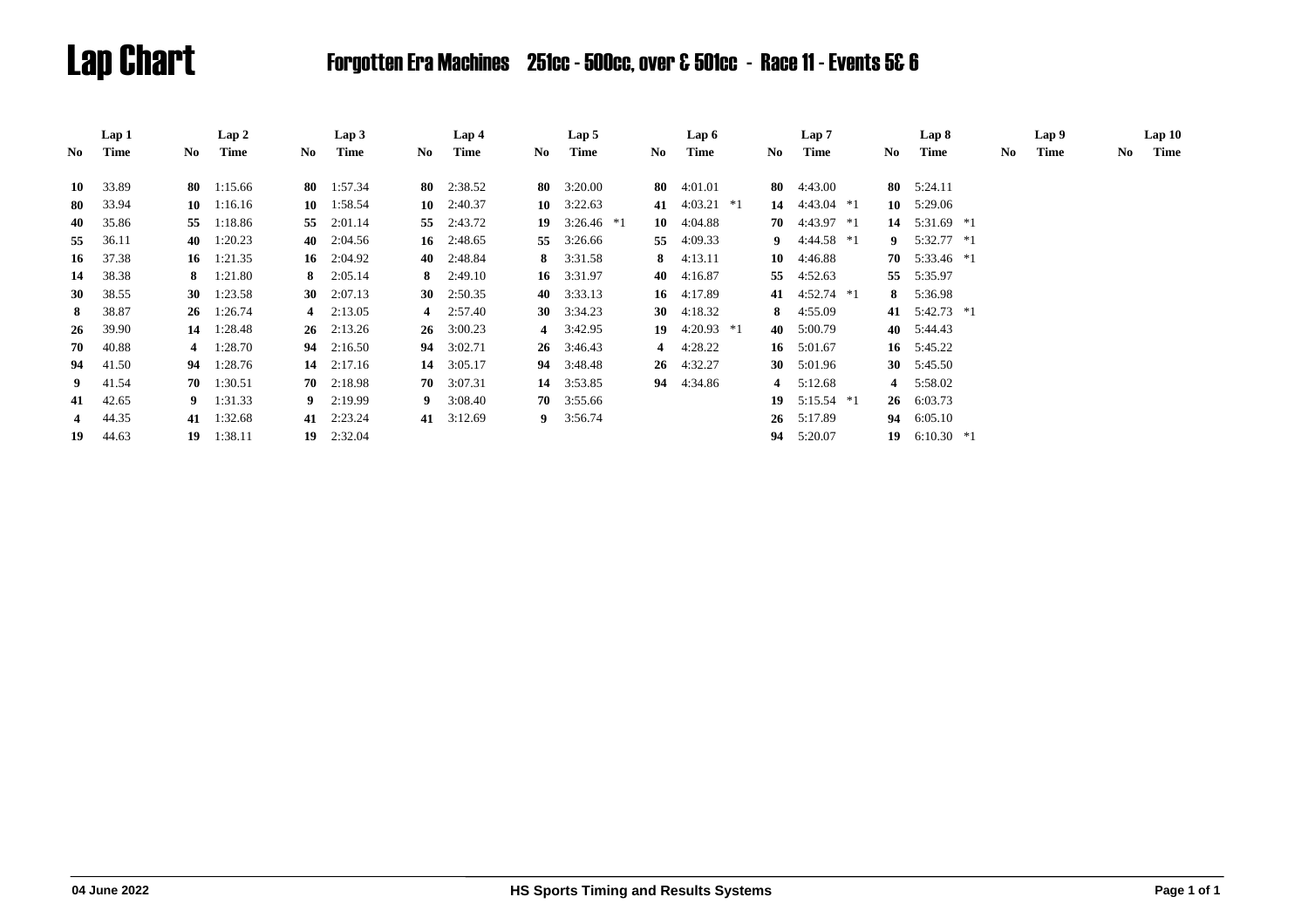

*Sponsored by Amanda Mason*

# **700cc Twins & Steel Frame 600cc**

|              | Race 12 - Events 11& 12 |           |                             |           |                        |      |             |        |            |                 |            |  |  |  |
|--------------|-------------------------|-----------|-----------------------------|-----------|------------------------|------|-------------|--------|------------|-----------------|------------|--|--|--|
| PL           | No CI                   |           | <b>Name</b>                 | <b>CC</b> | <b>Machine</b>         | Laps | <b>Time</b> | Behind | <b>MPH</b> | Best Lap on MPH |            |  |  |  |
| 1            | 5                       | SF        | <b>Martin CLARE</b>         |           | Honda CBR 600cc        | 8    | 5:09.29     |        | 90.21      | 39.27<br>7      | 91.67      |  |  |  |
| $\mathbf{2}$ | 29                      | SF        | <b>Dean EPHGAVE</b>         |           | Honda CBR 600cc        | 8    | 5:12.91     | 3.62   | 89.16      | 39.82           | 90.41<br>3 |  |  |  |
| 3            | 11                      | SF        | <b>Jon BECK</b>             |           | Pocket Money racing Ho | 8    | 5:31.37     | 22.08  | 84.20      | 41.67           | 4 86.39    |  |  |  |
| 4            | 63                      | TW        | <b>Michael MACE</b>         |           | Honda CBR 600cc        | 8    | 5:40.39     | 31.10  | 81.96      | 43.50           | 4 82.76    |  |  |  |
| 5.           | 24                      | <b>SF</b> | <b>Rich CHIVERS- JARVIS</b> |           | Honda CBR 600cc        | 8    | 5:43.32     | 34.03  | 81.27      | 43.17           | 2 83.39    |  |  |  |
| 6            | 13                      | SF        | <b>Keith BATE</b>           |           | Honda 600cc            | 8    | 5:50.36     | 41.07  | 79.63      | 43.90           | 82.00<br>5 |  |  |  |
| $\mathbf{7}$ | 15                      |           | <b>TW Terry WALES</b>       |           | Aprillia 660cc         | 7    | 5:13.03     | 1 Lap  | 77.63      | 45.23<br>7      | 79.59      |  |  |  |
| 8            | 26                      | SF        | <b>Graham PORTER</b>        |           | Honda CBR 600cc        | 7    | 5:25.50     | 1 Lap  | 74.65      | 47.33<br>4      | 76.06      |  |  |  |
|              | <b>Fastest Lap</b>      |           |                             |           |                        |      |             |        |            |                 |            |  |  |  |
|              | 5.                      | SF        | <b>Martin CLARE</b>         |           | Honda CBR 600cc        |      |             |        |            | 39.27           | 91.67      |  |  |  |

**Qualification Speeds : Class TW = 73.77 MPH Class SF = 81.19 MPH** 

| <b>Start Time: 14:59</b>          | Tonfanau            | 04 Jun 22 18:04                           |
|-----------------------------------|---------------------|-------------------------------------------|
| <b>Clerk of Course: Ray Jones</b> | <b>Time Issued:</b> | <b>IChief Timekeeper: Graham Marshall</b> |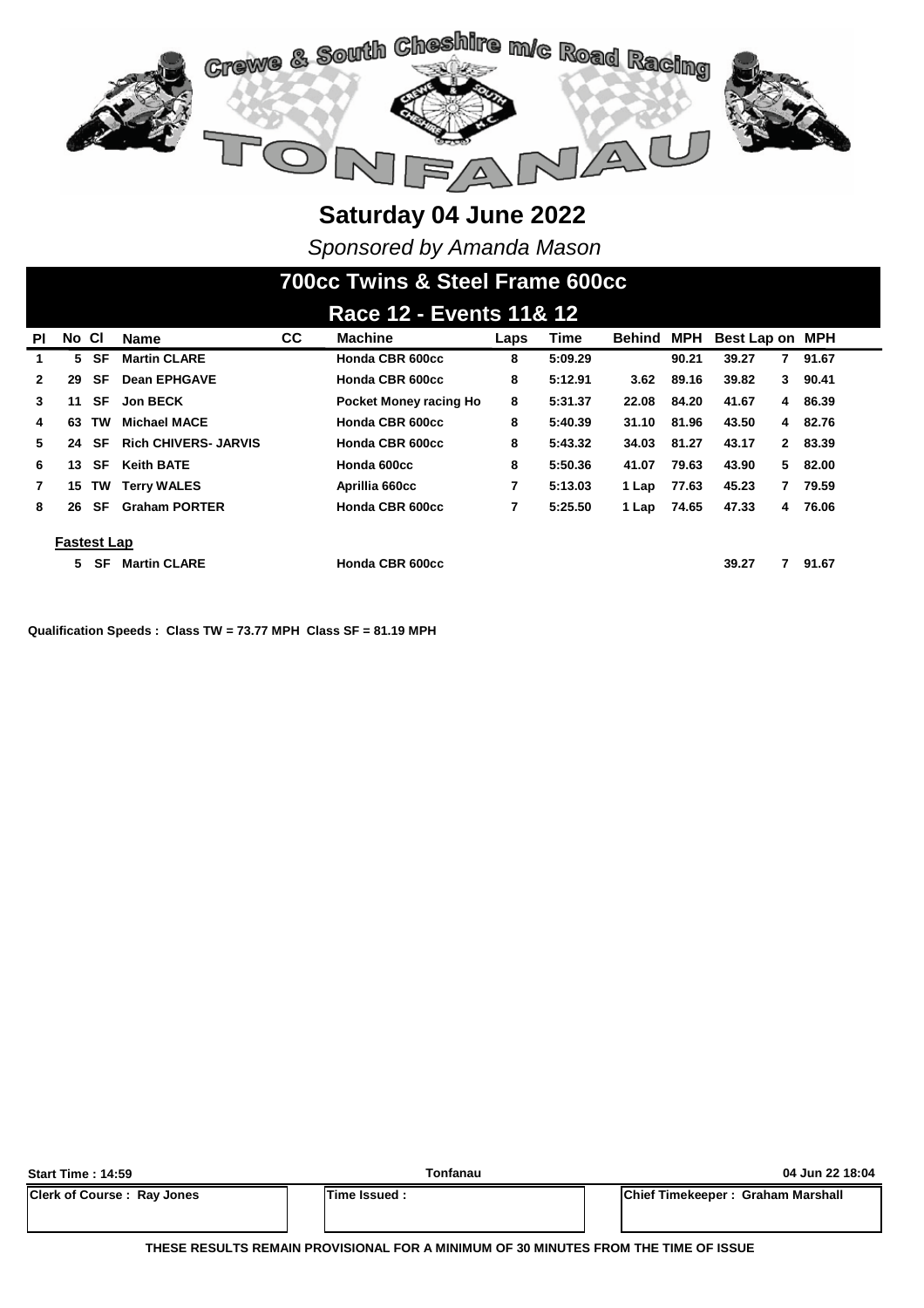

Sponsored by Amanda Mason

#### **Race 12 - 700cc Twins & Steel Frame 600cc**

|              | <b>600cc Steel Frame</b> |           |                             |     |                        |      |         |            |                 |                         |  |  |
|--------------|--------------------------|-----------|-----------------------------|-----|------------------------|------|---------|------------|-----------------|-------------------------|--|--|
| PI           | No CI                    |           | <b>Name</b>                 | CC. | <b>Machine</b>         | Laps | Time    | MPH        | Best Lap on MPH |                         |  |  |
| 1            | 5.                       | SF        | <b>Martin CLARE</b>         |     | Honda CBR 600cc        | 8    | 5:09.29 | 90.21      | 39.27           | 91.67<br>$\overline{7}$ |  |  |
| $\mathbf{2}$ | 29                       | <b>SF</b> | <b>Dean EPHGAVE</b>         |     | Honda CBR 600cc        | 8    | 5:12.91 | 89.16      | 39.82           | 90.41<br>3              |  |  |
| 3            | 11                       | <b>SF</b> | <b>Jon BECK</b>             |     | Pocket Money racing Ho | 8    | 5:31.37 | 84.20      | 41.67           | 86.39<br>4              |  |  |
| 4            | 24                       | <b>SF</b> | <b>Rich CHIVERS- JARVIS</b> |     | Honda CBR 600cc        | 8    | 5:43.32 | 81.27      | 43.17           | 83.39<br>2              |  |  |
| 5            | 13                       | <b>SF</b> | <b>Keith BATE</b>           |     | Honda 600cc            | 8    | 5:50.36 | 79.63      | 43.90           | 82.00<br>5.             |  |  |
| 6            | 26                       | SF        | <b>Graham PORTER</b>        |     | Honda CBR 600cc        | 7    | 5:25.50 | 74.65      | 47.33           | 76.06<br>4              |  |  |
|              | <b>Fastest Lap</b>       | 5 SF      | <b>Martin CLARE</b>         |     | Honda CBR 600cc        |      |         |            | 39.27           | 7<br>91.67              |  |  |
| <b>PI</b>    | No CI                    |           | <b>Name</b>                 | CC. | <b>Machine</b>         | Laps | Time    | <b>MPH</b> | Best Lap on MPH |                         |  |  |
| 1            | 63                       | <b>TW</b> | <b>Michael MACE</b>         |     | Honda CBR 600cc        | 8    | 5:40.39 | 81.96      | 43.50           | 82.76<br>4              |  |  |
| $\mathbf{2}$ | 15                       | TW        | <b>Terry WALES</b>          |     | Aprillia 660cc         | 7    | 5:13.03 | 77.63      | 45.23           | 79.59<br>7              |  |  |
|              | <b>Fastest Lap</b><br>63 | <b>TW</b> | <b>Michael MACE</b>         |     | Honda CBR 600cc        |      |         |            | 43.50           | 4<br>82.76              |  |  |

**Qualification Speeds : Class TW = 73.77 MPH Class SF = 81.19 MPH** 

| <b>Start Time: 14:59</b>          | Tonfanau            | 04 Jun 22 18:04                          |  |  |  |  |  |
|-----------------------------------|---------------------|------------------------------------------|--|--|--|--|--|
| <b>Clerk of Course: Ray Jones</b> | <b>Time Issued:</b> | <b>Chief Timekeeper: Graham Marshall</b> |  |  |  |  |  |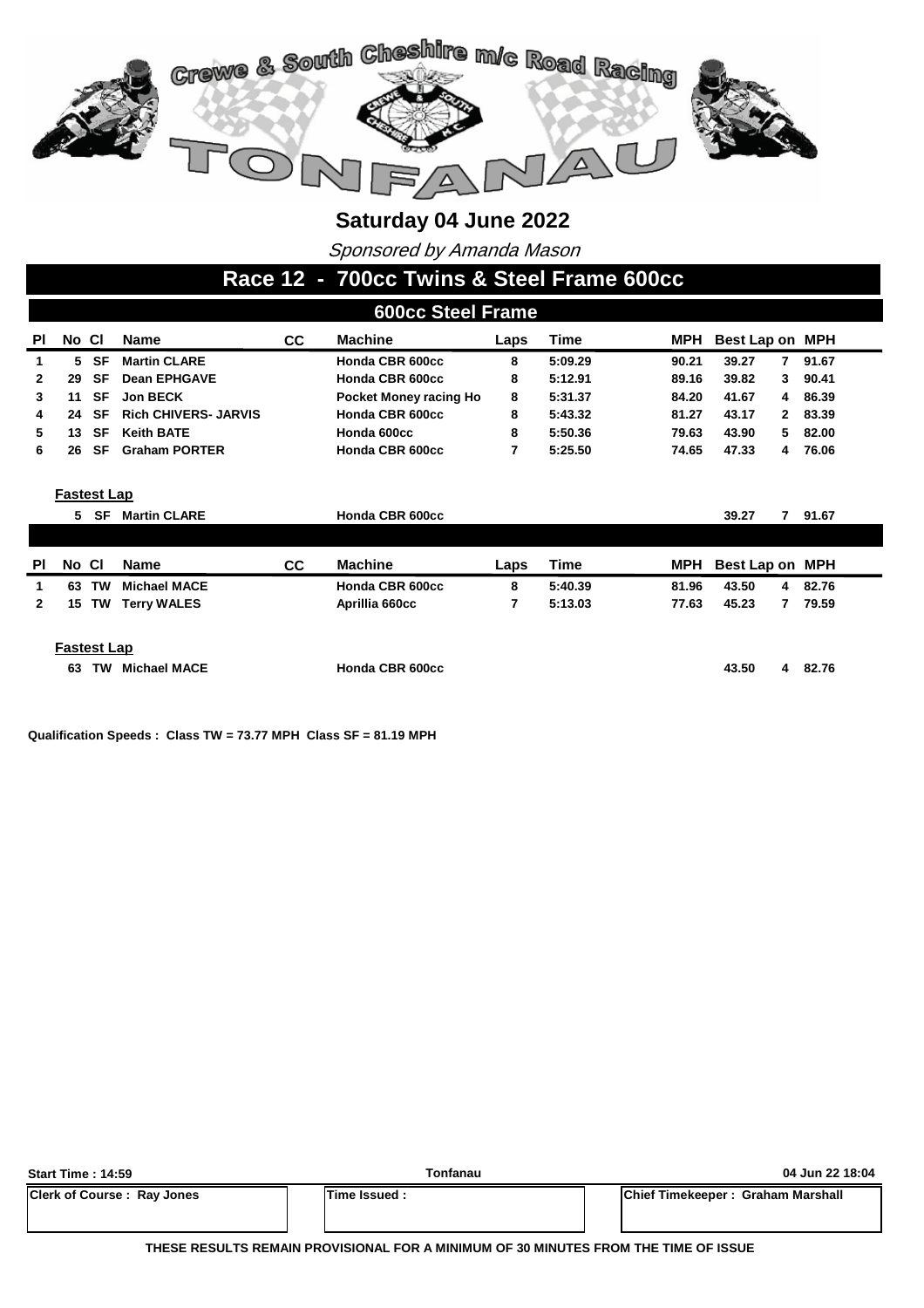### **700cc Twins & Steel Frame 600cc**

#### **LAP TIMES - Race 12 - Events 11& 12**

| $5\phantom{.0}$ |                        | <b>Martin CLARE</b>                                        |                         |                            |                         |                            |                            |                 |                         |                |                 |
|-----------------|------------------------|------------------------------------------------------------|-------------------------|----------------------------|-------------------------|----------------------------|----------------------------|-----------------|-------------------------|----------------|-----------------|
|                 | Lap                    | $\sim$ 1                                                   | $\overline{\mathbf{2}}$ | $\sim$ 3                   | $\overline{\mathbf{4}}$ | $\overline{\phantom{0}}$ 5 | $\overline{\phantom{0}}$ 6 |                 | $7 \quad 8$             | $\overline{9}$ | 10 <sup>°</sup> |
|                 | $1 \quad \blacksquare$ | 31.59                                                      | 40.09                   | 39.54                      | 39.72                   | 39.33                      | 39.72                      | 39.27           | 40.03                   |                |                 |
| 11              | <b>Jon BECK</b>        |                                                            |                         |                            |                         |                            |                            |                 |                         |                |                 |
|                 | Lap                    | $\sim$ $\sim$ 1                                            | $\overline{\mathbf{2}}$ | $\overline{\mathbf{3}}$    | $\overline{4}$          | $\overline{\phantom{0}}$ 5 | $\overline{\phantom{0}}$ 6 | $\overline{7}$  | $\overline{\mathbf{8}}$ | $\overline{9}$ | 10 <sub>1</sub> |
|                 | $1 \quad \Box$         | 33.52                                                      | 42.53                   | 42.19                      | 41.67                   | 43.05                      | 42.81                      | 42.96           | 42.64                   |                |                 |
| 13              |                        | <b>Keith BATE</b>                                          |                         |                            |                         |                            |                            |                 |                         |                |                 |
|                 | Lap                    | $\sim$ $\sim$ 1                                            | $\overline{\mathbf{2}}$ | $\overline{\phantom{a}}$ 3 | $\overline{\mathbf{4}}$ | $-5$                       | $-6$                       | $\overline{7}$  | 8                       | 9              | 10 <sub>1</sub> |
|                 | $1 \quad \Box$         | 35.22                                                      | 44.78                   | 44.11                      | 47.00                   | 43.90                      | 44.21                      | 44.74           | 46.40                   |                |                 |
| 15              |                        | <b>Terry WALES</b>                                         |                         |                            |                         |                            |                            |                 |                         |                |                 |
|                 |                        | Lap 1 2 3                                                  |                         |                            | $\overline{\mathbf{4}}$ | 5 <sub>1</sub>             | $\overline{\phantom{0}}$ 6 | $\overline{7}$  | 8                       | 9              | 10 <sub>1</sub> |
|                 | $1 \quad \Box$         | 36.47                                                      | 45.87                   | 46.07                      | 46.36                   | 46.65                      | 46.38                      | 45.23           |                         |                |                 |
| 24              |                        | <b>Rich CHIVERS- JARVIS</b>                                |                         |                            |                         |                            |                            |                 |                         |                |                 |
|                 | Lap                    | $\sim$ 1.000 $\sim$ 1.000 $\sim$ 1.000 $\sim$ 1.000 $\sim$ | $2^{\circ}$             | 3 <sup>7</sup>             | $\overline{4}$          | $\overline{\phantom{0}}$ 5 | $\overline{\phantom{a}}$ 6 | $\sim$ 7 $\sim$ | $\overline{\mathbf{8}}$ | $9^{\circ}$    | 10 <sup>°</sup> |
|                 | $1 \quad \Box$         | 35.52                                                      | 43.17                   | 43.85                      | 43.24                   | 44.03                      | 43.63                      | 43.98           | 45.90                   |                |                 |
| 26              |                        | <b>Graham PORTER</b>                                       |                         |                            |                         |                            |                            |                 |                         |                |                 |
|                 |                        | $Lap$ 1 2                                                  |                         | $\sim$ 3                   | $\overline{\mathbf{4}}$ |                            | $5 \t\t 6 \t\t 7$          |                 | 8                       | $9^{\circ}$    | 10 <sub>1</sub> |
|                 | $1 \quad \Box$         | 39.25                                                      | 48.49                   | 47.64                      | 47.33                   | 47.75                      | 47.42                      | 47.62           |                         |                |                 |
| 29              |                        | <b>Dean EPHGAVE</b>                                        |                         |                            |                         |                            |                            |                 |                         |                |                 |
|                 |                        | Lap 1 2 3                                                  |                         |                            | $\overline{4}$          | $-5$                       | $\overline{\phantom{a}}$ 6 | $\overline{7}$  | $\overline{\mathbf{8}}$ | 9              | 10 <sub>1</sub> |
|                 | $1 \quad \Box$         | 32.18                                                      | 39.92                   | 39.82                      | 40.18                   | 40.10                      | 39.98                      | 40.67           | 40.06                   |                |                 |
| 63              |                        | <b>Michael MACE</b>                                        |                         |                            |                         |                            |                            |                 |                         |                |                 |
|                 | Lap                    | $\sim$ 1                                                   | $2^{\circ}$             | $\mathbf{3}$               | $\overline{4}$          | $5 -$                      | 6                          | 7 <sup>7</sup>  | 8                       | 9              | 10              |
|                 | $1 \quad \blacksquare$ | 34.48                                                      | 43.92                   | 43.63                      | 43.50                   | 43.85                      | 43.60                      | 43.72           | 43.69                   |                |                 |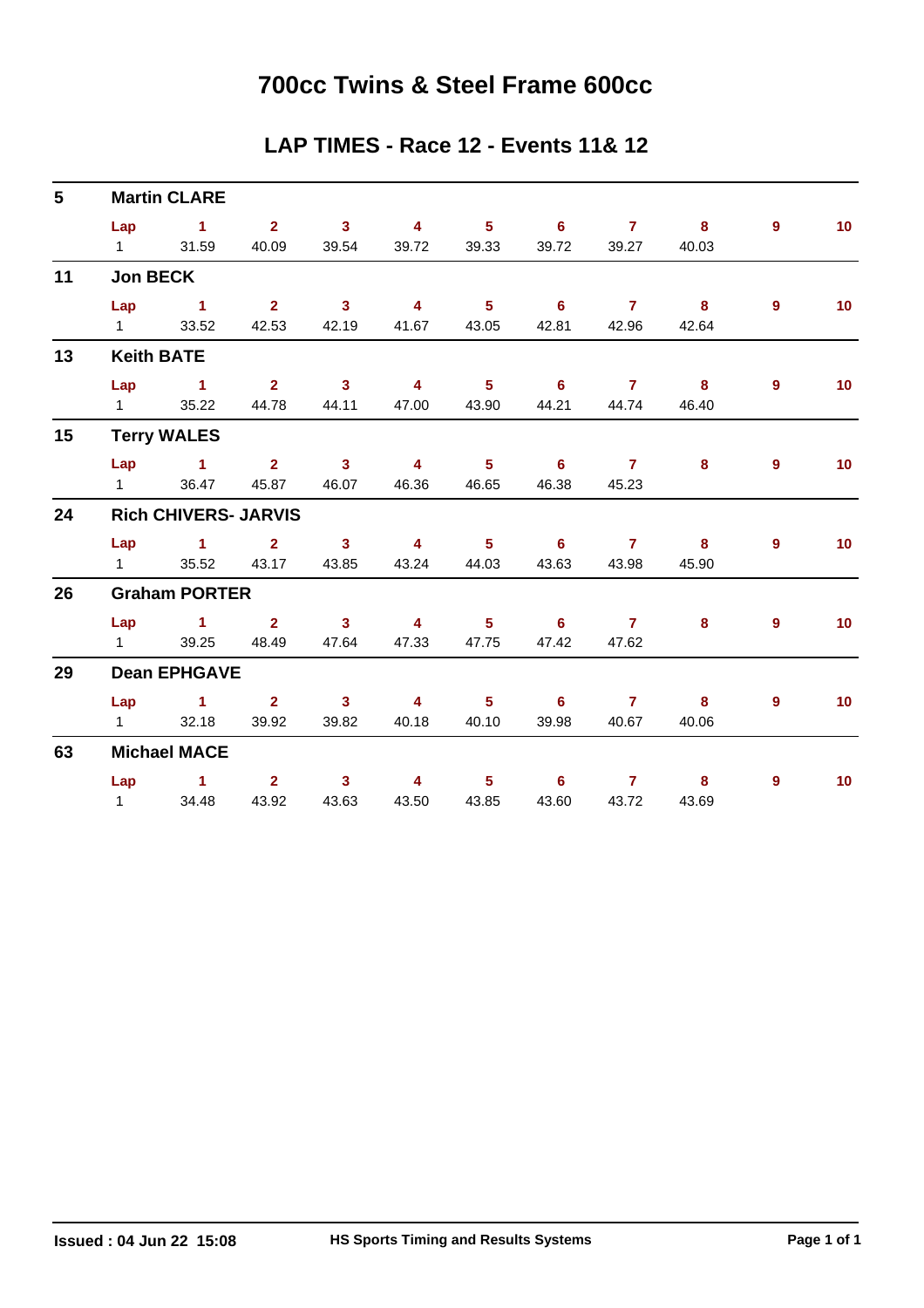# Lap Chart 700cc Twins & Steel Frame 600cc - Race 12 - Events 11& 12

|     | Lap 1    |    | Lap 2              |    | Lap <sub>3</sub>   |      | Lap 4              |    | Lap 5              |    | Lap 6              |    | Lap 7              |     | Lap 8                       |     | Lap 9 |    | Lap10 |
|-----|----------|----|--------------------|----|--------------------|------|--------------------|----|--------------------|----|--------------------|----|--------------------|-----|-----------------------------|-----|-------|----|-------|
| No. | Time     | No | Time               | No | Time               | No - | Time               | No | Time               | No | Time               | No | Time               | No. | Time                        | No. | Time  | No | Time  |
|     | 5 31.59  |    | $5 \quad 1:11.68$  |    | $5 \quad 1:51.22$  |      | $5 \quad 2:30.94$  |    | $5 \quad 3:10.27$  |    | $5 \quad 3:49.99$  |    | $5 \quad 4:29.26$  |     | $5 \quad 5:09.29$           |     |       |    |       |
|     | 29 32.18 |    | $29 \quad 1:12.10$ |    | 29 1:51.92         |      | $29 \quad 2:32.10$ |    | $29 \quad 3:12.20$ |    | 26 3:50.46 $*1$    |    | $29 \quad 4:32.85$ |     | $29 \quad 5:12.91$          |     |       |    |       |
|     | 11 33.52 |    | $11 \quad 1:16.05$ | 11 | 1:58.24            |      | 11 2:39.91         |    | $11 \quad 3:22.96$ |    | $29 \quad 3:52.18$ |    | 26 $4:37.88$ *1    |     | 15 $5:13.03$ *1             |     |       |    |       |
|     | 63 34.48 |    | 63 $1:18.40$       |    | 63 $2:02.03$       |      | 63 $2:45.53$       |    | 63 $3:29.38$       |    | 11 $4:05.77$       |    | 11 4:48.73         |     | $26 \quad 5:25.50 \quad *1$ |     |       |    |       |
|     | 13 35.22 |    | $24 \quad 1:18.69$ |    | $24 \quad 2:02.54$ |      | $24 \quad 2:45.78$ |    | 24 3:29.81         |    | 63 $4:12.98$       |    | 63 4:56.70         |     | 11 5:31.37                  |     |       |    |       |
|     | 24 35.52 |    | 13 $1:20.00$       |    | 13 $2:04.11$       |      | 13 $2:51.11$       |    | 13 $3:35.01$       |    | $24 \quad 4:13.44$ |    | 24 4:57.42         |     | 63 5:40.39                  |     |       |    |       |
|     | 15 36.47 |    | 15 $1:22.34$       |    | 15 $2:08.41$       |      | 15 $2:54.77$       |    | $15 \quad 3:41.42$ |    | 13 $4:19.22$       |    | 13 5:03.96         |     | 24 5:43.32                  |     |       |    |       |
|     | 26 39.25 |    | $26 \quad 1:27.74$ |    | $26 \quad 2:15.38$ |      | $26 \quad 3:02.71$ |    |                    |    | 15 4:27.80         |    |                    |     | 13 5:50.36                  |     |       |    |       |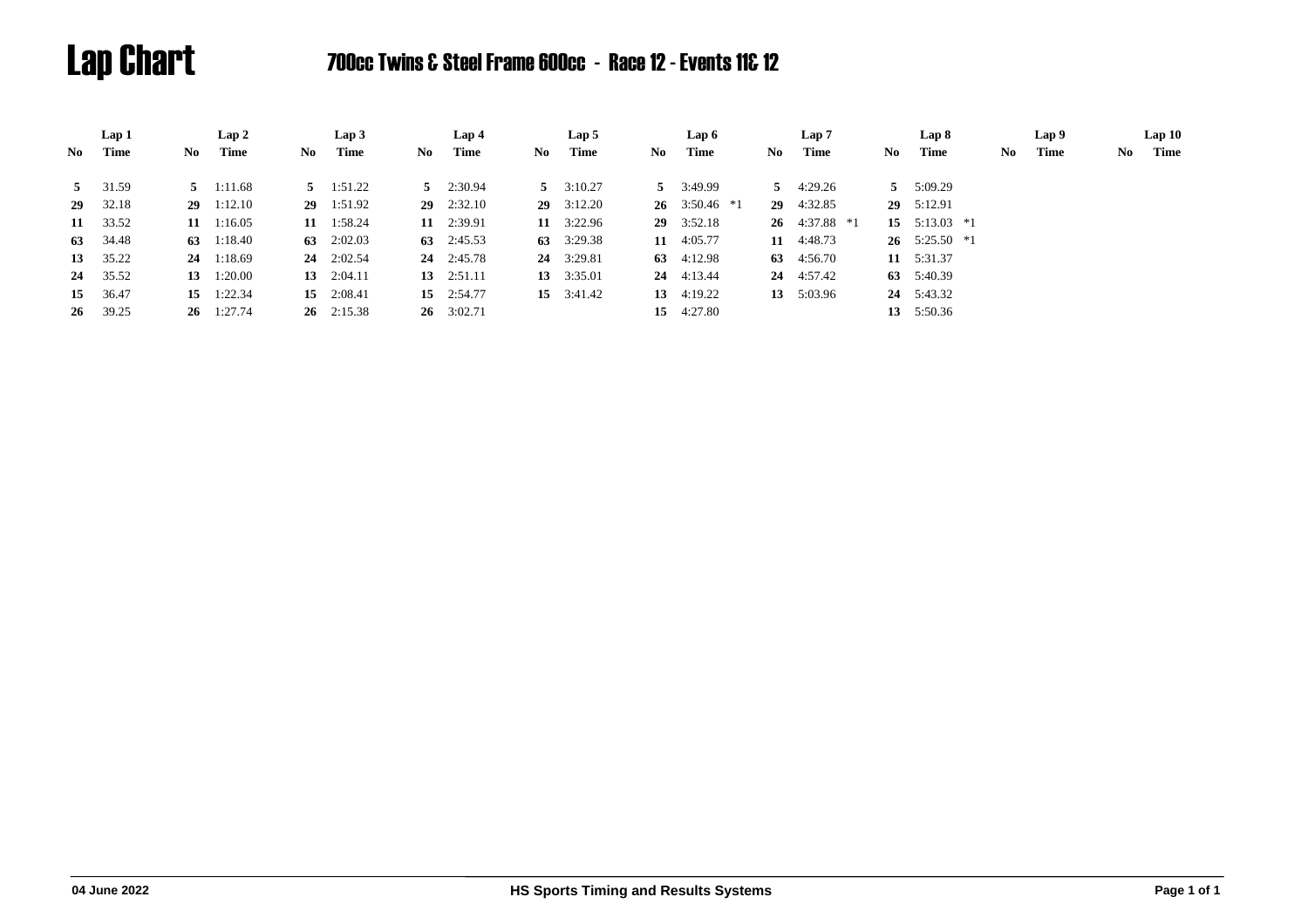

*Sponsored by Dr D Church*

### **400cc Super Sports,125cc GP & 250cc GP**

|              | <b>Race 13 - Events 1 &amp;8</b> |      |                       |           |                    |              |         |            |            |                 |              |       |  |
|--------------|----------------------------------|------|-----------------------|-----------|--------------------|--------------|---------|------------|------------|-----------------|--------------|-------|--|
| ΡI           | No CI                            |      | <b>Name</b>           | <b>CC</b> | <b>Machine</b>     | Laps         | Time    | Behind     | <b>MPH</b> | Best Lap on MPH |              |       |  |
| 1            | 10                               | SS   | <b>Tony GRIFFITHS</b> |           | Kawasaki ZXR 400cc | 8            | 5:31.57 |            | 84.15      | 41.80           | 3            | 86.12 |  |
| $\mathbf{2}$ | 64                               | SS   | <b>Mike CARTER</b>    |           | Honda RVF 400cc    | 8            | 5:34.48 | 2.91       | 83.41      | 42.62           | 4            | 84.47 |  |
| 3            | 16                               | SS   | David WILLIAMS        |           | Kawasaki 400cc     | 8            | 5:34.94 | 3.37       | 83.30      | 42.35           | 6            | 85.01 |  |
| 4            | 30                               | SS   | <b>Nick WARD</b>      |           | Honda CBR 400cc    | 8            | 5:45.05 | 13.48      | 80.86      | 43.29           | $\mathbf{2}$ | 83.16 |  |
| 5            |                                  | 4 SS | <b>Adrian DAY</b>     |           | Honda RVF 399cc    | 8            | 5:49.52 | 17.95      | 79.82      | 44.25           | 6.           | 81.36 |  |
| 6            | 26                               | SS   | <b>Eddie LEWIS</b>    |           | 2 wheels 400cc     | 8            | 5:59.09 | 27.52      | 77.70      | 45.28           | 3            | 79.51 |  |
| 7            | 38                               | SS   | <b>Steve COLE</b>     |           | Kawasaki ZXR 400cc | 8            | 6:07.67 | 36.10      | 75.88      | 46.08           | 4            | 78.13 |  |
| 8            | 19                               | SS   | <b>Andrew MEARS</b>   |           | Aprilia 250cc      | 7            | 6:12.25 | 1 Lap      | 65.28      | 53.81           | $\mathbf{2}$ | 66.90 |  |
|              | Not-Classified                   |      |                       |           |                    |              |         |            |            |                 |              |       |  |
|              | 8                                | SS   | <b>Anthony NORRIS</b> |           | Kawasaki 400cc     | $\mathbf{2}$ | 1:35.11 | <b>DNF</b> | 66.24      | 51.97           | $\mathbf{2}$ | 69.27 |  |
|              | <b>Fastest Lap</b>               |      |                       |           |                    |              |         |            |            |                 |              |       |  |
|              | 10                               | SS   | <b>Tony GRIFFITHS</b> |           | Kawasaki ZXR 400cc |              |         |            |            | 41.80           | 3            | 86.12 |  |

**Qualification Speed : Class SS = 75.73 MPH** 

| <b>Start Time: 15:11</b>          | Tonfanau       | 04 Jun 22 18:05                   |  |  |  |  |  |
|-----------------------------------|----------------|-----------------------------------|--|--|--|--|--|
| <b>Clerk of Course: Ray Jones</b> | lTime Issued : | Chief Timekeeper: Graham Marshall |  |  |  |  |  |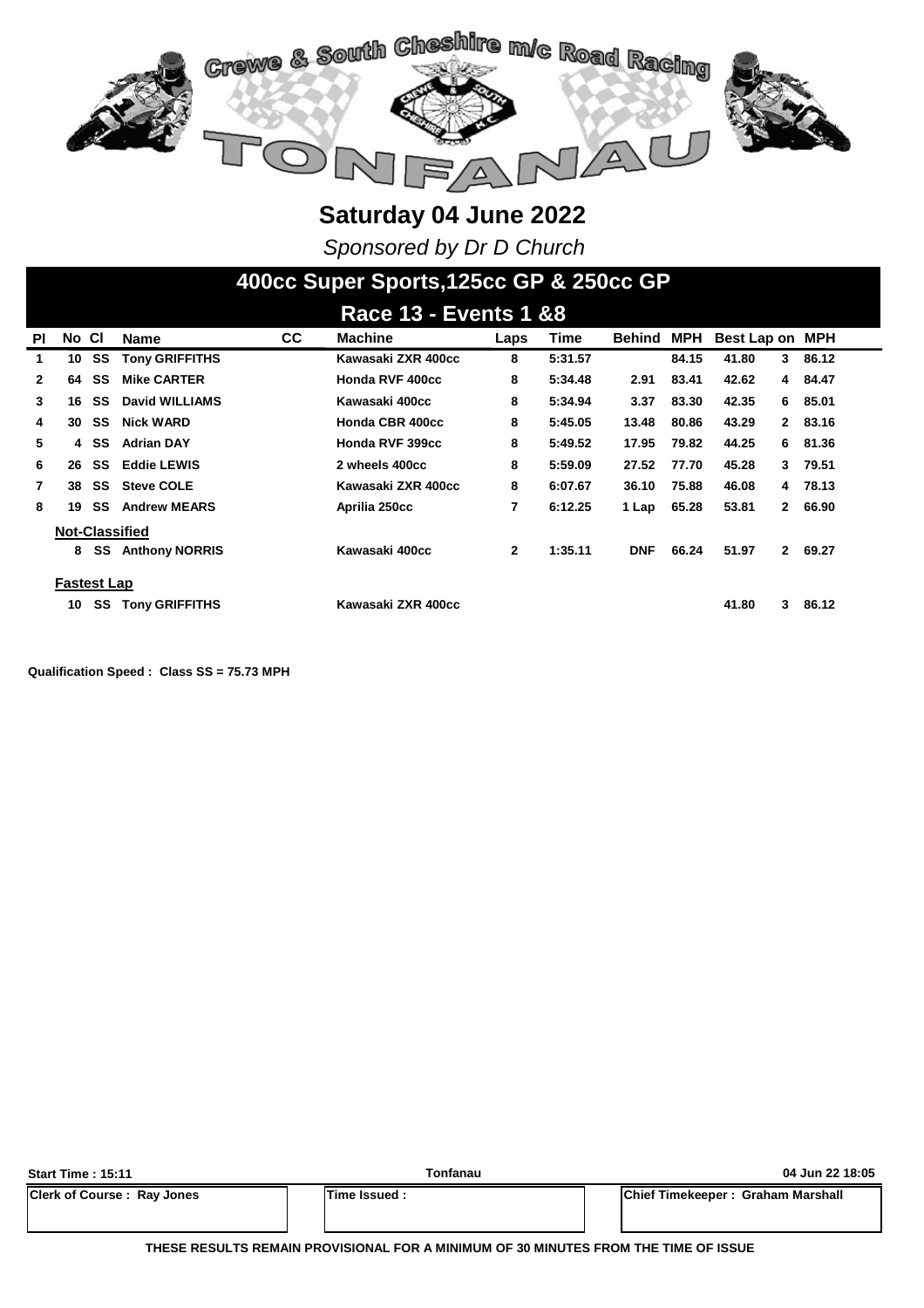# **400cc Super Sports,125cc GP & 250cc GP**

#### **LAP TIMES - Race 13 - Events 1 &8**

| $\overline{\mathbf{4}}$ |                       | <b>Adrian DAY</b>                           |                         |                                  |                                  |                                     |                                     |                         |                                  |                |                 |
|-------------------------|-----------------------|---------------------------------------------|-------------------------|----------------------------------|----------------------------------|-------------------------------------|-------------------------------------|-------------------------|----------------------------------|----------------|-----------------|
|                         | Lap                   | $\sim$ $\sim$ 1                             | $\overline{\mathbf{2}}$ | $\overline{\mathbf{3}}$          | $\overline{\mathbf{4}}$          | $-5$                                | $6\overline{6}$                     | $\overline{7}$          | $\overline{\mathbf{8}}$          | $9^{\circ}$    | 10 <sub>1</sub> |
|                         | $1 \quad \Box$        | 37.34                                       | 44.78                   | 44.74                            | 44.68                            | 44.45                               | 44.25                               | 44.49                   | 44.79                            |                |                 |
| 8                       |                       | <b>Anthony NORRIS</b>                       |                         |                                  |                                  |                                     |                                     |                         |                                  |                |                 |
|                         | Lap<br>$1 \quad \Box$ | $\sim$ 1.000 $\sim$ 1.000 $\sim$<br>43.14   | 2 <sup>1</sup><br>51.97 | 3 <sup>1</sup>                   | $\overline{4}$                   | 5 <sub>1</sub>                      | 6 <sup>1</sup>                      | $\overline{7}$          | 8                                | $\overline{9}$ | 10 <sub>1</sub> |
| 10                      |                       | <b>Tony GRIFFITHS</b>                       |                         |                                  |                                  |                                     |                                     |                         |                                  |                |                 |
|                         | Lap<br>$1 \quad \Box$ | $\sim$ 1<br>33.32                           | 2 <sup>1</sup><br>42.22 | 3 <sup>1</sup><br>41.80          | $\overline{4}$<br>42.06          | $5 -$                               | $6^{\circ}$<br>42.35 42.03          | $\overline{7}$<br>42.66 | 8<br>45.13                       | $\overline{9}$ | 10 <sub>1</sub> |
| 16                      |                       | <b>David WILLIAMS</b>                       |                         |                                  |                                  |                                     |                                     |                         |                                  |                |                 |
|                         | Lap<br>$1 \quad \Box$ | <b>Contract of the State State</b><br>36.32 | 2 <sup>7</sup><br>43.32 | $\overline{\mathbf{3}}$<br>42.53 | $\overline{4}$<br>42.73          | $-5$<br>42.41                       | $-6$<br>42.35                       | $\overline{7}$<br>42.70 | $\bf{8}$<br>42.58                | $\overline{9}$ | 10 <sub>1</sub> |
| 19                      |                       | <b>Andrew MEARS</b>                         |                         |                                  |                                  |                                     |                                     |                         |                                  |                |                 |
|                         | $1 \qquad \qquad$     | $Lap$ 1<br>44.14                            | $2^{\circ}$<br>53.81    | $\overline{\mathbf{3}}$<br>54.01 | $\overline{4}$<br>55.64          | $-5$<br>54.53                       | $\overline{\phantom{0}}$ 6<br>55.00 | $\overline{7}$<br>55.12 | 8                                | 9              | 10              |
| 26                      |                       | <b>Eddie LEWIS</b>                          |                         |                                  |                                  |                                     |                                     |                         |                                  |                |                 |
|                         | $1 \quad \Box$        | $Lap$ 1<br>38.64                            | 2 <sup>7</sup><br>45.58 | $\overline{\mathbf{3}}$<br>45.28 | $\overline{\mathbf{4}}$<br>45.38 | $\overline{\phantom{a}}$ 5<br>45.33 | $\overline{\phantom{a}}$ 6<br>45.83 | $\overline{7}$<br>46.75 | $\overline{\mathbf{8}}$<br>46.30 | $9^{\circ}$    | 10 <sub>1</sub> |
| 30                      |                       | <b>Nick WARD</b>                            |                         |                                  |                                  |                                     |                                     |                         |                                  |                |                 |
|                         | Lap<br>$1 \quad \Box$ | $\sim$ $\sim$ 1<br>36.73                    | 2 <sup>7</sup><br>43.29 | 3 <sup>7</sup><br>43.61          | $\overline{\mathbf{4}}$<br>43.66 | 5 <sub>1</sub><br>44.36             | $6^{\circ}$<br>44.26                | $\overline{7}$<br>44.13 | 8<br>45.01                       | $9^{\circ}$    | 10 <sub>1</sub> |
| 38                      |                       | <b>Steve COLE</b>                           |                         |                                  |                                  |                                     |                                     |                         |                                  |                |                 |
|                         | Lap<br>$1 \quad \Box$ | $\sim$ 1<br>39.49                           | 2 <sup>7</sup><br>47.69 | 3 <sup>1</sup><br>46.72          | $\overline{4}$<br>46.08          | 5 <sub>1</sub><br>46.56             | 6 <sup>1</sup><br>46.70             | 7 <sup>7</sup><br>47.23 | 8<br>47.20                       | $\overline{9}$ | 10 <sub>1</sub> |
| 64                      |                       | <b>Mike CARTER</b>                          |                         |                                  |                                  |                                     |                                     |                         |                                  |                |                 |
|                         | $1 \quad$             | Lap 1<br>35.07                              | $2^{\circ}$<br>43.25    | 3 <sup>1</sup><br>42.87          | $\overline{\mathbf{4}}$<br>42.62 | $5 -$<br>42.67                      | $6^{\circ}$<br>42.72                | $\mathbf{7}$<br>42.62   | 8<br>42.66                       | $\overline{9}$ | 10 <sub>1</sub> |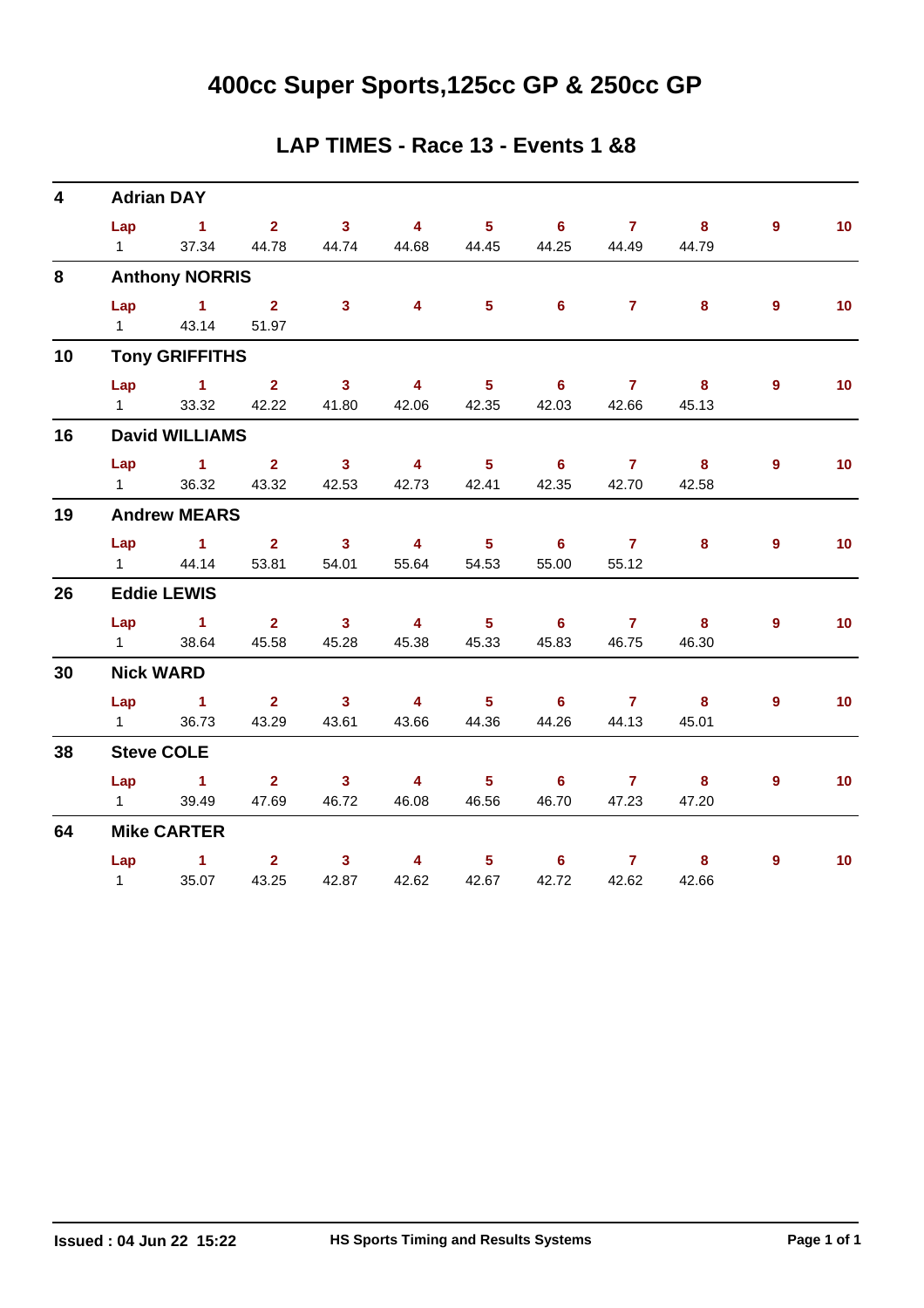# Lap Chart 400cc Super Sports,125cc GP & 250cc GP - Race 13 - Events 1 &8

|    | Lap 1      |     | Lap2               |     | Lap3               |    | Lap 4              |     | Lap 5              |    | Lap 6              |     | Lap 7              |              | Lap 8        |     | Lap 9 |    | Lap10 |
|----|------------|-----|--------------------|-----|--------------------|----|--------------------|-----|--------------------|----|--------------------|-----|--------------------|--------------|--------------|-----|-------|----|-------|
| No | Time       | No. | Time               | No. | Time               | No | Time               | No. | Time               | No | Time               | No. | Time               | No.          | Time         | No. | Time  | No | Time  |
| 10 | 33.32      |     | $10 \quad 1:15.54$ |     | $10 \quad 1:57.34$ |    | $10 \quad 2:39.40$ |     | 10 $3:21.75$       |    | 10 $4:03.78$       |     | $10 \quad 4:46.44$ | 10 $5:31.57$ |              |     |       |    |       |
|    | 64 35.07   |     | 64 1:18.32         |     | 64 2:01.19         |    | 64 2:43.81         |     | 64 3:26.48         |    | 64 $4:09.20$       |     | 64 4:51.82         | 64 5:34.48   |              |     |       |    |       |
| 16 | 36.32      |     | 16 $1:19.64$       |     | 16 $2:02.17$       |    | 16 $2:44.90$       |     | 16 $3:27.31$       |    | 16 $4:09.66$       |     | 16 $4:52.36$       | 16 5:34.94   |              |     |       |    |       |
|    | 30 $36.73$ |     | 30 $1:20.02$       |     | 30 $2:03.63$       |    | 30 $2:47.29$       |     | 19 $3:27.60$ *1    |    | 30 $4:15.91$       |     | 30 $5:00.04$       | 30 $5:45.05$ |              |     |       |    |       |
|    | 4 37.34    |     | 4 $1:22.12$        |     | 4 $2:06.86$        |    | 4 $2:51.54$        |     | 30 $3:31.65$       |    | 4 $4:20.24$        |     | 4 $5:04.73$        | 4 5:49.52    |              |     |       |    |       |
|    | 26 38.64   |     | $26 \quad 1:24.22$ |     | $26 \quad 2:09.50$ |    | $26 \quad 2:54.88$ |     | 4 3:35.99          |    | 19 $4:22.13$ *1    |     | $26 \quad 5:12.79$ | 26 5:59.09   |              |     |       |    |       |
|    | 38 39.49   |     | 38 1:27.18         |     | 38 2:13.90         |    | 38 2:59.98         |     | $26 \quad 3:40.21$ |    | $26 \quad 4:26.04$ |     | 19 $5:17.13$ *1    | 38 6:07.67   |              |     |       |    |       |
|    | 8 43.14    |     | 8 $1:35.11$        |     | $19$ 2:31.96       |    |                    |     | 38 3:46.54         |    | <b>38</b> 4:33.24  |     | 38 5:20.47         | 19           | $6:12.25$ *1 |     |       |    |       |
|    | 19 44.14   |     | $19 \quad 1:37.95$ |     |                    |    |                    |     |                    |    |                    |     |                    |              |              |     |       |    |       |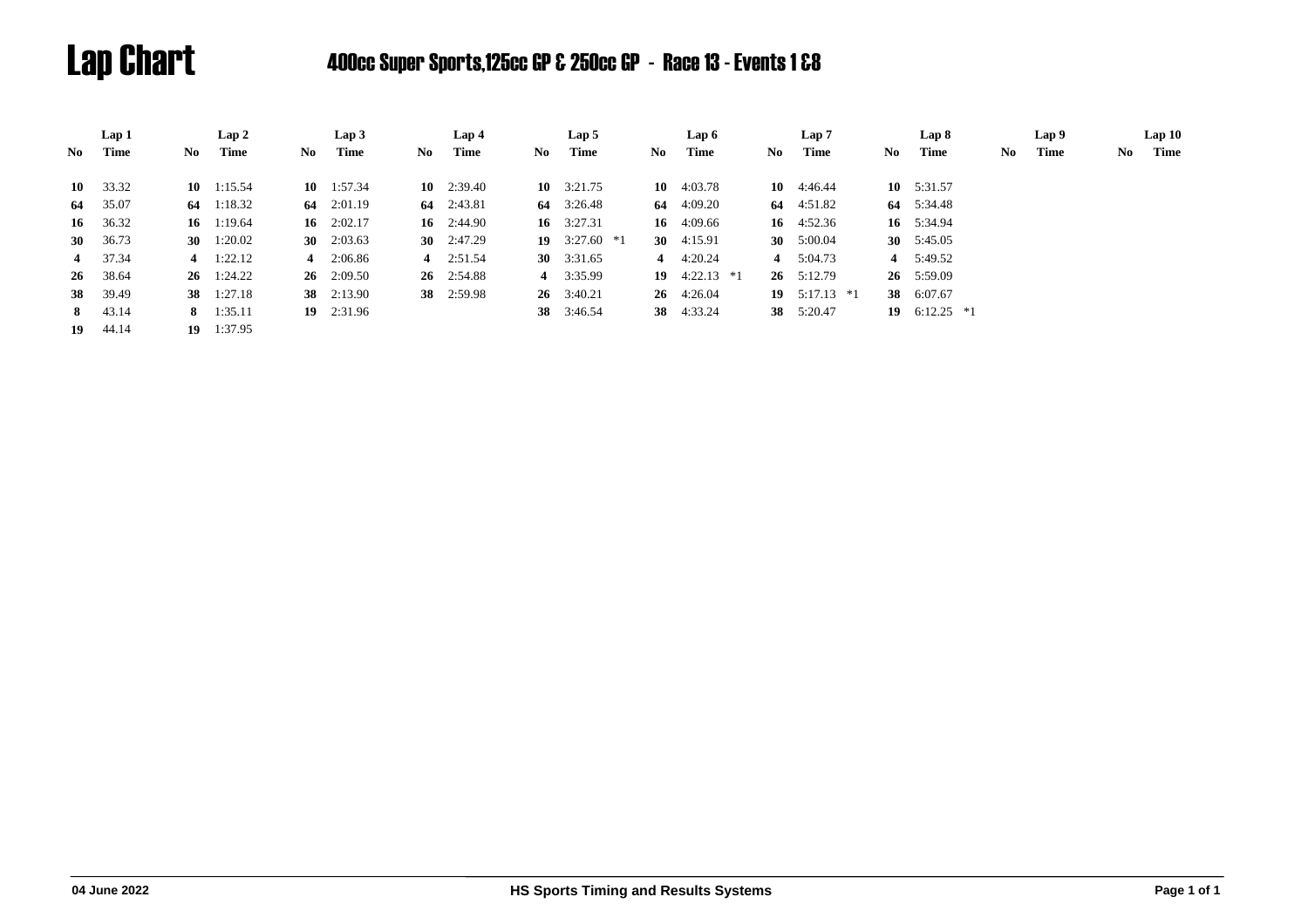

*Sponsored by Bob and Peter Lane Paddock Corner flag Marshalls*

|           | Classic Machines 125cc -250cc Single cylinder |                    |                          |     |                                 |              |         |            |       |                 |              |         |
|-----------|-----------------------------------------------|--------------------|--------------------------|-----|---------------------------------|--------------|---------|------------|-------|-----------------|--------------|---------|
|           |                                               |                    |                          |     |                                 |              |         |            |       |                 |              |         |
|           |                                               |                    |                          |     | Race 14 - Events 2 & 10         |              |         |            |       |                 |              |         |
| <b>PI</b> | No CI                                         |                    | Name                     | CC. | <b>Machine</b>                  | Laps         | Time    | Behind     | MPH   | Best Lap on MPH |              |         |
| 1         |                                               |                    | <b>12 CM1 Ben HEATON</b> |     | <b>Honda RC 195 125cc</b>       | 8            | 6:45.91 |            | 68.73 | 51.08           | 8            | 70.48   |
| 2         |                                               |                    | 57 CM1 Sarah MEASURES    |     | <b>Greeves Sports 197cc</b>     | 8            | 6:49.01 | 3.10       | 68.21 | 51.52           | 3            | 69.88   |
| 3         |                                               |                    | 5 CM1 David BRASIER      |     | Ducati 250cc                    | 8            | 6:55.94 | 10.03      | 67.08 | 52.36           | 8            | 68.75   |
| 4         |                                               |                    | 51 CM1 Graham DICKINSON  |     | Ducati 247cc                    | 8            | 7:04.64 | 18.73      | 65.70 | 53.78           | 6.           | 66.94   |
| 5         |                                               |                    | 29 CM1 Ben MEASURES      |     | Honda CGR 197cc                 | 8            | 7:12.72 | 26.81      | 64.48 | 54.46           |              | 2 66.10 |
| 6         |                                               |                    | 27 CM1 Stuart MEASURES   |     | <b>Royal Enfield Crusader 2</b> | 8            | 7:25.38 | 39.47      | 62.64 | 53.63           |              | 8 67.13 |
| 7         |                                               |                    | 21 CM1 Allen RANDALL     |     | Ducati 249cc                    | 8            | 7:28.29 | 42.38      | 62.24 | 54.50           | 8            | 66.06   |
| 8         |                                               |                    | 68 CM1 Dave TROOP        |     | Honda CGR 125cc                 | 7            | 7:21.73 | 1 Lap      |       | 55.01 1:03.76   | 7            | 56.46   |
|           |                                               |                    | <b>Not-Classified</b>    |     |                                 |              |         |            |       |                 |              |         |
|           | 4                                             | 80                 | <b>Owen MONAGHAN</b>     |     | <b>YZ85</b>                     | 4            | 3:07.77 | <b>DNF</b> | 71.90 | 48.97           | 3            | 73.51   |
|           |                                               |                    | 17 CM1 Roger SMITH       |     | Ducati 248cc                    | $\mathbf{2}$ | 1:35.42 | <b>DNF</b> | 66.02 | 52.96           | $\mathbf{2}$ | 67.98   |
|           |                                               | <b>Fastest Lap</b> |                          |     |                                 |              |         |            |       |                 |              |         |
|           |                                               |                    | 12 CM1 Ben HEATON        |     | <b>Honda RC 195 125cc</b>       |              |         |            |       | 51.08           | 8            | 70.48   |

**Qualification Speed : Class CM1 = 61.86 MPH** 

| <b>Start Time: 15:21</b>          | Tonfanau            | 04 Jun 22 18:05                   |
|-----------------------------------|---------------------|-----------------------------------|
| <b>Clerk of Course: Ray Jones</b> | <b>Time Issued:</b> | Chief Timekeeper: Graham Marshall |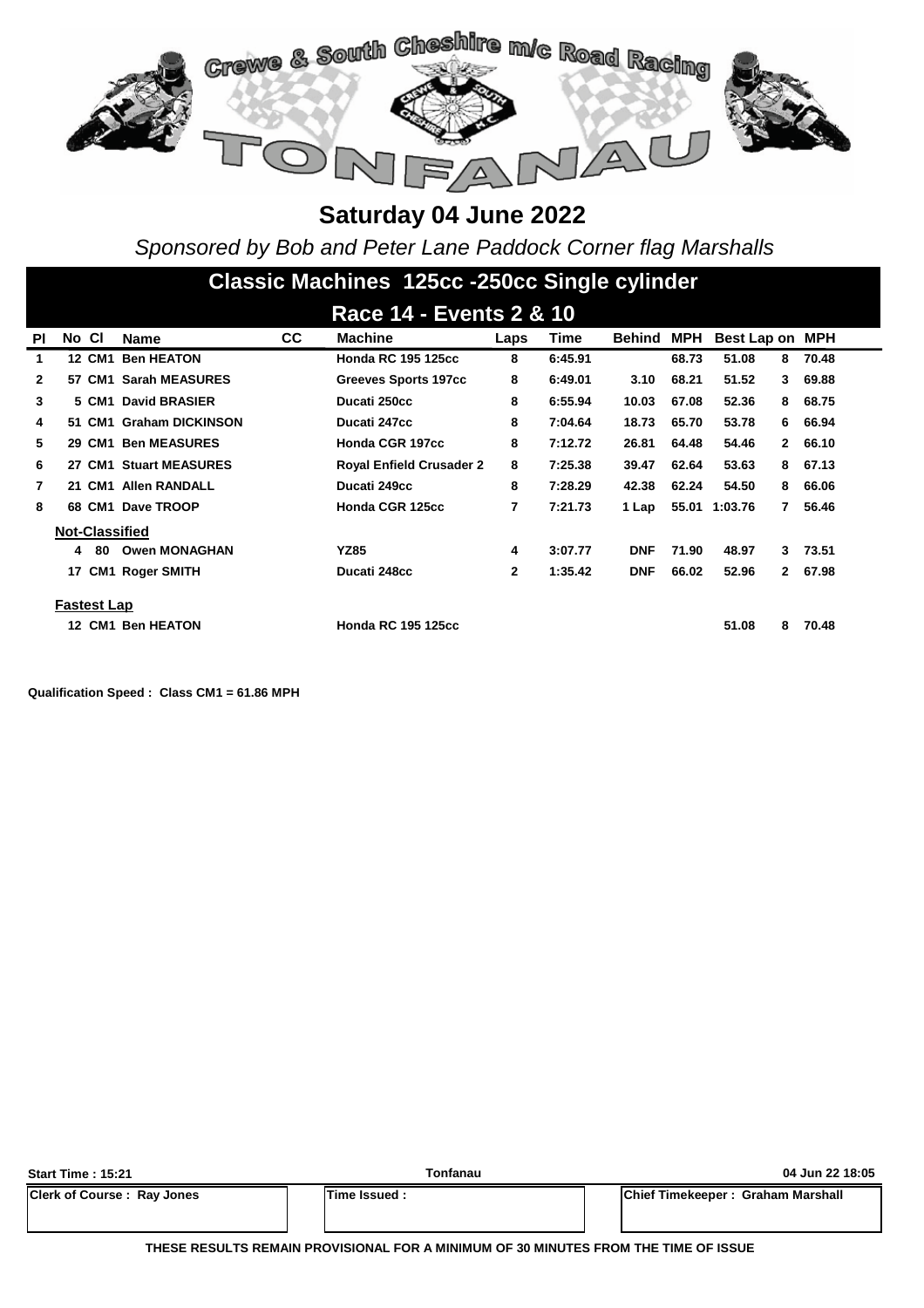| LAP TIMES - Race 14 - Events 2 & 10 |  |  |  |
|-------------------------------------|--|--|--|
|-------------------------------------|--|--|--|

| $\overline{\mathbf{4}}$ |                | <b>Owen MONAGHAN</b>                      |                         |                         |                         |                  |                              |                                   |                  |                |                 |
|-------------------------|----------------|-------------------------------------------|-------------------------|-------------------------|-------------------------|------------------|------------------------------|-----------------------------------|------------------|----------------|-----------------|
|                         | Lap            | $\sim$ 1                                  | $\mathbf{2}$            | 3 <sup>1</sup>          | $\overline{4}$          | $5^{\circ}$      | 6                            | 7 <sup>7</sup>                    | 8                | 9              | 10              |
|                         | $1 \quad$      | 39.98                                     | 49.11                   | 48.97                   | 49.71                   |                  |                              |                                   |                  |                |                 |
| $5\overline{)}$         |                | <b>David BRASIER</b>                      |                         |                         |                         |                  |                              |                                   |                  |                |                 |
|                         | Lap            | $\sim$ 1                                  | 2 <sup>1</sup>          | 3 <sup>1</sup>          | $\overline{4}$          | 5 <sub>1</sub>   | 6                            | $\mathbf{7}$                      | 8                | 9              | 10 <sup>°</sup> |
|                         | $1 \quad$      | 44.32                                     | 53.24                   | 53.13                   | 53.68                   | 52.89            | 53.49                        | 52.83                             | 52.36            |                |                 |
| 12                      |                | <b>Ben HEATON</b>                         |                         |                         |                         |                  |                              |                                   |                  |                |                 |
|                         | Lap            | $\sim$ 1                                  | 2 <sup>1</sup>          | 3 <sup>1</sup>          | $\overline{4}$          | 5 <sup>1</sup>   | 6 <sup>1</sup>               | $\mathbf{7}$                      | $\bf{8}$         | $\overline{9}$ | 10 <sub>1</sub> |
|                         | $1 \quad$      | 42.40                                     | 53.53                   | 52.35                   | 51.09                   | 51.34            | 52.04                        | 52.08                             | 51.08            |                |                 |
| 17                      |                | <b>Roger SMITH</b>                        |                         |                         |                         |                  |                              |                                   |                  |                |                 |
|                         | Lap            | $\sim$ 1                                  | $\overline{\mathbf{2}}$ | $\overline{\mathbf{3}}$ | 4 <sup>1</sup>          |                  | $5 - 1$<br>$6 \qquad \qquad$ | $\overline{7}$ and $\overline{7}$ | $\boldsymbol{8}$ | $\overline{9}$ | 10 <sub>1</sub> |
|                         | $1 \quad$      | 42.46                                     | 52.96                   |                         |                         |                  |                              |                                   |                  |                |                 |
| 21                      |                | <b>Allen RANDALL</b>                      |                         |                         |                         |                  |                              |                                   |                  |                |                 |
|                         | Lap            | $\sim$ 1                                  | 2 <sup>1</sup>          | 3 <sup>1</sup>          | $\overline{4}$          | 5 <sup>1</sup>   | 6                            | $\mathbf{7}$                      | 8                | 9              | 10 <sub>1</sub> |
|                         | $1 \quad \Box$ | 49.28                                     | 57.18                   | 58.95                   | 1:00.64                 | 56.33            | 55.67                        | 55.74                             | 54.50            |                |                 |
| 27                      |                | <b>Stuart MEASURES</b>                    |                         |                         |                         |                  |                              |                                   |                  |                |                 |
|                         | Lap            | $\sim$ $\sim$ $\sim$ $\sim$ $\sim$ $\sim$ | $\overline{\mathbf{2}}$ | 3 <sup>1</sup>          | $\overline{4}$          | 5 <sub>1</sub>   | 6                            | $\overline{7}$                    | 8                | $9^{\circ}$    | 10 <sub>1</sub> |
|                         | $1 \quad \Box$ | 46.43                                     | 54.92                   | 1:02.83                 | 57.85                   | 58.54            | 56.19                        | 54.99                             | 53.63            |                |                 |
| 29                      |                | <b>Ben MEASURES</b>                       |                         |                         |                         |                  |                              |                                   |                  |                |                 |
|                         | Lap            | $\sim$ 1                                  | $2^{\circ}$             | 3 <sup>1</sup>          | $\overline{4}$          | 5 <sup>1</sup>   | 6                            | $\mathbf{7}$                      | 8                | 9              | 10 <sub>1</sub> |
|                         | $1 \quad \Box$ | 45.09                                     | 54.46                   | 55.22                   | 55.65                   | 55.91            | 55.31                        | 55.87                             | 55.21            |                |                 |
| 51                      |                | <b>Graham DICKINSON</b>                   |                         |                         |                         |                  |                              |                                   |                  |                |                 |
|                         | Lap            | $\blacksquare$ 1                          | 2 <sup>1</sup>          | 3 <sup>7</sup>          | $\overline{\mathbf{4}}$ | 5 <sub>1</sub>   | 6                            | $\overline{7}$                    | 8                | $9^{\circ}$    | 10 <sub>1</sub> |
|                         | $1 \quad$      | 44.47                                     | 53.95                   | 54.28                   | 53.97                   | 54.75            | 53.78                        | 54.63                             | 54.81            |                |                 |
| 57                      |                | <b>Sarah MEASURES</b>                     |                         |                         |                         |                  |                              |                                   |                  |                |                 |
|                         | Lap            | $\sim$ 1                                  | 2 <sup>1</sup>          | 3 <sup>7</sup>          | $\overline{4}$          | 5 <sup>1</sup>   | 6                            | 7 <sup>7</sup>                    | 8                | 9              | 10              |
|                         | $1 \quad$      | 42.09                                     | 52.65                   | 51.52                   | 52.58                   | 51.71            | 53.40                        | 52.24                             | 52.82            |                |                 |
| 68                      |                | Dave TROOP                                |                         |                         |                         |                  |                              |                                   |                  |                |                 |
|                         |                | Lap 1                                     | $\mathbf{2}$            | 3 <sup>7</sup>          | 4                       | 5                | 6                            | $\mathbf{7}$                      | 8                | 9              | 10 <sub>1</sub> |
|                         | $1 \quad$      | 52.72                                     | 1:04.72                 | 1:06.72                 |                         | 1:05.16  1:04.60 | 1:04.05                      | 1:03.76                           |                  |                |                 |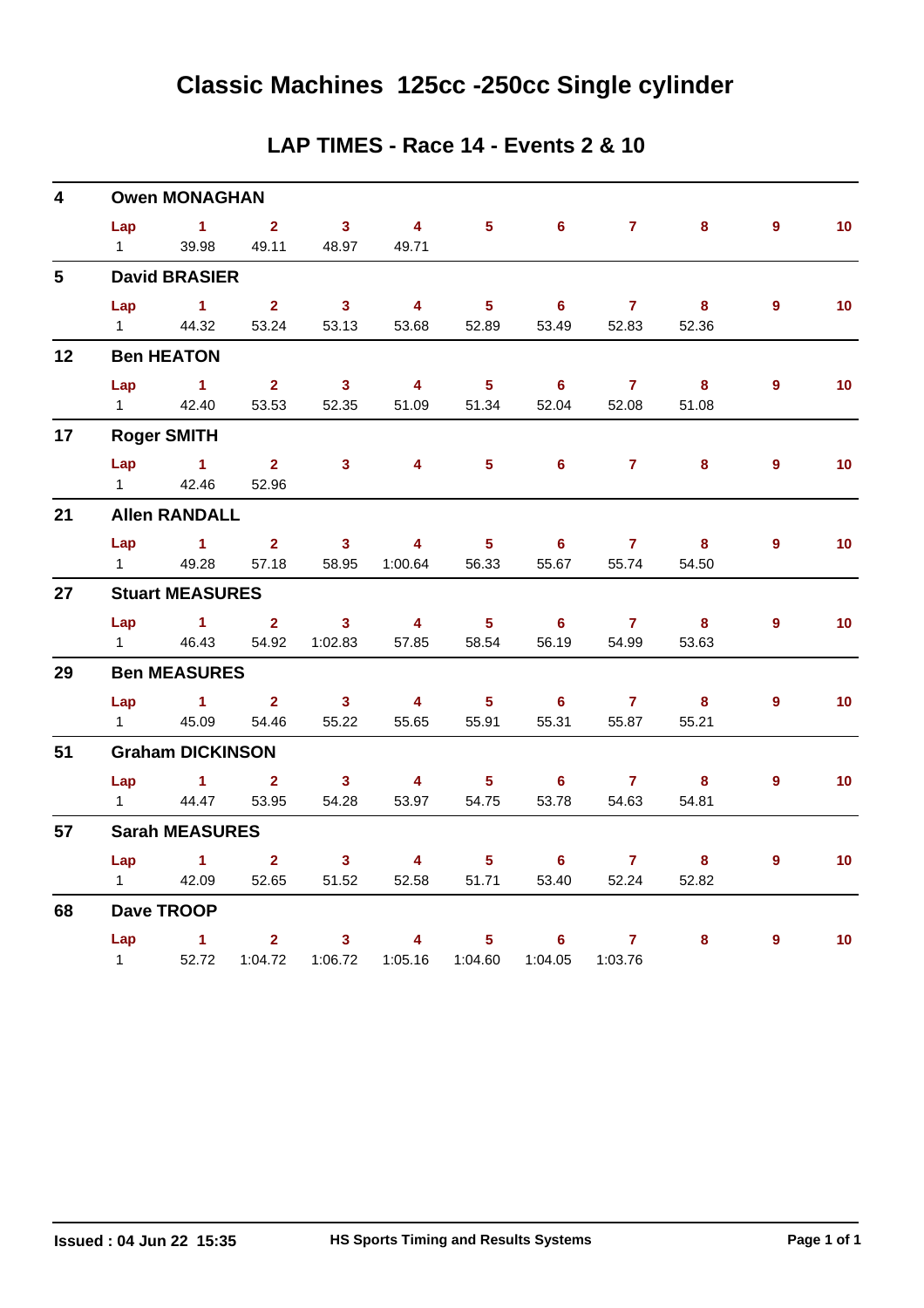# Lap Chart Classic Machines 125cc -250cc Single cylinder - Race 14 - Events 2 & 10

|                | Lap 1        |    | Lap 2              |     | Lap3               |      | Lap 4              |      | Lap 5              |    | Lap 6              |     | Lap <sub>7</sub> |     | Lap 8           |     | Lap 9 |     | Lap10 |
|----------------|--------------|----|--------------------|-----|--------------------|------|--------------------|------|--------------------|----|--------------------|-----|------------------|-----|-----------------|-----|-------|-----|-------|
| No.            | Time         | No | Time               | No. | Time               | No 1 | Time               | No - | Time               | No | Time               | No. | Time             | No. | Time            | No. | Time  | No. | Time  |
| $\overline{4}$ | 39.98        |    | 4 $1:29.09$        |     | 4 $2:18.06$        |      | 4 $3:07.77$        |      | 57 $4:10.55$       |    | 12 $5:02.75$       |     | 12 $5:54.83$     |     | 12 6:45.91      |     |       |     |       |
|                | 57 42.09     |    | 57 1:34.74         |     | $57 \quad 2:26.26$ |      | 57 3:18.84         |      | 12 $4:10.71$       |    | 57 5:03.95         |     | 57 5:56.19       |     | 57 6:49.01      |     |       |     |       |
|                | 12 42.40     |    | $17 \quad 1:35.42$ |     | 12 $2:28.28$       |      | 12 $3:19.37$       |      | $5 \quad 4:17.26$  |    | $5 \t 5:10.75$     |     | 5 6:03.58        |     | 5 6:55.94       |     |       |     |       |
|                | 17 42.46     |    | 12 $1:35.93$       |     | $5 \quad 2:30.69$  |      | $5 \quad 3:24.37$  |      | $51 \quad 4:21.42$ |    | 68 $5:13.92$ *1    |     | 51 6:09.83       | 51  | 7:04.64         |     |       |     |       |
|                | $5 \t 44.32$ |    | $5 \t1:37.56$      |     | $51 \quad 2:32.70$ |      | 51 $3:26.67$       |      | $29 \quad 4:26.33$ |    | $51 \quad 5:15.20$ | 29  | 6:17.51          |     | $29$ 7:12.72    |     |       |     |       |
|                | 51 44.47     |    | 51 1:38.42         |     | 29 2:34.77         |      | 29 3:30.42         |      | 27 4:40.57         |    | 29 5:21.64         | 68  | $6:17.97$ *1     |     | 68 $7:21.73$ *1 |     |       |     |       |
| 29             | 45.09        |    | 29 1:39.55         |     | $27 \quad 2:44.18$ |      | 27 3:42.03         |      | 21 4:42.38         |    | 27 5:36.76         |     | 27 6:31.75       |     | 27 7:25.38      |     |       |     |       |
|                | 27 46.43     |    | $27 \quad 1:41.35$ |     | $21 \quad 2:45.41$ |      | $21 \quad 3:46.05$ |      |                    |    | 21 5:38.05         |     | 21 6:33.79       |     | 21 7:28.29      |     |       |     |       |
|                | 21 49.28     |    | $21 \quad 1:46.46$ |     | 68 3:04.16         |      | 68 4:09.32         |      |                    |    |                    |     |                  |     |                 |     |       |     |       |
| 68             | 52.72        |    | 68 1:57.44         |     |                    |      |                    |      |                    |    |                    |     |                  |     |                 |     |       |     |       |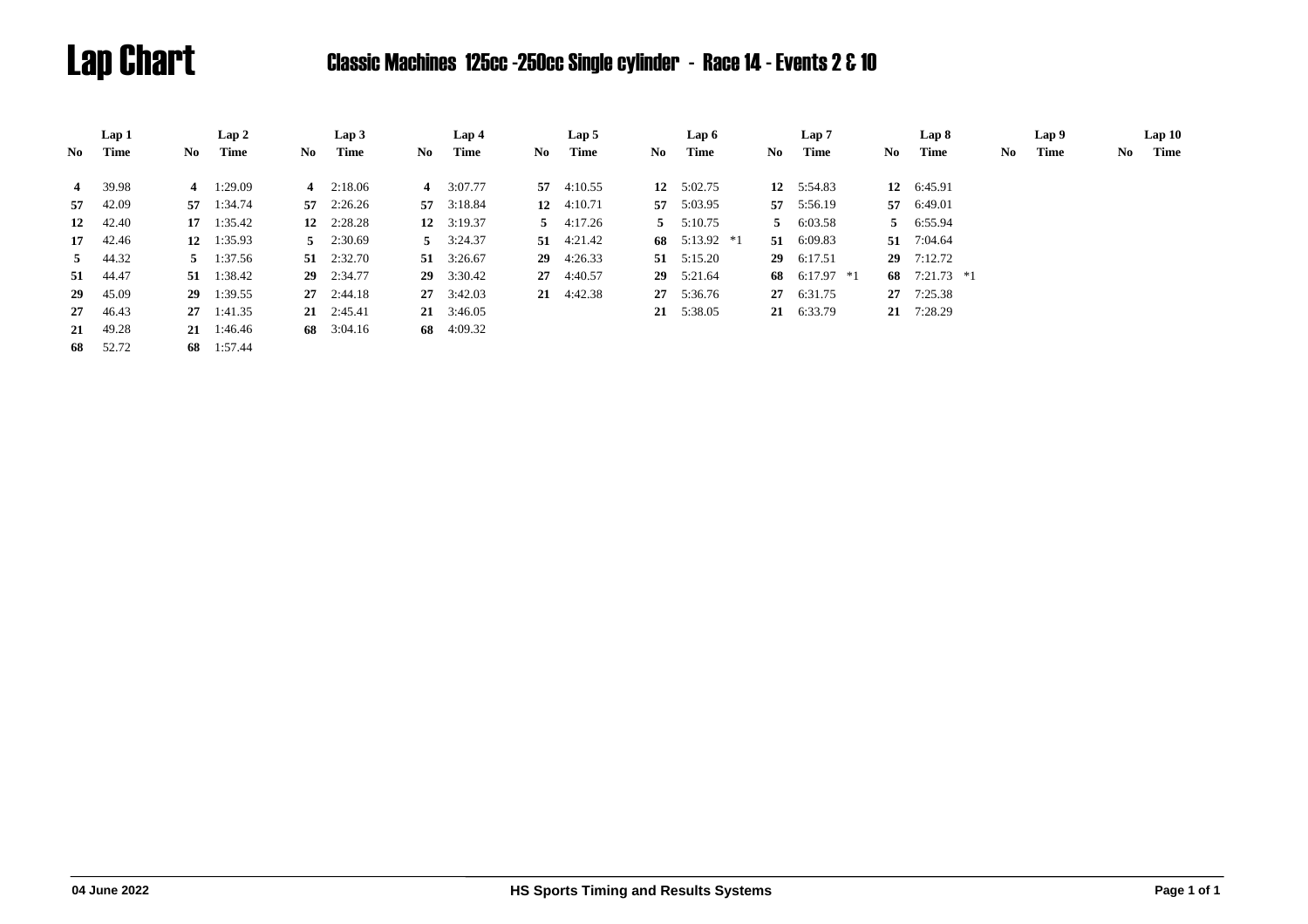

*Sponsored by North East Controls Tel 0191 2171800*

### **450cc-1100cc Open**

|    | Race 15 - Events 3 |           |                       |    |                     |      |         |        |            |                 |   |       |  |  |
|----|--------------------|-----------|-----------------------|----|---------------------|------|---------|--------|------------|-----------------|---|-------|--|--|
| ΡI | No CI              |           | Name                  | СC | <b>Machine</b>      | Laps | Time    | Behind | <b>MPH</b> | Best Lap on MPH |   |       |  |  |
| 1  | 34                 | <b>OP</b> | <b>Chris MORT</b>     |    | Honda CBR 600cc     | 8    | 4:51.32 |        | 95.77      | 37.10           | 3 | 97.04 |  |  |
| 2  | 17                 | <b>OP</b> | <b>Martin ROBBINS</b> |    | Honda CBR 600cc     | 8    | 5:09.11 | 17.79  | 90.26      | 39.18           | 4 | 91.88 |  |  |
| 3  | 90                 | <b>OP</b> | <b>Liam PRICE</b>     |    | Honda CBR 600cc     | 8    | 5:09.30 | 17.98  | 90.20      | 39.34           | 6 | 91.51 |  |  |
| 4  | 31                 | <b>OP</b> | <b>Liam TAYLOR</b>    |    | Kawasaki ZX6R 600cc | 8    | 5:22.50 | 31.18  | 86.51      | 40.47           | 8 | 88.95 |  |  |
| 5. | 63                 | <b>OP</b> | <b>Michael MACE</b>   |    | Yamaha R6 599cc     | 8    | 5:26.80 | 35.48  | 85.37      | 41.61           | 3 | 86.52 |  |  |
| 6  | 19                 | OP.       | <b>Gerallt ELLIS</b>  |    | Honda 1000cc        | 8    | 5:26.90 | 35.58  | 85.35      | 41.26           | 4 | 87.25 |  |  |
|    | 13                 | OP.       | <b>Keith BATE</b>     |    | Honda 600cc         | 7    | 5:02.91 | 1 Lap  | 80.22      | 43.65           | 6 | 82.47 |  |  |
| 8  | 94                 | OP.       | <b>Cameron PARRY</b>  |    | Yamaha R6 88        | 7    | 5:06.09 | 1 Lap  | 79.39      | 44.03           | 6 | 81.76 |  |  |
| 9  | 88                 | <b>OP</b> | <b>Andrew SHARP</b>   |    | GSXR 600cc          | 7    | 5:19.19 | 1 Lap  | 76.13      | 45.71           | 7 | 78.76 |  |  |
|    |                    |           |                       |    |                     |      |         |        |            |                 |   |       |  |  |
|    | <b>Fastest Lap</b> |           |                       |    |                     |      |         |        |            |                 |   |       |  |  |
|    | 34                 | <b>OP</b> | <b>Chris MORT</b>     |    | Honda CBR 600cc     |      |         |        |            | 37.10           | 3 | 97.04 |  |  |

**Qualification Speed : Class OP = 86.19 MPH** 

| <b>Start Time: 15:38</b>          | Tonfanau             | 04 Jun 22 18:05                   |
|-----------------------------------|----------------------|-----------------------------------|
| <b>Clerk of Course: Ray Jones</b> | <b>ITime Issued:</b> | Chief Timekeeper: Graham Marshall |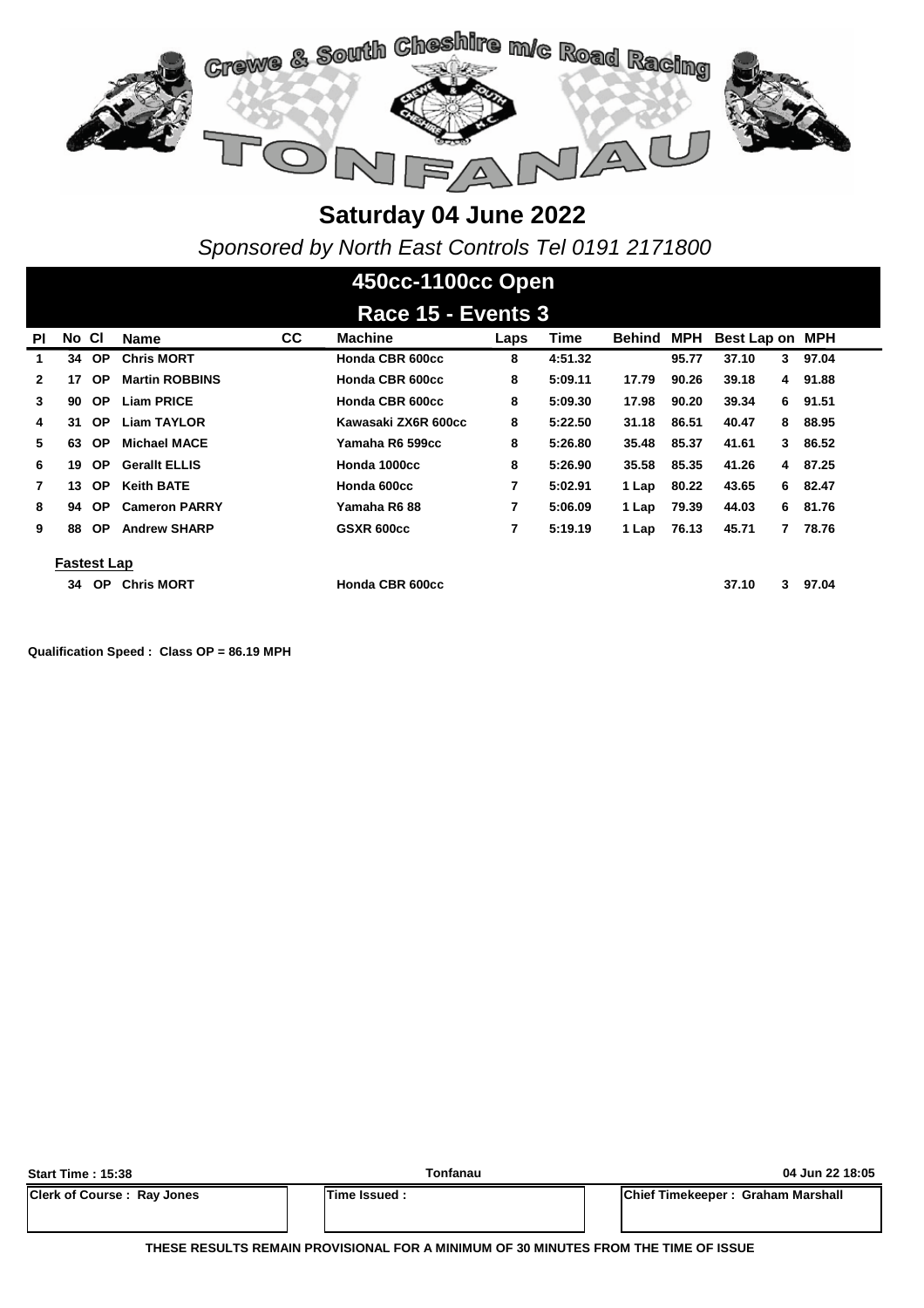# **450cc-1100cc Open**

#### **LAP TIMES - Race 15 - Events 3**

| 13 |                        | <b>Keith BATE</b>     |                               |                         |                               |                            |                            |                |          |                |                 |
|----|------------------------|-----------------------|-------------------------------|-------------------------|-------------------------------|----------------------------|----------------------------|----------------|----------|----------------|-----------------|
|    |                        | Lap 1                 | $2 \t 3 \t 4$                 |                         |                               |                            | $5 \t 6 \t 7$              |                | $\bf{8}$ | $9^{\circ}$    | 10 <sub>1</sub> |
|    | $1 \quad \Box$         | 35.25                 |                               |                         | 44.54 44.02 45.42 43.82 43.65 |                            |                            | 46.21          |          |                |                 |
| 17 |                        | <b>Martin ROBBINS</b> |                               |                         |                               |                            |                            |                |          |                |                 |
|    |                        | $Lap$ 1 2             |                               | $\overline{\mathbf{3}}$ | $\overline{4}$                | $\overline{\phantom{0}}$ 5 | $\overline{\phantom{a}}$ 6 | 7 8            |          | $9^{\circ}$    | 10 <sub>1</sub> |
|    |                        | 1 30.79               | 39.88                         | 39.48                   | 39.18                         | 39.69                      | 39.75                      | 40.38          | 39.96    |                |                 |
| 19 |                        | <b>Gerallt ELLIS</b>  |                               |                         |                               |                            |                            |                |          |                |                 |
|    | Lap                    | $\sim$ $\sim$ 1       | $\overline{2}$ $\overline{3}$ |                         | 4 5 6 7 8                     |                            |                            |                |          | $\overline{9}$ | 10              |
|    |                        | 1 35.29 42.03 41.49   |                               |                         | 41.26                         |                            | 41.65 41.67                | 41.60          | 41.91    |                |                 |
| 31 |                        | <b>Liam TAYLOR</b>    |                               |                         |                               |                            |                            |                |          |                |                 |
|    |                        | $Lap$ $1$ $2$         |                               | $3 \t 4$                |                               |                            | $5^{\circ}$ 6              | $7 \t 8$       |          | 9              | 10              |
|    |                        | 1 34.40 41.56 41.69   |                               |                         | 41.26                         | 41.13                      | 40.95                      | 41.04          | 40.47    |                |                 |
| 34 |                        | <b>Chris MORT</b>     |                               |                         |                               |                            |                            |                |          |                |                 |
|    |                        | $Lap$ 1               | $2 \t 3$                      |                         |                               |                            | 4 5 6 7 8                  |                |          | 9              | 10 <sub>1</sub> |
|    | $1 \quad \blacksquare$ | 29.65                 | 37.51                         | 37.10                   | 37.25                         | 37.53                      | 37.57                      | 37.46          | 37.25    |                |                 |
| 63 |                        | <b>Michael MACE</b>   |                               |                         |                               |                            |                            |                |          |                |                 |
|    |                        | Lap 1 2 3 4 5 6 7 8   |                               |                         |                               |                            |                            |                |          | $9^{\circ}$    | 10 <sub>1</sub> |
|    | $1 \qquad \qquad$      | 33.74                 |                               | 41.66 41.61             |                               |                            | 41.72 41.66 42.56          | 41.65          | 42.20    |                |                 |
| 88 |                        | <b>Andrew SHARP</b>   |                               |                         |                               |                            |                            |                |          |                |                 |
|    |                        | $Lap$ $1$ $2$         |                               | $\sim$ 3                | $4 \qquad 5$                  |                            | $\overline{\phantom{a}}$ 6 | $\overline{7}$ | 8        | $\overline{9}$ | 10 <sub>1</sub> |
|    | $1 \quad \Box$         |                       | 39.02 47.05 46.45             |                         |                               | 47.01 46.90                | 47.05                      | 45.71          |          |                |                 |
| 90 |                        | <b>Liam PRICE</b>     |                               |                         |                               |                            |                            |                |          |                |                 |
|    |                        | Lap 1 2 3 4 5 6 7 8   |                               |                         |                               |                            |                            |                |          | 9              | 10              |
|    | $1 \quad \Box$         | 31.67                 |                               | 39.77 39.62             | 39.79                         | 39.54                      | 39.34                      | 40.21          | 39.36    |                |                 |
| 94 |                        | <b>Cameron PARRY</b>  |                               |                         |                               |                            |                            |                |          |                |                 |
|    |                        | Lap $1$ 2             |                               | $\overline{\mathbf{3}}$ | $\sim$ 4                      |                            | $5^{\circ}$ 6              | $\overline{7}$ | 8        | $\overline{9}$ | 10 <sup>°</sup> |
|    | $1 \quad$              | 37.12                 | 45.32                         | 44.85                   | 44.53                         | 44.98                      | 44.03                      | 45.26          |          |                |                 |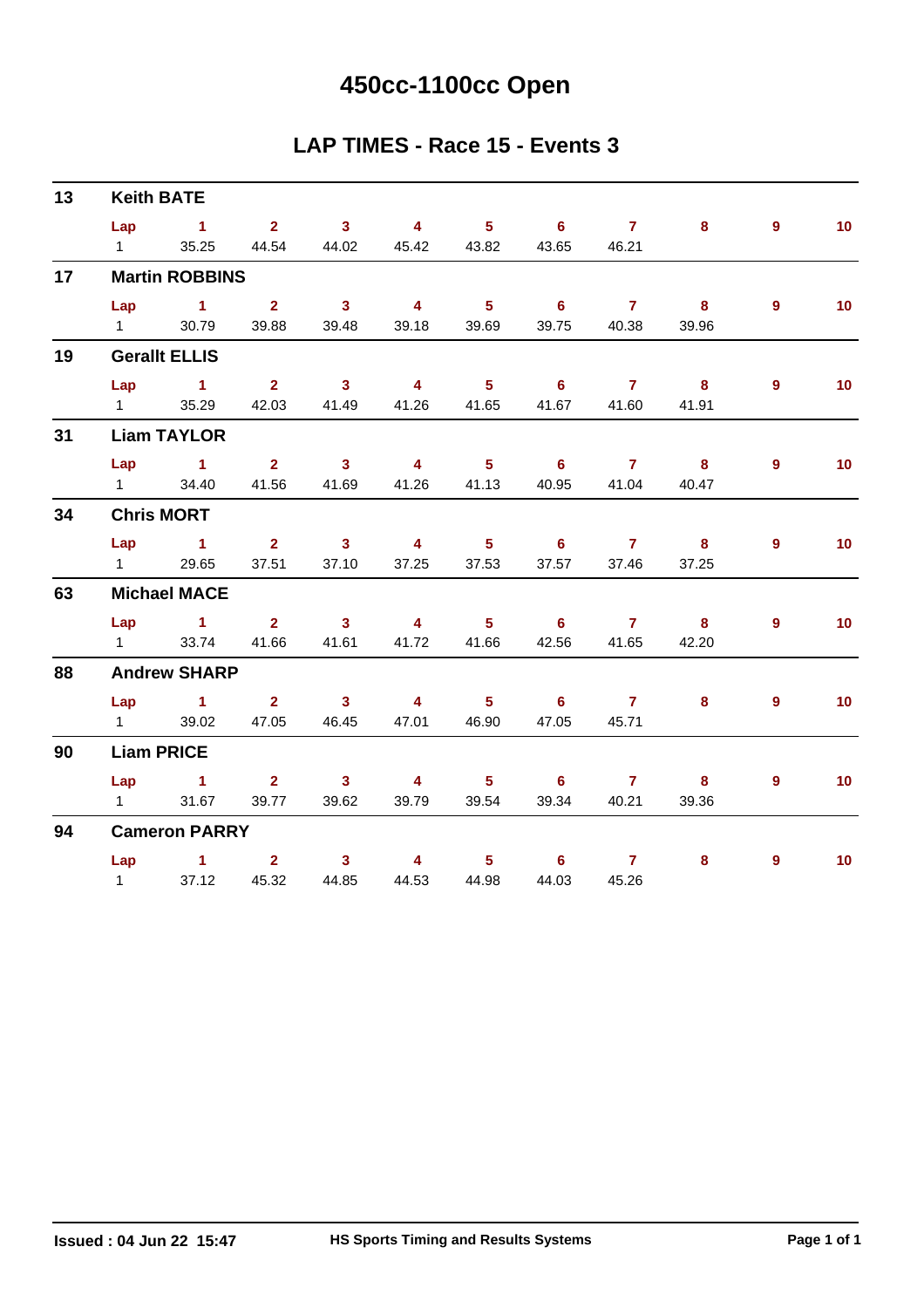

# Lap Chart 450cc-1100cc Open - Race 15 - Events 3

|      | Lap 1        |    | Lap 2              |      | Lap3               |      | Lap 4              |     | Lap 5              |      | Lap 6              |     | Lap 7           |     | Lap 8              |     | Lap 9 |     | Lap10 |
|------|--------------|----|--------------------|------|--------------------|------|--------------------|-----|--------------------|------|--------------------|-----|-----------------|-----|--------------------|-----|-------|-----|-------|
| No   | Time         | No | Time               | No . | Time               | No - | Time               | No. | Time               | No.  | Time               | No. | Time            | No. | Time               | No. | Time  | No. | Time  |
|      |              |    |                    |      |                    |      |                    |     |                    |      |                    |     |                 |     |                    |     |       |     |       |
|      | 34 29.65     |    | 34 $1:07.16$       |      | 34 1:44.26         |      | 34 $2:21.51$       |     | <b>34</b> 2:59.04  |      | 34 3:36.61         |     | 34 $4:14.07$    |     | 34 4:51.32         |     |       |     |       |
| 17   | 30.79        |    | $17 \quad 1:10.67$ |      | $17 \quad 1:50.15$ |      | $17 \quad 2:29.33$ |     | 88 2:59.53 $*1$    | 94   | $3:36.80*1$        |     | 13 $4:16.70$ *1 |     | 13 $5:02.91$ *1    |     |       |     |       |
| 90 — | 31.67        |    | 90 1:11.44         |      | 90 1:51.06         |      | 90 2:30.85         |     | 17 3:09.02         |      | 88 $3:46.43*1$     |     | 94 $4:20.83$ *1 |     | 94 $5:06.09$ *1    |     |       |     |       |
| 63   | 33.74        |    | 63 $1:15.40$       |      | 63 $1:57.01$       |      | 63 2:38.73         |     | $90 \quad 3:10.39$ |      | $17 \quad 3:48.77$ |     | 17 $4:29.15$    |     | $17 \quad 5:09.11$ |     |       |     |       |
|      | 31 34.40     |    | 31 $1:15.96$       |      | 31 $1:57.65$       |      | 31 2:38.91         |     | 31 3:20.04         |      | 90 3:49.73         |     | 90 4:29.94      |     | 90 5:09.30         |     |       |     |       |
|      | 13 35.25     |    | $19 \quad 1:17.32$ |      | 19 1:58.81         |      | $19 \quad 2:40.07$ |     | 63 $3:20.39$       |      | 31 $4:00.99$       |     | 88 4:33.48 *1   |     | 88 $5:19.19$ *1    |     |       |     |       |
|      | $19 \t35.29$ |    | $13 \quad 1:19.79$ |      | 13 $2:03.81$       |      | 13 $2:49.23$       |     | $19 \quad 3:21.72$ |      | 63 $4:02.95$       |     | 31 $4:42.03$    |     | 31 $5:22.50$       |     |       |     |       |
| 94   | 37.12        |    | 94 1:22.44         |      | 94 2:07.29         |      | 94 $2:51.82$       |     | 13 3:33.05         | - 19 | 4:03.39            | 63  | 4:44.60         | 63  | 5:26.80            |     |       |     |       |
| 88   | 39.02        |    | 88 1:26.07         |      | 88 2:12.52         |      |                    |     |                    |      |                    | 19  | 4:44.99         |     | 19 5:26.90         |     |       |     |       |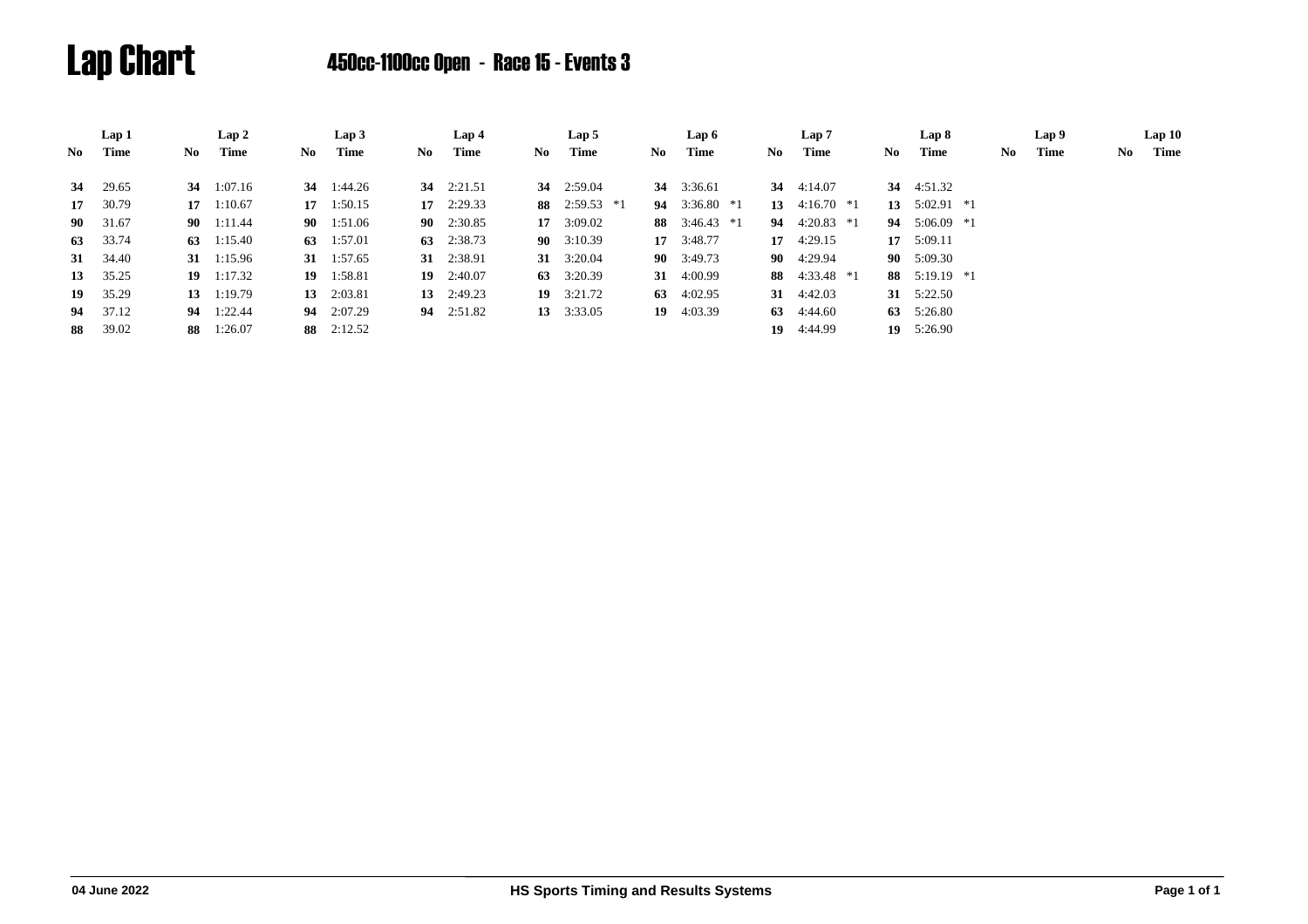

*Sponsored by Q B Homes Tel. 01606 46645*

#### **Classic machines 250cc, 251cc - 500cc, over 501cc & CB 500cc**

|              |       |                    |                            |           | <b>Race 16 - Events 4 &amp; 12</b> |      |         |            |            |             |              |       |
|--------------|-------|--------------------|----------------------------|-----------|------------------------------------|------|---------|------------|------------|-------------|--------------|-------|
| <b>PI</b>    | No CI |                    | <b>Name</b>                | <b>CC</b> | <b>Machine</b>                     | Laps | Time    | Behind     | <b>MPH</b> | Best Lap on |              | MPH   |
| 1            |       |                    | 4 CM3 Adrian DAY           |           | Honda K4 350cc                     | 8    | 6:06.53 |            | 76.12      | 46.60       | $\mathbf{2}$ | 77.25 |
| $\mathbf{2}$ |       |                    | <b>19 CM2 Geoff HADWIN</b> |           | Suzuki T 20 247cc                  | 8    | 6:09.67 | 3.14       | 75.47      | 46.89       | 6.           | 76.78 |
| 3            |       |                    | <b>42 CM2 Rob KNIGHT</b>   |           | John Steele Yamaha 250             | 8    | 6:21.59 | 15.06      | 73.12      | 47.25       | $\mathbf{2}$ | 76.19 |
| 4            |       |                    | 57 CM3 Sarah MEASURES      |           | Yamaha SR 498cc                    | 8    | 6:40.14 | 33.61      | 69.73      | 49.65       | 5.           | 72.51 |
| 5            |       |                    | 28 CM2 Steve BEDFORD       |           | Suzuki T20 250cc                   | 8    | 6:40.46 | 33.93      | 69.67      | 49.91       | $\mathbf{2}$ | 72.13 |
| 6            |       |                    | 38 CM3 Steve COLE          |           | Seeley G50 500cc                   | 8    | 6:44.57 | 38.04      | 68.96      | 51.43       | 4            | 70.00 |
| 7            | 12    |                    | <b>Ben HEATON</b>          |           | <b>Honda RC 195 125cc</b>          | 8    | 6:44.92 | 38.39      | 68.90      | 51.12       | 5            | 70.42 |
| 8            |       |                    | 51 CM3 Graham DICKINSON    |           | <b>Suzuki T 500 492cc</b>          | 8    | 6:46.61 | 40.08      | 68.62      | 49.84       | 7            | 72.23 |
| 9            |       |                    | 29 CM3 Ben MEASURES        |           | Honda CGR 125cc                    | 7    | 6:15.67 | 1 Lap      | 64.68      | 54.27       | $\mathbf{2}$ | 66.33 |
| 10           | 68    |                    | <b>John FISHER</b>         |           | Honda CGR 125cc                    | 7    | 6:16.18 | 1 Lap      | 64.60      | 54.77       | 6            | 65.73 |
|              |       |                    | <b>Not-Classified</b>      |           |                                    |      |         |            |            |             |              |       |
|              |       |                    | <b>32 CM4 Mick COMPTON</b> |           | <b>BSA 750cc</b>                   | 3    | 2:05.94 | <b>DNF</b> | 78.61      | 44.22       | $\mathbf{2}$ | 81.41 |
|              |       | <b>Fastest Lap</b> |                            |           |                                    |      |         |            |            |             |              |       |
|              |       |                    | 4 CM3 Adrian DAY           |           | Honda K4 350cc                     |      |         |            |            | 46.60       | 2            | 77.25 |

**Qualification Speeds : Class CM2 = 67.93 MPH Class CM3 = 68.51 MPH** 

| Start Time: 15:48                 | Tonfanau      | 04 Jun 22 18:06                   |
|-----------------------------------|---------------|-----------------------------------|
| <b>Clerk of Course: Ray Jones</b> | lTime Issued: | Chief Timekeeper: Graham Marshall |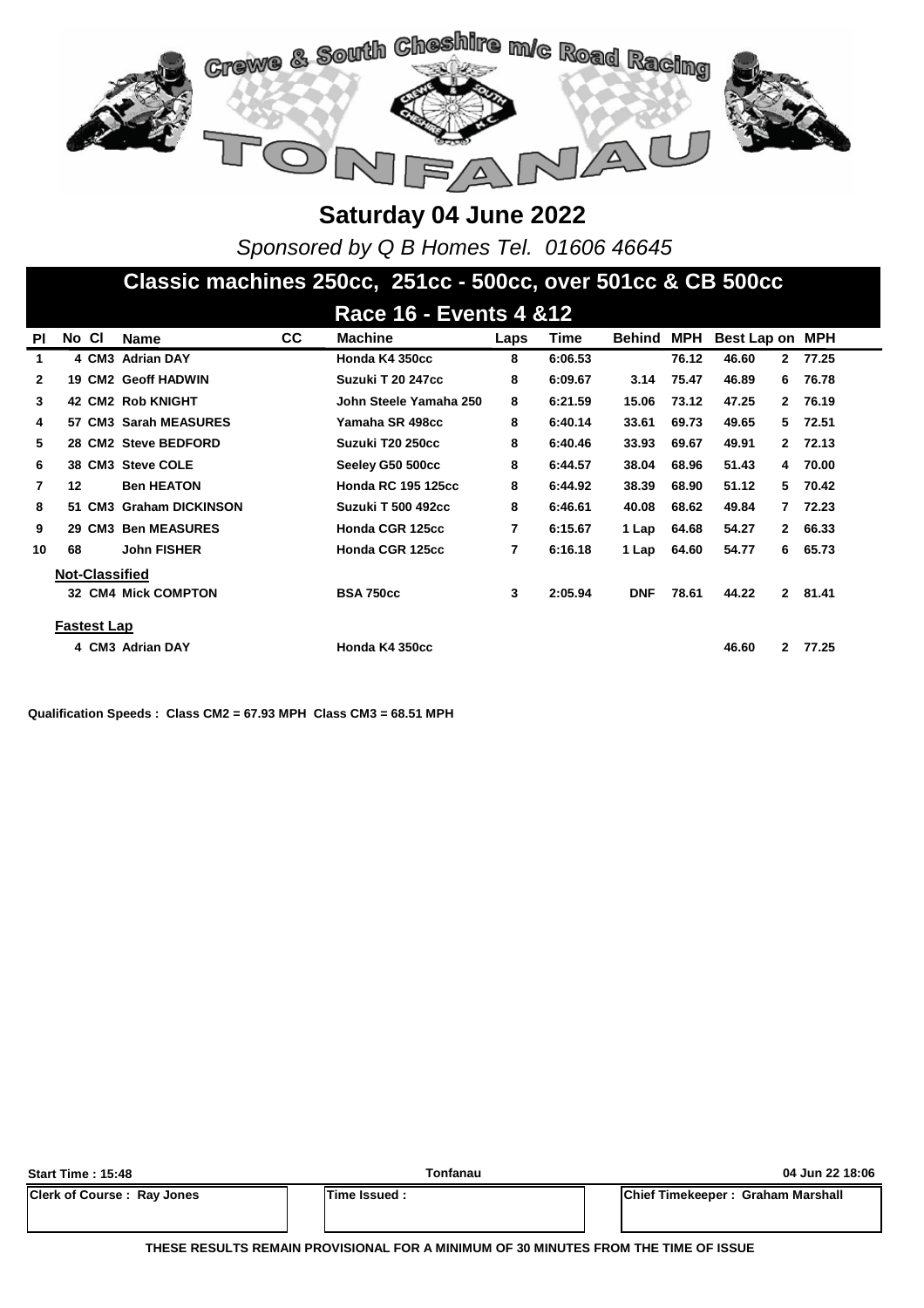

Sponsored by Q B Homes Tel. 01606 46645

#### **Race 16 - Classic machines 250cc, 251cc - 500cc, over 501cc & CB 500cc**

|    | <b>Classic machines 250cc</b> |  |                      |    |                        |      |         |       |                     |    |         |  |  |
|----|-------------------------------|--|----------------------|----|------------------------|------|---------|-------|---------------------|----|---------|--|--|
| ΡI | No Cl                         |  | Name                 | СC | Machine                | Laps | Time    |       | MPH Best Lap on MPH |    |         |  |  |
|    |                               |  | 19 CM2 Geoff HADWIN  |    | Suzuki T 20 247cc      |      | 6:09.67 | 75.47 | 46.89               | 6. | 76.78   |  |  |
|    |                               |  | 42 CM2 Rob KNIGHT    |    | John Steele Yamaha 250 | 8    | 6:21.59 | 73.12 | 47.25               |    | 2 76.19 |  |  |
|    |                               |  | 28 CM2 Steve BEDFORD |    | Suzuki T20 250cc       |      | 6:40.46 | 69.67 | 49.91               |    | 2 72.13 |  |  |

#### **Fastest Lap**

|              |                    | <b>19 CM2 Geoff HADWIN</b> |           | Suzuki T 20 247cc              |      |             |       | 46.89           | 6            | 76.78   |
|--------------|--------------------|----------------------------|-----------|--------------------------------|------|-------------|-------|-----------------|--------------|---------|
|              |                    |                            |           | Classic machines 251cc - 500cc |      |             |       |                 |              |         |
| PI.          | No Cl              | <b>Name</b>                | <b>CC</b> | <b>Machine</b>                 | Laps | <b>Time</b> | MPH   | Best Lap on MPH |              |         |
| 1.           |                    | 4 CM3 Adrian DAY           |           | Honda K4 350cc                 | 8    | 6:06.53     | 76.12 | 46.60           |              | 2 77.25 |
| $\mathbf{2}$ |                    | 57 CM3 Sarah MEASURES      |           | Yamaha SR 498cc                | 8    | 6:40.14     | 69.73 | 49.65           |              | 5 72.51 |
| 3            |                    | 38 CM3 Steve COLE          |           | Seeley G50 500cc               | 8    | 6:44.57     | 68.96 | 51.43           |              | 4 70.00 |
| 4            |                    | 51 CM3 Graham DICKINSON    |           | <b>Suzuki T 500 492cc</b>      | 8    | 6:46.61     | 68.62 | 49.84           | 7            | 72.23   |
| 5.           |                    | 29 CM3 Ben MEASURES        |           | Honda CGR 125cc                | 7    | 6:15.67     | 64.68 | 54.27           |              | 2 66.33 |
|              | <b>Fastest Lap</b> |                            |           |                                |      |             |       |                 |              |         |
|              |                    | 4 CM3 Adrian DAY           |           | Honda K4 350cc                 |      |             |       | 46.60           | $\mathbf{2}$ | 77.25   |

**Qualification Speeds : Class CM2 = 67.93 MPH Class CM3 = 68.51 MPH** 

| Start Time: 15:48                 | Tonfanau            | 04 Jun 22 18:06                   |
|-----------------------------------|---------------------|-----------------------------------|
| <b>Clerk of Course: Ray Jones</b> | <b>Time Issued:</b> | Chief Timekeeper: Graham Marshall |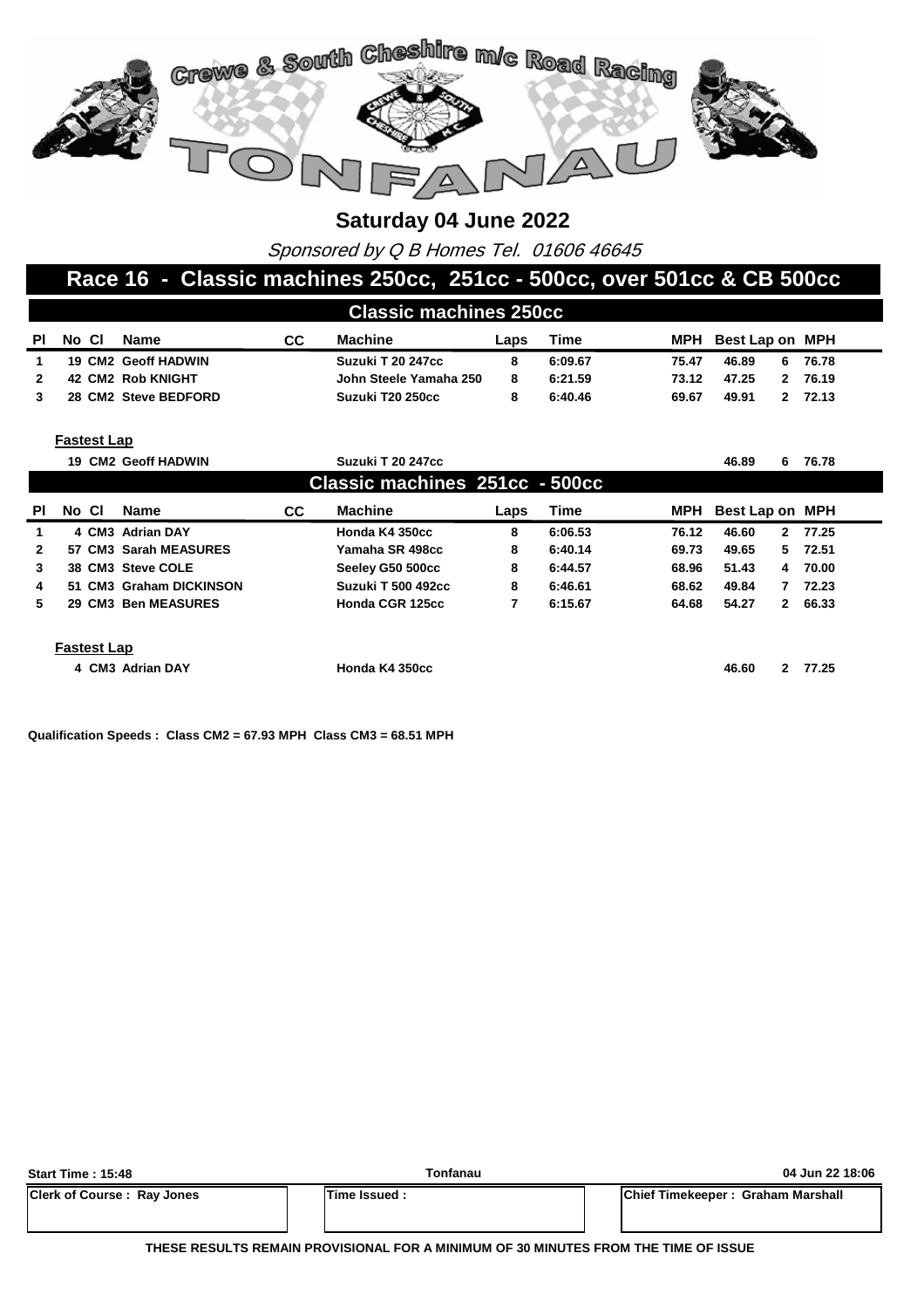| 4  |                               | <b>Adrian DAY</b>                                          |                                              |                                  |                                |                         |                                                 |                         |                                       |                |                 |
|----|-------------------------------|------------------------------------------------------------|----------------------------------------------|----------------------------------|--------------------------------|-------------------------|-------------------------------------------------|-------------------------|---------------------------------------|----------------|-----------------|
|    | Lap<br>$1 \quad \Box$         | $\sim$ 1<br>38.52                                          | $\overline{\mathbf{2}}$                      | $\sim$ 3<br>46.60 47.40          | $\overline{4}$<br>46.99        | $5 -$                   | $\overline{\phantom{0}}$ 6<br>46.95 46.64       | $\overline{7}$<br>46.61 | $\overline{\phantom{a}}$ 8<br>46.82   | $\overline{9}$ | 10 <sub>1</sub> |
| 12 |                               | <b>Ben HEATON</b>                                          |                                              |                                  |                                |                         |                                                 |                         |                                       |                |                 |
|    | $1 \quad \Box$                | $Lap$ 1<br>42.99                                           | $\overline{\mathbf{2}}$<br>52.53             | $\overline{\mathbf{3}}$<br>51.98 | $\overline{4}$<br>51.54        | 5 <sub>5</sub><br>51.12 | $\overline{\phantom{0}}$ 6<br>51.75             | $\overline{7}$<br>51.52 | $\overline{\mathbf{8}}$<br>51.49      | 9              | 10 <sup>°</sup> |
| 19 |                               | <b>Geoff HADWIN</b>                                        |                                              |                                  |                                |                         |                                                 |                         |                                       |                |                 |
|    | Lap<br>$1 \quad \blacksquare$ | $\sim$ 1                                                   | $\overline{\mathbf{2}}$<br>37.81 46.93 48.18 | $\sim$ 3                         | $\overline{4}$<br>47.85        | $5 -$                   | $\overline{\phantom{0}}$ 6<br>47.52 46.89 47.39 | $\sim$ 7                | $\overline{\phantom{a}}$ 8<br>47.10   | 9              | 10 <sub>1</sub> |
| 28 |                               | <b>Steve BEDFORD</b>                                       |                                              |                                  |                                |                         |                                                 |                         |                                       |                |                 |
|    |                               | $Lap$ 1 2<br>1 41.35                                       | 49.91                                        | $\overline{\mathbf{3}}$<br>51.09 | $\overline{4}$<br>51.21        | 5 <sub>5</sub><br>51.85 | $\overline{\phantom{0}}$ 6<br>51.91             | $\overline{7}$<br>51.85 | $\overline{\mathbf{8}}$<br>51.29      | 9              | 10 <sub>1</sub> |
| 29 |                               | <b>Ben MEASURES</b>                                        |                                              |                                  |                                |                         |                                                 |                         |                                       |                |                 |
|    |                               | Lap 1 2 3<br>1 44.61                                       | 54.27                                        | 54.77                            | $\overline{4}$<br>55.17        | $5 -$<br>55.40          | $\overline{\phantom{a}}$ 6<br>55.39             | $\overline{7}$<br>56.06 | 8                                     | 9              | 10 <sub>1</sub> |
| 32 |                               | <b>Mick COMPTON</b>                                        |                                              |                                  |                                |                         |                                                 |                         |                                       |                |                 |
|    | $1 \qquad \qquad$             | $Lap$ 1 2                                                  | 37.37 44.22                                  | $\sim$ 3<br>44.35                | $\overline{4}$                 |                         | $6^{\circ}$<br>$5^{\circ}$                      | $\overline{7}$          | 8                                     | 9              | 10 <sup>°</sup> |
| 38 |                               | <b>Steve COLE</b>                                          |                                              |                                  |                                |                         |                                                 |                         |                                       |                |                 |
|    | Lap                           | $\sim$ 1<br>1 42.50                                        | $2 \t 3$<br>51.85                            | 51.93                            | $\overline{4}$<br>51.43        | 51.59                   | $5 \t\t 6$<br>52.19                             | $7$ 8<br>51.61          | 51.47                                 | 9              | 10 <sub>1</sub> |
| 42 |                               | <b>Rob KNIGHT</b>                                          |                                              |                                  |                                |                         |                                                 |                         |                                       |                |                 |
|    | $1 \quad \blacksquare$        | $Lap$ 1<br>39.62                                           | $\overline{2}$ $\overline{3}$<br>47.25       | 50.93                            | $\overline{4}$<br>49.06        | $5 -$<br>48.66          | 48.26                                           | 67<br>48.64             | $\overline{\mathbf{8}}$<br>49.17      | $\overline{9}$ | 10 <sub>1</sub> |
| 51 |                               | <b>Graham DICKINSON</b>                                    |                                              |                                  |                                |                         |                                                 |                         |                                       |                |                 |
|    |                               | Lap 1<br>1 40.93 54.89 52.26 53.82 50.32 51.87 49.84 52.68 | $\mathbf{2}$                                 | $\mathbf{3}$                     | 4                              | 5 <sub>1</sub>          | $6^{\circ}$                                     |                         | $7 \quad \overline{\phantom{1}}$<br>8 | 9              | 10              |
| 57 |                               | <b>Sarah MEASURES</b>                                      |                                              |                                  |                                |                         |                                                 |                         |                                       |                |                 |
|    |                               | Lap $1$ 2<br>1 39.48                                       | 51.08                                        | 49.72                            | $3 \qquad 4 \qquad 5$<br>50.18 | 49.65                   | $\overline{\phantom{a}}$ 6<br>50.40             | 7 8<br>50.32            | 59.31                                 | 9              | 10 <sub>1</sub> |
| 68 |                               | <b>John FISHER</b>                                         |                                              |                                  |                                |                         |                                                 |                         |                                       |                |                 |
|    | $1 \quad \blacksquare$        | Lap 1 2 3 4<br>45.50                                       | 54.90                                        | 54.97                            | 55.55                          | 55.58                   | 5 6 7<br>54.77                                  | 54.91                   | 8                                     | 9              | 10              |

#### **LAP TIMES - Race 16 - Events 4 &12**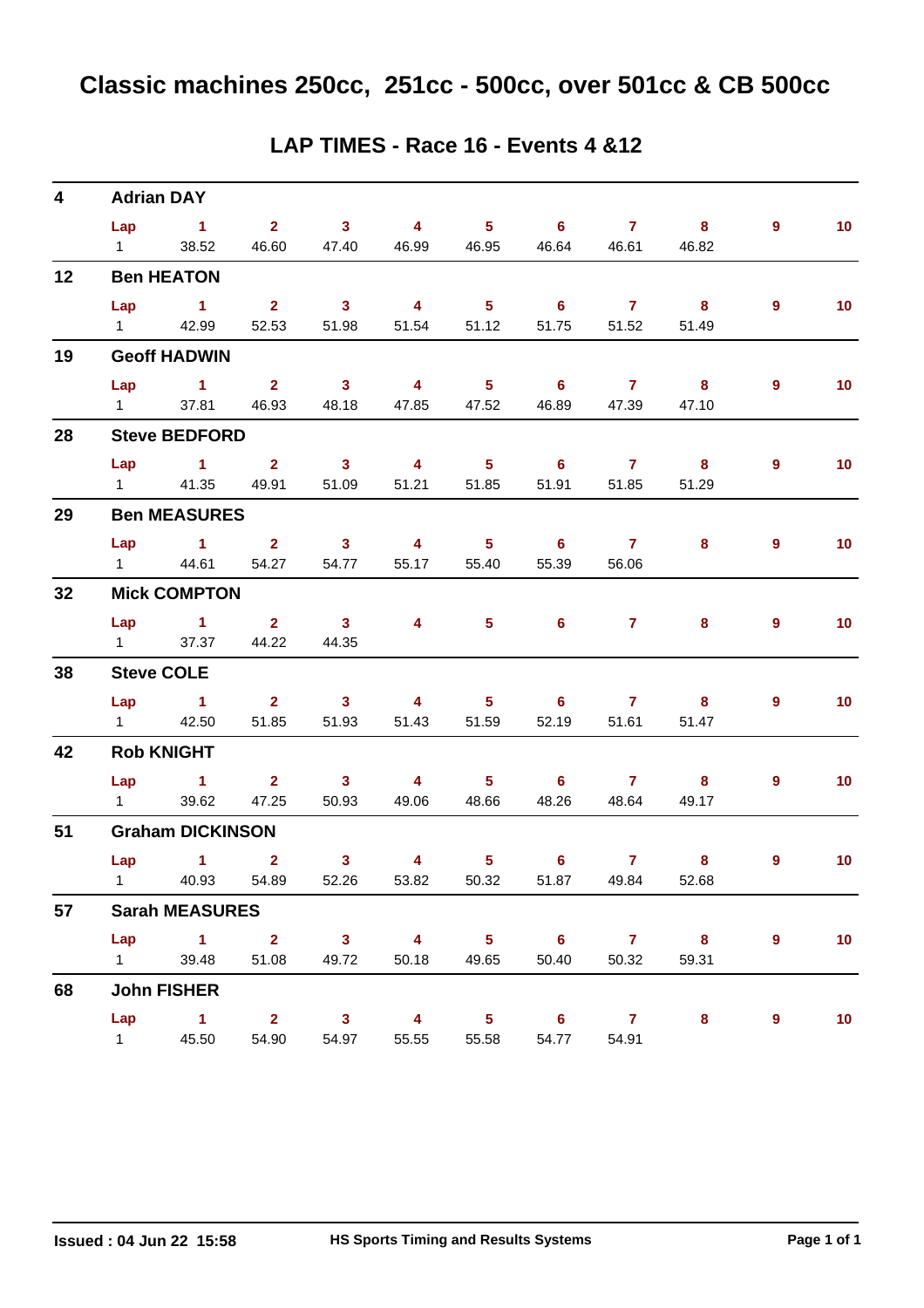# Lap Chart Classic machines 250cc, 251cc - 500cc, over 501cc & CB 500cc - Race 16 - Events 4 &12

|      | Lap 1    |      | Lap2               |    | Lap3         |    | Lap 4              |    | Lap 5              |     | Lap 6              |    | Lap 7              |     | Lap 8           |    | Lap 9 |     | Lap10 |
|------|----------|------|--------------------|----|--------------|----|--------------------|----|--------------------|-----|--------------------|----|--------------------|-----|-----------------|----|-------|-----|-------|
| No - | Time     | No - | Time               | No | Time         | No | Time               | No | Time               | No. | Time               | No | Time               | No. | Time            | No | Time  | No. | Time  |
| 32   | 37.37    |      | 32 $1:21.59$       |    | 32 $2:05.94$ |    | 4 $2:59.51$        |    | 4 $3:46.46$        |     | 4 $4:33.10$        |    | 4 $5:19.71$        |     | 4 $6:06.53$     |    |       |     |       |
| 19   | 37.81    |      | $19 \quad 1:24.74$ |    | 4 $2:12.52$  |    | $19 \quad 3:00.77$ |    | $19 \quad 3:48.29$ |     | 19 $4:35.18$       |    | 68 $5:21.27$ *1    | 19  | 6:09.67         |    |       |     |       |
|      | 4 38.52  |      | 4 $1:25.12$        |    | 19 $2:12.92$ |    | 42 3:06.86         |    | 42 3:55.52         |     | 42 4:43.78         |    | $19 \quad 5:22.57$ |     | 29 $6:15.67$ *1 |    |       |     |       |
|      | 57 39.48 |      | 42 1:26.87         |    | 42 $2:17.80$ |    | 57 3:10.46         |    | 57 4:00.11         |     | 57 4:50.51         |    | 42 5:32.42         |     | 68 6:16.18 $*1$ |    |       |     |       |
| 42   | 39.62    |      | 57 1:30.56         |    | 57 $2:20.28$ |    | $28 \quad 3:13.56$ |    | 28 4:05.41         |     | 28 4:57.32         |    | 57 5:40.83         |     | 42 6:21.59      |    |       |     |       |
|      | 51 40.93 |      | 28 1:31.26         |    | $28$ 2:22.35 |    | 38 3:17.71         |    | 38 4:09.30         |     | 38 5:01.49         |    | 28 5:49.17         |     | 57 6:40.14      |    |       |     |       |
|      | 28 41.35 |      | 38 1:34.35         |    | 38 2:26.28   |    | 12 $3:19.04$       |    | 12 $4:10.16$       |     | 12 5:01.91         |    | 38 5:53.10         |     | 28 6:40.46      |    |       |     |       |
| 38   | 42.50    |      | 12 $1:35.52$       |    | 12 $2:27.50$ |    | 51 3:21.90         |    | 51 $4:12.22$       |     | 51 5:04.09         |    | 12 $5:53.43$       |     | 38 6:44.57      |    |       |     |       |
|      | 12 42.99 |      | $51 \quad 1:35.82$ |    | 51 $2:28.08$ |    | $29 \quad 3:28.82$ |    | $29 \quad 4:24.22$ |     | $29 \quad 5:19.61$ |    | 51 5:53.93         |     | 12 6:44.92      |    |       |     |       |
| 29   | 44.61    |      | 29 1:38.88         |    | 29 2:33.65   |    | 68 3:30.92         |    | 68 4:26.50         |     |                    |    |                    |     | 51 6:46.61      |    |       |     |       |
|      | 68 45.50 |      | 68 1:40.40         |    | 68 2:35.37   |    |                    |    |                    |     |                    |    |                    |     |                 |    |       |     |       |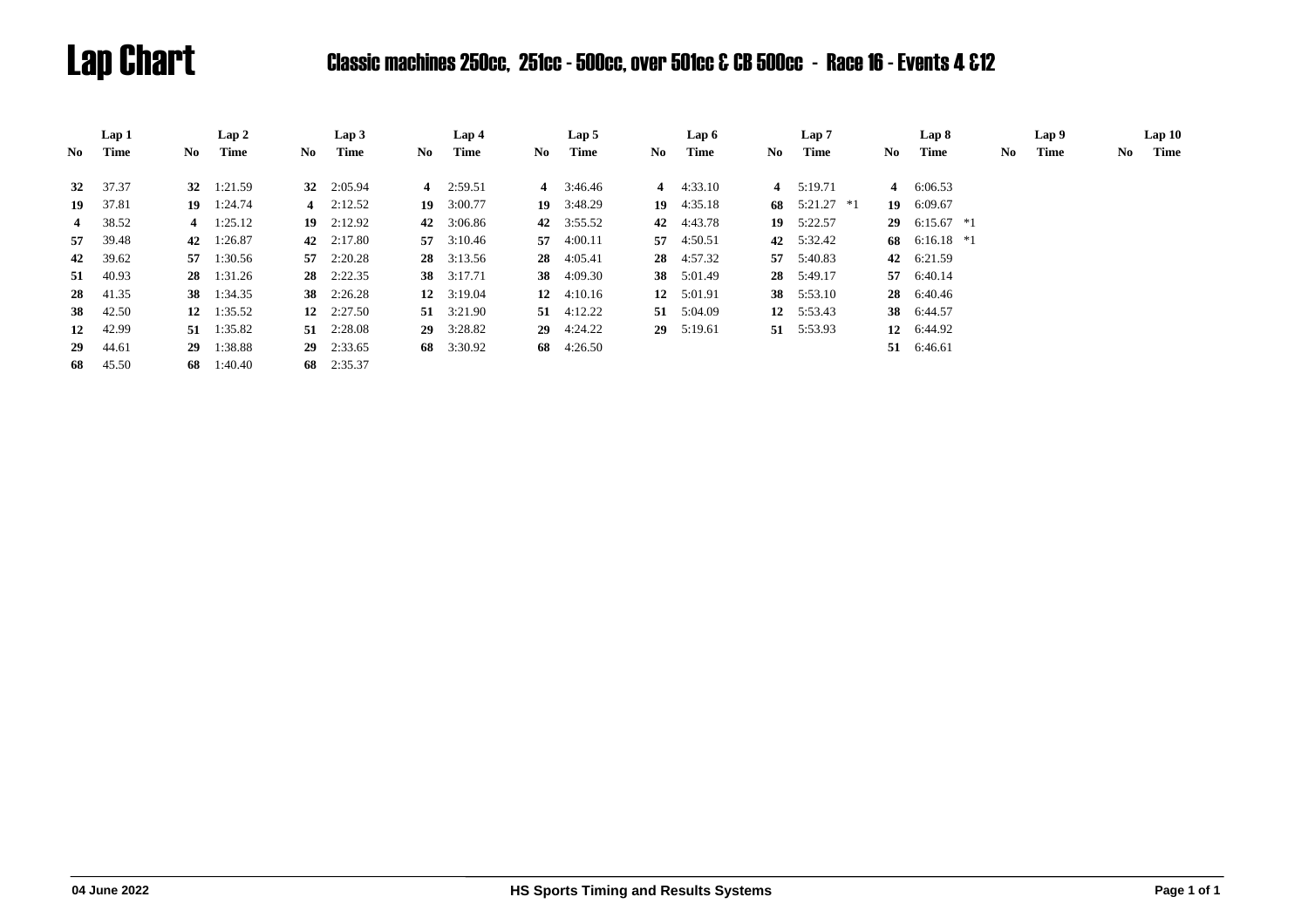

*Sponsored by Sponsor Needed Coastline Tyres 01341 281215*

|              |       |                    |                        |           | Forgotten Era Machines 251cc - 500cc, over & 501cc |      |             |            |       |                 |   |       |
|--------------|-------|--------------------|------------------------|-----------|----------------------------------------------------|------|-------------|------------|-------|-----------------|---|-------|
|              |       |                    |                        |           | Race 17 - Events 5& 6                              |      |             |            |       |                 |   |       |
| <b>PI</b>    | No Cl |                    | <b>Name</b>            | <b>CC</b> | <b>Machine</b>                                     | Laps | <b>Time</b> | Behind     | MPH   | Best Lap on MPH |   |       |
| 1            |       | 80 FE3             | <b>Steve BIRTLES</b>   |           | Yamaha FZR 1000cc                                  | 8    | 5:18.59     |            | 87.57 | 40.21           | 5 | 89.53 |
| $\mathbf{2}$ |       |                    | 10 FE2 Tony GRIFFITHS  |           | Kawasaki ZXR 400cc                                 | 8    | 5:20.85     | 2.26       | 86.96 | 40.63           | 3 | 88.60 |
| 3            |       | 8 FE3              | <b>Mike CARTER</b>     |           | Honda RVF 750cc                                    | 8    | 5:28.44     | 9.85       | 84.95 | 41.10           | 3 | 87.59 |
| 4            |       | 16 FE2             | <b>David WILLIAMS</b>  |           | Kawasaki 400cc                                     | 8    | 5:37.59     | 19.00      | 82.64 | 42.31           | 4 | 85.09 |
| 5            | 40    | FE3                | <b>Paul MYLER</b>      |           | Suzuki RF 900cc                                    | 8    | 5:41.05     | 22.46      | 81.81 | 43.15           | 3 | 83.43 |
| 6            | 55    |                    | <b>Jack WORTH</b>      |           | Honda RS 125cc                                     | 8    | 5:41.35     | 22.76      | 81.73 | 43.26           | 3 | 83.22 |
| 7            |       | 30 FE2             | <b>Nick WARD</b>       |           | <b>CBR 400cc</b>                                   | 8    | 5:43.18     | 24.59      | 81.30 | 43.22           | 8 | 83.29 |
| 8            |       | 4 FE2              | <b>Owen MONAGHAN</b>   |           | Honda 500CC                                        | 8    | 5:47.99     | 29.40      | 80.17 | 43.59           | 3 | 82.59 |
| 9            |       | 34 FE1             | <b>Huw EDWARDS</b>     |           | DRS Rotax 250cc                                    | 8    | 5:59.06     | 40.47      | 77.70 | 44.15           | 3 | 81.54 |
| 10           |       |                    | 26 FE2 Eddie LEWIS     |           | 2 wheels 400cc                                     | 8    | 6:02.23     | 43.64      | 77.02 | 45.25           | 4 | 79.56 |
| 11           |       | 9 FE2              | <b>Mike HARDING</b>    |           | Honda VRF 400cc                                    | 7    | 5:28.73     | 1 Lap      | 73.92 | 47.48           | 4 | 75.82 |
| 12           |       |                    | 14 FE2 Aaron BARNARD   |           | Kawasaki ZXR 400cc                                 | 7    | 5:34.95     | 1 Lap      | 72.55 | 47.57           | 4 | 75.68 |
| 13           |       | 70 FE1             | Dave EDWARDS           |           | <b>CBR Honda 250cc</b>                             | 7    | 5:35.20     | 1 Lap      | 72.49 | 48.22           | 6 | 74.66 |
| 14           |       | 19 FE1             | <b>Andrew MEARS</b>    |           | Aprilia 250cc                                      | 7    | 6:11.26     | 1 Lap      | 65.45 | 53.86           | 5 | 66.84 |
|              |       |                    | <b>Not-Classified</b>  |           |                                                    |      |             |            |       |                 |   |       |
|              | 94    |                    | <b>Cameron PARRY</b>   |           | R6 600cc                                           | 4    | 2:56.84     | <b>DNF</b> | 76.34 | 44.83           | 3 | 80.30 |
|              | 41    |                    | <b>FE2 Ian OLDCORN</b> |           | Honda 500cc                                        | 1    | 42.35       | <b>DNF</b> | 63.75 |                 | 0 | 0.00  |
|              |       | <b>Fastest Lap</b> |                        |           |                                                    |      |             |            |       |                 |   |       |
|              |       |                    | 80 FE3 Steve BIRTLES   |           | Yamaha FZR 1000cc                                  |      |             |            |       | 40.21           | 5 | 89.53 |

**Qualification Speeds : Class FE2 = 78.26 MPH Class FE3 = 78.82 MPH Class FE1 = 73.56 MPH** 

| Start Time: 16:00                 | Tonfanau            | 04 Jun 22 18:06                           |
|-----------------------------------|---------------------|-------------------------------------------|
| <b>Clerk of Course: Ray Jones</b> | <b>Time Issued:</b> | <b>IChief Timekeeper: Graham Marshall</b> |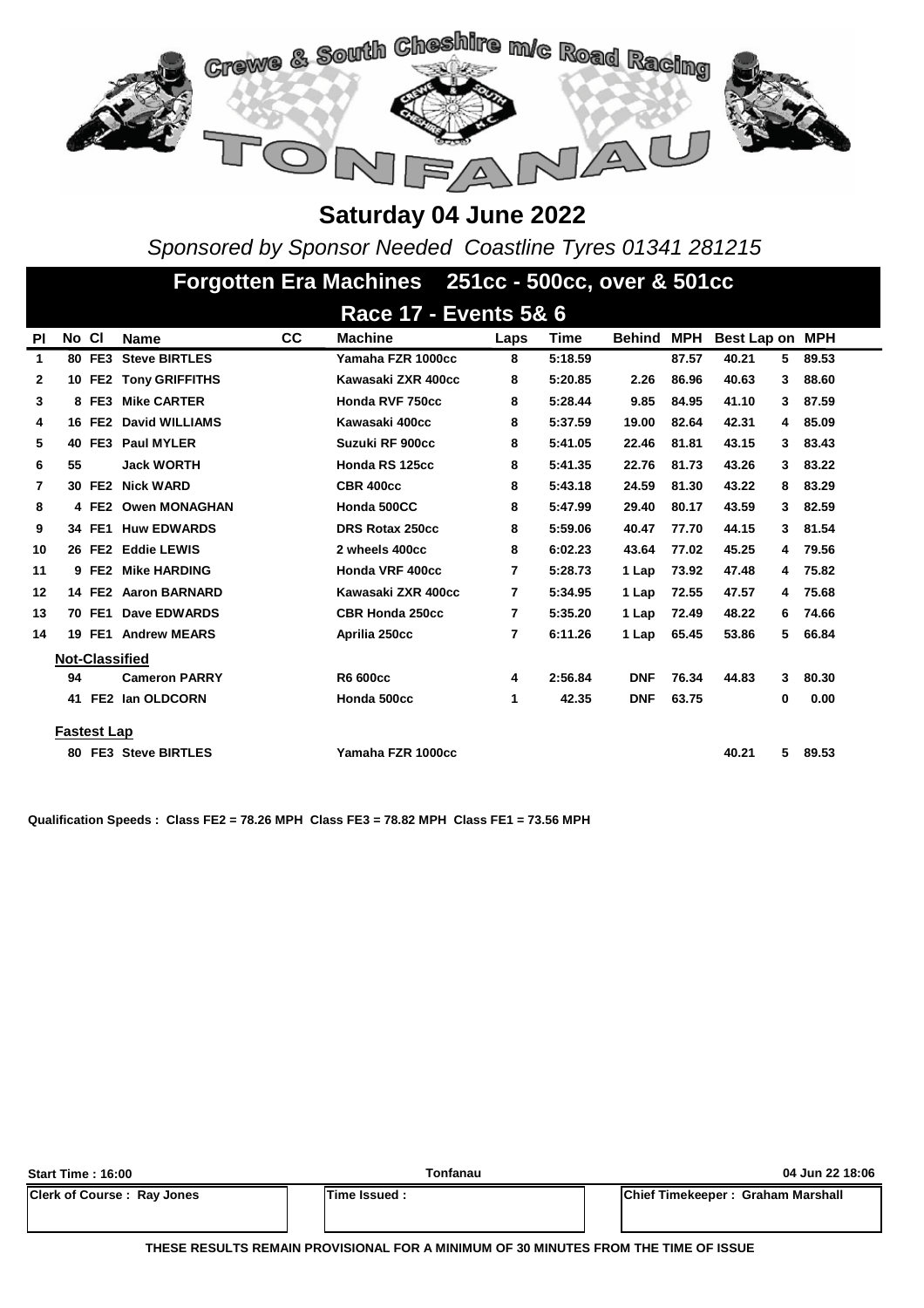

Sponsored by Sponsor Needed Coastline Tyres 01341 281215

### **Race 17 - Forgotten Era Machines 251cc - 500cc, over & 501cc**

|     | $F/E$ up to 250cc |        |                     |    |                        |      |         |       |                 |    |       |
|-----|-------------------|--------|---------------------|----|------------------------|------|---------|-------|-----------------|----|-------|
| PI. | No Cl             |        | Name                | СC | <b>Machine</b>         | Laps | Time    | MPH   | Best Lap on MPH |    |       |
|     |                   |        | 34 FE1 Huw EDWARDS  |    | <b>DRS Rotax 250cc</b> | 8    | 5:59.06 | 77.70 | 44.15           |    | 81.54 |
|     | 70.               | FE1    | <b>Dave EDWARDS</b> |    | <b>CBR Honda 250cc</b> |      | 5:35.20 | 72.49 | 48.22           | 6. | 74.66 |
|     |                   | 19 FE1 | <b>Andrew MEARS</b> |    | Aprilia 250cc          |      | 6:11.26 | 65.45 | 53.86           |    | 66.84 |
|     |                   |        |                     |    |                        |      |         |       |                 |    |       |

**Fastest Lap**

|              |       |       | 34 FE1 Huw EDWARDS    |           | DRS Rotax 250cc<br>44.15<br>3. |      |         |            |       |                 |   | 81.54 |
|--------------|-------|-------|-----------------------|-----------|--------------------------------|------|---------|------------|-------|-----------------|---|-------|
|              |       |       |                       |           | F/E Machines 251cc-500cc       |      |         |            |       |                 |   |       |
| <b>PI</b>    | No CI |       | Name                  | <b>CC</b> | <b>Machine</b>                 | Laps | Time    |            | MPH   | Best Lap on MPH |   |       |
| 1            |       |       | 10 FE2 Tony GRIFFITHS |           | Kawasaki ZXR 400cc             | 8    | 5:20.85 |            | 86.96 | 40.63           | 3 | 88.60 |
| $\mathbf{2}$ |       |       | 16 FE2 David WILLIAMS |           | Kawasaki 400cc                 | 8    | 5:37.59 |            | 82.64 | 42.31           | 4 | 85.09 |
| 3            |       |       | 30 FE2 Nick WARD      |           | <b>CBR 400cc</b>               | 8    | 5:43.18 |            | 81.30 | 43.22           | 8 | 83.29 |
| 4            |       |       | 4 FE2 Owen MONAGHAN   |           | Honda 500CC                    | 8    | 5:47.99 |            | 80.17 | 43.59           | 3 | 82.59 |
| 5.           |       |       | 26 FE2 Eddie LEWIS    |           | 2 wheels 400cc                 | 8    | 6:02.23 |            | 77.02 | 45.25           | 4 | 79.56 |
| 6            |       | 9 FE2 | <b>Mike HARDING</b>   |           | Honda VRF 400cc                | 7    | 5:28.73 |            | 73.92 | 47.48           | 4 | 75.82 |
|              |       |       | 14 FE2 Aaron BARNARD  |           | Kawasaki ZXR 400cc             | 7    | 5:34.95 |            | 72.55 | 47.57           | 4 | 75.68 |
|              |       |       | <b>Not-Classified</b> |           |                                |      |         |            |       |                 |   |       |
|              |       |       | 41 FE2 Ian OLDCORN    |           | Honda 500cc                    | 1    | 42.35   | <b>DNF</b> | 63.75 |                 | 0 | 0.00  |

#### **Fastest Lap**

| 10 FE2 Tony GRIFFITHS<br>Kawasaki ZXR 400cc |       |                    |                        |           |                          |      |         |       | 40.63               | 3. | 88.60 |
|---------------------------------------------|-------|--------------------|------------------------|-----------|--------------------------|------|---------|-------|---------------------|----|-------|
|                                             |       |                    |                        |           | Forgotten Era over 501cc |      |         |       |                     |    |       |
| PI.                                         | No Cl |                    | <b>Name</b>            | <b>CC</b> | <b>Machine</b>           | Laps | Time    |       | MPH Best Lap on MPH |    |       |
| 1                                           |       |                    | 80 FE3 Steve BIRTLES   |           | Yamaha FZR 1000cc        | 8    | 5:18.59 | 87.57 | 40.21               | 5. | 89.53 |
| $\mathbf{2}$                                | 8     |                    | <b>FE3 Mike CARTER</b> |           | Honda RVF 750cc          | 8    | 5:28.44 | 84.95 | 41.10               | 3  | 87.59 |
| 3                                           |       |                    | 40 FE3 Paul MYLER      |           | Suzuki RF 900cc          | 8    | 5:41.05 | 81.81 | 43.15               | 3  | 83.43 |
|                                             |       | <b>Fastest Lap</b> |                        |           |                          |      |         |       |                     |    |       |
|                                             |       |                    | 80 FE3 Steve BIRTLES   |           | Yamaha FZR 1000cc        |      |         |       | 40.21               | 5. | 89.53 |

**Qualification Speeds : Class FE2 = 78.26 MPH Class FE3 = 78.82 MPH Class FE1 = 73.56 MPH** 

| <b>Start Time: 16:00</b>          | Tonfanau     | 04 Jun 22 18:06                   |
|-----------------------------------|--------------|-----------------------------------|
| <b>Clerk of Course: Ray Jones</b> | Time Issued: | Chief Timekeeper: Graham Marshall |

**THESE RESULTS REMAIN PROVISIONAL FOR A MINIMUM OF 30 MINUTES FROM THE TIME OF ISSUE**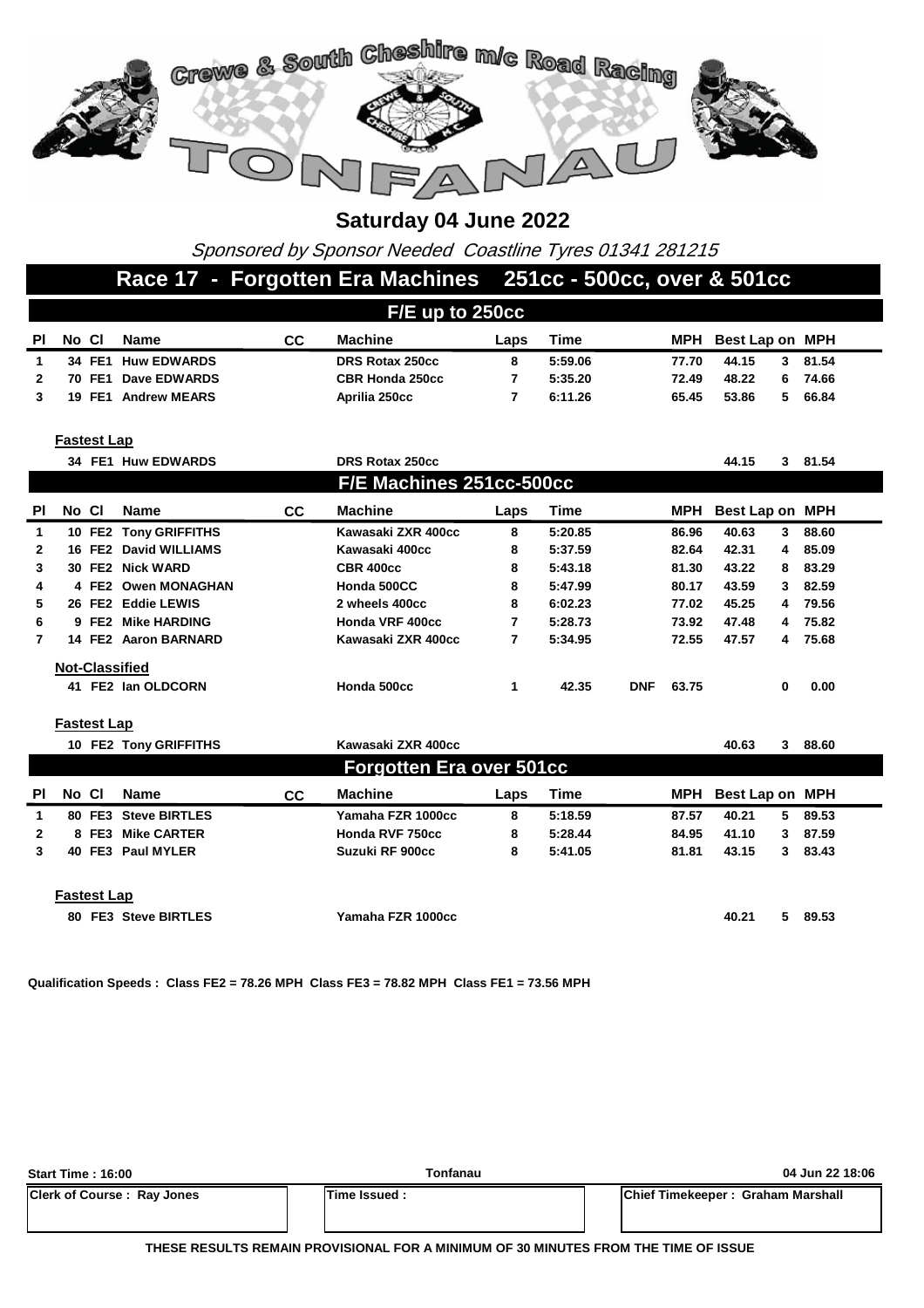| 4            |                        | <b>Owen MONAGHAN</b>                              |                         |                            |                         |                   |                            |                |                         |                |                   |
|--------------|------------------------|---------------------------------------------------|-------------------------|----------------------------|-------------------------|-------------------|----------------------------|----------------|-------------------------|----------------|-------------------|
|              | Lap                    | $\sim$ 1                                          | $\sim$ 2                | $\overline{\phantom{a}}$ 3 | $\overline{4}$          | 5 <sub>5</sub>    | $\overline{\phantom{0}}$ 6 | $\mathbf{7}$   | 8                       | 9              | 10 <sub>1</sub>   |
|              | $1 \quad \Box$         | 38.55                                             | 44.46                   | 43.59                      | 44.17                   | 44.39             | 44.63                      | 44.04          | 44.16                   |                |                   |
| 8            |                        | <b>Mike CARTER</b>                                |                         |                            |                         |                   |                            |                |                         |                |                   |
|              | Lap                    | $\sim$ 1                                          | $\overline{\mathbf{2}}$ | $\overline{\mathbf{3}}$    | $\overline{\mathbf{4}}$ | 5 <sub>1</sub>    | 6                          | $\overline{7}$ | $\overline{\mathbf{8}}$ | $\overline{9}$ | 10 <sub>1</sub>   |
|              | $1 \quad$              | 35.01                                             | 41.81                   | 41.10                      | 41.21                   | 41.88             | 41.79                      | 42.50          | 43.14                   |                |                   |
| $\mathbf{9}$ |                        | <b>Mike HARDING</b>                               |                         |                            |                         |                   |                            |                |                         |                |                   |
|              | Lap                    | $\sim$ 1                                          | $\mathbf{2}$            | $\overline{\mathbf{3}}$    | $\overline{\mathbf{4}}$ | 5 <sub>1</sub>    | 6                          | $\mathbf{7}$   | 8                       | 9              | 10 <sub>1</sub>   |
|              | $1 \quad \Box$         | 39.64                                             | 48.23                   | 49.06                      | 47.48                   | 48.18             | 48.06                      | 48.08          |                         |                |                   |
| 10           |                        | <b>Tony GRIFFITHS</b>                             |                         |                            |                         |                   |                            |                |                         |                |                   |
|              |                        | $Lap$ 1 2                                         |                         | $\overline{\mathbf{3}}$    | $\overline{4}$          | 5 <sub>1</sub>    | 6                          | $\overline{7}$ | 8                       | 9              | 10 <sub>1</sub>   |
|              | $1 \quad \blacksquare$ | 33.03                                             | 40.90                   | 40.63                      | 40.73                   | 41.45             | 41.06                      | 41.77          | 41.28                   |                |                   |
| 14           |                        | <b>Aaron BARNARD</b>                              |                         |                            |                         |                   |                            |                |                         |                |                   |
|              | Lap                    | $\sim$ $\sim$ 1                                   | $\sim$ 2                | $\overline{\mathbf{3}}$    | $\overline{4}$          | $5 -$             | $\overline{\phantom{0}}$ 6 | $\overline{7}$ | 8                       | 9              | 10 <sub>1</sub>   |
|              | $1 \quad \Box$         | 42.73                                             | 48.28                   | 48.54                      | 47.57                   | 49.54             | 48.50                      | 49.79          |                         |                |                   |
| 16           |                        | <b>David WILLIAMS</b>                             |                         |                            |                         |                   |                            |                |                         |                |                   |
|              | Lap                    | $\sim$ 1                                          | 2 <sup>7</sup>          | $\overline{\mathbf{3}}$    | $\overline{4}$          | 5 <sub>1</sub>    | $6^{\circ}$                | $\overline{7}$ | 8                       | 9              | 10 <sub>1</sub>   |
|              | $1 \quad$              | 36.57                                             | 42.80                   | 42.59                      | 42.31                   | 42.56             | 43.85                      | 43.50          | 43.41                   |                |                   |
| 19           |                        | <b>Andrew MEARS</b>                               |                         |                            |                         |                   |                            |                |                         |                |                   |
|              | Lap                    | $\sim$ 1                                          | $2^{\circ}$             | $\overline{\mathbf{3}}$    | $\overline{4}$          | $5 -$             | 6                          | $\mathbf{7}$   | 8                       | 9              | 10 <sub>1</sub>   |
|              | $1 \quad \Box$         | 45.01                                             | 54.52                   | 54.37                      | 55.54                   | 53.86             | 53.89                      | 54.07          |                         |                |                   |
| 26           |                        | <b>Eddie LEWIS</b>                                |                         |                            |                         |                   |                            |                |                         |                |                   |
|              |                        | Lap 1                                             | $\overline{\mathbf{2}}$ | $\overline{\mathbf{3}}$    | $\overline{4}$          | 5 <sub>5</sub>    | $\overline{\phantom{0}}$ 6 | $\overline{7}$ | 8                       | 9              | 10 <sub>1</sub>   |
|              | $1 \quad \blacksquare$ | 40.10                                             | 48.05                   | 45.65                      | 45.25                   | 45.45             | 45.54                      | 46.39          | 45.80                   |                |                   |
| 30           |                        | <b>Nick WARD</b>                                  |                         |                            |                         |                   |                            |                |                         |                |                   |
|              | Lap                    | $\sim$ $\sim$ 1                                   | $\mathbf{2}$            | $\mathbf{3}$               | $\overline{4}$          | 5 <sup>1</sup>    | $6^{\circ}$                | $\mathbf{7}$   | 8                       | 9              | 10 <sub>1</sub>   |
|              |                        | 1 37.83 43.51 44.08 43.55 43.45 43.67 43.87 43.22 |                         |                            |                         |                   |                            |                |                         |                |                   |
| 34           |                        | <b>Huw EDWARDS</b>                                |                         |                            |                         |                   |                            |                |                         |                |                   |
|              |                        | Lap 1 2 3 4 5 6 7 8                               |                         |                            |                         |                   |                            |                |                         | $9^{\circ}$    | 10                |
|              |                        | 1 41.22 46.48 44.15                               |                         |                            |                         | 45.38 45.56 45.05 |                            |                | 45.81 45.41             |                |                   |
| 40           |                        | <b>Paul MYLER</b>                                 |                         |                            |                         |                   |                            |                |                         |                |                   |
|              |                        | Lap 1 2 3 4 5 6 7 8                               |                         |                            |                         |                   |                            |                |                         | 9              | 10                |
|              |                        | 1 36.59 43.97 43.15 43.44 43.15 43.81             |                         |                            |                         |                   |                            |                | 43.67 43.27             |                |                   |
| 41           |                        | lan OLDCORN                                       |                         |                            |                         |                   |                            |                |                         |                |                   |
|              |                        | Lap 1 2 3 4 5 6 7 8                               |                         |                            |                         |                   |                            |                |                         | $\overline{9}$ | 10 <sub>1</sub>   |
|              |                        | 1 42.35                                           |                         |                            |                         |                   |                            |                |                         |                |                   |
| 55           |                        | <b>Jack WORTH</b>                                 |                         |                            |                         |                   |                            |                |                         |                |                   |
|              |                        | Lap 1 2 3 4 5 6 7 8                               |                         |                            |                         |                   |                            |                |                         | 9              | $\blacksquare$ 10 |
|              |                        | 1 35.43 44.24 43.26                               |                         |                            |                         | 43.82 43.83 43.85 |                            |                | 43.65 43.27             |                |                   |

#### **LAP TIMES - Race 17 - Events 5& 6**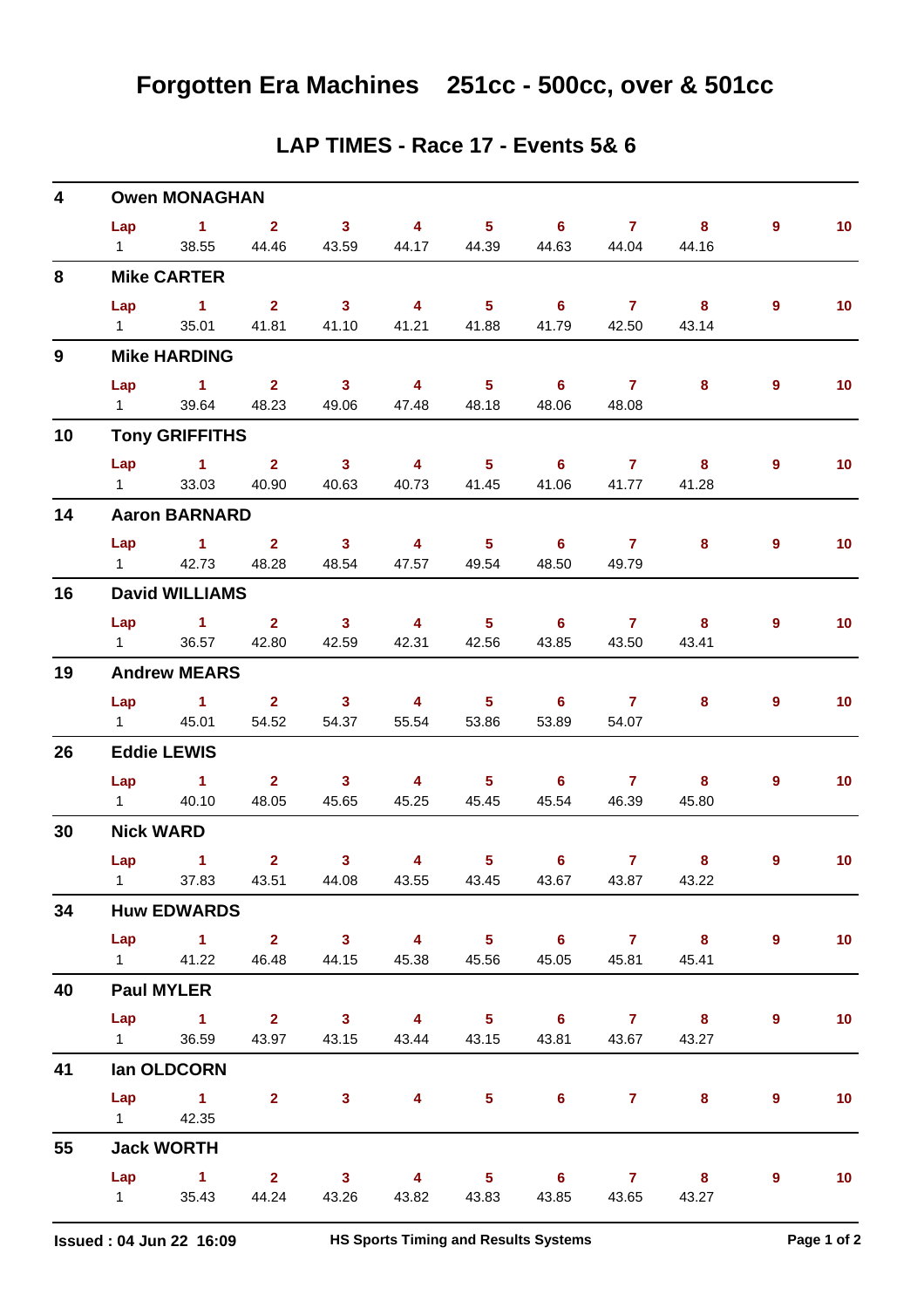| 70 | <b>Dave EDWARDS</b> |                      |              |       |       |       |       |       |       |   |    |  |  |  |  |
|----|---------------------|----------------------|--------------|-------|-------|-------|-------|-------|-------|---|----|--|--|--|--|
|    | Lap                 |                      | $\mathbf{2}$ | 3     | 4     | 5     | 6     | 7     | 8     | 9 | 10 |  |  |  |  |
|    |                     | 41.15                | 48.91        | 48.97 | 48.90 | 49.34 | 48.22 | 49.71 |       |   |    |  |  |  |  |
| 80 |                     | <b>Steve BIRTLES</b> |              |       |       |       |       |       |       |   |    |  |  |  |  |
|    | Lap                 |                      | $\mathbf{2}$ | 3     | 4     | 5     | 6     |       | 8     | 9 | 10 |  |  |  |  |
|    |                     | 33.59                | 41.05        | 40.37 | 40.36 | 40.21 | 40.54 | 41.38 | 41.09 |   |    |  |  |  |  |
| 94 |                     | <b>Cameron PARRY</b> |              |       |       |       |       |       |       |   |    |  |  |  |  |
|    | Lap                 |                      | $\mathbf{2}$ | 3     | 4     | 5     | 6     | 7     | 8     | 9 | 10 |  |  |  |  |
|    |                     | 40.25                | 46.45        | 44.83 | 45.31 |       |       |       |       |   |    |  |  |  |  |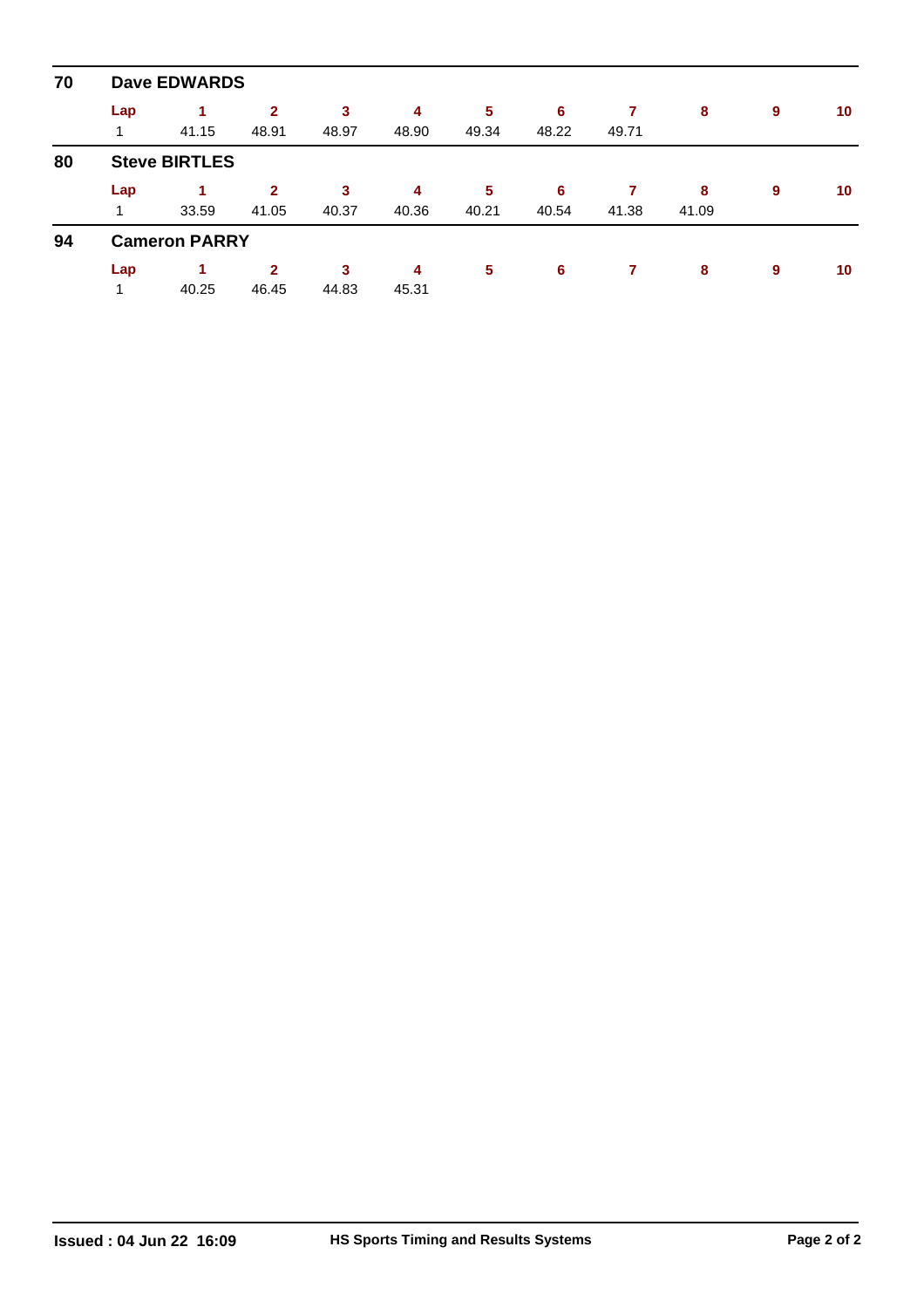# Lap Chart Forgotten Era Machines 251cc - 500cc, over & 501cc - Race 17 - Events 5& 6

|                | Lap 1    |     | Lap 2              |     | Lap3               |    | Lap 4              |     | Lap 5              |    | Lap 6                 |             |                | Lap 7              |                         | Lap 8              |     | Lap 9 |    | Lap10 |  |
|----------------|----------|-----|--------------------|-----|--------------------|----|--------------------|-----|--------------------|----|-----------------------|-------------|----------------|--------------------|-------------------------|--------------------|-----|-------|----|-------|--|
| No             | Time     | No. | Time               | No. | Time               | No | Time               | No. | Time               | No | Time                  |             | No.            | Time               | No.                     | Time               | No. | Time  | No | Time  |  |
|                |          |     |                    |     |                    |    |                    |     |                    |    |                       |             |                |                    |                         |                    |     |       |    |       |  |
| 10             | 33.03    |     | $10 \quad 1:13.93$ |     | 10 $1:54.56$       |    | 10 $2:35.29$       |     | 80 $3:15.58$       |    | 80 3:56.12            |             | 80             | 4:37.50            |                         | 80 $5:18.59$       |     |       |    |       |  |
| 80             | 33.59    |     | 80 $1:14.64$       |     | 80 1:55.01         |    | 80 $2:35.37$       |     | 10 $3:16.74$       |    | 14 $3:56.66$ *1       |             | 10             | 4:39.57            |                         | $10 \quad 5:20.85$ |     |       |    |       |  |
| 8              | 35.01    |     | 8 $1:16.82$        |     | 8 $1:57.92$        |    | 8 $2:39.13$        |     | 8 $3:21.01$        |    | $70 \quad 3:57.27$ *1 |             | 9              | $4:40.65$ *1       |                         | 8 5:28.44          |     |       |    |       |  |
| 55             | 35.43    |     | 16 $1:19.37$       |     | 16 $2:01.96$       |    | 16 $2:44.27$       |     | 16 $3:26.83$       |    | 10 $3:57.80$          |             | 14             | $4:45.16*1$        | $\overline{\mathbf{9}}$ | $5:28.73$ *1       |     |       |    |       |  |
| 16             | 36.57    |     | 55 1:19.67         | 55  | 2:02.93            |    | 55 2:46.75         |     | 19 $3:29.44$ *1    |    | 8 $4:02.80$           |             | 8              | 4:45.30            |                         | 14 5:34.95 *1      |     |       |    |       |  |
| 40             | 36.59    |     | 40 1:20.56         |     | 40 2:03.71         |    | 40 2:47.15         |     | 40 $3:30.30$       |    | 4:10.68<br>16         |             |                | 70 $4:45.49$ *1    |                         | 70 $5:35.20$ *1    |     |       |    |       |  |
| <b>30</b>      | 37.83    |     | 30 $1:21.34$       |     | 30 $2:05.42$       |    | 30 $2:48.97$       |     | 55 3:30.58         |    | 4:14.11<br>40         |             |                | 16 $4:54.18$       |                         | 16 5:37.59         |     |       |    |       |  |
| $\overline{4}$ | 38.55    |     | 4 $1:23.01$        |     | 4 $2:06.60$        |    | 4 $2:50.77$        |     | 30 $3:32.42$       | 55 | 4:14.43               |             | 40             | 4:57.78            |                         | 40 5:41.05         |     |       |    |       |  |
|                | 9 39.64  |     | 94 1:26.70         |     | $94 \quad 2:11.53$ |    | 94 2:56.84         |     | 4 $3:35.16$        |    | 4:16.09<br><b>30</b>  |             | 55             | 4:58.08            |                         | 55 5:41.35         |     |       |    |       |  |
| 26             | 40.10    |     | 34 1:27.70         |     | 34 2:11.85         |    | 34 2:57.23         |     | 34 3:42.79         | 4  | 4:19.79               |             | 30             | 4:59.96            |                         | 30 $5:43.18$       |     |       |    |       |  |
| 94             | 40.25    |     | 9 $1:27.87$        |     | $26 \quad 2:13.80$ |    | $26 \quad 2:59.05$ |     | $26 \quad 3:44.50$ |    | 19                    | $4:23.30*1$ | $\overline{4}$ | 5:03.83            |                         | 4 5:47.99          |     |       |    |       |  |
| 70             | 41.15    |     | $26 \quad 1:28.15$ |     | 9 $2:16.93$        |    | 9 $3:04.41$        |     | 9 $3:52.59$        |    | 4:27.84<br>34         |             | 34             | 5:13.65            | 34                      | 5:59.06            |     |       |    |       |  |
| 34             | 41.22    |     | $70 \quad 1:30.06$ |     | $70 \quad 2:19.03$ |    | 14 $3:07.12$       |     |                    |    | 4:30.04<br>26         |             |                | $26 \quad 5:16.43$ |                         | $26 \quad 6:02.23$ |     |       |    |       |  |
|                | 41 42.35 |     | $14 \quad 1:31.01$ |     | 14 $2:19.55$       |    | $70 \quad 3:07.93$ |     |                    |    |                       |             | 19             | 5:17.19 *1         |                         | 19 $6:11.26$ *1    |     |       |    |       |  |
| 14             | 42.73    |     | 19 $1:39.53$       |     | $19$ 2:33.90       |    |                    |     |                    |    |                       |             |                |                    |                         |                    |     |       |    |       |  |
| 19             | 45.01    |     |                    |     |                    |    |                    |     |                    |    |                       |             |                |                    |                         |                    |     |       |    |       |  |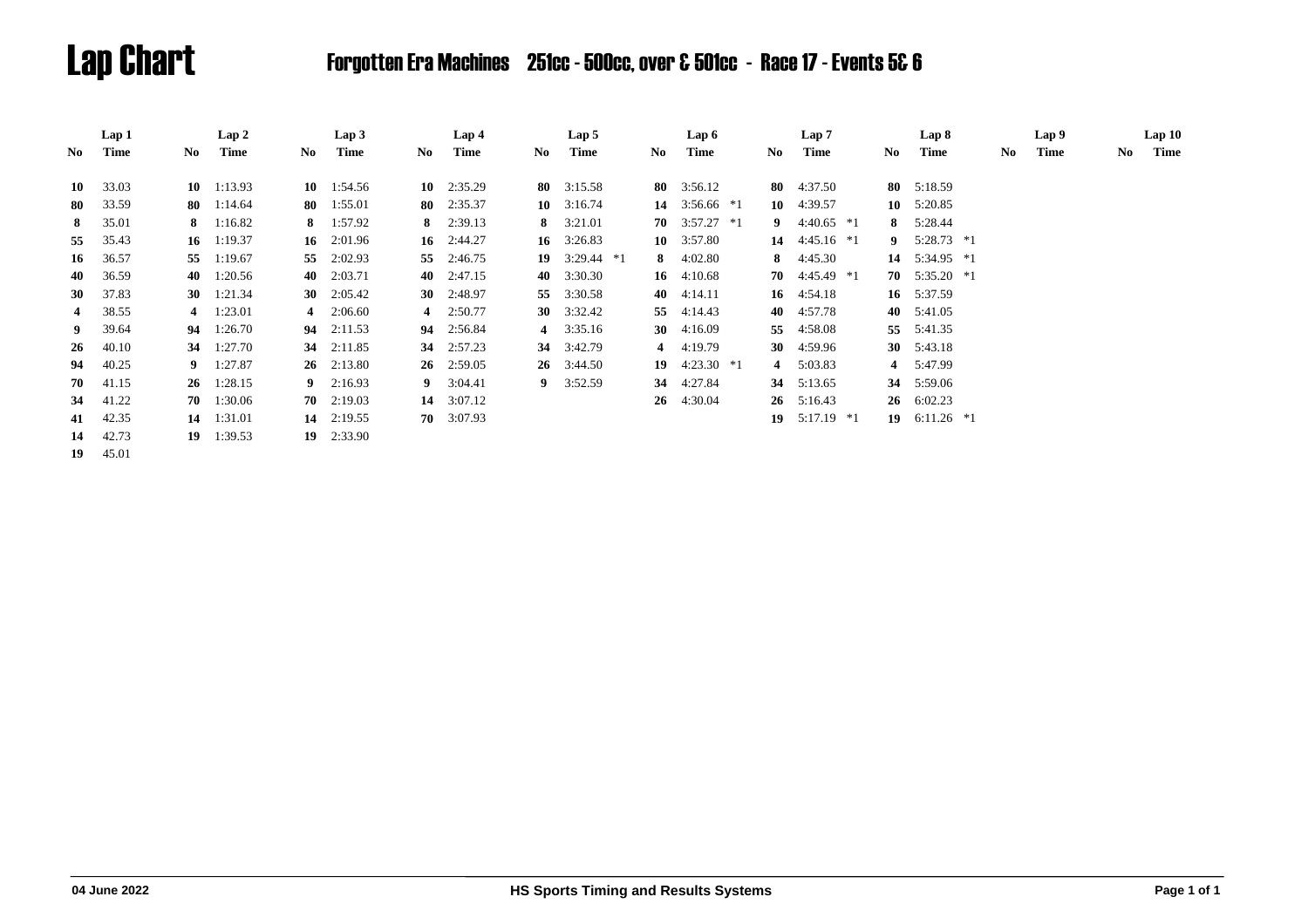

*Sponsored by Amanda Mason*

# **700cc Twins & Steel Frame 600cc**

|              | Race 18 - Events 11& 12 |           |                             |           |                        |      |         |        |       |                       |         |
|--------------|-------------------------|-----------|-----------------------------|-----------|------------------------|------|---------|--------|-------|-----------------------|---------|
| <b>PI</b>    | No Cl                   |           | <b>Name</b>                 | <b>CC</b> | <b>Machine</b>         | Laps | Time    | Behind | MPH   | Best Lap on MPH       |         |
| 1.           |                         | 5 SF      | <b>Martin CLARE</b>         |           | Honda CBR 600cc        | 8    | 5:11.32 |        | 89.62 | 39.45<br>$\mathbf{2}$ | 91.25   |
| $\mathbf{2}$ | 29                      | SF        | <b>Dean EPHGAVE</b>         |           | Honda CBR 600cc        | 8    | 5:21.04 | 9.72   | 86.91 | 40.67<br>4            | 88.52   |
| 3            | 11                      | SF        | <b>Jon BECK</b>             |           | Pocket Money racing Ho | 8    | 5:32.18 | 20.86  | 83.99 | 42.19                 | 2 85.33 |
| 4            | 63                      | TW        | <b>Michael MACE</b>         |           | Honda CBR 600cc        | 8    | 5:39.28 | 27.96  | 82.23 | 43.06<br>5            | 83.60   |
| 5.           | 13                      | SF        | <b>Keith BATE</b>           |           | Honda 600cc            | 8    | 5:43.02 | 31.70  | 81.34 | 43.04<br>7            | 83.64   |
| 6            | 24                      | <b>SF</b> | <b>Rich CHIVERS- JARVIS</b> |           | Honda CBR 600cc        | 8    | 5:46.58 | 35.26  | 80.50 | 42.85<br>3            | 84.01   |
| $\mathbf{7}$ | 15                      |           | <b>TW Terry WALES</b>       |           | Aprillia 660cc         | 7    | 5:16.75 | 1 Lap  | 76.72 | 46.03                 | 78.21   |
| 8            | 26                      | SF        | <b>Graham PORTER</b>        |           | Honda CBR 600cc        | 7    | 5:22.40 | 1 Lap  | 75.37 | 45.75<br>6            | 78.69   |
|              | <b>Fastest Lap</b>      |           |                             |           |                        |      |         |        |       |                       |         |
|              | 5                       | SF        | <b>Martin CLARE</b>         |           | Honda CBR 600cc        |      |         |        |       | 39.45<br>$\mathbf{2}$ | 91.25   |

**Qualification Speeds : Class TW = 74.01 MPH Class SF = 80.66 MPH** 

| <b>Start Time: 16:10</b>          | Tonfanau       | 04 Jun 22 18:06                   |
|-----------------------------------|----------------|-----------------------------------|
| <b>Clerk of Course: Ray Jones</b> | lTime Issued : | Chief Timekeeper: Graham Marshall |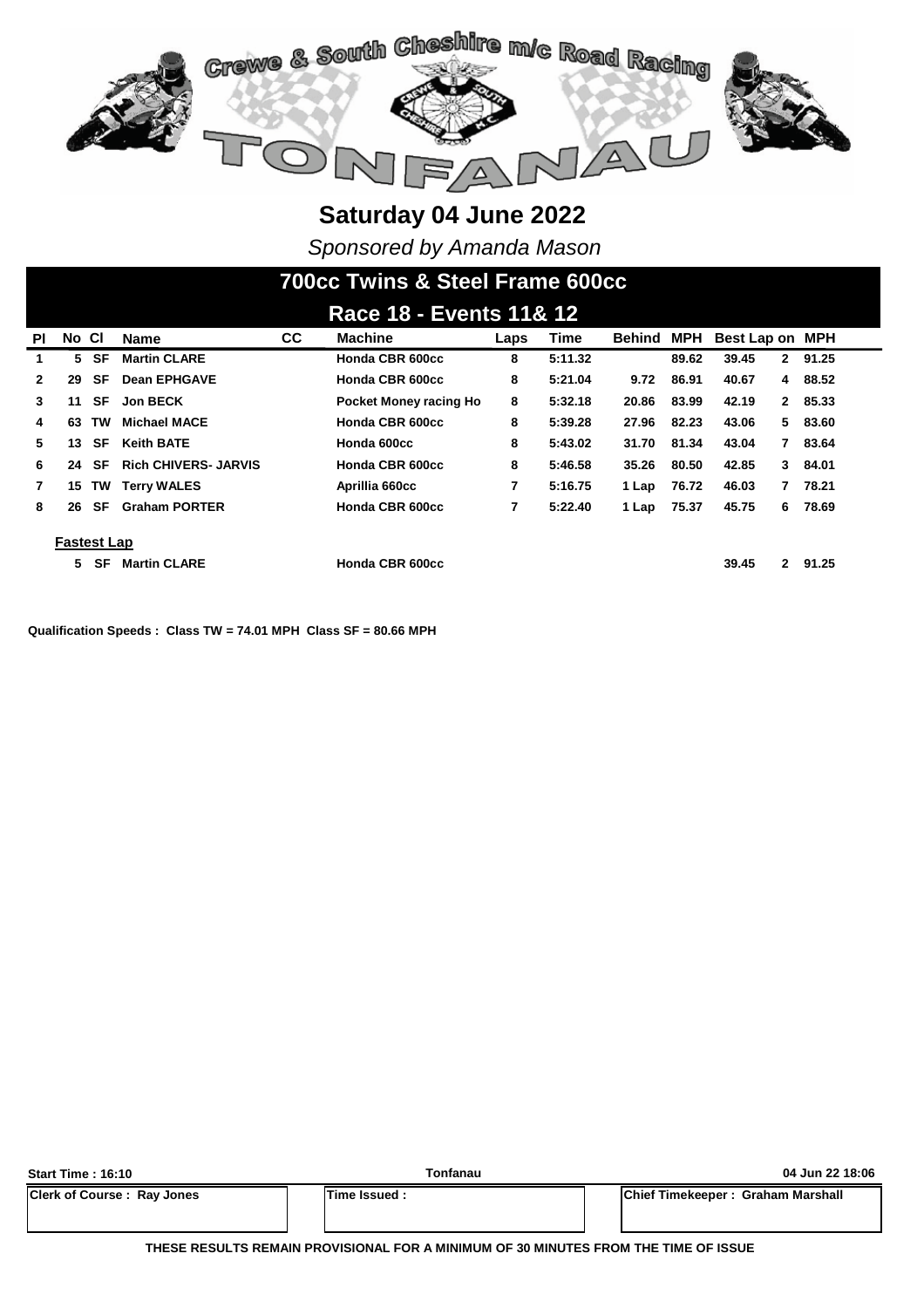

Sponsored by Amanda Mason

#### **Race 18 - 700cc Twins & Steel Frame 600cc**

| <b>600cc Steel Frame</b>                                                                |       |           |                             |                 |                        |         |             |                       |                    |                       |  |  |  |
|-----------------------------------------------------------------------------------------|-------|-----------|-----------------------------|-----------------|------------------------|---------|-------------|-----------------------|--------------------|-----------------------|--|--|--|
| <b>PI</b>                                                                               | No CI |           | <b>Name</b>                 | CC.             | <b>Machine</b>         | Time    | MPH         | Best Lap on MPH       |                    |                       |  |  |  |
| 1                                                                                       | 5     | SF        | <b>Martin CLARE</b>         | Honda CBR 600cc | 8                      | 5:11.32 | 89.62       | 39.45<br>$\mathbf{2}$ | 91.25              |                       |  |  |  |
| $\mathbf{2}$                                                                            | 29    | <b>SF</b> | <b>Dean EPHGAVE</b>         |                 | Honda CBR 600cc        | 8       | 5:21.04     | 86.91                 | 40.67<br>4         | 88.52                 |  |  |  |
| 3                                                                                       | 11    | <b>SF</b> | <b>Jon BECK</b>             |                 | Pocket Money racing Ho | 8       | 5:32.18     | 83.99                 | 42.19              | 85.33<br>2            |  |  |  |
| 4                                                                                       | 13    | SF        | <b>Keith BATE</b>           |                 | Honda 600cc            | 8       | 5:43.02     | 81.34                 | 43.04              | 83.64<br>7            |  |  |  |
| 5                                                                                       | 24    | <b>SF</b> | <b>Rich CHIVERS- JARVIS</b> |                 | Honda CBR 600cc        | 8       | 5:46.58     | 80.50                 | 42.85<br>3         | 84.01                 |  |  |  |
| 6                                                                                       | 26    | SF        | <b>Graham PORTER</b>        |                 | Honda CBR 600cc        | 7       | 5:22.40     | 75.37                 | 45.75<br>6         | 78.69                 |  |  |  |
| <b>Fastest Lap</b><br><b>SF</b><br>5.<br><b>Martin CLARE</b>                            |       |           |                             |                 | Honda CBR 600cc        |         |             |                       | 39.45              | $\mathbf{2}$<br>91.25 |  |  |  |
| <b>PI</b>                                                                               | No CI |           | <b>Name</b>                 | <b>CC</b>       | <b>Machine</b>         | Laps    | <b>Time</b> | MPH                   | <b>Best Lap on</b> | MPH                   |  |  |  |
| 1                                                                                       | 63    | <b>TW</b> | <b>Michael MACE</b>         |                 | Honda CBR 600cc        | 8       | 5:39.28     | 82.23                 | 5<br>43.06         | 83.60                 |  |  |  |
| $\mathbf{2}$                                                                            | 15    | TW        | <b>Terry WALES</b>          |                 | Aprillia 660cc         | 7       | 5:16.75     | 76.72                 | 46.03<br>7         | 78.21                 |  |  |  |
| <b>Fastest Lap</b><br>Honda CBR 600cc<br>TW<br><b>Michael MACE</b><br>5.<br>63<br>43.06 |       |           |                             |                 |                        |         |             |                       | 83.60              |                       |  |  |  |

**Qualification Speeds : Class TW = 74.01 MPH Class SF = 80.66 MPH** 

| <b>Start Time: 16:10</b>          | Tonfanau             |                                   | 04 Jun 22 18:07 |  |  |  |  |  |
|-----------------------------------|----------------------|-----------------------------------|-----------------|--|--|--|--|--|
| <b>Clerk of Course: Ray Jones</b> | <b>ITime Issued:</b> | Chief Timekeeper: Graham Marshall |                 |  |  |  |  |  |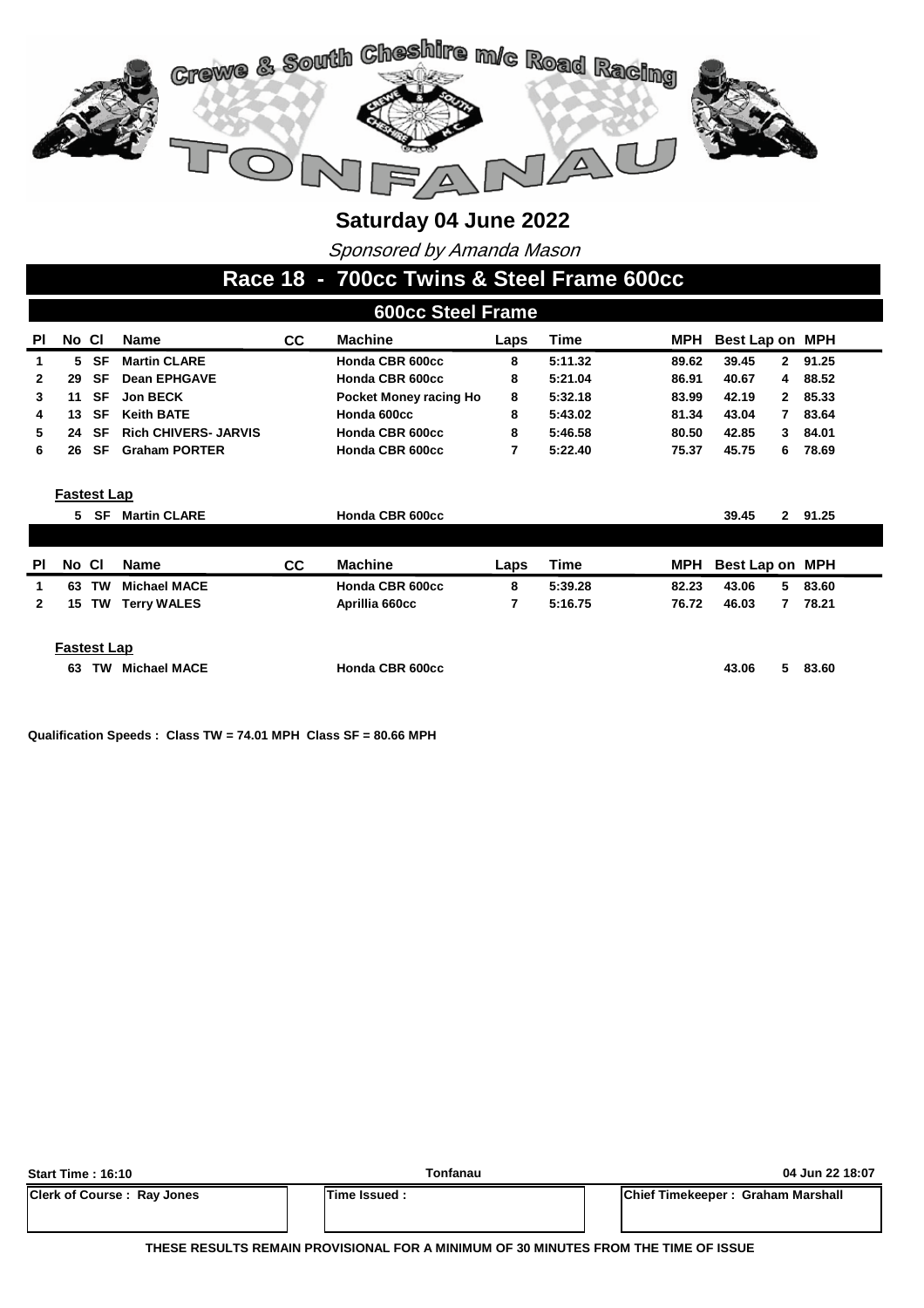### **700cc Twins & Steel Frame 600cc**

#### **LAP TIMES - Race 18 - Events 11& 12**

| $5\phantom{.0}$ |                             | <b>Martin CLARE</b> |                         |                            |                         |                            |                            |                 |                         |                |                 |  |  |  |  |
|-----------------|-----------------------------|---------------------|-------------------------|----------------------------|-------------------------|----------------------------|----------------------------|-----------------|-------------------------|----------------|-----------------|--|--|--|--|
|                 | Lap                         | $\sim$ 1.000 $\sim$ | $\overline{\mathbf{2}}$ | $\sim$ 3                   | $\overline{\mathbf{4}}$ | $5^{\circ}$ 6              |                            | $7 \t 8$        |                         | 9              | 10 <sup>°</sup> |  |  |  |  |
|                 | $1 \quad \Box$              | 32.55               | 39.45                   | 39.47                      | 39.58                   | 40.16                      | 39.71                      | 40.17           | 40.23                   |                |                 |  |  |  |  |
| 11              | <b>Jon BECK</b>             |                     |                         |                            |                         |                            |                            |                 |                         |                |                 |  |  |  |  |
|                 |                             | $Lap$ 1             | $\overline{\mathbf{2}}$ | $\overline{\phantom{a}}$ 3 | $\overline{\mathbf{4}}$ | $\overline{\phantom{0}}$ 5 | $\overline{\phantom{a}}$ 6 | $7 \t 8$        |                         | $\overline{9}$ | 10 <sub>1</sub> |  |  |  |  |
|                 | $1 \quad \Box$              | 34.76               |                         | 42.19 42.23                | 42.58                   | 42.47                      | 43.01                      | 42.62           | 42.32                   |                |                 |  |  |  |  |
| 13              |                             | <b>Keith BATE</b>   |                         |                            |                         |                            |                            |                 |                         |                |                 |  |  |  |  |
|                 | Lap                         | $\sim$ 1            | $\overline{\mathbf{2}}$ | $\overline{\mathbf{3}}$    | $\overline{4}$          | $\overline{\phantom{a}}$ 5 | $\overline{\phantom{a}}$ 6 | $\sim$ 7 $\sim$ | $\overline{\mathbf{8}}$ | 9              | 10              |  |  |  |  |
|                 |                             | 1 34.54             | 43.37                   | 43.30                      | 43.46                   | 47.37                      | 43.89                      | 43.04           | 44.05                   |                |                 |  |  |  |  |
| 15              |                             | <b>Terry WALES</b>  |                         |                            |                         |                            |                            |                 |                         |                |                 |  |  |  |  |
|                 |                             | Lap 1 2 3           |                         |                            | $\sim$ 4                | $\overline{\phantom{a}}$ 5 | $\sim$ 6                   | $\mathbf{7}$    | 8                       | 9              | 10 <sub>1</sub> |  |  |  |  |
|                 | $1 \quad \Box$              | 38.00               | 46.07                   | 47.17                      | 46.57                   | 46.15                      | 46.76                      | 46.03           |                         |                |                 |  |  |  |  |
| 24              | <b>Rich CHIVERS- JARVIS</b> |                     |                         |                            |                         |                            |                            |                 |                         |                |                 |  |  |  |  |
|                 |                             | Lap 1               | $2^{\circ}$             | $\overline{\mathbf{3}}$    | $\overline{4}$          | $\overline{\phantom{0}}$ 5 | $\overline{\phantom{a}}$ 6 | $\overline{7}$  | $\overline{\mathbf{8}}$ | 9              | 10 <sup>°</sup> |  |  |  |  |
|                 | $1 \quad \Box$              | 36.16               | 45.03                   | 42.85                      | 43.35                   | 43.63                      | 44.22                      | 45.58           | 45.76                   |                |                 |  |  |  |  |
| 26              | <b>Graham PORTER</b>        |                     |                         |                            |                         |                            |                            |                 |                         |                |                 |  |  |  |  |
|                 |                             | Lap $1$ 2           |                         | $\sim$ 3                   | $\overline{\mathbf{4}}$ |                            | 5 6 7                      |                 | 8                       | $\overline{9}$ | 10 <sub>1</sub> |  |  |  |  |
|                 | $1 \quad \Box$              |                     | 39.92 46.94             | 48.70                      | 48.31                   | 46.34                      | 45.75                      | 46.44           |                         |                |                 |  |  |  |  |
| 29              | <b>Dean EPHGAVE</b>         |                     |                         |                            |                         |                            |                            |                 |                         |                |                 |  |  |  |  |
|                 |                             | Lap 1 2 3           |                         |                            | $\overline{4}$          | $\overline{\phantom{0}}$ 5 | $\overline{\phantom{a}}$ 6 | $\sim$ 7 $\sim$ | $\overline{\mathbf{8}}$ | 9              | 10              |  |  |  |  |
|                 | $1 \quad \Box$              | 33.56               | 41.16                   | 40.86                      | 40.67                   | 40.91                      | 40.97                      | 40.88           | 42.03                   |                |                 |  |  |  |  |
| 63              | <b>Michael MACE</b>         |                     |                         |                            |                         |                            |                            |                 |                         |                |                 |  |  |  |  |
|                 | Lap                         | $\sim$ $\sim$ 1     | 2 <sup>1</sup>          | 3 <sup>7</sup>             | $\overline{4}$          | $5 -$                      | $6^{\circ}$                | $\mathbf{7}$    | 8                       | 9              | 10              |  |  |  |  |
|                 | $1 \qquad \qquad$           |                     | 36.14 43.43             | 43.27                      | 43.10                   | 43.06                      | 43.11                      | 43.46           | 43.71                   |                |                 |  |  |  |  |